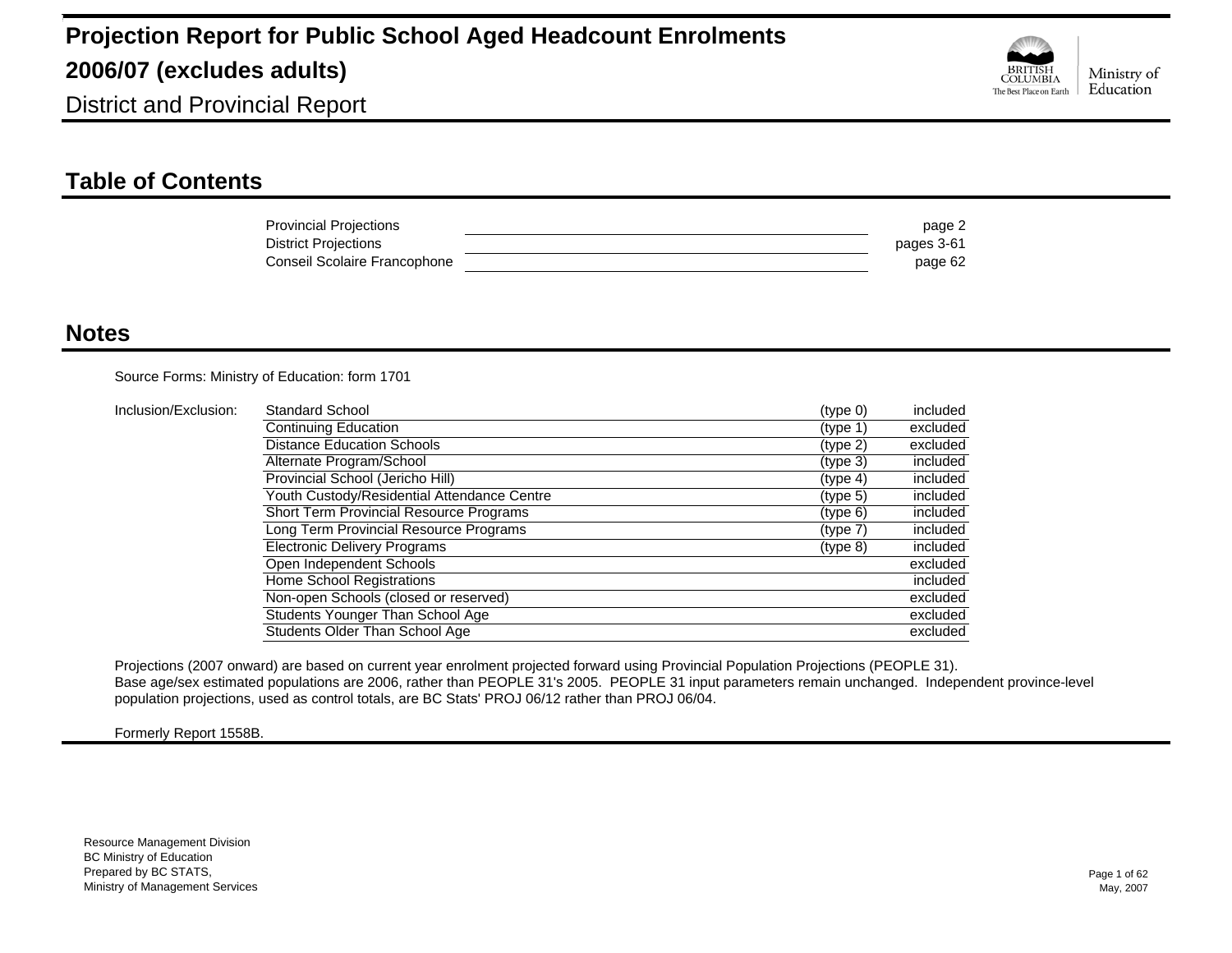

District and Provincial Report

#### **Provincial Totals**

|      | Kinder- |        |        |        | Grade  |        |        |        | Elem. | Elem.    |        |        | Grade  |        |        | Sec.  | Sec.    | All<br>Grades            | Home   | Grand   | Yearly<br>$\frac{9}{6}$ |
|------|---------|--------|--------|--------|--------|--------|--------|--------|-------|----------|--------|--------|--------|--------|--------|-------|---------|--------------------------|--------|---------|-------------------------|
| Year | garten  |        |        | 3      |        | 5      | 6      |        | Ungr. | Subtotal | 8      | 9      | 10     | 11     | 12     | Ungr. |         | <b>Subtotal Subtotal</b> | School | Total   | Change                  |
| 2001 | 39,047  | 41.492 | 42,506 | 43,037 | 44,469 | 45,098 | 46,341 | 46,031 | 524   | 348,545  | 48,107 | 47,969 | 48,464 | 54,248 | 48,284 | 2,874 | 249.946 | 598.491                  | 300    | 598,791 |                         |
| 2002 | 37,521  | 39,907 | 41,373 | 42,587 | 43,011 | 44,455 | 45,177 | 46,655 | 515   | 341,20   | 47,805 | 48.740 | 49,459 | 51.191 | 48,470 | 2,967 | 248,632 | 589,833                  | 353    | 590,186 | $-1.44%$                |
| 2003 | 36,522  | 38,652 | 40,326 | 41.775 | 42,997 | 43,363 | 44,885 | 45,749 | 485   | 334,754  | 48,676 | 48.794 | 50,394 | 51,608 | 46,093 | 2,438 | 248.003 | 582,757                  | 284    | 583,041 | $-1.21%$                |
| 2004 | 35,905  | 37,539 | 38,772 | 40,689 | 42,015 | 43,397 | 43,682 | 45,412 | 482   | 327.893  | 47,813 | 49,397 | 49,576 | 53,130 | 46,851 | 2.365 | 249.132 | 577.025                  | 257    | 577,282 | $-0.99%$                |
| 2005 | 35,267  | 36,871 | 37,824 | 39,220 | 41,172 | 42,467 | 43,941 | 44,372 | 406   | 321,540  | 47,526 | 48,747 | 51,394 | 51,273 | 48,470 | 2,354 | 249.764 | 571.304                  | 214    | 571,518 | $-1.00%$                |
| 2006 | 35,128  | 36,044 | 37,020 | 38,184 | 39,473 | 41,458 | 42,839 | 44,347 | 404   | 314,897  | 46,178 | 48,342 | 50,818 | 51,348 | 46,809 | 2.185 | 245.680 | 560.577                  | 252    | 560,829 | $-1.87%$                |
| 2007 | 34,969  | 35,388 | 36,390 | 37,582 | 38,457 | 39,946 | 41,807 | 44,125 | 404   | 309,068  | 45,962 | 47,691 | 50,130 | 50,672 | 46,614 | 2.174 |         | 243,243 552,311          | 252    | 552,563 | $-1.47%$                |
| 2008 | 35,338  | 35,254 | 35,773 | 36,976 | 37,897 | 38,944 | 40,338 | 43,089 | 401   | 304.010  | 45.744 | 47.483 | 49,473 | 50,027 | 46,019 | 2.147 | 240.893 | 544.903                  | 251    | 545.154 | $-1.34%$                |
| 2009 | 35,295  | 35,669 | 35,689 | 36,414 | 37,349 | 38,415 | 39,380 | 41,639 | 395   | 300,245  | 44,737 | 47,324 | 49,285 | 49,470 | 45,470 | 2,123 | 238,409 | 538,654                  | 246    | 538,900 | $-1.15%$                |
| 2010 | 35,567  | 35,657 | 36,129 | 36,350 | 36,797 | 37,870 | 38,868 | 40,676 | 389   | 298,303  | 43,268 | 46,371 | 49,139 | 49,324 | 44,990 | 2,097 | 235,189 | 533,492                  | 245    | 533,737 | $-0.96%$                |
| 2011 | 35,815  | 36,009 | 36,216 | 36,879 | 36,831 | 37,418 | 38,437 | 40,252 | 386   | 298,243  | 42,25' | 44,881 | 48,181 | 49,199 | 44,838 | 2,073 | 231.423 | 529.666                  | 245    | 529,911 | $-0.72%$                |
| 2012 | 36,168  | 36,217 | 36,576 | 36,967 | 37,359 | 37,431 | 37,982 | 39,798 | 384   | 298.882  | 41.786 | 43,932 | 46,805 | 48.415 | 44,828 | 2.041 | 227.807 | 526.689                  | 244    | 526,933 | $-0.56%$                |
| 2013 | 36,758  | 36,521 | 36,806 | 37,321 | 37,453 | 37,961 | 37,994 | 39,335 | 384   | 300,533  | 41,320 | 43,445 | 45,836 | 47,106 | 44,137 | 2,003 | 223,847 | 524,380                  | 246    | 524,626 | $-0.44%$                |
| 2014 | 37,451  | 37,096 | 37,119 | 37,553 | 37,827 | 38,065 | 38,518 | 39,354 | 385   | 303,368  | 40,845 | 42,962 | 45,313 | 46,135 | 42,933 | 1,959 | 220.147 | 523,515                  | 247    | 523,762 | $-0.16%$                |
| 2015 | 37,964  | 37,766 | 37,695 | 37,884 | 38,049 | 38,433 | 38,610 | 39,873 | 386   | 306,660  | 40,831 | 42,469 | 44,797 | 45,599 | 42,031 | 1,923 | 217.650 | 524,310                  | 248    | 524,558 | 0.15%                   |
| 2016 | 38.483  | 38,271 | 38,373 | 38.456 | 38,373 | 38,649 | 38,969 | 39,975 | 387   | 309.936  | 41.336 | 42,434 | 44,288 | 45,114 | 41,562 | 1.893 | 216.627 | 526.563                  | 248    | 526,811 | 0.43%                   |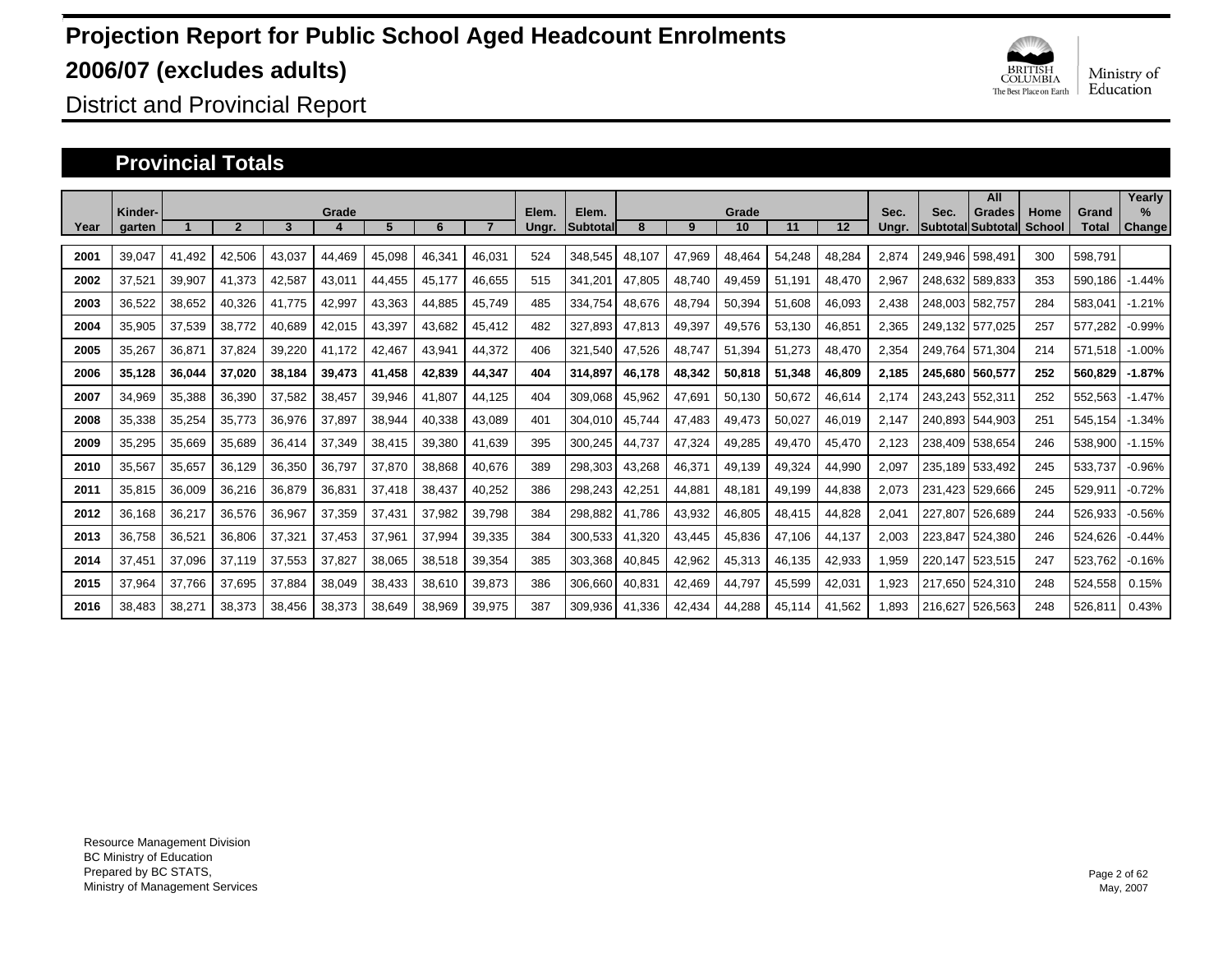

District and Provincial Report

### **5 Southeast Kootenay**

|      | Kinder- |                         |                |     | Grade |     |     |              | Elem.    | Elem.    |     |     | Grade |     |                   | Sec.  | Sec.  | All<br><b>Grades</b>     | Home          | Grand | Yearly<br>$\%$ |
|------|---------|-------------------------|----------------|-----|-------|-----|-----|--------------|----------|----------|-----|-----|-------|-----|-------------------|-------|-------|--------------------------|---------------|-------|----------------|
| Year | garten  | $\overline{\mathbf{A}}$ | $\overline{2}$ | 3   | 4     | 5   | 6   | $\mathbf{7}$ | Ungr.    | Subtotal | 8   | 9   | 10    | 11  | $12 \overline{ }$ | Ungr. |       | <b>Subtotal Subtotal</b> | <b>School</b> | Total | <b>Change</b>  |
| 2001 | 395     | 406                     | 451            | 430 | 473   | 503 | 491 | 522          | 0        | 3,671    | 570 | 596 | 614   | 649 | 586               | 13    | 3,028 | 6.699                    | 3             | 6.702 |                |
| 2002 | 389     | 404                     | 391            | 449 | 434   | 457 | 506 | 500          | 0        | 3,530    | 569 | 575 | 602   | 611 | 600               | 17    | 2,974 | 6,504                    |               | 6,505 | $-2.94%$       |
| 2003 | 368     | 389                     | 391            | 394 | 433   | 420 | 471 | 498          | 0        | 3,364    | 531 | 581 | 551   | 595 | 530               | 29    | 2,817 | 6,181                    |               | 6,182 | $-4.97%$       |
| 2004 | 334     | 365                     | 375            | 379 | 381   | 417 | 412 | 474          | 0        | 3,137    | 548 | 530 | 526   | 547 | 537               | 46    | 2,734 | 5,871                    |               | 5,872 | $-5.01%$       |
| 2005 | 332     | 354                     | 374            | 387 | 386   | 388 | 429 | 454          | 0        | 3,104    | 512 | 556 | 513   | 531 | 544               | 35    | 2,691 | 5,795                    | $\mathbf 0$   | 5,795 | $-1.31%$       |
| 2006 | 348     | 331                     | 351            | 375 | 395   | 393 | 391 | 483          | 0        | 3,067    | 474 | 487 | 535   | 508 | 515               | 12    | 2,531 | 5,598                    | 0             | 5,598 | $-3.40%$       |
| 2007 | 339     | 323                     | 330            | 355 | 373   | 362 | 366 | 483          | 0        | 2,931    | 457 | 466 | 518   | 480 | 514               | 12    | 2,447 | 5,378                    | $\mathbf 0$   | 5,378 | $-3.93%$       |
| 2008 | 326     | 316                     | 322            | 334 | 354   | 342 | 337 | 452          | 0        | 2,783    | 457 | 450 | 496   | 464 | 485               | 11    | 2,363 | 5,146                    | 0             | 5,146 | $-4.31%$       |
| 2009 | 322     | 303                     | 316            | 328 | 334   | 325 | 319 | 417          | 0        | 2,664    | 428 | 449 | 479   | 445 | 469               | 11    | 2,281 | 4,945                    | 0             | 4,945 | $-3.91%$       |
| 2010 | 316     | 301                     | 304            | 321 | 328   | 307 | 303 | 395          | 0        | 2,575    | 396 | 422 | 478   | 431 | 451               | 11    | 2,189 | 4,764                    | 0             | 4,764 | $-3.66%$       |
| 2011 | 345     | 295                     | 301            | 309 | 320   | 301 | 287 | 376          | 0        | 2,534    | 376 | 391 | 450   | 430 | 436               | 10    | 2,093 | 4.627                    | $\mathbf 0$   | 4,627 | $-2.88%$       |
| 2012 | 351     | 321                     | 295            | 306 | 308   | 295 | 282 | 356          | 0        | 2,514    | 357 | 370 | 418   | 405 | 434               | 10    | 1,994 | 4,508                    | 0             | 4,508 | $-2.57%$       |
| 2013 | 358     | 327                     | 321            | 300 | 306   | 284 | 275 | 349          | 0        | 2,520    | 338 | 352 | 395   | 375 | 409               | 9     | 1,878 | 4,398                    | 0             | 4,398 | $-2.44%$       |
| 2014 | 366     | 334                     | 326            | 327 | 300   | 281 | 265 | 341          | 0        | 2,540    | 331 | 333 | 376   | 355 | 379               | 9     | 1,783 | 4,323                    | 0             | 4,323 | $-1.71%$       |
| 2015 | 371     | 341                     | 333            | 332 | 326   | 276 | 263 | 329          | 0        | 2,571    | 324 | 325 | 355   | 337 | 357               | 8     | 1.706 | 4,277                    | 0             | 4,277 | $-1.06%$       |
| 2016 | 378     | 346                     | 340            | 339 | 332   | 300 | 258 | 326          | $\Omega$ | 2.619    | 312 | 318 | 347   | 319 | 340               | 8     | 1.644 | 4.263                    | 0             | 4,263 | $-0.33%$       |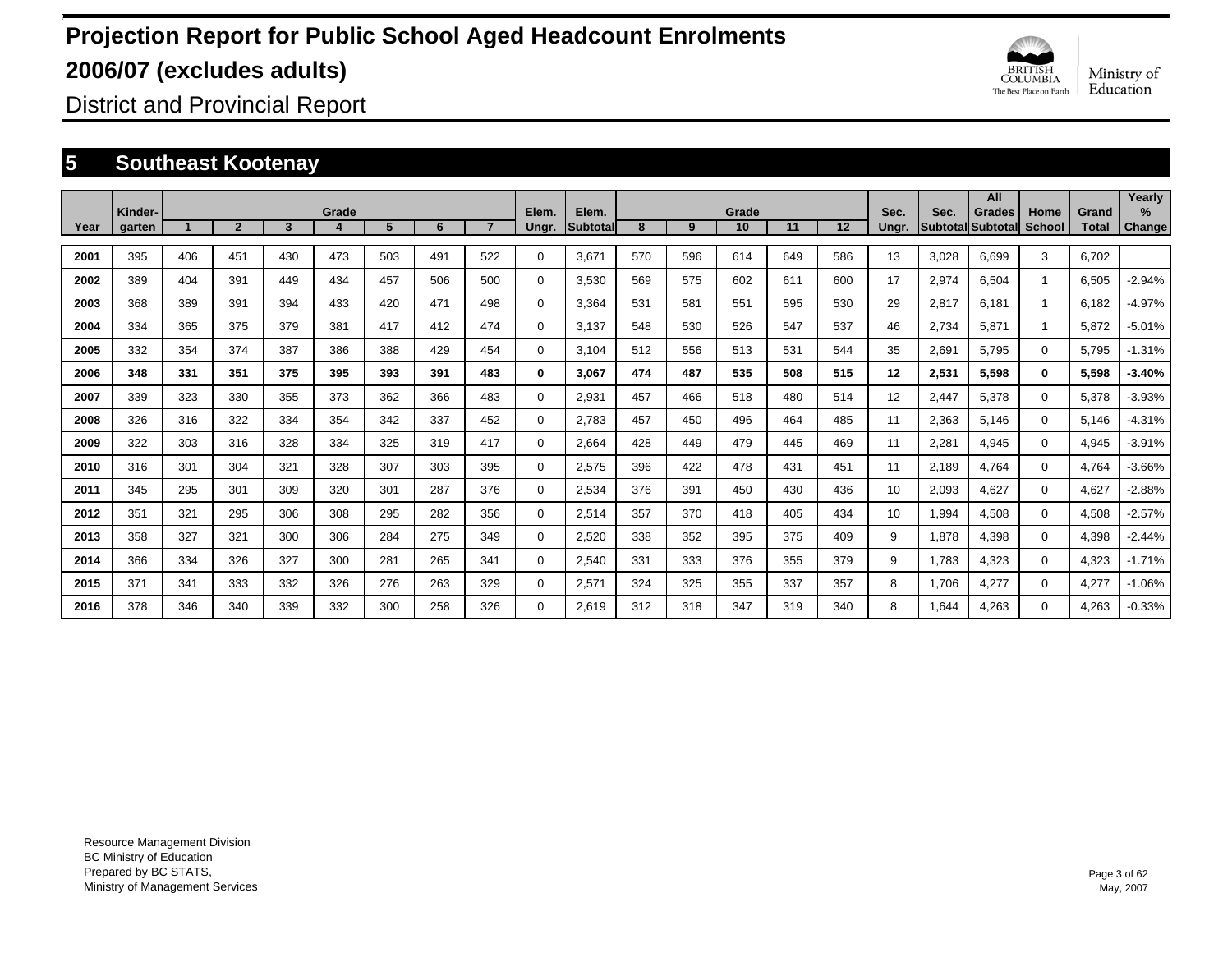

District and Provincial Report

### **6 Rocky Mountain**

|      |                   |     |                |     |            |     |     |     |                |                          |     |     |             |     |     |                |       | All                         |                |                       | Yearly         |
|------|-------------------|-----|----------------|-----|------------|-----|-----|-----|----------------|--------------------------|-----|-----|-------------|-----|-----|----------------|-------|-----------------------------|----------------|-----------------------|----------------|
| Year | Kinder-<br>garten |     | $\overline{2}$ | 3   | Grade<br>4 | 5   | 6   |     | Elem.<br>Ungr. | Elem.<br><b>Subtotal</b> | 8   | 9   | Grade<br>10 | 11  | 12  | Sec.<br>Ungr.  | Sec.  | Grades<br>Subtotal Subtotal | Home<br>School | Grand<br><b>Total</b> | $\%$<br>Change |
| 2001 | 234               | 266 | 285            | 273 | 303        | 332 | 310 | 312 | $\Omega$       | 2,315                    | 337 | 326 | 356         | 399 | 359 | 6              | 1.783 | 4,098                       | 5              | 4,103                 |                |
| 2002 | 247               | 231 | 263            | 294 | 279        | 286 | 330 | 312 | 0              | 2,242                    | 314 | 341 | 319         | 354 | 352 | 9              | 1,689 | 3,931                       | $\Omega$       | 3,931                 | $-4.19%$       |
| 2003 | 263               | 250 | 223            | 249 | 292        | 275 | 288 | 325 | 0              | 2.165                    | 310 | 322 | 340         | 334 | 310 | 6              | 1,622 | 3.787                       |                | 3.788                 | $-3.64%$       |
| 2004 | 221               | 253 | 255            | 228 | 249        | 296 | 269 | 296 | 0              | 2.067                    | 332 | 301 | 319         | 340 | 299 | $\overline{7}$ | 1,598 | 3.665                       |                | 3.666                 | $-3.22%$       |
| 2005 | 222               | 212 | 242            | 250 | 227        | 244 | 307 | 270 | 0              | 1,974                    | 306 | 340 | 305         | 328 | 320 | 8              | 1,607 | 3,581                       |                | 3,582                 | $-2.29%$       |
| 2006 | 208               | 222 | 215            | 244 | 244        | 221 | 246 | 301 | 0              | 1.901                    | 273 | 301 | 343         | 312 | 294 | 4              | 1,527 | 3.428                       | $\mathbf{0}$   | 3,428                 | $-4.30%$       |
| 2007 | 205               | 208 | 199            | 239 | 234        | 207 | 222 | 301 | 0              | 1.815                    | 278 | 302 | 337         | 300 | 295 | 4              | 1,516 | 3,331                       | $\Omega$       | 3,331                 | $-2.83%$       |
| 2008 | 194               | 204 | 186            | 221 | 228        | 198 | 208 | 271 | 0              | 1,710                    | 277 | 307 | 337         | 294 | 284 | 4              | 1,503 | 3,213                       | $\Omega$       | 3,213                 | $-3.54%$       |
| 2009 | 201               | 195 | 182            | 206 | 212        | 193 | 198 | 253 | 0              | 1,640                    | 250 | 306 | 343         | 295 | 279 | 4              | 1,477 | 3,117                       | $\Omega$       | 3,117                 | $-2.99%$       |
| 2010 | 213               | 203 | 176            | 203 | 198        | 179 | 194 | 242 | 0              | 1,608                    | 234 | 277 | 342         | 300 | 280 | 4              | 1,437 | 3,045                       | $\Omega$       | 3,045                 | $-2.31%$       |
| 2011 | 207               | 215 | 183            | 196 | 195        | 168 | 180 | 237 | 0              | 1,581                    | 224 | 259 | 312         | 299 | 284 | 4              | 1,382 | 2,963                       | $\Omega$       | 2,963                 | $-2.69%$       |
| 2012 | 201               | 209 | 194            | 204 | 188        | 165 | 168 | 220 | 0              | 1,549                    | 219 | 248 | 291         | 274 | 285 | 4              | 1,321 | 2,870                       | 0              | 2,870                 | $-3.14%$       |
| 2013 | 207               | 203 | 190            | 217 | 195        | 159 | 165 | 205 | 0              | 1,541                    | 203 | 242 | 279         | 256 | 260 | 3              | 1,243 | 2,784                       | $\mathbf 0$    | 2,784                 | $-3.00%$       |
| 2014 | 210               | 209 | 184            | 212 | 208        | 166 | 160 | 202 | 0              | 1,551                    | 190 | 225 | 272         | 244 | 243 | 3              | 1,177 | 2,728                       | $\mathbf 0$    | 2,728                 | $-2.01%$       |
| 2015 | 212               | 212 | 189            | 205 | 203        | 176 | 166 | 195 | 0              | 1,558                    | 186 | 210 | 253         | 238 | 231 | 3              | 1.121 | 2,679                       | $\mathbf 0$    | 2,679                 | $-1.80%$       |
| 2016 | 214               | 214 | 191            | 210 | 196        | 172 | 176 | 202 | $\Omega$       | 1.575                    | 180 | 206 | 236         | 222 | 226 | 3              | 1.073 | 2.648                       | $\Omega$       | 2.648                 | $-1.16%$       |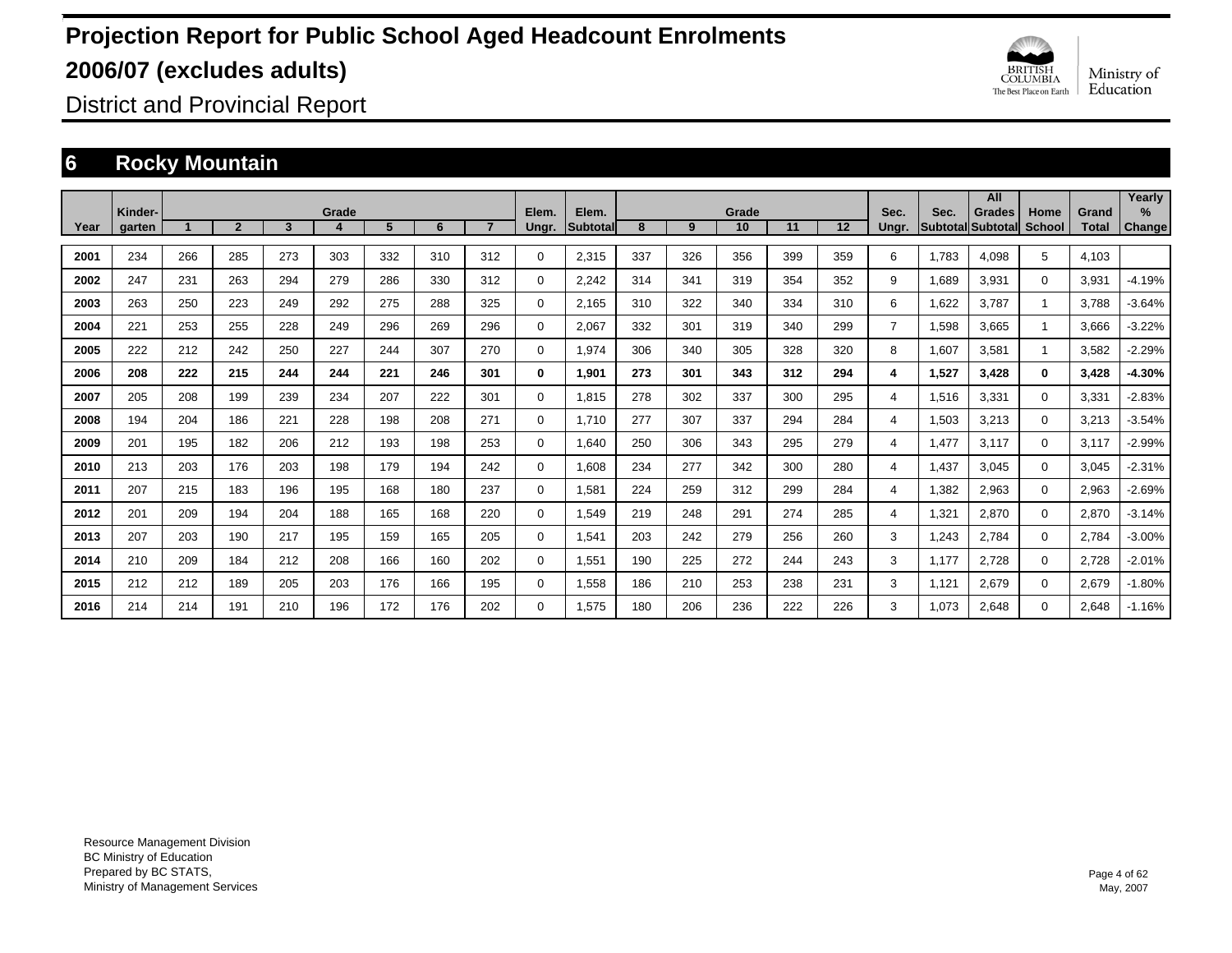

District and Provincial Report

### **8 Kootenay Lake**

| Year | Kinder-<br>garten |     | $\overline{2}$ | 3   | Grade<br>4 | 5   | 6   | $\overline{7}$ | Elem.<br>Ungr. | Elem.<br><b>Subtotal</b> | 8   | 9   | Grade<br>10 | 11  | 12  | Sec.<br>Ungr. | Sec.  | All<br>Grades<br>Subtotal Subtotal | Home<br><b>School</b> | Grand<br>Total | Yearly<br>$\%$ |
|------|-------------------|-----|----------------|-----|------------|-----|-----|----------------|----------------|--------------------------|-----|-----|-------------|-----|-----|---------------|-------|------------------------------------|-----------------------|----------------|----------------|
|      |                   |     |                |     |            |     |     |                |                |                          |     |     |             |     |     |               |       |                                    |                       |                | <b>Change</b>  |
| 2001 | 351               | 369 | 380            | 405 | 403        | 448 | 478 | 499            | $\Omega$       | 3,333                    | 552 | 588 | 571         | 589 | 587 | 55            | 2,942 | 6,275                              | 6                     | 6,281          |                |
| 2002 | 335               | 369 | 369            | 393 | 412        | 426 | 460 | 512            | 0              | 3,276                    | 527 | 571 | 594         | 610 | 544 | 33            | 2,879 | 6.155                              | 4                     | 6,159          | $-1.94%$       |
| 2003 | 333               | 331 | 356            | 364 | 387        | 428 | 438 | 481            | $\Omega$       | 3,118                    | 539 | 533 | 587         | 589 | 547 | 56            | 2,851 | 5,969                              | 3                     | 5,972          | $-3.04%$       |
| 2004 | 328               | 344 | 329            | 370 | 369        | 401 | 409 | 445            | $\Omega$       | 2,995                    | 526 | 548 | 548         | 577 | 532 | 59            | 2,790 | 5,785                              | 5                     | 5,790          | $-3.05%$       |
| 2005 | 330               | 329 | 336            | 324 | 348        | 351 | 398 | 419            | $\Omega$       | 2,835                    | 462 | 519 | 579         | 561 | 490 | 77            | 2,688 | 5,523                              | $\Omega$              | 5,523          | $-4.61%$       |
| 2006 | 317               | 331 | 321            | 344 | 319        | 346 | 361 | 406            | 0              | 2,745                    | 426 | 465 | 548         | 556 | 477 | 50            | 2,522 | 5,267                              | 5                     | 5,272          | $-4.54%$       |
| 2007 | 316               | 323 | 340            | 348 | 309        | 339 | 354 | 388            | $\Omega$       | 2,717                    | 415 | 440 | 514         | 533 | 455 | 48            | 2,405 | 5,122                              | 5                     | 5,127          | $-2.75%$       |
| 2008 | 307               | 324 | 334            | 370 | 314        | 331 | 349 | 383            | $\Omega$       | 2.712                    | 398 | 430 | 488         | 502 | 437 | 46            | 2,301 | 5.013                              | 5                     | 5.018          | $-2.13%$       |
| 2009 | 302               | 316 | 335            | 364 | 335        | 337 | 341 | 378            | $\Omega$       | 2.708                    | 393 | 413 | 477         | 477 | 412 | 44            | 2,216 | 4,924                              | 5                     | 4,929          | $-1.77%$       |
| 2010 | 305               | 311 | 328            | 366 | 330        | 358 | 346 | 369            | $\Omega$       | 2.713                    | 388 | 408 | 459         | 465 | 392 | 42            | 2,154 | 4,867                              | 5                     | 4,872          | $-1.16%$       |
| 2011 | 317               | 314 | 323            | 358 | 332        | 353 | 369 | 376            | $\Omega$       | 2,742                    | 380 | 403 | 452         | 448 | 382 | 41            | 2,106 | 4,848                              | 5                     | 4,853          | $-0.39%$       |
| 2012 | 332               | 326 | 325            | 352 | 324        | 354 | 363 | 398            | 0              | 2,774                    | 385 | 394 | 446         | 441 | 369 | 40            | 2,075 | 4,849                              | 5                     | 4,854          | 0.02%          |
| 2013 | 342               | 341 | 338            | 355 | 319        | 346 | 364 | 391            | 0              | 2,796                    | 407 | 399 | 437         | 435 | 362 | 40            | 2,080 | 4,876                              | 5                     | 4,881          | 0.56%          |
| 2014 | 351               | 352 | 354            | 369 | 322        | 341 | 356 | 393            | 0              | 2,838                    | 401 | 421 | 442         | 426 | 358 | 40            | 2,088 | 4,926                              | 5                     | 4,931          | 1.02%          |
| 2015 | 357               | 360 | 364            | 385 | 334        | 344 | 351 | 384            | $\Omega$       | 2,879                    | 403 | 416 | 464         | 430 | 351 | 40            | 2,104 | 4,983                              | 5                     | 4,988          | 1.16%          |
| 2016 | 364               | 366 | 372            | 396 | 349        | 357 | 355 | 381            | $\Omega$       | 2.940                    | 396 | 418 | 460         | 451 | 355 | 40            | 2.120 | 5.060                              | 5                     | 5.065          | .54%           |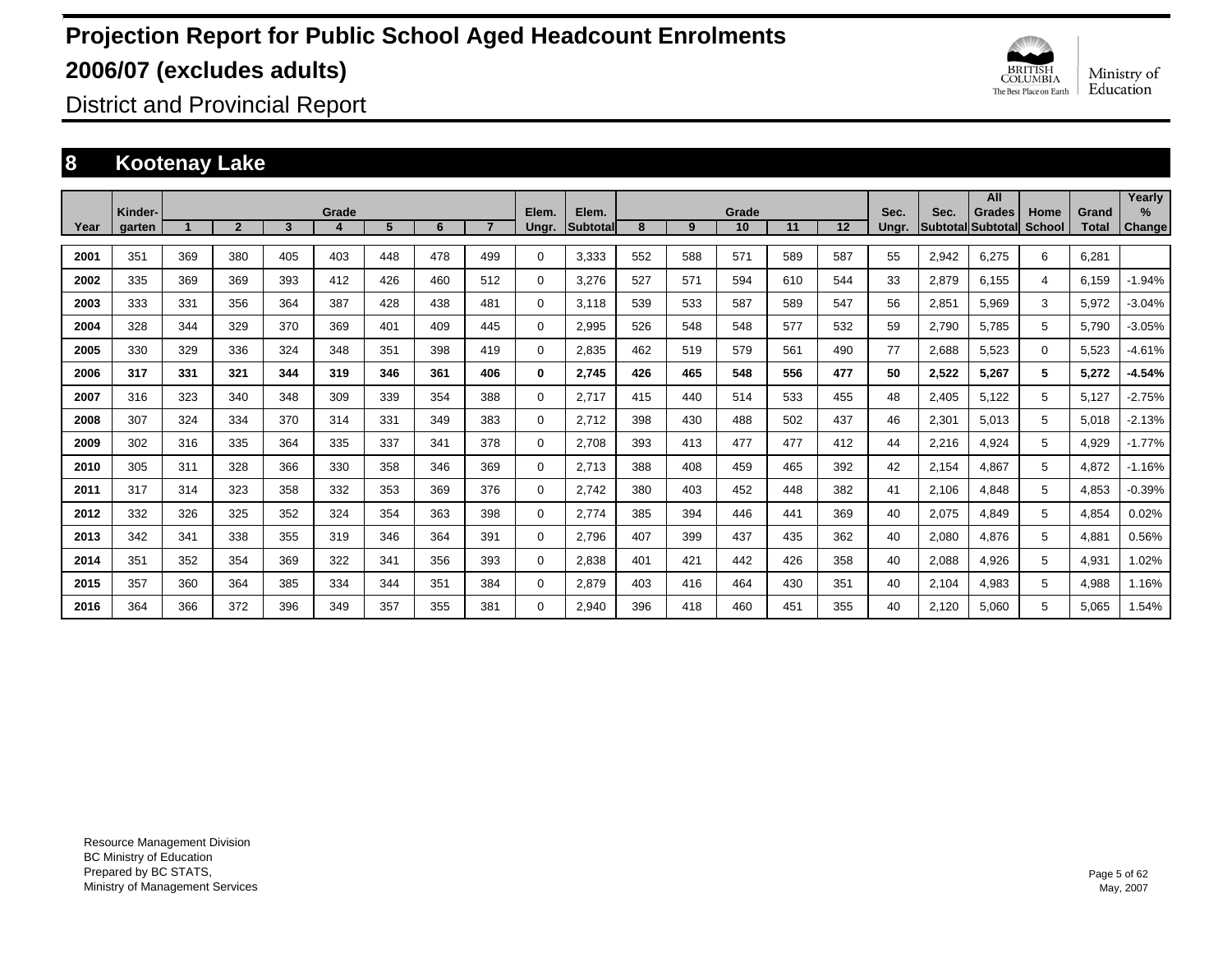

District and Provincial Report

### **10 Arrow Lakes**

|      |         |    |                |    |       |    |    |                |             |          |    |    |       |    |    |             |      | All               |              |              | Yearly        |
|------|---------|----|----------------|----|-------|----|----|----------------|-------------|----------|----|----|-------|----|----|-------------|------|-------------------|--------------|--------------|---------------|
|      | Kinder- |    |                |    | Grade |    |    | $\overline{7}$ | Elem.       | Elem.    |    |    | Grade |    |    | Sec.        | Sec. | <b>Grades</b>     | Home         | Grand        | %             |
| Year | garten  |    | $\overline{2}$ | 3  | 4     | 5  | 6  |                | Ungr.       | Subtotal | 8  | 9  | 10    | 11 | 12 | Ungr.       |      | Subtotal Subtotal | School       | <b>Total</b> | <b>Change</b> |
| 2001 | 49      | 59 | 68             | 62 | 63    | 55 | 61 | 42             | $\mathbf 0$ | 459      | 69 | 67 | 50    | 58 | 76 | $\mathbf 0$ | 320  | 779               | 4            | 783          |               |
| 2002 | 40      | 44 | 60             | 65 | 56    | 58 | 54 | 65             | $\mathbf 0$ | 442      | 36 | 61 | 57    | 50 | 56 | 0           | 260  | 702               | 4            | 706          | $-9.83%$      |
| 2003 | 40      | 40 | 40             | 59 | 64    | 57 | 58 | 56             | $\mathbf 0$ | 414      | 69 | 35 | 62    | 58 | 48 | 0           | 272  | 686               | 6            | 692          | $-1.98%$      |
| 2004 | 43      | 42 | 41             | 41 | 59    | 65 | 60 | 54             | 0           | 405      | 57 | 66 | 35    | 58 | 56 | 0           | 272  | 677               | 4            | 681          | $-1.59%$      |
| 2005 | 41      | 46 | 45             | 39 | 43    | 61 | 62 | 59             | 0           | 396      | 52 | 57 | 65    | 34 | 60 | $\mathbf 0$ | 268  | 664               | 3            | 667          | $-2.06%$      |
| 2006 | 38      | 38 | 47             | 40 | 34    | 46 | 55 | 57             | 0           | 355      | 58 | 58 | 52    | 63 | 34 | $\bf{0}$    | 265  | 620               | $\mathbf{0}$ | 620          | $-7.05%$      |
| 2007 | 37      | 36 | 39             | 42 | 37    | 36 | 49 | 56             | $\mathbf 0$ | 332      | 70 | 56 | 53    | 62 | 38 | $\Omega$    | 279  | 611               | $\Omega$     | 611          | $-1.45%$      |
| 2008 | 35      | 35 | 36             | 35 | 39    | 39 | 38 | 49             | 0           | 306      | 69 | 68 | 52    | 64 | 38 | $\mathbf 0$ | 291  | 597               | 0            | 597          | $-2.29%$      |
| 2009 | 28      | 33 | 35             | 33 | 32    | 41 | 41 | 39             | 0           | 282      | 62 | 68 | 63    | 63 | 39 | 0           | 295  | 577               | 0            | 577          | $-3.35%$      |
| 2010 | 27      | 26 | 33             | 32 | 30    | 34 | 43 | 43             | 0           | 268      | 50 | 62 | 63    | 76 | 39 | 0           | 290  | 558               | 0            | 558          | $-3.29%$      |
| 2011 | 31      | 25 | 27             | 30 | 29    | 32 | 36 | 44             | 0           | 254      | 54 | 50 | 58    | 77 | 46 | 0           | 285  | 539               | 0            | 539          | $-3.41%$      |
| 2012 | 37      | 29 | 26             | 24 | 28    | 31 | 34 | 37             | 0           | 246      | 56 | 54 | 48    | 71 | 47 | 0           | 276  | 522               | 0            | 522          | $-3.15%$      |
| 2013 | 37      | 35 | 30             | 23 | 22    | 29 | 33 | 35             | 0           | 244      | 47 | 55 | 51    | 59 | 43 | 0           | 255  | 499               | 0            | 499          | $-4.41%$      |
| 2014 | 39      | 35 | 35             | 27 | 21    | 24 | 31 | 35             | 0           | 247      | 46 | 47 | 52    | 62 | 36 | 0           | 243  | 490               | 0            | 490          | $-1.80%$      |
| 2015 | 43      | 37 | 36             | 32 | 25    | 23 | 25 | 32             | 0           | 253      | 45 | 46 | 45    | 63 | 38 | $\mathbf 0$ | 237  | 490               | 0            | 490          | 0.00%         |
| 2016 | 45      | 41 | 38             | 32 | 29    | 26 | 24 | 26             | $\Omega$    | 261      | 42 | 45 | 44    | 56 | 38 | $\Omega$    | 225  | 486               | $\Omega$     | 486          | $-0.82%$      |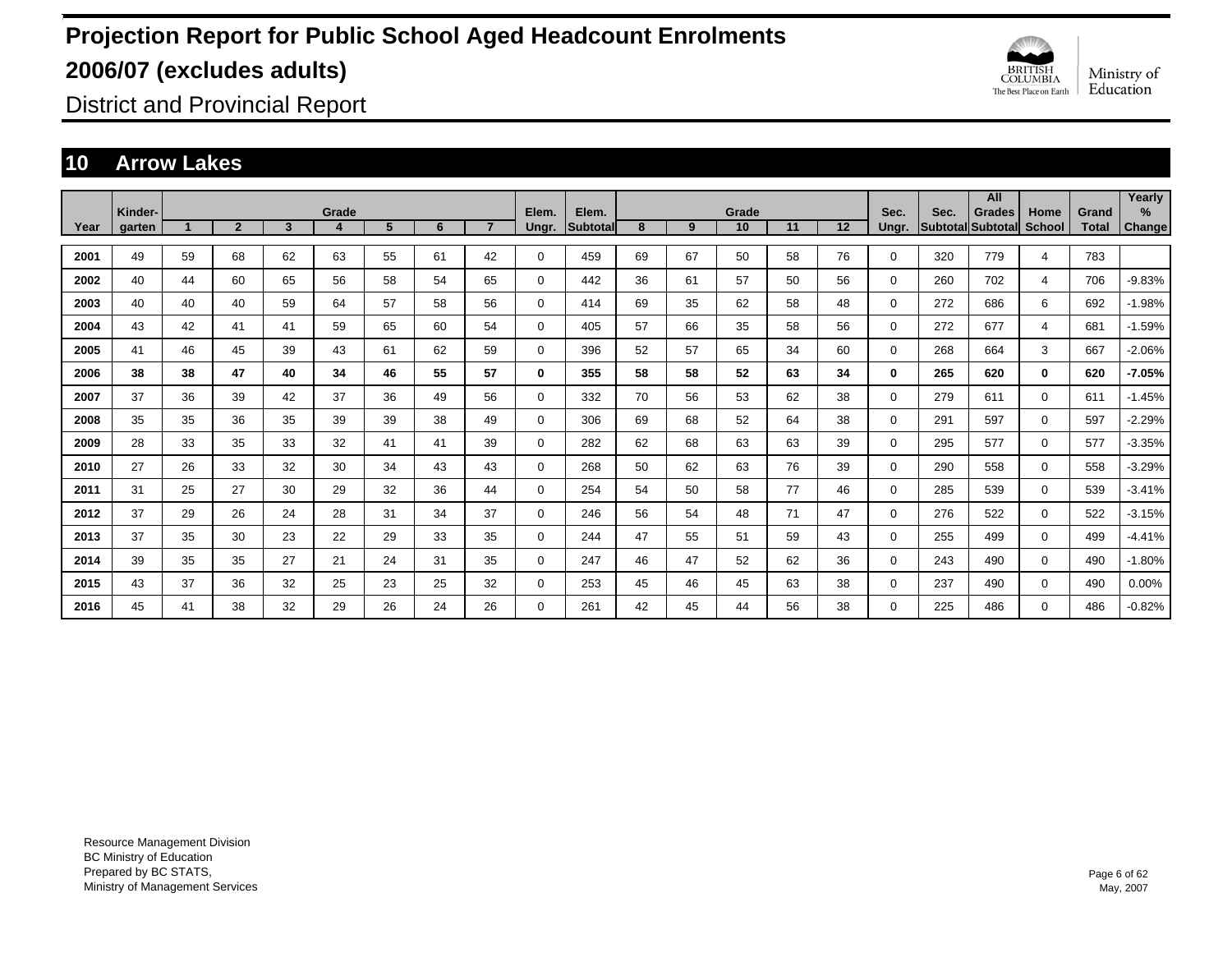

District and Provincial Report

### **19 Revelstoke**

|      |                   |     |                |                         |            |     |     |                |                |                          |     |     |             |     |     |                |      | All                                |                |                       | Yearly         |
|------|-------------------|-----|----------------|-------------------------|------------|-----|-----|----------------|----------------|--------------------------|-----|-----|-------------|-----|-----|----------------|------|------------------------------------|----------------|-----------------------|----------------|
| Year | Kinder-<br>garten |     | $\overline{2}$ | $\overline{\mathbf{3}}$ | Grade<br>4 | 5   | 6   | $\overline{7}$ | Elem.<br>Ungr. | Elem.<br><b>Subtotal</b> | 8   | 9   | Grade<br>10 | 11  | 12  | Sec.<br>Ungr.  | Sec. | <b>Grades</b><br>Subtotal Subtotal | Home<br>School | Grand<br><b>Total</b> | $\%$<br>Change |
|      |                   |     |                |                         |            |     |     |                |                |                          |     |     |             |     |     |                |      |                                    |                |                       |                |
| 2001 | 103               | 108 | 105            | 96                      | 97         | 109 | 114 | 112            | 0              | 844                      | 121 | 111 | 132         | 152 | 115 | 8              | 639  | .483                               | 11             | 1.494                 |                |
| 2002 | 91                | 94  | 106            | 105                     | 95         | 104 | 104 | 117            | 0              | 816                      | 118 | 125 | 119         | 142 | 125 | $\overline{2}$ | 631  | .447                               | 9              | 1.456                 | $-2.54%$       |
| 2003 | 89                | 92  | 98             | 107                     | 107        | 96  | 101 | 98             | 0              | 788                      | 118 | 119 | 128         | 134 | 113 | 3              | 615  | .403                               | 4              | 1.407                 | $-3.37%$       |
| 2004 | 73                | 88  | 85             | 102                     | 106        | 104 | 91  | 98             | 0              | 747                      | 101 | 112 | 123         | 143 | 108 | 3              | 590  | .337                               | 4              | 1,341                 | $-4.69%$       |
| 2005 | 73                | 70  | 86             | 76                      | 98         | 98  | 101 | 84             | $\mathbf 0$    | 686                      | 101 | 96  | 110         | 125 | 136 | 1              | 569  | .255                               | 4              | 1,259                 | $-6.11%$       |
| 2006 | 76                | 68  | 70             | 84                      | 80         | 99  | 101 | 107            | 0              | 685                      | 85  | 102 | 98          | 124 | 121 | 1.             | 531  | 1,216                              | $\overline{2}$ | 1,218                 | $-3.26%$       |
| 2007 | 71                | 70  | 70             | 77                      | 75         | 96  | 95  | 103            | 0              | 657                      | 92  | 109 | 94          | 114 | 111 | 1              | 521  | 1.178                              | $\overline{2}$ | 1.180                 | $-3.12%$       |
| 2008 | 74                | 66  | 72             | 77                      | 70         | 91  | 92  | 98             | 0              | 640                      | 90  | 118 | 100         | 109 | 101 | 1              | 519  | 1.159                              | $\overline{2}$ | 1.161                 | $-1.61%$       |
| 2009 | 71                | 69  | 68             | 80                      | 70         | 85  | 88  | 95             | 0              | 626                      | 84  | 115 | 108         | 115 | 97  | 1              | 520  | 1.146                              | $\overline{2}$ | 1.148                 | $-1.12%$       |
| 2010 | 74                | 66  | 71             | 75                      | 72         | 85  | 82  | 90             | 0              | 615                      | 82  | 108 | 106         | 125 | 103 | 1              | 525  | 1.140                              | $\overline{2}$ | 1,142                 | $-0.52%$       |
| 2011 | 72                | 68  | 68             | 78                      | 68         | 86  | 81  | 83             | $\mathbf 0$    | 604                      | 78  | 105 | 100         | 122 | 111 | 1              | 517  | 1,121                              | $\overline{2}$ | 1,123                 | $-1.66%$       |
| 2012 | 79                | 66  | 70             | 74                      | 69         | 81  | 82  | 82             | $\mathbf 0$    | 603                      | 72  | 100 | 97          | 116 | 109 | 1              | 495  | 1,098                              | $\overline{2}$ | 1,100                 | $-2.05%$       |
| 2013 | 81                | 72  | 69             | 77                      | 66         | 83  | 77  | 84             | 0              | 609                      | 71  | 92  | 92          | 112 | 103 | 1              | 471  | 1,080                              | $\overline{2}$ | 1,082                 | $-1.64%$       |
| 2014 | 83                | 74  | 75             | 75                      | 69         | 79  | 79  | 78             | 0              | 612                      | 72  | 90  | 85          | 107 | 100 | 1              | 455  | 1.067                              | $\overline{2}$ | 1,069                 | $-1.20%$       |
| 2015 | 84                | 77  | 77             | 82                      | 67         | 82  | 75  | 80             | 0              | 624                      | 68  | 92  | 83          | 99  | 95  | 1              | 438  | 1.062                              | $\overline{2}$ | 1,064                 | $-0.47%$       |
| 2016 | 85                | 78  | 79             | 84                      | 73         | 80  | 78  | 77             | $\Omega$       | 634                      | 69  | 87  | 85          | 97  | 88  | 1              | 427  | 1.061                              | $\overline{2}$ | 1,063                 | $-0.09%$       |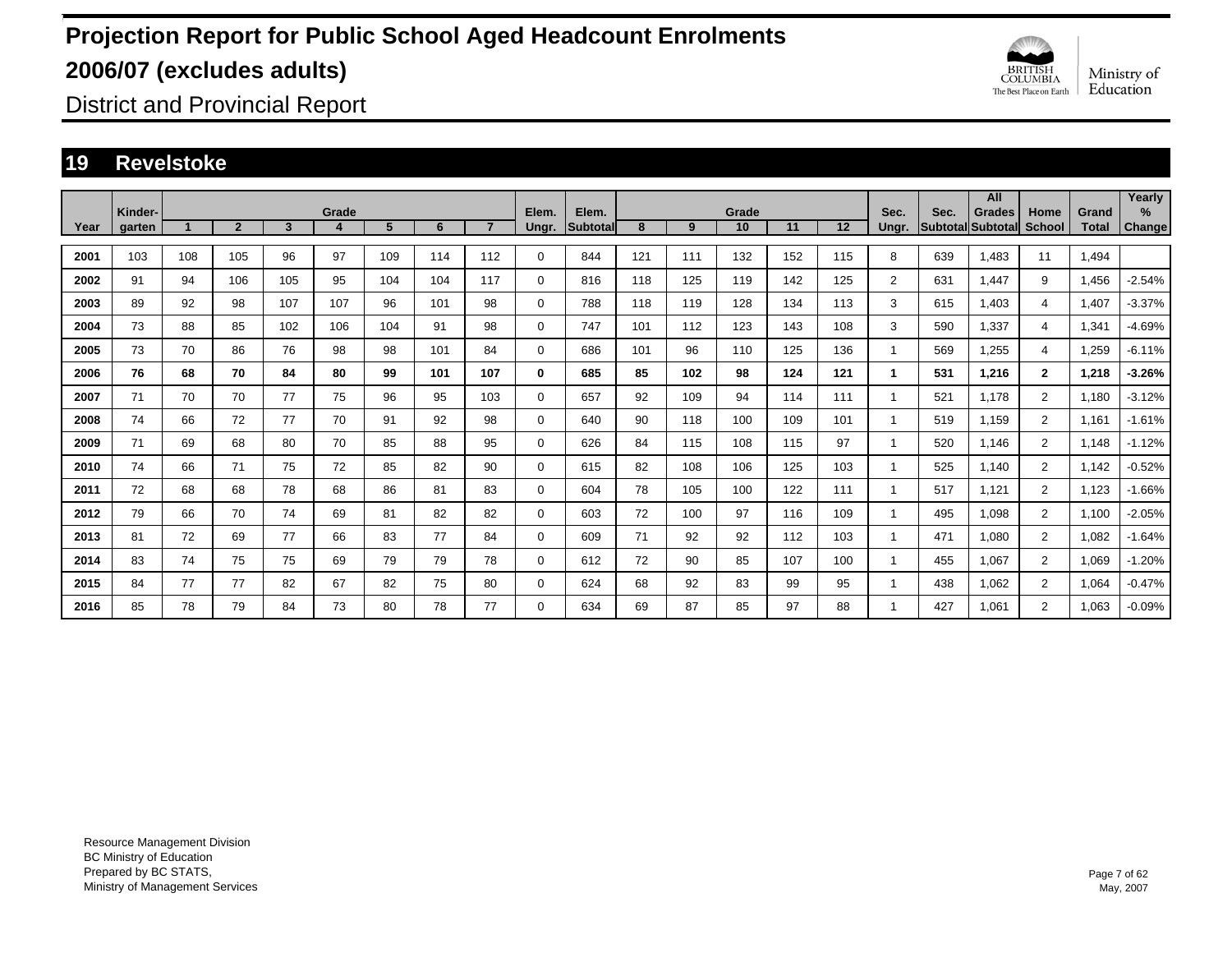

District and Provincial Report

### **20 Kootenay-Columbia**

|      |                   |     |                |     |            |     |     |     |                |                   |     |     |             |     |     |               |       | All                                       |                |                       | Yearly                         |
|------|-------------------|-----|----------------|-----|------------|-----|-----|-----|----------------|-------------------|-----|-----|-------------|-----|-----|---------------|-------|-------------------------------------------|----------------|-----------------------|--------------------------------|
| Year | Kinder-<br>garten |     | $\overline{2}$ | 3   | Grade<br>4 | 5   | 6   |     | Elem.<br>Ungr. | Elem.<br>Subtotal | 8   | 9   | Grade<br>10 | 11  | 12  | Sec.<br>Ungr. | Sec.  | <b>Grades</b><br><b>Subtotal Subtotal</b> | Home<br>School | Grand<br><b>Total</b> | $\frac{9}{6}$<br><b>Change</b> |
| 2001 | 299               | 359 | 352            | 355 | 386        | 430 | 427 | 420 | 0              | 3.028             | 463 | 451 | 463         | 516 | 496 | 5             | 2,394 | 5,422                                     | $\overline{2}$ | 5,424                 |                                |
| 2002 | 293               | 308 | 343            | 342 | 346        | 372 | 426 | 425 | 17             | 2,872             | 421 | 444 | 482         | 444 | 499 | 20            | 2,310 | 5,182                                     | $\mathbf 0$    | 5,182                 | $-4.46%$                       |
| 2003 | 265               | 284 | 312            | 333 | 342        | 342 | 369 | 410 | 0              | 2,657             | 441 | 437 | 460         | 453 | 453 | 0             | 2,244 | 4,901                                     | $\mathbf 0$    | 4,901                 | $-5.42%$                       |
| 2004 | 253               | 267 | 290            | 300 | 334        | 342 | 354 | 390 | 0              | 2,530             | 449 | 437 | 431         | 463 | 412 | 0             | 2,192 | 4,722                                     | $\mathbf 0$    | 4,722                 | $-3.65%$                       |
| 2005 | 254               | 263 | 275            | 291 | 304        | 353 | 352 | 352 | 0              | 2.444             | 434 | 445 | 473         | 436 | 437 | 0             | 2,225 | 4.669                                     | $\mathbf 0$    | 4,669                 | $-1.12%$                       |
| 2006 | 252               | 257 | 272            | 267 | 291        | 313 | 348 | 353 | 0              | 2,353             | 370 | 438 | 494         | 444 | 410 | 0             | 2,156 | 4.509                                     | 1              | 4,510                 | $-3.41%$                       |
| 2007 | 231               | 226 | 262            | 274 | 284        | 289 | 329 | 335 | 0              | 2,230             | 356 | 393 | 478         | 448 | 421 | 0             | 2,096 | 4.326                                     |                | 4,327                 | $-4.06%$                       |
| 2008 | 219               | 209 | 233            | 265 | 293        | 283 | 306 | 318 | 0              | 2,126             | 339 | 378 | 431         | 435 | 426 | 0             | 2,009 | 4,135                                     |                | 4,136                 | $-4.41%$                       |
| 2009 | 215               | 199 | 215            | 236 | 285        | 292 | 300 | 296 | 0              | 2,038             | 322 | 360 | 415         | 395 | 414 | 0             | 1,906 | 3,944                                     |                | 3,945                 | $-4.62%$                       |
| 2010 | 236               | 195 | 206            | 220 | 255        | 285 | 310 | 291 | 0              | 1,998             | 300 | 342 | 395         | 380 | 376 | 0             | 1,793 | 3,791                                     |                | 3,792                 | $-3.88%$                       |
| 2011 | 249               | 215 | 202            | 210 | 237        | 257 | 303 | 300 | 0              | 1,973             | 295 | 319 | 375         | 361 | 360 | 0             | 1,710 | 3,683                                     |                | 3,684                 | $-2.85%$                       |
| 2012 | 247               | 226 | 222            | 207 | 227        | 239 | 273 | 293 | 0              | 1,934             | 303 | 313 | 350         | 344 | 344 | 0             | 1,654 | 3,588                                     |                | 3,589                 | $-2.58%$                       |
| 2013 | 256               | 225 | 234            | 226 | 223        | 229 | 254 | 264 | $\mathbf 0$    | 1,911             | 296 | 321 | 343         | 320 | 327 | 0             | 1,607 | 3,518                                     |                | 3,519                 | $-1.95%$                       |
| 2014 | 263               | 232 | 232            | 238 | 244        | 225 | 244 | 246 | $\mathbf 0$    | 1,924             | 268 | 314 | 351         | 313 | 304 | 0             | 1,550 | 3,474                                     |                | 3,475                 | -1.25%                         |
| 2015 | 269               | 238 | 240            | 236 | 256        | 245 | 239 | 236 | $\mathbf 0$    | 1,959             | 250 | 285 | 343         | 320 | 297 | 0             | 1,495 | 3,454                                     |                | 3,455                 | $-0.58%$                       |
| 2016 | 276               | 244 | 246            | 244 | 254        | 257 | 260 | 232 | 0              | 2.013             | 240 | 266 | 313         | 313 | 303 | 0             | 1.435 | 3.448                                     |                | 3.449                 | $-0.17%$                       |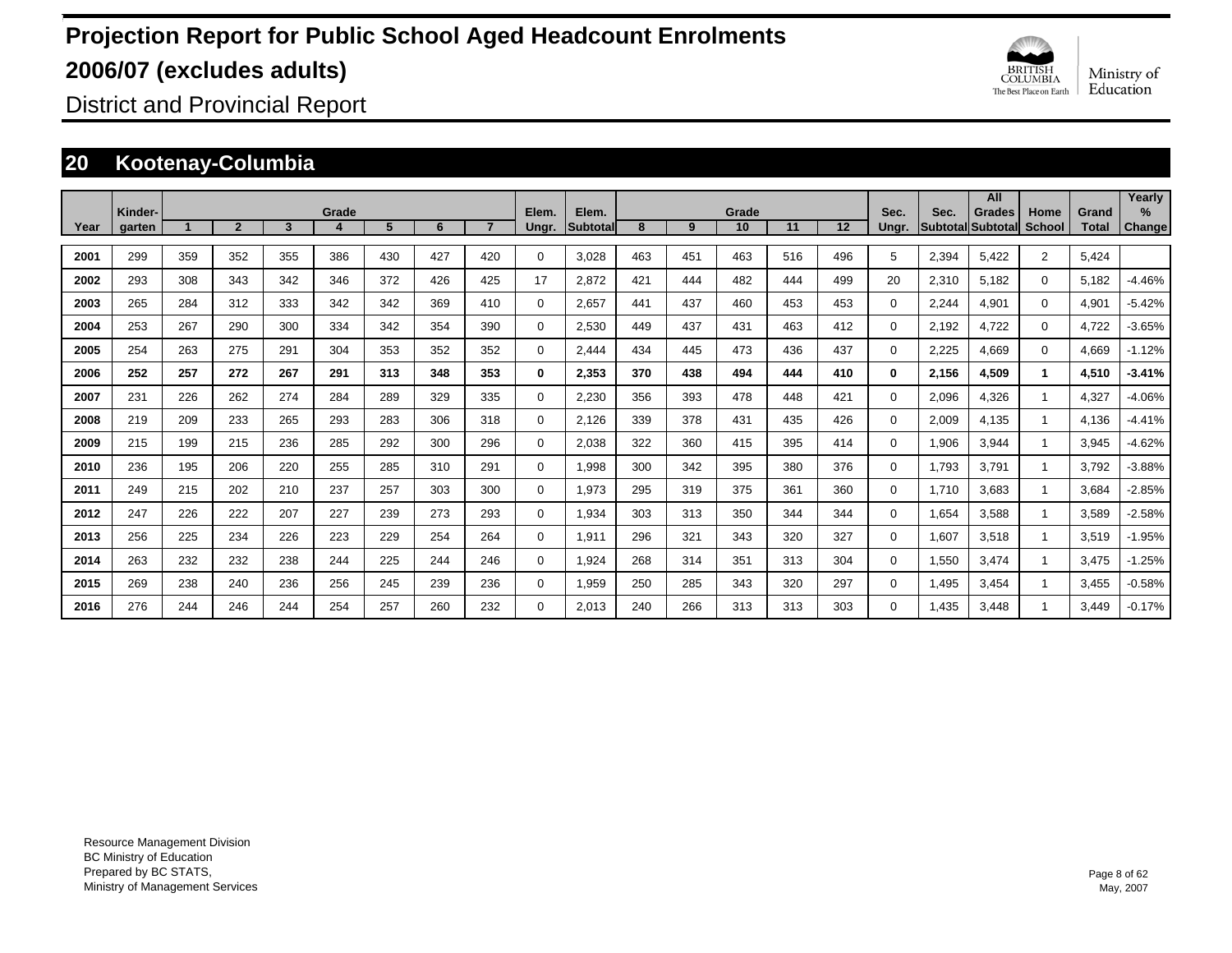

District and Provincial Report

### **22 Vernon**

|      |                   |     |                |              |            |     |     |                |                |                   |     |     |             |     |     |               |       | All                                |                |                       | Yearly                |
|------|-------------------|-----|----------------|--------------|------------|-----|-----|----------------|----------------|-------------------|-----|-----|-------------|-----|-----|---------------|-------|------------------------------------|----------------|-----------------------|-----------------------|
| Year | Kinder-<br>aarten |     | $\overline{2}$ | $\mathbf{3}$ | Grade<br>4 | 5   | 6   | $\overline{7}$ | Elem.<br>Ungr. | Elem.<br>Subtotal | 8   | 9   | Grade<br>10 | 11  | 12  | Sec.<br>Unar. | Sec.  | <b>Grades</b><br>Subtotal Subtotal | Home<br>School | Grand<br><b>Total</b> | $\%$<br><b>Change</b> |
| 2001 | 575               | 631 | 634            | 658          | 703        | 724 | 755 | 729            | $\Omega$       | 5,409             | 796 | 816 | 821         | 886 | 901 | $\Omega$      | 4,220 | 9.629                              | 11             | 9.640                 |                       |
| 2002 | 546               | 588 | 642            | 658          | 661        | 727 | 749 | 784            | 0              | 5,355             | 786 | 836 | 869         | 885 | 847 | $\mathbf 0$   | 4,223 | 9,578                              | $\overline{7}$ | 9,585                 | $-0.57%$              |
| 2003 | 568               | 563 | 593            | 661          | 656        | 673 | 745 | 757            | 0              | 5.216             | 805 | 822 | 877         | 910 | 836 | $\mathbf 0$   | 4,250 | 9.466                              | 5              | 9.471                 | $-1.19%$              |
| 2004 | 573               | 610 | 577            | 596          | 697        | 682 | 688 | 752            | 0              | 5,175             | 787 | 812 | 834         | 960 | 841 | 1             | 4,235 | 9,410                              | 13             | 9,423                 | $-0.51%$              |
| 2005 | 497               | 588 | 604            | 588          | 627        | 695 | 702 | 709            | 0              | 5,010             | 784 | 823 | 886         | 859 | 862 | 1             | 4,215 | 9,225                              | 5              | 9,230                 | $-2.05%$              |
| 2006 | 556               | 511 | 593            | 616          | 593        | 639 | 716 | 711            | 0              | 4.935             | 746 | 807 | 893         | 856 | 791 | 0             | 4,093 | 9.028                              | 8              | 9,036                 | $-2.10%$              |
| 2007 | 564               | 520 | 586            | 621          | 581        | 623 | 710 | 683            | 0              | 4.888             | 722 | 790 | 866         | 844 | 776 | $\mathbf 0$   | 3,998 | 8.886                              | 8              | 8.894                 | $-1.57%$              |
| 2008 | 549               | 528 | 597            | 615          | 586        | 611 | 693 | 678            | 0              | 4,857             | 695 | 766 | 848         | 819 | 765 | $\mathbf 0$   | 3,893 | 8,750                              | 8              | 8,758                 | $-1.53%$              |
| 2009 | 548               | 515 | 606            | 627          | 581        | 617 | 680 | 663            | $\Omega$       | 4,837             | 690 | 739 | 823         | 803 | 744 | $\Omega$      | 3,799 | 8,636                              | 8              | 8.644                 | $-1.30%$              |
| 2010 | 558               | 515 | 593            | 638          | 593        | 613 | 687 | 651            | 0              | 4.848             | 676 | 734 | 796         | 781 | 729 | $\mathbf 0$   | 3,716 | 8.564                              | 8              | 8,572                 | $-0.83%$              |
| 2011 | 572               | 524 | 594            | 625          | 604        | 626 | 684 | 658            | 0              | 4.887             | 665 | 719 | 789         | 755 | 709 | 0             | 3,637 | 8.524                              | 8              | 8.532                 | $-0.47%$              |
| 2012 | 612               | 538 | 604            | 625          | 592        | 637 | 698 | 655            | 0              | 4,961             | 671 | 707 | 774         | 748 | 686 | 0             | 3,586 | 8,547                              | 8              | 8,555                 | 0.27%                 |
| 2013 | 628               | 574 | 619            | 636          | 592        | 625 | 710 | 669            | 0              | 5,053             | 669 | 713 | 761         | 734 | 680 | 0             | 3,557 | 8,610                              | 8              | 8,618                 | 0.74%                 |
| 2014 | 647               | 589 | 661            | 653          | 603        | 626 | 698 | 681            | 0              | 5,158             | 682 | 711 | 767         | 722 | 668 | 0             | 3,550 | 8.708                              | 8              | 8.716                 | 1.14%                 |
| 2015 | 665               | 606 | 677            | 696          | 619        | 636 | 699 | 669            | 0              | 5,267             | 694 | 724 | 764         | 727 | 656 | 0             | 3,565 | 8.832                              | 8              | 8.840                 | 1.42%                 |
| 2016 | 673               | 623 | 697            | 712          | 658        | 652 | 710 | 670            | $\Omega$       | 5,395             | 683 | 737 | 778         | 725 | 661 | $\Omega$      | 3,584 | 8,979                              | 8              | 8,987                 | 1.66%                 |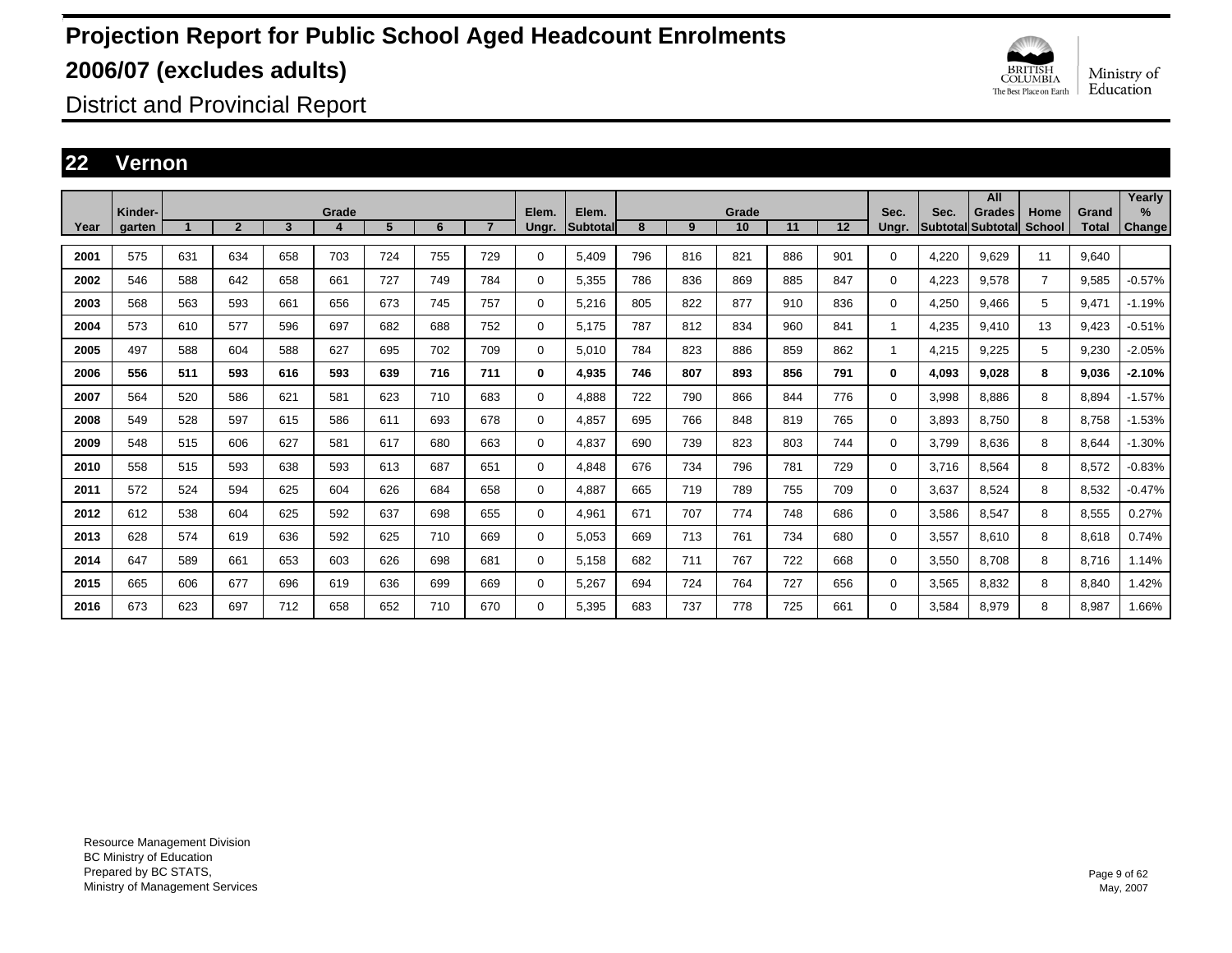

District and Provincial Report

### **23 Central Okanagan**

|      |                   |       |                |       |       |       |       |       |                |                   |       |       |             |       |       |                |       | All                                       |                       |                       | Yearly             |
|------|-------------------|-------|----------------|-------|-------|-------|-------|-------|----------------|-------------------|-------|-------|-------------|-------|-------|----------------|-------|-------------------------------------------|-----------------------|-----------------------|--------------------|
| Year | Kinder-<br>garten |       | $\overline{2}$ | 3     | Grade | 5     | 6     |       | Elem.<br>Ungr. | Elem.<br>Subtotal | 8     | 9     | Grade<br>10 | 11    | 12    | Sec.<br>Ungr.  | Sec.  | <b>Grades</b><br><b>Subtotal Subtotal</b> | Home<br><b>School</b> | Grand<br><b>Total</b> | %<br><b>Change</b> |
| 2001 | .394              | 1,475 | 1.553          | 1,552 | 1,635 | 1.679 | 1.778 | 1.890 | $\Omega$       | 12.956            | .849  | 1.828 | 1,834       | 2,270 | 1.925 | 0              | 9.706 | 22.662                                    |                       | 22.663                |                    |
| 2002 | 1.375             | 1,406 | 1.498          | 1,570 | 1.603 | 1.632 | 1.710 | 1.806 | $\Omega$       | 12.600            | .908  | 1,885 | 1.867       | 2,046 | 2,051 | $\Omega$       | 9.757 | 22.357                                    | $\overline{2}$        | 22,359                | $-1.34%$           |
| 2003 | ,247              | 1,431 | 1,452          | 1,546 | 1,623 | 1,630 | 1,692 | 1.773 | 0              | 12,394            | ,855  | 1,933 | 2,009       | 2,052 | 1,917 | $\overline{2}$ | 9,768 | 22,162                                    | 4                     | 22,166                | $-0.86%$           |
| 2004 | 1,353             | 1,308 | 1,458          | 1,503 | 1,591 | 1,642 | 1,662 | 1.740 | 0              | 12,257            | .784  | 1,890 | 2,015       | 2,141 | 1,898 | 1              | 9,729 | 21,986                                    | $\Omega$              | 21,986                | $-0.81%$           |
| 2005 | 1,333             | 1,401 | 1,338          | 1,517 | 1,544 | 1,625 | 1.711 | 1,725 | 0              | 12,194            | ,837  | 1,823 | 1,965       | 2,082 | 2,008 | 1              | 9.716 | 21,910                                    | 4                     | 21,914                | $-0.33%$           |
| 2006 | 1.328             | 1,400 | 1,444          | 1.420 | 1,592 | 1,584 | 1,683 | 1.742 | 0              | 12,193            | 1.777 | 1,876 | 1,893       | 1,937 | 2,042 | 9              | 9,534 | 21.727                                    | 5                     | 21,732                | $-0.83%$           |
| 2007 | 1.318             | 1,363 | 1.472          | 1,431 | 1,566 | 1,506 | 1,636 | 1.751 | 0              | 12,043            | .785  | 1,841 | 1,862       | 1,905 | 2,056 | 9              | 9.458 | 21.501                                    | 5                     | 21,506                | $-1.04%$           |
| 2008 | .349              | 1,354 | 1,437          | 1.459 | 1,578 | 1,481 | 1,557 | 1.703 | $\Omega$       | 11.918            | .792  | 1,848 | 1,828       | 1.874 | 2,023 | 9              | 9,374 | 21,292                                    | 5                     | 21,297                | $-0.97%$           |
| 2009 | 1,366             | 1,388 | 1,430          | 1,427 | 1,610 | 1,495 | 1,534 | 1,624 | $\Omega$       | 11,874            | .748  | 1,858 | 1,835       | 1,844 | 1,992 | 9              | 9,286 | 21,160                                    | 5                     | 21,165                | $-0.62%$           |
| 2010 | 1,394             | 1,408 | 1,467          | ,424  | 1,580 | 1,528 | 1,551 | 1.604 | $\Omega$       | 11,956            | .673  | 1,817 | 1,847       | 1,853 | 1,964 | 9              | 9,163 | 21.119                                    | 5                     | 21,124                | $-0.19%$           |
| 2011 | .440              | 1,436 | 1,488          | 1,459 | 1,576 | 1,500 | 1,584 | 1.621 | 0              | 12.104            | .651  | 1.742 | 1,810       | 1.863 | 1.972 | 9              | 9,047 | 21.151                                    | 5                     | 21,156                | 0.15%              |
| 2012 | .480              | 1,482 | 1.517          | .480  | 1,615 | 1,496 | 1,555 | 1.653 | 0              | 12,278            | .667  | 1.719 | 1,739       | 1.828 | 1.984 | 9              | 8,946 | 21.224                                    | 5                     | 21.229                | 0.35%              |
| 2013 | 1.530             | 1,522 | 1.564          | 1,508 | 1,637 | 1,531 | 1.551 | 1.624 | $\Omega$       | 12,467            | .698  | 1.733 | 1.714       | 1.758 | 1.946 | 8              | 8,857 | 21.324                                    | 5                     | 21,329                | 0.47%              |
| 2014 | .569              | 1,571 | 1,605          | 1.552 | 1.666 | 1,551 | 1.586 | 1.619 | $\Omega$       | 12.719            | .670  | 1.763 | 1,723       | 1.731 | 1,870 | 8              | 8.765 | 21.484                                    | 5                     | 21.489                | 0.75%              |
| 2015 | 1,600             | 1,609 | 1,654          | 1,591 | 1,713 | 1,578 | 1,605 | 1,654 | $\Omega$       | 13,004            | .664  | 1,734 | 1,749       | 1.737 | 1,839 | 8              | 8,731 | 21,735                                    | 5                     | 21.740                | 1.17%              |
| 2016 | .631              | 1,641 | 1,693          | 1,638 | 1,755 | 1,621 | 1.633 | 1.674 | $\Omega$       | 13,286            | ,697  | 1.728 | 1,724       | 1.762 | 1.848 | 8              | 8.767 | 22,053                                    | 5                     | 22,058                | 1.46%              |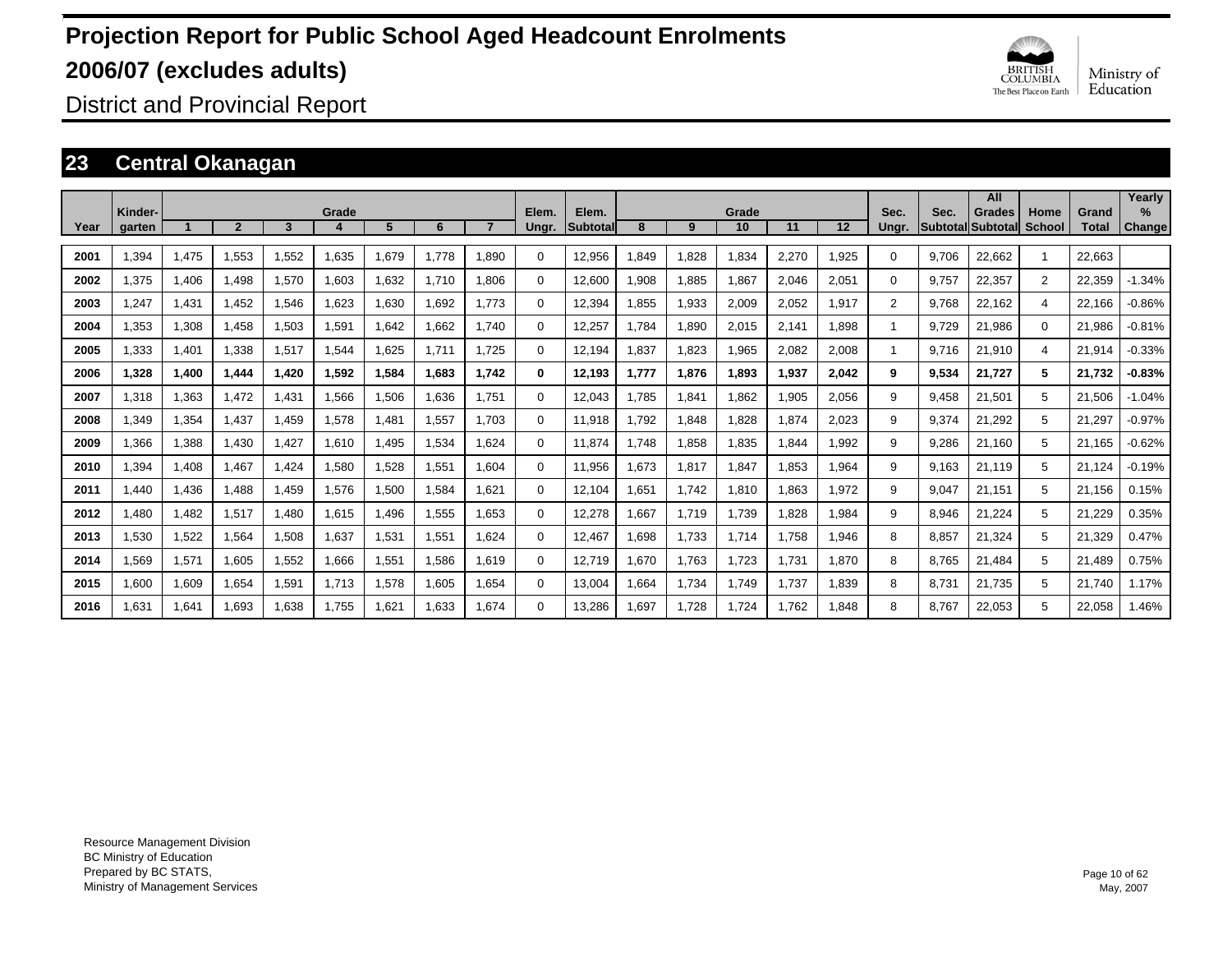

District and Provincial Report

### **27 Cariboo - Chilcotin**

|      |                   |     |                |     |       |     |     |                |                |                          |     |     |             |     |     |               |       | All                         |                |                       | Yearly                         |
|------|-------------------|-----|----------------|-----|-------|-----|-----|----------------|----------------|--------------------------|-----|-----|-------------|-----|-----|---------------|-------|-----------------------------|----------------|-----------------------|--------------------------------|
| Year | Kinder-<br>garten |     | $\overline{2}$ | 3   | Grade | 5   | 6   | $\overline{7}$ | Elem.<br>Ungr. | Elem.<br><b>Subtotal</b> | 8   | 9   | Grade<br>10 | 11  | 12  | Sec.<br>Ungr. | Sec.  | Grades<br>Subtotal Subtotal | Home<br>School | Grand<br><b>Total</b> | $\frac{9}{6}$<br><b>Change</b> |
| 2001 | 414               | 434 | 478            | 476 | 501   | 541 | 543 | 579            | 4              | 3,970                    | 652 | 648 | 624         | 766 | 666 | 55            | 3,411 | 7,381                       | 3              | 7,384                 |                                |
| 2002 | 403               | 406 | 418            | 456 | 442   | 484 | 517 | 520            | 3              | 3.649                    | 619 | 635 | 630         | 682 | 624 | 63            | 3,253 | 6,902                       | 5              | 6,907                 | $-6.46%$                       |
| 2003 | 391               | 421 | 410            | 434 | 466   | 446 | 488 | 515            | 0              | 3,571                    | 572 | 619 | 678         | 685 | 604 | 6             | 3,164 | 6,735                       | 3              | 6,738                 | $-2.45%$                       |
| 2004 | 354               | 410 | 402            | 407 | 428   | 448 | 441 | 486            | 0              | 3.376                    | 562 | 573 | 648         | 708 | 602 | 39            | 3,132 | 6,508                       | 3              | 6,511                 | $-3.37%$                       |
| 2005 | 353               | 371 | 406            | 408 | 434   | 424 | 467 | 441            | 0              | 3,304                    | 517 | 573 | 600         | 643 | 609 | 42            | 2,984 | 6,288                       | 3              | 6,291                 | $-3.38%$                       |
| 2006 | 354               | 369 | 377            | 418 | 410   | 440 | 442 | 469            | 0              | 3,279                    | 491 | 584 | 589         | 629 | 571 | 37            | 2,901 | 6.180                       | 5              | 6.185                 | $-1.68%$                       |
| 2007 | 339               | 321 | 351            | 399 | 390   | 441 | 457 | 481            | 0              | 3.179                    | 492 | 563 | 561         | 594 | 560 | 36            | 2,806 | 5,985                       | 5              | 5,990                 | $-3.15%$                       |
| 2008 | 341               | 308 | 307            | 372 | 372   | 420 | 458 | 497            | 0              | 3,075                    | 503 | 563 | 541         | 566 | 528 | 35            | 2,736 | 5,811                       | 5              | 5,816                 | $-2.90%$                       |
| 2009 | 335               | 309 | 294            | 324 | 347   | 400 | 437 | 499            | 0              | 2,945                    | 520 | 577 | 540         | 545 | 502 | 34            | 2,718 | 5,663                       | 5              | 5,668                 | $-2.54%$                       |
| 2010 | 318               | 303 | 294            | 311 | 303   | 373 | 416 | 475            | 0              | 2,793                    | 521 | 595 | 551         | 543 | 484 | 33            | 2,727 | 5,520                       | 4              | 5,524                 | $-2.54%$                       |
| 2011 | 354               | 287 | 287            | 310 | 289   | 324 | 386 | 451            | 0              | 2,688                    | 494 | 595 | 567         | 552 | 480 | 33            | 2,721 | 5,409                       | 4              | 5,413                 | $-2.01%$                       |
| 2012 | 381               | 318 | 272            | 303 | 288   | 309 | 335 | 418            | 0              | 2,624                    | 469 | 565 | 568         | 567 | 488 | 33            | 2,690 | 5,314                       | 4              | 5,318                 | $-1.76%$                       |
| 2013 | 384               | 343 | 302            | 287 | 282   | 309 | 320 | 363            | 0              | 2,590                    | 436 | 537 | 542         | 569 | 503 | 33            | 2,620 | 5,210                       | 4              | 5,214                 | $-1.96%$                       |
| 2014 | 390               | 347 | 326            | 319 | 268   | 303 | 321 | 348            | 0              | 2,622                    | 380 | 499 | 516         | 545 | 505 | 32            | 2,477 | 5.099                       | 4              | 5,103                 | $-2.13%$                       |
| 2015 | 393               | 353 | 331            | 344 | 297   | 288 | 314 | 348            | 0              | 2,668                    | 363 | 436 | 479         | 517 | 482 | 31            | 2,308 | 4,976                       | 4              | 4,980                 | $-2.41%$                       |
| 2016 | 394               | 355 | 336            | 349 | 321   | 319 | 298 | 341            | $\Omega$       | 2.713                    | 363 | 416 | 420         | 482 | 458 | 29            | 2.168 | 4.881                       | 4              | 4.885                 | $-1.91%$                       |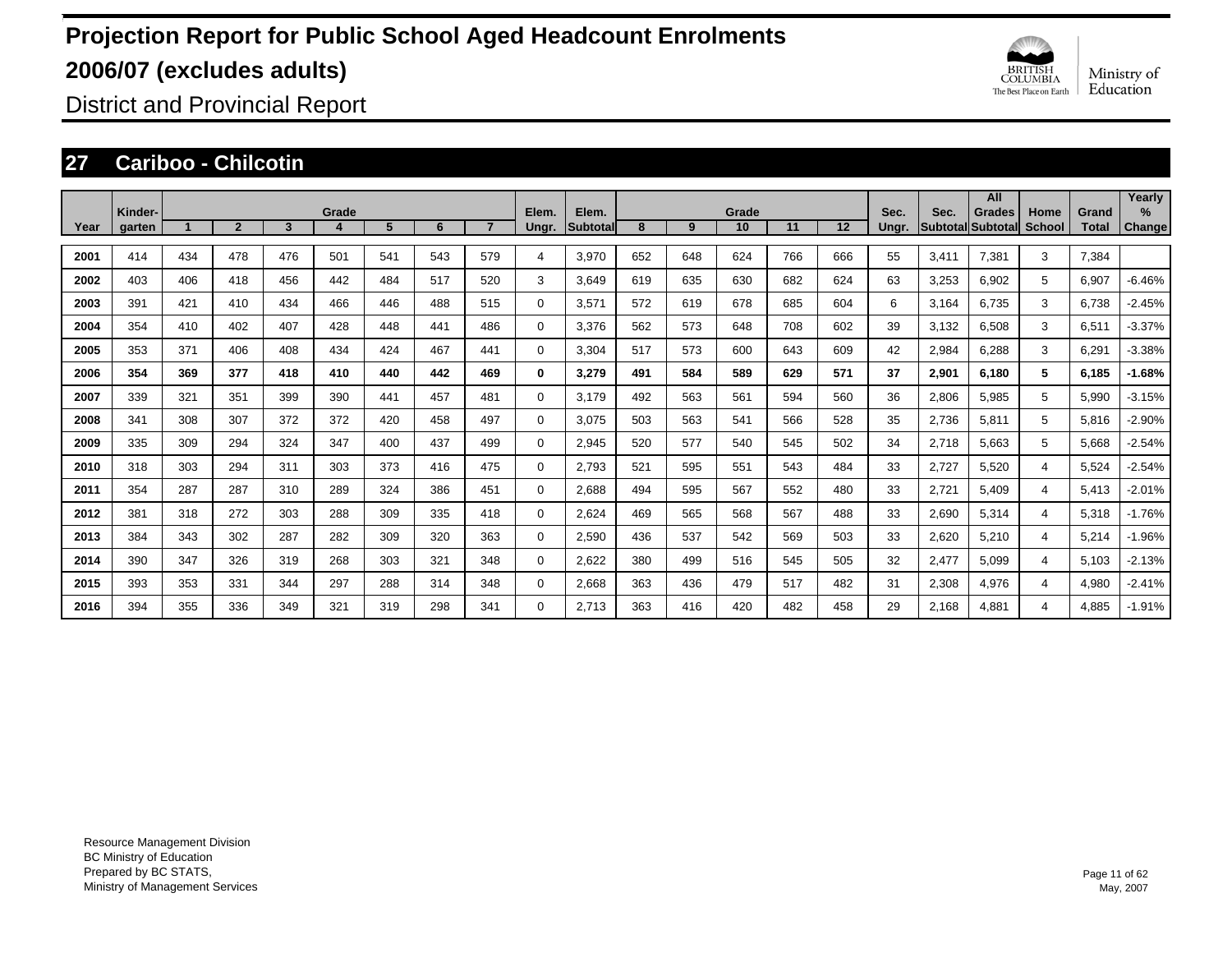

District and Provincial Report

### **28 Quesnel**

|      |                   |     |                |     |            |     |     |                |                |                           |     |     |             |     |     |               |                                 | All           |                       |                       | Yearly                |
|------|-------------------|-----|----------------|-----|------------|-----|-----|----------------|----------------|---------------------------|-----|-----|-------------|-----|-----|---------------|---------------------------------|---------------|-----------------------|-----------------------|-----------------------|
| Year | Kinder-<br>garten |     | $\overline{2}$ | 3   | Grade<br>4 | 5   | 6   | $\overline{7}$ | Elem.<br>Ungr. | Elem.<br><b>Subtotall</b> | 8   | 9   | Grade<br>10 | 11  | 12  | Sec.<br>Ungr. | Sec.<br><b>Subtotal Subtota</b> | <b>Grades</b> | Home<br><b>School</b> | Grand<br><b>Total</b> | $\%$<br><b>Change</b> |
|      |                   |     |                |     |            |     |     |                |                |                           |     |     |             |     |     |               |                                 |               |                       |                       |                       |
| 2001 | 305               | 305 | 323            | 329 | 319        | 298 | 365 | 344            | 0              | 2,588                     | 375 | 419 | 433         | 436 | 401 | $\Omega$      | 2.064                           | 4.652         | 6                     | 4.658                 |                       |
| 2002 | 271               | 316 | 300            | 317 | 330        | 319 | 288 | 354            | 0              | 2,495                     | 385 | 365 | 430         | 427 | 372 | 13            | 1,992                           | 4,487         | $\Omega$              | 4,487                 | $-3.67%$              |
| 2003 | 249               | 282 | 308            | 301 | 306        | 319 | 321 | 298            | 0              | 2,384                     | 399 | 374 | 402         | 408 | 387 | $\Omega$      | 1,970                           | 4,354         | 1                     | 4,355                 | $-2.94%$              |
| 2004 | 269               | 248 | 266            | 300 | 291        | 297 | 310 | 315            | 0              | 2,296                     | 336 | 394 | 404         | 364 | 343 | 35            | 1.876                           | 4.172         | 1                     | 4,173                 | $-4.18%$              |
| 2005 | 198               | 282 | 248            | 278 | 308        | 295 | 313 | 324            | 0              | 2.246                     | 346 | 323 | 411         | 367 | 331 | 15            | 1.793                           | 4.039         | $\mathbf 0$           | 4.039                 | $-3.21%$              |
| 2006 | 236               | 192 | 285            | 256 | 274        | 315 | 301 | 313            | 0              | 2,172                     | 351 | 351 | 385         | 359 | 342 | 0             | 1,788                           | 3,960         | $\mathbf{2}$          | 3,962                 | $-1.91%$              |
| 2007 | 222               | 177 | 257            | 251 | 243        | 303 | 315 | 302            | $\mathbf 0$    | 2,070                     | 355 | 367 | 362         | 332 | 349 | 0             | 1,765                           | 3,835         | $\overline{2}$        | 3,837                 | $-3.15%$              |
| 2008 | 225               | 166 | 237            | 226 | 238        | 269 | 303 | 316            | $\mathbf 0$    | 1,980                     | 343 | 372 | 377         | 312 | 323 | 0             | 1,727                           | 3,707         | $\overline{2}$        | 3,709                 | $-3.34%$              |
| 2009 | 226               | 169 | 223            | 208 | 214        | 263 | 269 | 304            | $\mathbf 0$    | 1.876                     | 359 | 361 | 382         | 323 | 303 | 0             | 1,728                           | 3.604         | $\overline{2}$        | 3,606                 | $-2.78%$              |
| 2010 | 218               | 169 | 226            | 196 | 198        | 237 | 263 | 270            | $\mathbf 0$    | 1,777                     | 345 | 376 | 371         | 328 | 314 | 0             | 1,734                           | 3,511         | $\overline{2}$        | 3,513                 | $-2.58%$              |
| 2011 | 228               | 162 | 225            | 198 | 186        | 218 | 236 | 264            | $\mathbf 0$    | 1.717                     | 307 | 362 | 386         | 319 | 319 | 0             | 1,693                           | 3,410         | $\overline{2}$        | 3,412                 | $-2.88%$              |
| 2012 | 237               | 169 | 216            | 197 | 188        | 205 | 218 | 237            | $\mathbf 0$    | 1.667                     | 300 | 323 | 372         | 330 | 310 | 0             | 1,635                           | 3,302         | $\overline{2}$        | 3,304                 | $-3.17%$              |
| 2013 | 242               | 176 | 225            | 190 | 187        | 207 | 205 | 219            | $\mathbf 0$    | 1.651                     | 270 | 314 | 334         | 320 | 321 | 0             | 1,559                           | 3,210         | $\overline{2}$        | 3,212                 | $-2.78%$              |
| 2014 | 249               | 180 | 234            | 198 | 180        | 206 | 207 | 206            | $\mathbf 0$    | 1,660                     | 249 | 284 | 324         | 288 | 312 | 0             | 1,457                           | 3,117         | $\overline{2}$        | 3,119                 | $-2.90%$              |
| 2015 | 251               | 185 | 239            | 206 | 188        | 199 | 206 | 208            | $\mathbf 0$    | 1.682                     | 234 | 262 | 293         | 279 | 280 | 0             | 1,348                           | 3,030         | $\overline{2}$        | 3,032                 | $-2.79%$              |
| 2016 | 251               | 186 | 246            | 210 | 195        | 207 | 199 | 207            | 0              | 1.701                     | 236 | 245 | 270         | 252 | 270 | 0             | 1.273                           | 2.974         |                       | 2,975                 | $-1.88%$              |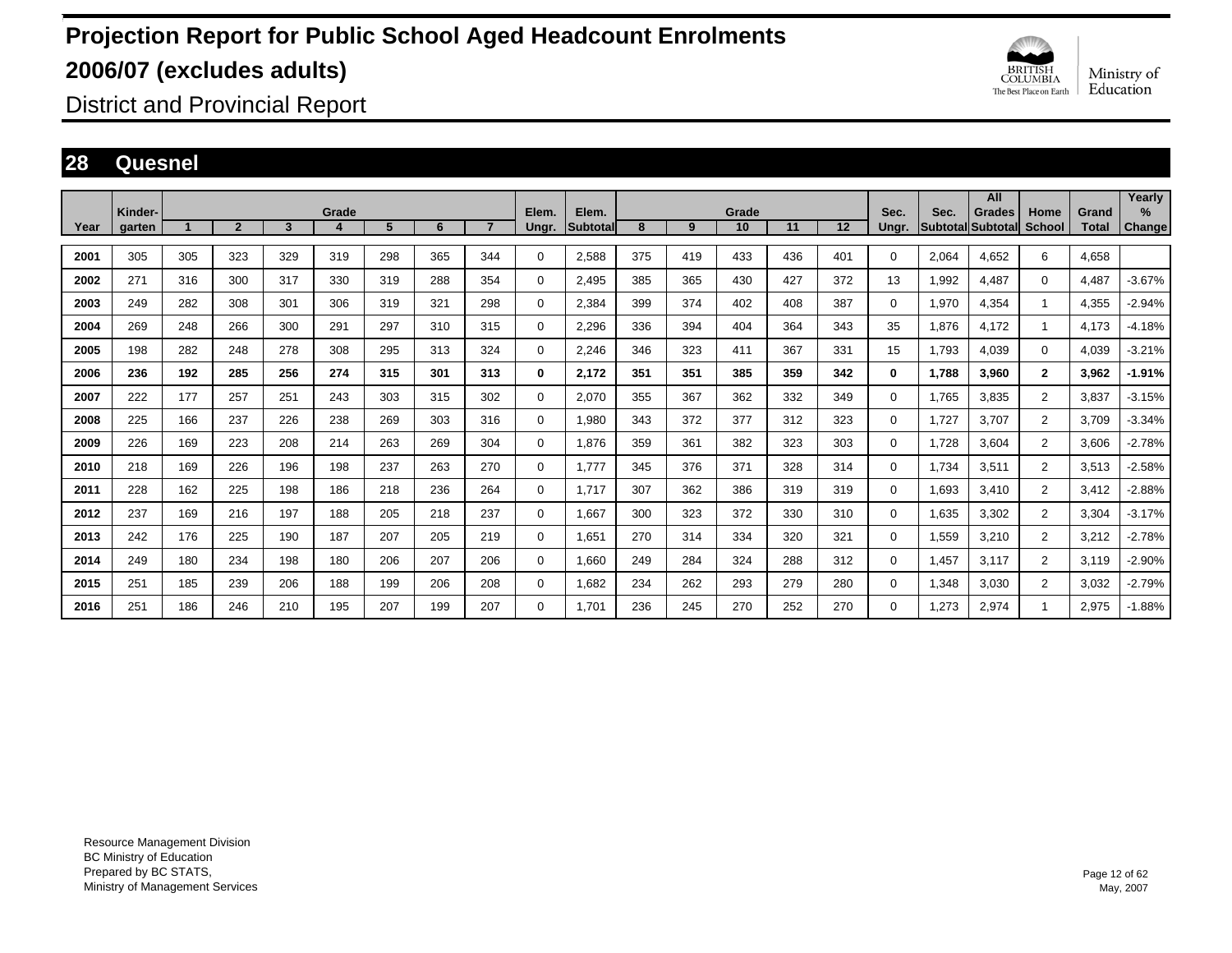

District and Provincial Report

#### **33 Chilliwack**

|      |                   |       |                |     |            |       |     |                |                |                          |       |       |             |       |     |               |       | All                                       |                |                       | Yearly         |
|------|-------------------|-------|----------------|-----|------------|-------|-----|----------------|----------------|--------------------------|-------|-------|-------------|-------|-----|---------------|-------|-------------------------------------------|----------------|-----------------------|----------------|
| Year | Kinder-<br>garten |       | $\overline{2}$ | 3   | Grade<br>4 | 5     | 6   | $\overline{7}$ | Elem.<br>Ungr. | Elem.<br><b>Subtotal</b> | 8     | 9     | Grade<br>10 | 11    | 12  | Sec.<br>Ungr. | Sec.  | <b>Grades</b><br><b>Subtotal Subtotal</b> | Home<br>School | Grand<br><b>Total</b> | $\%$<br>Change |
|      |                   |       |                |     |            |       |     |                |                |                          |       |       |             |       |     |               |       |                                           |                |                       |                |
| 2001 | 825               | 839   | 881            | 920 | 920        | 964   | 921 | 928            | $\Omega$       | 7,198                    | 915   | 903   | 978         | 1,092 | 789 | 130           | 4,807 | 12,005                                    | $\overline{1}$ | 12,006                |                |
| 2002 | 805               | 882   | 865            | 903 | 944        | 947   | 998 | 976            | $\Omega$       | 7,320                    | 1,002 | 926   | 1,041       | 1,241 | 810 | 125           | 5,145 | 12,465                                    | $\overline{2}$ | 12,467                | 3.84%          |
| 2003 | 743               | 835   | 892            | 895 | 914        | 960   | 978 | 1.036          | 0              | 7,253                    | 1,011 | 988   | 1,009       | 1,237 | 762 | 117           | 5,124 | 12,377                                    | -1             | 12,378                | $-0.71%$       |
| 2004 | 768               | 758   | 848            | 919 | 923        | 954   | 984 | 1.041          | $\Omega$       | 7,195                    | 1.050 | 945   | 996         | 1,283 | 847 | 105           | 5,226 | 12,421                                    | 0              | 12,421                | 0.35%          |
| 2005 | 758               | 806   | 787            | 855 | 953        | 915   | 992 | 1.025          | $\Omega$       | 7,091                    | 1.076 | 993   | 1.023       | 1.298 | 795 | 127           | 5,312 | 12.403                                    | $\Omega$       | 12.403                | $-0.14%$       |
| 2006 | 800               | 808   | 840            | 824 | 901        | 989   | 928 | 1,060          | 0              | 7,150                    | 1,024 | 1,021 | 992         | 1,131 | 734 | 393           | 5,295 | 12,445                                    | 4              | 12,449                | 0.37%          |
| 2007 | 834               | 799   | 833            | 812 | 874        | 956   | 865 | 1.058          | $\Omega$       | 7,031                    | 1,015 | 997   | 1,011       | 1,117 | 734 | 395           | 5,269 | 12,300                                    | 4              | 12,304                | $-1.16%$       |
| 2008 | 870               | 834   | 827            | 808 | 864        | 929   | 837 | 989            | $\Omega$       | 6,958                    | 1.014 | 989   | 990         | 1,138 | 725 | 393           | 5,249 | 12,207                                    | 4              | 12,211                | $-0.76%$       |
| 2009 | 903               | 873   | 867            | 805 | 863        | 922   | 818 | 961            | 0              | 7,012                    | 953   | 991   | 985         | 1.119 | 740 | 392           | 5,180 | 12,192                                    | 4              | 12,196                | $-0.12%$       |
| 2010 | 929               | 908   | 907            | 845 | 861        | 922   | 812 | 940            | 0              | 7,124                    | 927   | 936   | 988         | 1,114 | 729 | 389           | 5,083 | 12,207                                    | 4              | 12,211                | 0.12%          |
| 2011 | 952               | 933   | 942            | 883 | 902        | 920   | 812 | 933            | 0              | 7,277                    | 906   | 909   | 936         | 1.116 | 725 | 383           | 4,975 | 12,252                                    | 4              | 12,256                | 0.37%          |
| 2012 | 937               | 956   | 969            | 918 | 944        | 963   | 810 | 932            | $\Omega$       | 7,429                    | 899   | 888   | 909         | 1,060 | 727 | 375           | 4,858 | 12,287                                    | 4              | 12,291                | 0.29%          |
| 2013 | 963               | 941   | 992            | 942 | 978        | 1,006 | 847 | 930            | $\Omega$       | 7,599                    | 898   | 881   | 888         | 1,029 | 690 | 367           | 4,753 | 12,352                                    | 4              | 12,356                | 0.53%          |
| 2014 | 990               | 966   | 977            | 965 | 1,005      | 1,042 | 884 | 971            | $\Omega$       | 7,800                    | 895   | 879   | 879         | 1,004 | 669 | 358           | 4,684 | 12,484                                    | 4              | 12,488                | 1.07%          |
| 2015 | 1,010             | 993   | 1,001          | 950 | 1,027      | 1,069 | 915 | 1.013          | 0              | 7,978                    | 934   | 877   | 876         | 994   | 653 | 353           | 4,687 | 12,665                                    | 4              | 12,669                | 1.45%          |
| 2016 | 1.028             | 1.012 | 1.029          | 973 | 1.012      | 1.093 | 939 | 1.049          | $\Omega$       | 8.135                    | 974   | 913   | 873         | 991   | 647 | 352           | 4.750 | 12.885                                    | 4              | 12.889                | 1.74%          |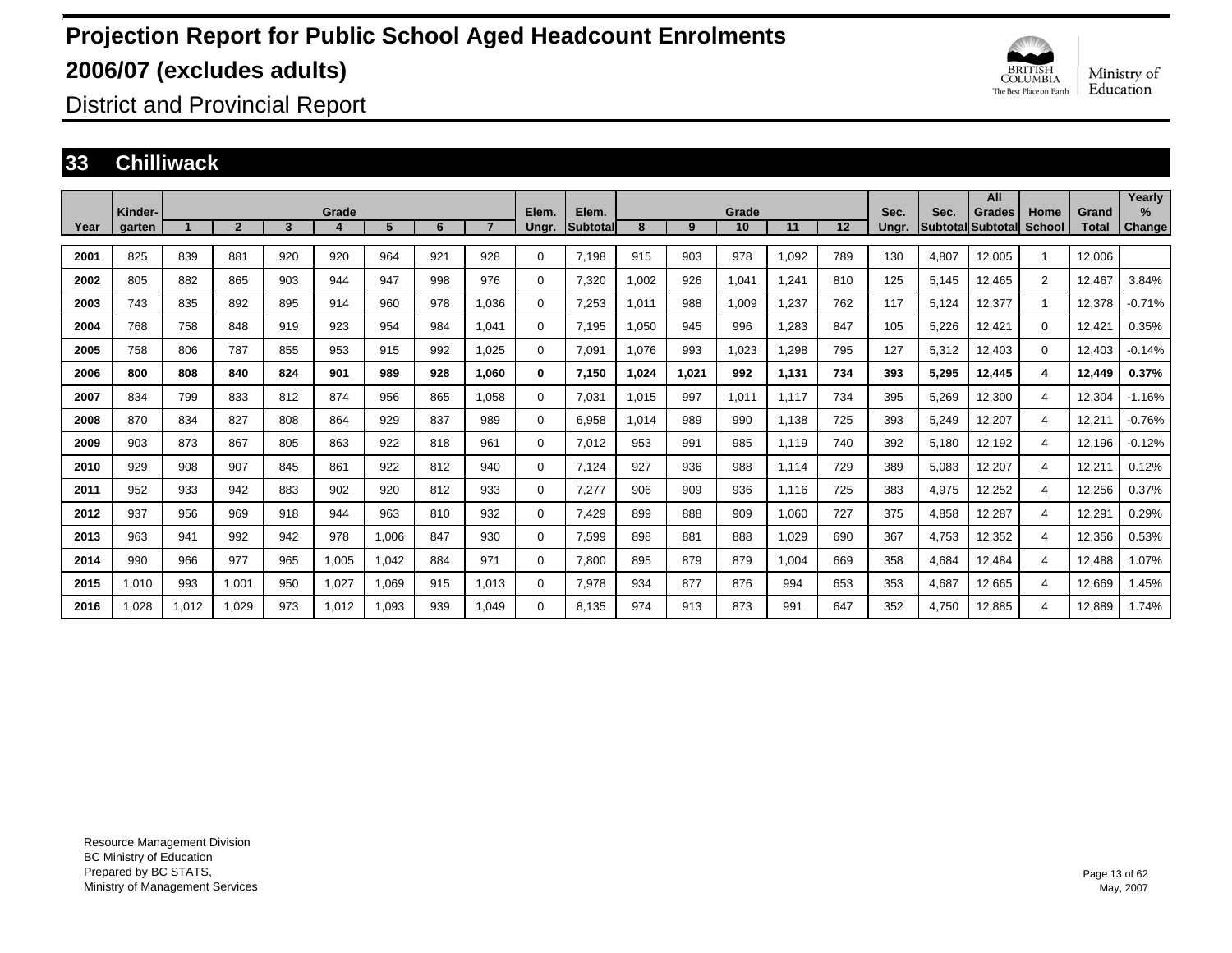

District and Provincial Report

### **34 Abbotsford**

|      |                   |       |                |       |            |       |       |       |                |                           |       |       |             |       |       |                |       | All                                 |                       |                | Yearly                |
|------|-------------------|-------|----------------|-------|------------|-------|-------|-------|----------------|---------------------------|-------|-------|-------------|-------|-------|----------------|-------|-------------------------------------|-----------------------|----------------|-----------------------|
| Year | Kinder-<br>garten |       | $\overline{2}$ | 3     | Grade<br>4 | 5     | 6     |       | Elem.<br>Ungr. | Elem.<br><b>ISubtotal</b> | 8     | 9     | Grade<br>10 | 11    | 12    | Sec.<br>Unar.  | Sec.  | <b>Grades</b><br> Subtotal Subtotal | Home<br><b>School</b> | Grand<br>Total | $\%$<br><b>Change</b> |
|      |                   |       |                |       |            |       |       |       |                |                           |       |       |             |       |       |                |       |                                     |                       |                |                       |
| 2001 | 1,404             | 1.443 | 1.451          | .480  | 1.499      | .486  | 1,505 | 1,389 | 0              | 11,657                    | .496  | 1,501 | 1,451       | .622  | 1,496 | $\overline{7}$ | 7,573 | 19,230                              | 11                    | 19,241         |                       |
| 2002 | 1,392             | 1,419 | 1.412          | 1.457 | 1,481      | .471  | .486  | 1.490 | $\mathbf 0$    | 11.608                    | .409  | 1,547 | 1,523       | .576  | 1,584 | 38             | 7.677 | 19.285                              | 8                     | 19,293         | 0.27%                 |
| 2003 | 1.439             | 1.426 | .426           | 1.415 | 1,471      | .482  | 1.495 | 1.501 | $\mathbf 0$    | 11.655                    | .502  | 1,440 | 1.565       | .671  | 1.539 | 32             | 7.749 | 19.404                              | 8                     | 19.412         | 0.62%                 |
| 2004 | 1,360             | 1,442 | 1,390          | 1.447 | 1,420      | ,480  | 1,489 | 1,528 | $\Omega$       | 11,556                    | .533  | 1,574 | 1,466       | 816.  | 1,493 | 31             | 7,913 | 19,469                              | 6                     | 19,475         | 0.32%                 |
| 2005 | 1,307             | 1,368 | 1,413          | 1,401 | 1,450      | ,447  | 1.471 | 1,504 | $\mathbf 0$    | 11,361                    | 1,571 | 1,563 | 1,628       | .657  | 1.605 | 27             | 8,051 | 19,412                              | 15                    | 19.427         | $-0.25%$              |
| 2006 | 1,316             | 1,288 | 1.312          | 1.372 | 1.402      | 1,434 | 1.433 | 1.475 | $\bf{0}$       | 11.032                    | 1.490 | 1,607 | 1.606       | 1.663 | 1.409 | 27             | 7.802 | 18,834                              | 34                    | 18,868         | $-2.88%$              |
| 2007 | 1,350             | 1,263 | 1,324          | 1,329 | 1,384      | ,400  | 1,437 | 1,489 | 0              | 10,976                    | ,487  | 1,598 | 1,612       | .672  | 1,394 | 27             | 7,790 | 18,766                              | 34                    | 18,800         | $-0.36%$              |
| 2008 | 1,384             | 1,297 | 1,302          | 1,343 | 1,343      | ,384  | 1,405 | 1.495 | 0              | 10,953                    | ,502  | 1,597 | 1,606       | .680  | 1,403 | 27             | 7,815 | 18.768                              | 34                    | 18,802         | 0.01%                 |
| 2009 | 1,391             | 1,334 | 1.341          | 1,325 | 1,362      | ,348  | 1,394 | 1.467 | 0              | 10,962                    | 1,513 | 1,619 | 1,611       | .681  | 1.416 | 27             | 7,867 | 18,829                              | 34                    | 18,863         | 0.32%                 |
| 2010 | 1,380             | 1,343 | 1,380          | 1,366 | 1,345      | 1,367 | 1,359 | 1,456 | 0              | 10,996                    | .486  | 1,631 | 1,634       | .688  | 1,419 | 27             | 7,885 | 18,881                              | 34                    | 18,915         | 0.28%                 |
| 2011 | 1,393             | 1,333 | 1,389          | 1.406 | 1,386      | 1,351 | 1,378 | 1.420 | $\mathbf 0$    | 11,056                    | 1.475 | 1,603 | 1.646       | 1.710 | 1,423 | 27             | 7,884 | 18,940                              | 34                    | 18,974         | 0.31%                 |
| 2012 | 1.436             | 1,346 | 1.379          | 1.415 | 1.426      | 1.391 | 1.361 | 1.440 | $\Omega$       | 11.194                    | .440  | 1,590 | 1.619       | 1.722 | 1,442 | 27             | 7,840 | 19,034                              | 34                    | 19,068         | 0.50%                 |
| 2013 | 1,469             | 1,386 | 1,391          | 1.403 | 1,435      | 1,431 | 1,401 | 1.422 | $\Omega$       | 11,338                    | .458  | 1,553 | 1,606       | 1,695 | 1,451 | 27             | 7,790 | 19,128                              | 34                    | 19,162         | 0.49%                 |
| 2014 | 1,508             | 1,417 | 1.433          | 1.417 | 1,424      | 1,439 | 1.440 | 1.463 | $\mathbf 0$    | 11,541                    | .441  | 1,571 | 1,570       | .682  | 1,429 | 27             | 7.720 | 19,261                              | 35                    | 19,296         | 0.70%                 |
| 2015 | 1,534             | 1.454 | 1.464          | 1.458 | 1,437      | 1.428 | 1.449 | 1,503 | $\mathbf 0$    | 11.727                    | .480  | 1,553 | 1,585       | .645  | 1.415 | 27             | 7.705 | 19.432                              | 35                    | 19.467         | 0.89%                 |
| 2016 | 1,564             | 1.479 | 1,502          | 1.490 | 1,478      | 1.441 | .438  | 1,512 | 0              | 11,904                    | .520  | 1,594 | 1,567       | .658  | 1,386 | 27             | 7.752 | 19,656                              | 36                    | 19,692         | 1.16%                 |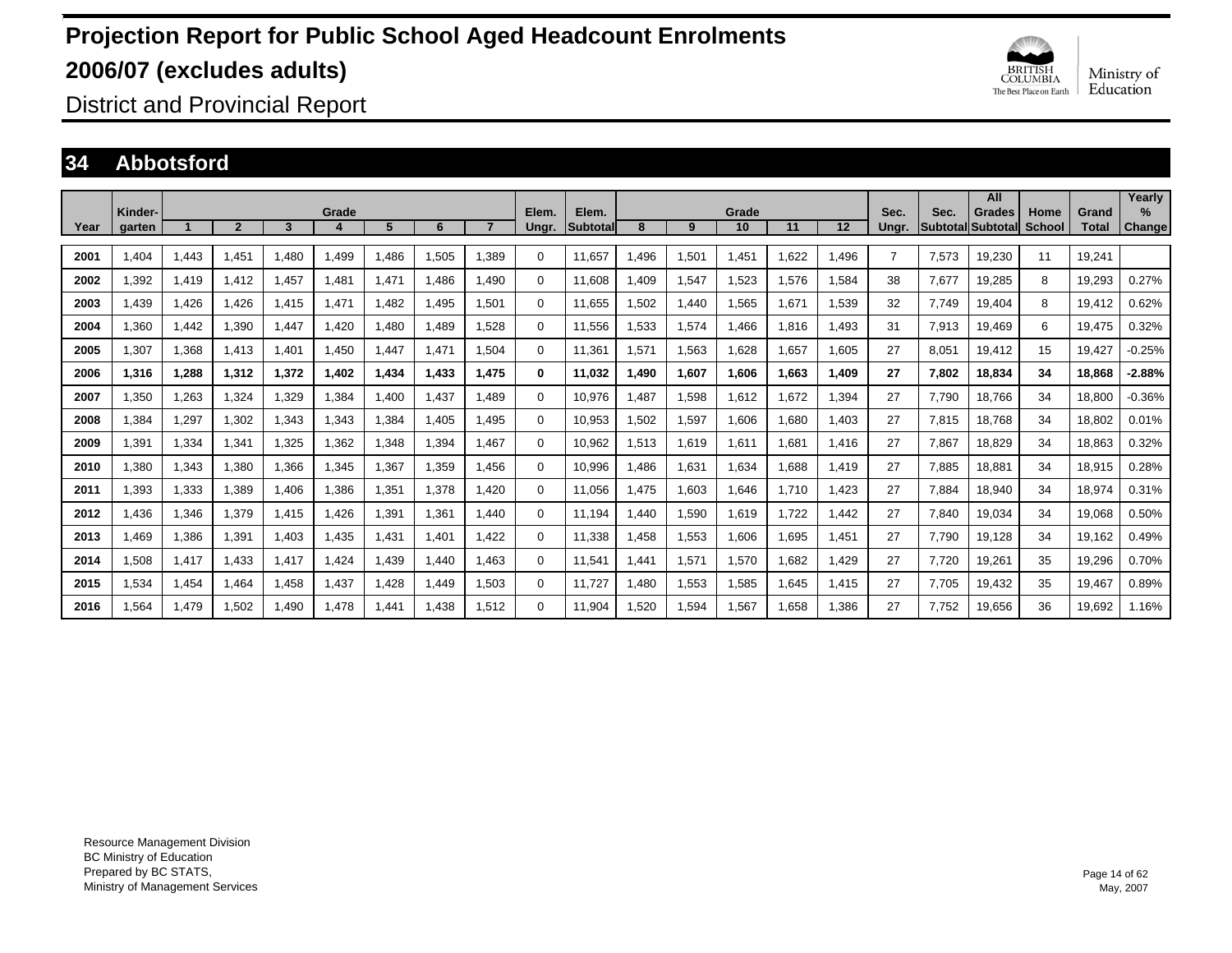

District and Provincial Report

### **35 Langley**

|      |                   |       |                |       |       |       |             |                |                |                          |        |       |             |       |       |               |       | All                                |                |                       | Yearly                |
|------|-------------------|-------|----------------|-------|-------|-------|-------------|----------------|----------------|--------------------------|--------|-------|-------------|-------|-------|---------------|-------|------------------------------------|----------------|-----------------------|-----------------------|
| Year | Kinder-<br>garten |       | $\overline{2}$ | 3     | Grade | 5     | 6           | $\overline{7}$ | Elem.<br>Ungr. | Elem.<br><b>Subtotal</b> | 8      | 9     | Grade<br>10 | 11    | 12    | Sec.<br>Unar. | Sec.  | Grades<br><b>Subtotal Subtotal</b> | Home<br>School | Grand<br><b>Total</b> | $\%$<br><b>Change</b> |
|      |                   |       |                |       |       |       |             |                |                |                          |        |       |             |       |       |               |       |                                    |                |                       |                       |
| 2001 | .280              | 1,378 | 1.468          | .486  | 1,534 | 1,581 | 1.556       | 1.563          | $\Omega$       | 11.846                   | .665   | 1,560 | 1.656       | 1.688 | 1.561 | 16            | 8.146 | 19.992                             | 13             | 20.005                |                       |
| 2002 | 1.171             | 1,320 | 1.410          | 1,472 | 1,479 | 1,565 | 1,597       | 1.567          | 0              | 11,581                   | .664   | 1,703 | 1,598       | 1,615 | 1,515 | 8             | 8,103 | 19,684                             | 18             | 19,702                | $-1.51%$              |
| 2003 | 1.176             | 1,232 | 1,358          | 1.453 | 1,510 | 1,520 | 1.610       | 1.638          | $\Omega$       | 11,497                   | .682   | 1,679 | 1,688       | 1,522 | 1.457 | 11            | 8,039 | 19,536                             | 11             | 19,547                | $-0.79%$              |
| 2004 | .239              | 1,208 | 1,233          | .342  | 1.418 | 1,502 | 1,524       | 1.602          | 0              | 11.068                   | .694   | 1,721 | 1,665       | 1.616 | 1.446 | 0             | 8.142 | 19,210                             | 12             | 19,222                | -1.66%                |
| 2005 | 1.142             | 1,291 | 1,208          | .282  | 1.388 | 1.442 | 1.534       | 1.521          | 0              | 10.808                   | .703   | 1.752 | 1.776       | 1.582 | 1.561 | 8             | 8,382 | 19.190                             | 5              | 19.195                | $-0.14%$              |
| 2006 | 1,229             | 1,169 | 1,290          | 1,239 | 1,278 | 1,405 | 1,448       | 1.539          | 0              | 10,597                   | 618. ا | 1,725 | 1,835       | 1,609 | 1,620 | 11            | 8,418 | 19,015                             | 5              | 19,020                | $-0.91%$              |
| 2007 | 1,213             | 1,186 | 1.270          | ,278  | 1,277 | 1,298 | 1,358       | I.505          | 0              | 10,385                   | ,600   | 1,616 | 1,824       | 1,608 | 1,644 | 11            | 8,303 | 18.688                             | 5              | 18.693                | $-1.72%$              |
| 2008 | ,234              | 1,173 | 1.289          | .260  | 1,318 | 1,298 | 1.258       | 1.415          | 0              | 10.245                   | .566   | 1,597 | 1,716       | 1,600 | 1.645 | 11            | 8.135 | 18.380                             | 5              | 18.385                | $-1.65%$              |
| 2009 | .267              | 1,195 | 1.279          | .282  | 1,303 | 1,340 | .259        | 1.314          | 0              | 10.239                   | .476   | 1,565 | 1,696       | 1,511 | 1.637 | 11            | 7.896 | 18.135                             | 5              | 18.140                | $-1.33%$              |
| 2010 | ,365              | 1,232 | 1,309          | ,278  | 1,331 | 1,332 | 1,305       | 1.321          | 0              | 10,473                   | ,380   | 1,485 | 1,669       | 1,498 | 1,554 | 10            | 7,596 | 18,069                             | 5              | 18,074                | $-0.36%$              |
| 2011 | 1,407             | 1,326 | 1,350          | 1,309 | 1,328 | 1,361 | <b>299.</b> | 1.368          | 0              | 10.748                   | ,386   | 1,391 | 1,589       | 1,475 | 1,537 | 10            | 7,388 | 18,136                             | 5              | 18,141                | 0.37%                 |
| 2012 | .432              | 1,368 | 1,450          | .349  | 1,360 | 1,359 | 1,326       | 1.361          | 0              | 11.005                   | ,434   | 1,395 | 1.493       | 1.407 | 1,517 | 10            | 7,256 | 18,261                             | 5              | 18.266                | 0.69%                 |
| 2013 | .469              | 1,392 | 1.496          | .448  | 1.403 | 1,392 | 1.326       | 1.391          | 0              | 11.317                   | .429   | 1,441 | 1.493       | 1.326 | 1.449 | 10            | 7.148 | 18.465                             | 5              | 18.470                | 1.12%                 |
| 2014 | 1,531             | 1,428 | 1,523          | 1,495 | 1,504 | 1,435 | 1,359       | 1,393          | $\Omega$       | 11,668                   | ,460   | 1,439 | 1,538       | 1,323 | 1,366 | 9             | 7,135 | 18,803                             | 5              | 18,808                | 1.83%                 |
| 2015 | 1,585             | 1,483 | 1,557          | 1,517 | 1,547 | 1,532 | 1,396       | 1.422          | 0              | 12,039                   | ,459   | 1,465 | 1,533       | 1,357 | 1,359 | 9             | 7.182 | 19,221                             | 5              | 19,226                | 2.22%                 |
| 2016 | 1.636             | 1,533 | 1.616          | 1.549 | 1.569 | 1.576 | A88.        | 1.460          | $\Omega$       | 12.427                   | .488   | 1.464 | 1.560       | 1.355 | 1.395 | 9             | 7.271 | 19.698                             | 5              | 19.703                | 2.48%                 |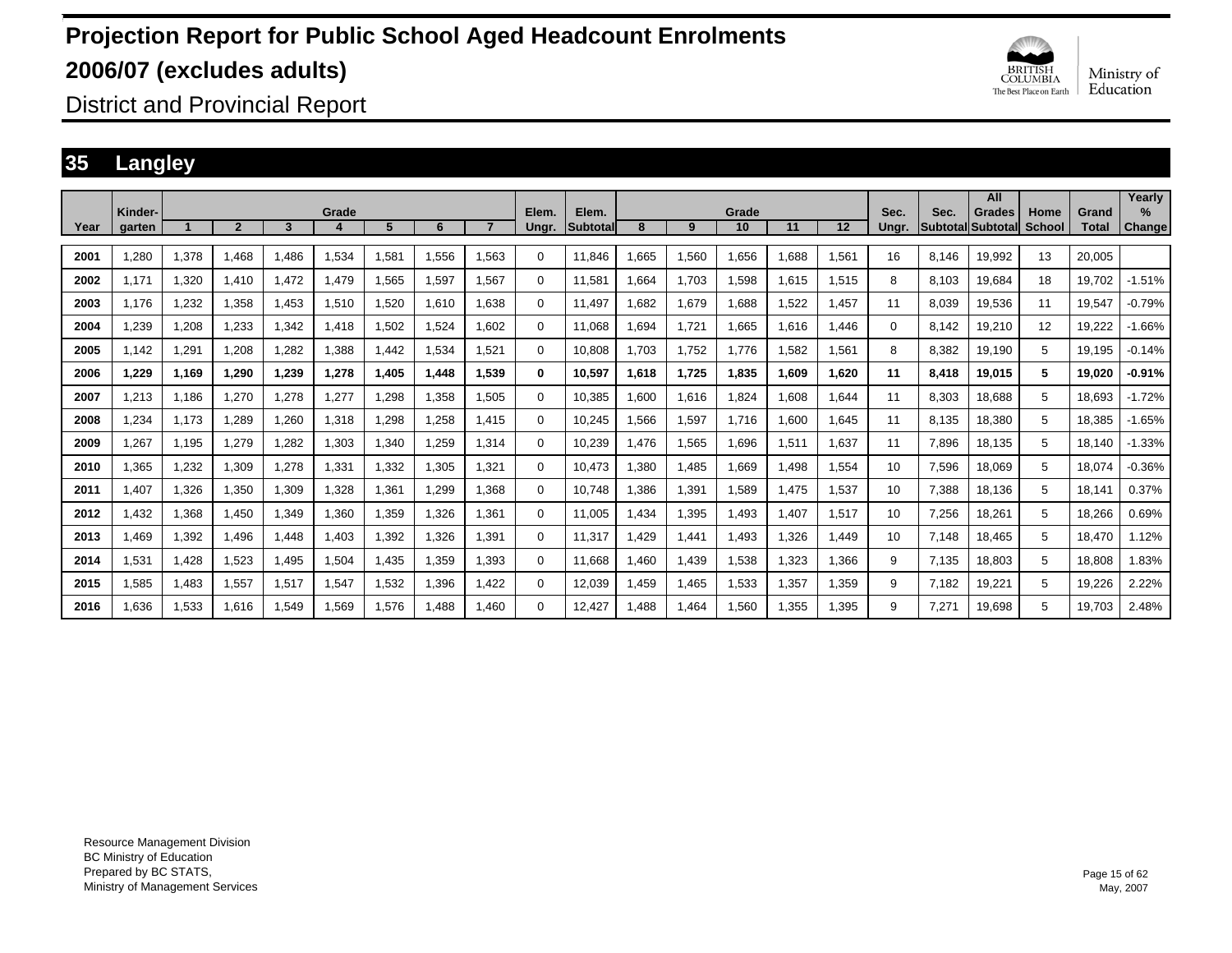

District and Provincial Report

### **36 Surrey**

|      |                   |       |                |       |       |       |       |                |                |                          |       |       |             |       |       |               |                                  | All           |                       |                       | Yearly                |
|------|-------------------|-------|----------------|-------|-------|-------|-------|----------------|----------------|--------------------------|-------|-------|-------------|-------|-------|---------------|----------------------------------|---------------|-----------------------|-----------------------|-----------------------|
| Year | Kinder-<br>garten |       | $\overline{2}$ | 3     | Grade | 5     | 6     | $\overline{7}$ | Elem.<br>Ungr. | Elem.<br><b>Subtotal</b> | 8     | 9     | Grade<br>10 | 11    | 12    | Sec.<br>Unar. | Sec.<br><b>SubtotallSubtotal</b> | <b>Grades</b> | Home<br><b>School</b> | Grand<br><b>Total</b> | $\%$<br><b>Change</b> |
|      |                   |       |                |       |       |       |       |                |                |                          |       |       |             |       |       |               |                                  |               |                       |                       |                       |
| 2001 | 4.425             | 4,759 | 4.727          | 4.681 | 4.766 | 4,579 | 4.699 | 4.548          | 5              | 37.189                   | 4,641 | 4,511 | 4.795       | 4,996 | 4.416 | 31            | 23,390                           | 60.579        | 19                    | 60.598                |                       |
| 2002 | 4.318             | 4,563 | 4.844          | 4.759 | 4,702 | 4,813 | 4.610 | 4.787          | 6              | 37.402                   | 4.766 | 4,733 | 4,914       | 4.899 | 4.473 | 33            | 23.818                           | 61.220        | 18                    | 61.238                | 1.06%                 |
| 2003 | 4.401             | 4,484 | 4.607          | 4,908 | 4.789 | 4.769 | 4.870 | 4.681          | 6              | 37,515                   | 4,985 | 4,785 | 5,132       | 5.068 | 4,361 | 33            | 24.364                           | 61.879        | $\overline{7}$        | 61.886                | .06%                  |
| 2004 | 4,231             | 4,514 | 4,619          | 4,671 | 4,972 | 4,939 | 4,848 | 4.946          | $\overline{7}$ | 37.747                   | 4,833 | 5,016 | 5,184       | 5,252 | 4,473 | 37            | 24,795                           | 62,542        | 9                     | 62,551                | 1.07%                 |
| 2005 | 4,181             | 4,345 | 4,660          | 4,656 | 4,776 | 5,068 | 4,998 | 4,952          | 6              | 37,642                   | 5,108 | 4,931 | 5,501       | 5,353 | 4,641 | 42            | 25,576                           | 63,218        | 9                     | 63,227                | 1.08%                 |
| 2006 | 4,229             | 4,302 | 4,431          | 4.742 | 4,755 | 4,819 | 5.188 | 5.098          | 6              | 37,570                   | 5,138 | 5,149 | 5,600       | 5.390 | 4.829 | 20            | 26.126                           | 63.696        | 15                    | 63,711                | 0.77%                 |
| 2007 | 4.269             | 4,338 | 4.394          | 4.645 | 4,718 | 4,722 | 5.148 | 5.107          | 6              | 37,347                   | 5.197 | 5,221 | 5,687       | 5.435 | 4,939 | 20            | 26.499                           | 63.846        | 15                    | 63.861                | 0.24%                 |
| 2008 | 4.324             | 4,384 | 4.435          | 4.611 | 4.626 | 4.688 | 5.047 | 5.070          | 6              | 37,191                   | 5.208 | 5,282 | 5.767       | 5.520 | 4,983 | 21            | 26.781                           | 63.972        | 15                    | 63,987                | 0.20%                 |
| 2009 | 4.342             | 4,443 | 4.484          | 4.656 | 4,595 | 4.600 | 5.013 | 4.973          | 6              | 37.112                   | 5,172 | 5,298 | 5,837       | 5.598 | 5.059 | 21            | 26.985                           | 64.097        | 15                    | 64.112                | 0.20%                 |
| 2010 | 4,422             | 4,466 | 4,550          | 4,714 | 4,645 | 4,574 | 4,924 | 4,944          | 6              | 37,245                   | 5,080 | 5,268 | 5,865       | 5,674 | 5,139 | 21            | 27,047                           | 64,292        | 15                    | 64,307                | 0.30%                 |
| 2011 | 4,349             | 4,552 | 4,577          | 4.784 | 4,704 | 4,626 | 4,898 | 4,859          | 6              | 37,355                   | 5,051 | 5,179 | 5,839       | 5.704 | 5,208 | 21            | 27,002                           | 64,357        | 15                    | 64,372                | 0.10%                 |
| 2012 | 4,261             | 4,480 | 4,665          | 4,815 | 4,776 | 4,684 | 4,953 | 4.833          | 6              | 37,473                   | 4,967 | 5,148 | 5,745       | 5,681 | 5,235 | 21            | 26,797                           | 64,270        | 15                    | 64.285                | $-0.14%$              |
| 2013 | 4,325             | 4,389 | 4,592          | 4,904 | 4,805 | 4,754 | 5,015 | 4.886          | 6              | 37,676                   | 4,941 | 5,064 | 5,708       | 5,591 | 5,210 | 21            | 26,535                           | 64,211        | 15                    | 64.226                | $-0.09%$              |
| 2014 | 4.400             | 4,454 | 4,502          | 4,832 | 4,895 | 4,784 | 5,090 | 4.946          | 6              | 37,909                   | 4,992 | 5,036 | 5,619       | 5,555 | 5.130 | 21            | 26,353                           | 64,262        | 15                    | 64,277                | 0.08%                 |
| 2015 | 4.455             | 4,528 | 4.564          | 4.737 | 4,822 | 4,872 | 5.121 | 5.018          | 6              | 38.123                   | 5,049 | 5,082 | 5,583       | 5.466 | 5,089 | 21            | 26,290                           | 64.413        | 15                    | 64.428                | 0.23%                 |
| 2016 | 4.524             | 4,582 | 4.638          | 4.799 | 4.728 | 4,800 | 5,212 | 5.048          | 6              | 38,337                   | 5,120 | 5,138 | 5.626       | 5.431 | 5,012 | 21            | 26,348                           | 64,685        | 15                    | 64.700                | 0.42%                 |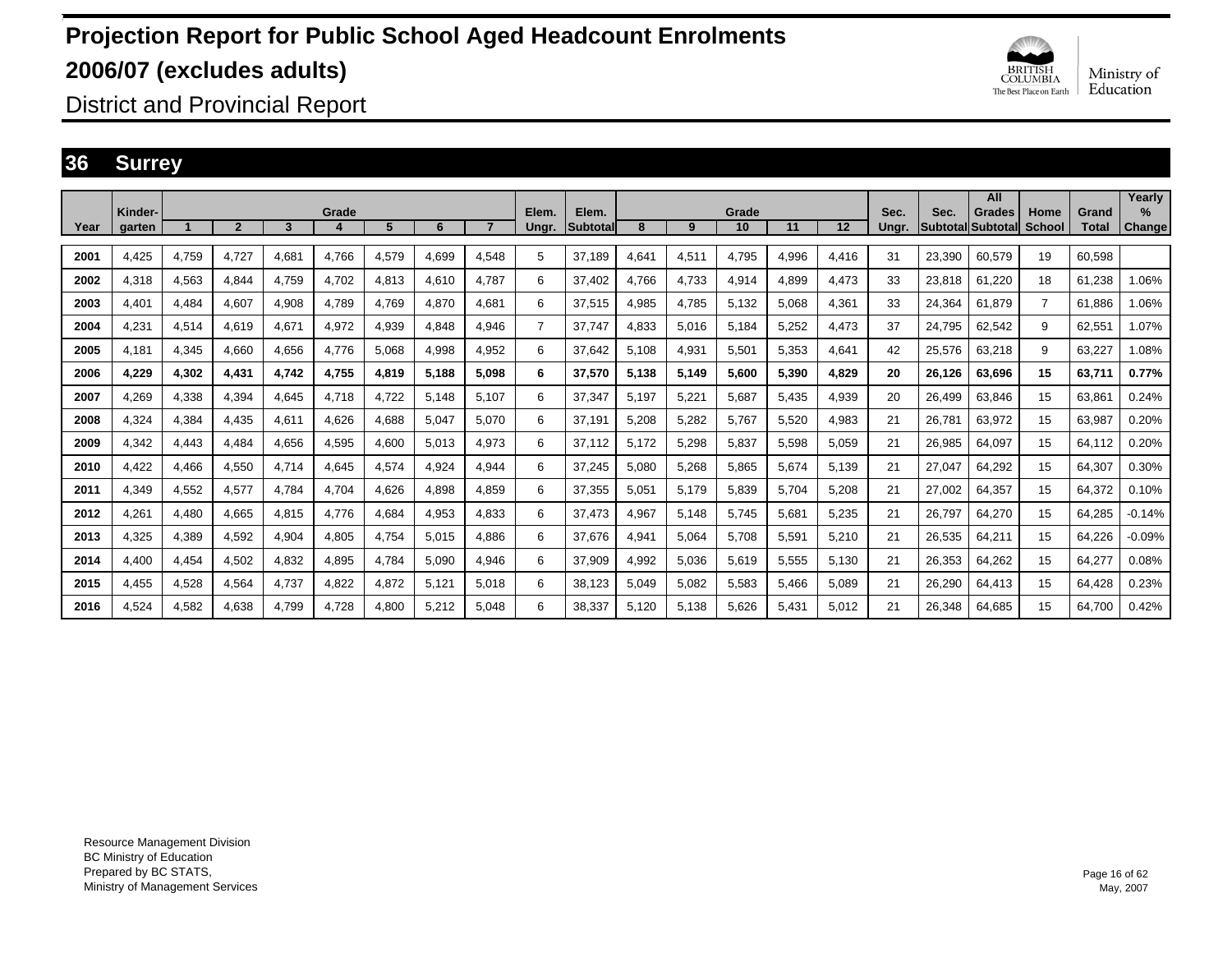

District and Provincial Report

### **37 Delta**

|      |                   |       |                |       |       |       |       |                |                |                          |       |       |             |       |       |               |       | All                                 |                       |                       | Yearly                |
|------|-------------------|-------|----------------|-------|-------|-------|-------|----------------|----------------|--------------------------|-------|-------|-------------|-------|-------|---------------|-------|-------------------------------------|-----------------------|-----------------------|-----------------------|
| Year | Kinder-<br>garten |       | $\overline{2}$ | 3     | Grade | 5     | 6     | $\overline{7}$ | Elem.<br>Ungr. | Elem.<br><b>Subtotal</b> | 8     | 9     | Grade<br>10 | 11    | 12    | Sec.<br>Unar. | Sec.  | <b>Grades</b><br> Subtotal Subtotal | Home<br><b>School</b> | Grand<br><b>Total</b> | $\%$<br><b>Change</b> |
|      |                   |       |                |       |       |       |       |                |                |                          |       |       |             |       |       |               |       |                                     |                       |                       |                       |
| 2001 | 1.132             | 1,232 | 1,238          | 1,296 | 1,336 | ,295  | 1.389 | 1.320          | 0              | 10,238                   | .415  | 1,431 | 1.436       | 1,572 | 1.441 | $\Omega$      | 7,295 | 17,533                              | $\overline{4}$        | 17,537                |                       |
| 2002 | 1.098             | 1.145 | 1.223          | 1.246 | .262  | .343  | 1,300 | 1,378          | 0              | 9.995                    | 1.356 | 1,453 | 1.454       | .485  | 1.479 | 0             | 7,227 | 17.222                              | 1.                    | 17.223                | $-1.79%$              |
| 2003 | 1.172             | 1.138 | 1.171          | 1,273 | .267  | ,292  | 1.346 | 1.332          | 0              | 9.991                    | 1.420 | 1,370 | 1.489       | .480  | 1.453 | 0             | 7,212 | 17.203                              | 1                     | 17.204                | $-0.11%$              |
| 2004 | 1,031             | 1,173 | 1,126          | 1,185 | ,293  | .27'  | 1,305 | 1,370          | 0              | 9,754                    | .428  | 1,420 | 1,392       | ,485  | 1.486 | $\Omega$      | 7,211 | 16,965                              | $\overline{2}$        | 16,967                | $-1.38%$              |
| 2005 | 1,024             | 1,037 | 1,168          | 1.147 | 1,194 | .314  | 1,292 | 1,329          | 0              | 9,505                    | 1,454 | 1,440 | 1,466       | 1,342 | 1,531 | $\Omega$      | 7,233 | 16,738                              | 4                     | 16.742                | $-1.33%$              |
| 2006 | 976               | 1,025 | 1,011          | 1,172 | 1,111 | 1,192 | 1,302 | 1.303          | 0              | 9,092                    | 1,457 | 1,462 | 1,477       | 1,416 | 1,319 | $\bf{0}$      | 7,131 | 16,223                              | 4                     | 16,227                | $-3.08%$              |
| 2007 | 988               | 1,029 | 970            | 1,093 | 1,084 | 1,139 | 1,208 | 1,277          | $\mathbf 0$    | 8.788                    | 1.458 | 1,401 | 1,398       | 1,391 | 1.314 | $\Omega$      | 6,962 | 15.750                              | $\overline{4}$        | 15.754                | -2.91%                |
| 2008 | 1.005             | 1,042 | 975            | 1.050 | 1.012 | 1.112 | 1.155 | 1.185          | 0              | 8.536                    | 1.428 | 1,400 | 1.340       | 1,319 | 1.290 | $\Omega$      | 6.777 | 15,313                              | 4                     | 15,317                | $-2.77%$              |
| 2009 | 932               | 1.062 | 988            | 1.056 | 973   | 1.038 | 1.128 | 1.133          | 0              | 8.310                    | .328  | 1.373 | 1,337       | 1,264 | 1.223 | $\Omega$      | 6.525 | 14.835                              | 4                     | 14.839                | $-3.12%$              |
| 2010 | 880               | 987   | 1,008          | 1,071 | 980   | 1,000 | 1,053 | 1,107          | $\Omega$       | 8,086                    | .271  | 1,279 | 1,312       | 1,260 | 1,173 | $\Omega$      | 6,295 | 14,381                              | 4                     | 14,385                | $-3.06%$              |
| 2011 | 902               | 931   | 938            | 1,092 | 994   | 1,007 | 1,015 | 1,034          | 0              | 7,913                    | ,239  | 1,223 | 1,226       | 1,237 | 1,169 | $\Omega$      | 6,094 | 14,007                              | 3                     | 14,010                | $-2.61%$              |
| 2012 | 920               | 954   | 886            | 1,018 | 1,014 | 1,021 | 1,022 | 997            | 0              | 7,832                    | 1,159 | 1,192 | 1,171       | 1,158 | 1,149 | 0             | 5,829 | 13,661                              | 3                     | 13,664                | $-2.47%$              |
| 2013 | 922               | 975   | 908            | 962   | 946   | 1,043 | 1,036 | 1,004          | 0              | 7.796                    | 1.118 | 1,116 | 1,140       | 1,105 | 1,074 | 0             | 5,553 | 13,349                              | 3                     | 13,352                | $-2.28%$              |
| 2014 | 933               | 977   | 927            | 986   | 895   | 974   | 1,058 | 1.018          | 0              | 7.768                    | 1,124 | 1,075 | 1,069       | 1.074 | 1.022 | 0             | 5,364 | 13,132                              | 3                     | 13,135                | $-1.63%$              |
| 2015 | 948               | 987   | 928            | 1,006 | 916   | 920   | 988   | 1.038          | 0              | 7.731                    | 1.139 | 1,079 | 1,028       | 1.008 | 993   | $\Omega$      | 5.247 | 12,978                              | 3                     | 12,981                | $-1.17%$              |
| 2016 | 963               | 1,003 | 937            | 1,006 | 934   | 941   | 933   | 969            | $\Omega$       | 7.686                    | 1.160 | 1,093 | 1,030       | 969   | 933   | 0             | 5.185 | 12,871                              | 3                     | 12,874                | $-0.82%$              |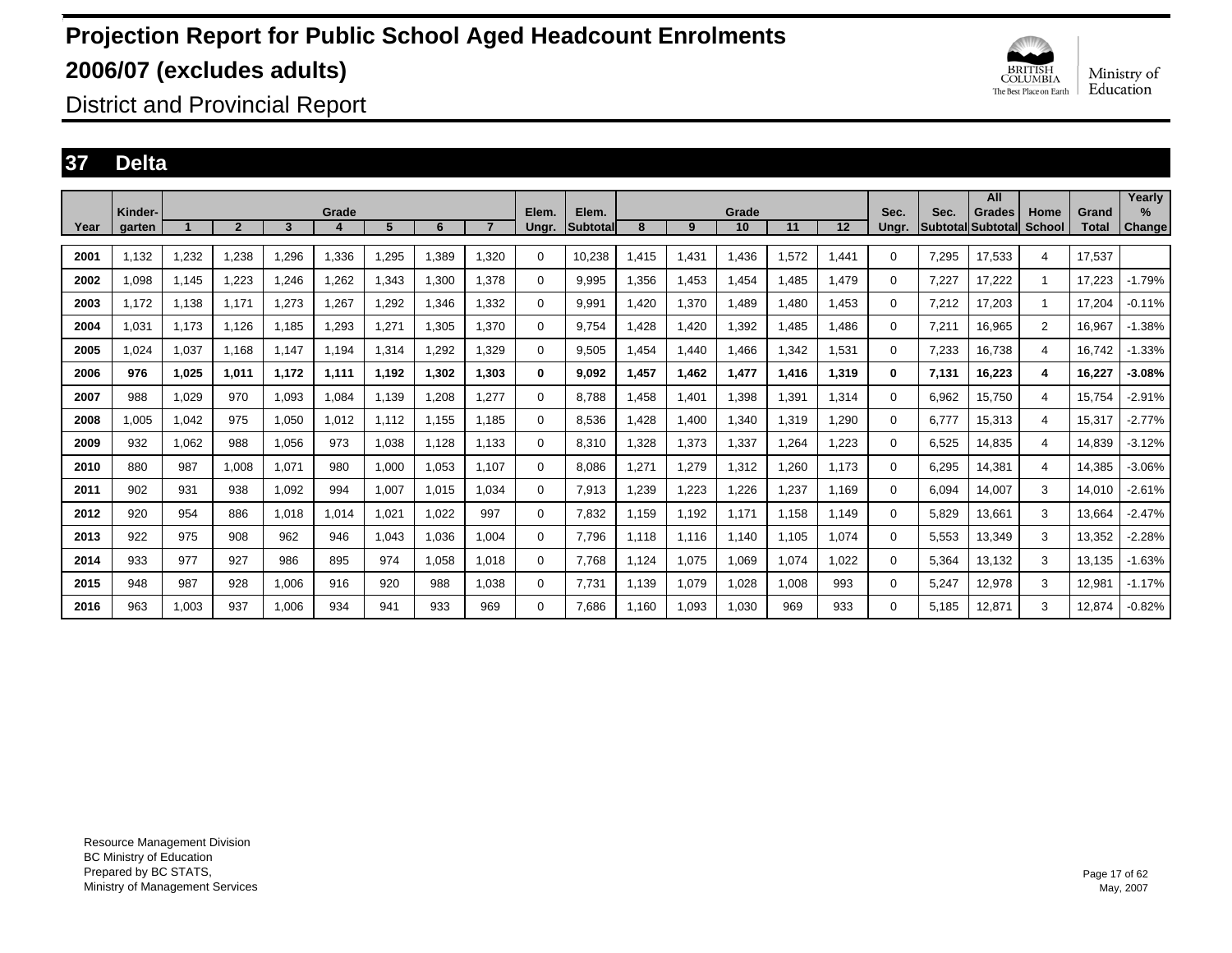

District and Provincial Report

### **38 Richmond**

|      | Kinder- |       |              |       | Grade |       |       |       | Elem.    | Elem.           |       |       | Grade |       |       | Sec.  | Sec.   | All<br><b>Grades</b>      | Home           | Grand        | Yearlv<br>$\%$ |
|------|---------|-------|--------------|-------|-------|-------|-------|-------|----------|-----------------|-------|-------|-------|-------|-------|-------|--------|---------------------------|----------------|--------------|----------------|
| Year | garten  |       | $\mathbf{2}$ | 3     |       | 5     | 6     |       | Ungr.    | <b>Subtotal</b> | 8     | 9     | 10    | 11    | 12    | Ungr. |        | <b>SubtotallSubtotall</b> | <b>School</b>  | <b>Total</b> | Change         |
| 2001 | 1.431   | 1,539 | 1.586        | 1,641 | 1,690 | 1,682 | 1.759 | 1.817 | $\Omega$ | 13,145          | .924  | 1,989 | 1,940 | 2,404 | 2,299 | 46    | 10,602 | 23,747                    | 3              | 23.750       |                |
| 2002 | 1.377   | 1,487 | 1.548        | 1.639 | 1,653 | 1.703 | 1.732 | 1.784 | 0        | 12,923          | 1,901 | 1,983 | 2,009 | 2.167 | 2,331 | 45    | 10.436 | 23,359                    | 5              | 23,364       | $-1.63%$       |
| 2003 | 1.413   | 1,444 | 1.546        | 1,596 | 1.663 | 1.678 | 1.755 | 1.765 | 0        | 12,860          | ,935  | 1,962 | 1,995 | 2,216 | 2,128 | 54    | 10,290 | 23,150                    | $\overline{7}$ | 23.157       | $-0.89%$       |
| 2004 | .311    | 1,465 | 1.475        | 1,575 | 1,651 | 1.681 | 1.707 | 1.820 | 0        | 12,685          | .879  | 1,979 | 1,976 | 2,210 | 2,145 | 52    | 10,241 | 22,926                    | 5              | 22,931       | $-0.98%$       |
| 2005 | .366    | 1,340 | 1,482        | 1,504 | 1,611 | 1.665 | 1.740 | 1.765 | 0        | 12,473          | ,927  | 1,939 | 2,066 | 2,146 | 2,205 | 63    | 10.346 | 22,819                    | $\overline{7}$ | 22,826       | $-0.46%$       |
| 2006 | 1.389   | 1,423 | 1.376        | 1,505 | 1,524 | 1.659 | 1.730 | 1.780 | 0        | 12,386          | .853  | 2,018 | 1,997 | 2.224 | 2,163 | 54    | 10,309 | 22,695                    | 7              | 22.702       | $-0.54%$       |
| 2007 | .343    | 1,444 | 1.376        | 1.443 | .494  | 1.601 | 1.722 | 1.753 | $\Omega$ | 12.176          | .828  | 1,985 | 1,952 | 2,153 | 2.133 | 53    | 10.104 | 22.280                    | $\overline{7}$ | 22.287       | $-1.83%$       |
| 2008 | ,289    | 1,398 | 1,398        | 1,446 | .435  | 1,572 | 1,663 | 1.746 | $\Omega$ | 11,947          | .802  | 1,960 | 1,921 | 2,107 | 2,069 | 52    | 9,911  | 21,858                    | $\overline{7}$ | 21,865       | $-1.89%$       |
| 2009 | .343    | 1,344 | 1,355        | 1.469 | .439  | 1,511 | 1,633 | 1.687 | $\Omega$ | 11,781          | 1.795 | 1,934 | 1,899 | 2,075 | 2,025 | 51    | 9.779  | 21,560                    | $\overline{7}$ | 21,567       | $-1.36%$       |
| 2010 | 1.413   | 1,400 | 1,305        | 1,427 | .463  | 1,515 | 1,572 | 1,658 | $\Omega$ | 11,753          | ,738  | 1,928 | 1,876 | 2,054 | 2,000 | 50    | 9,646  | 21,399                    | $\overline{7}$ | 21.406       | $-0.75%$       |
| 2011 | .385    | 1,474 | 1,359        | 1,374 | .422  | 1,541 | 1,576 | 1,596 | $\Omega$ | 11,727          | 1.707 | 1,868 | 1,869 | 2,030 | 1,981 | 50    | 9,505  | 21,232                    | $\overline{7}$ | 21,239       | $-0.78%$       |
| 2012 | .358    | 1,447 | 1,430        | 1,431 | 1,370 | 1,498 | 1,604 | 1,600 | 0        | 11,738          | .644  | 1,835 | 1,815 | 2,023 | 1,959 | 49    | 9,325  | 21,063                    | $\overline{7}$ | 21,070       | $-0.80%$       |
| 2013 | .377    | 1,418 | 1,405        | 1,506 | .426  | 1,444 | 1,560 | 1.629 | 0        | 11.765          | .649  | 1,770 | 1.784 | .969  | 1,955 | 48    | 9.175  | 20,940                    | $\overline{7}$ | 20,947       | $-0.58%$       |
| 2014 | .402    | 1,439 | 1.378        | 1.480 | 1,502 | 1,503 | 1,504 | 1.586 | 0        | 11.794          | 1.678 | 1,775 | 1,725 | 0.938 | 1,907 | 48    | 9,071  | 20,865                    | $\overline{7}$ | 20,872       | $-0.36%$       |
| 2015 | l.419   | 1,463 | 1,397        | 1.452 | 1.475 | 1,583 | 1,566 | 1,530 | 0        | 11.885          | .635  | 1,805 | 1.727 | .877  | 1.876 | 47    | 8,967  | 20,852                    | $\overline{7}$ | 20,859       | $-0.06%$       |
| 2016 | .434    | 1.481 | 1.421        | 1.472 | 1.448 | 1.556 | 1.649 | 1.592 | $\Omega$ | 12.053          | 1.582 | 1.762 | 1.754 | .878  | 1.820 | 46    | 8.842  | 20.895                    | 7              | 20.902       | 0.21%          |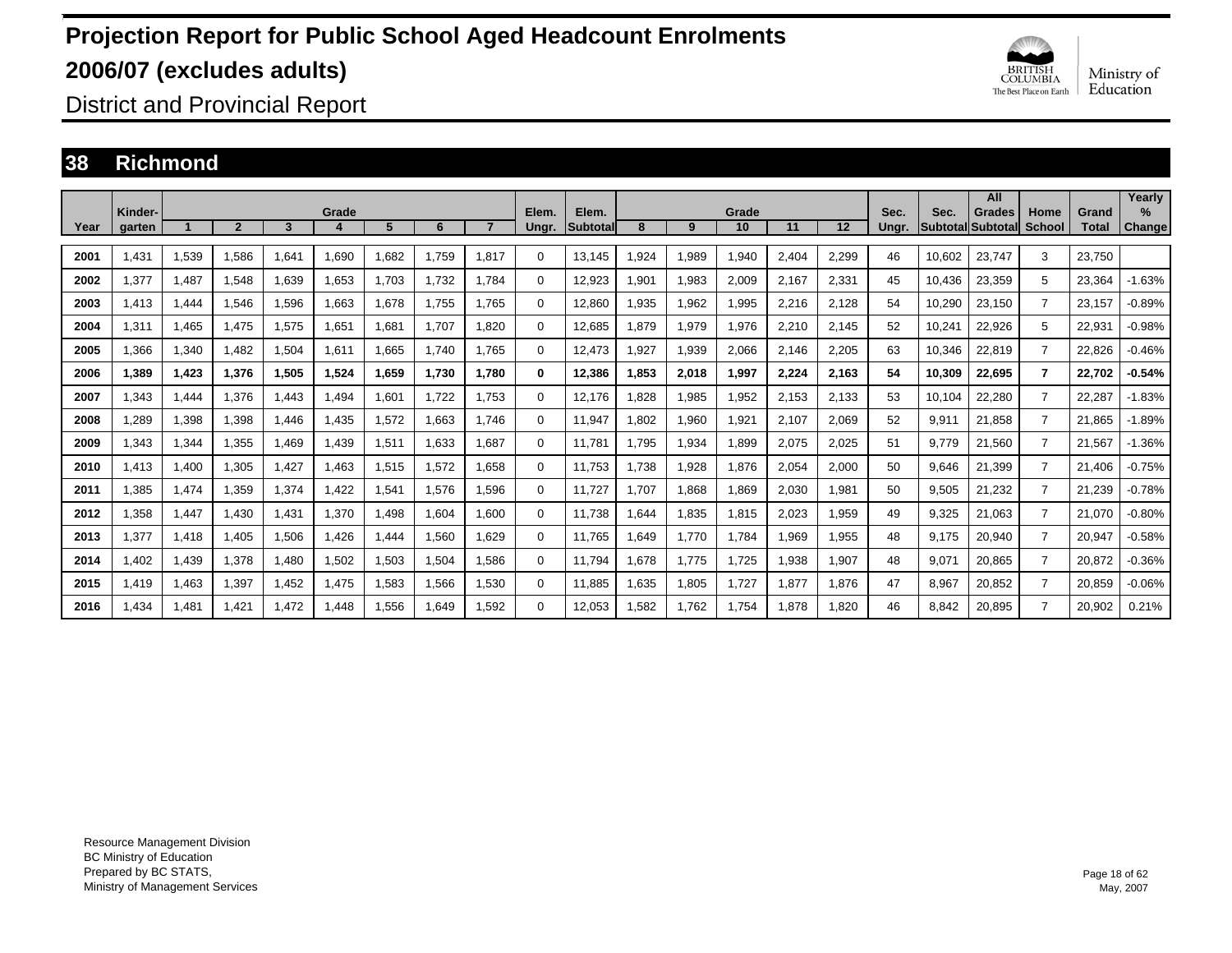

District and Provincial Report

### **39 Vancouver**

|      |                   |       |                |       |       |       |       |       |                |                   |       |       |             |       |       |               |        | All                                       |                       |                       | Yearly                         |
|------|-------------------|-------|----------------|-------|-------|-------|-------|-------|----------------|-------------------|-------|-------|-------------|-------|-------|---------------|--------|-------------------------------------------|-----------------------|-----------------------|--------------------------------|
| Year | Kinder-<br>garten |       | $\overline{2}$ | 3     | Grade | 5     | 6     |       | Elem.<br>Ungr. | Elem.<br>Subtotal | 8     | 9     | Grade<br>10 | 11    | 12    | Sec.<br>Ungr. | Sec.   | <b>Grades</b><br><b>Subtotal Subtotal</b> | Home<br><b>School</b> | Grand<br><b>Total</b> | $\frac{9}{6}$<br><b>Change</b> |
| 2001 | 4.008             | 4,228 | 4.145          | 3.966 | 4,017 | 3.823 | 4,054 | 4.129 | 299            | 32,669            | 4.491 | 4,352 | 4,356       | 5,116 | 4,482 | 879           | 23.676 | 56.345                                    | 21                    | 56.366                |                                |
| 2002 | 3.857             | 4,077 | 4.139          | 4.120 |       | 4,026 | 3.879 | 4.081 | 268            | 32.402            |       |       | 4,527       | 4.804 | 4,646 | 684           | 23.649 | 56.051                                    | 16                    | 56.067                | $-0.53%$                       |
|      |                   |       |                |       | 3,955 |       |       |       |                |                   | 4,355 | 4,633 |             |       |       |               |        |                                           |                       |                       |                                |
| 2003 | 3,687             | 3,974 | 4,048          | 4,097 | 4,128 | 3,978 | 4,016 | 3,912 | 290            | 32,130            | 4,292 | 4,501 | 4,818       | 4,888 | 4,370 | 644           | 23,513 | 55,643                                    | 14                    | 55,657                | $-0.73%$                       |
| 2004 | 3,802             | 3,753 | 3,895          | 4,020 | 4,066 | 4,129 | 3,980 | 4,080 | 306            | 32,031            | 4,109 | 4,466 | 4,639       | 5,226 | 4,541 | 459           | 23,440 | 55,471                                    | 16                    | 55,487                | $-0.31%$                       |
| 2005 | 3.843             | 3,894 | 3,691          | 3,891 | 4,006 | 4,082 | 4,144 | 4,002 | 325            | 31,878            | 4,342 | 4,288 | 4,683       | 4,985 | 4,871 | 432           | 23,601 | 55,479                                    | 19                    | 55,498                | 0.02%                          |
| 2006 | 3,580             | 3,853 | 3,803          | 3.695 | 3,836 | 4,018 | 4,087 | 4.186 | 316            | 31,374            | 4,271 | 4,437 | 4,396       | 4.882 | 4,684 | 340           | 23,010 | 54,384                                    | 22                    | 54,406                | $-1.97%$                       |
| 2007 | 3.491             | 3,774 | 3.770          | 3.608 | 3,630 | 4,007 | 4,089 | 4,277 | 318            | 30,964            | 4,338 | 4,532 | 4,331       | 4.770 | 4,437 | 337           | 22,745 | 53,709                                    | 22                    | 53,731                | $-1.24%$                       |
| 2008 | 3.493             | 3,674 | 3,682          | 3.565 | 3,536 | 3.792 | 4,079 | 4,276 | 317            | 30.414            | 4.402 | 4,600 | 4,405       | 4.696 | 4,320 | 336           | 22,759 | 53,173                                    | 22                    | 53,195                | $-1.00%$                       |
| 2009 | 3,505             | 3,688 | 3,590          | 3,486 | 3,497 | 3,700 | 3,866 | 4,274 | 313            | 29,919            | 4,390 | 4,679 | 4,475       | 4.788 | 4,265 | 341           | 22,938 | 52,857                                    | 22                    | 52,879                | $-0.59%$                       |
| 2010 | 3,481             | 3,699 | 3,596          | 3,388 | 3,410 | 3,656 | 3,772 | 4,060 | 309            | 29,371            | 4,361 | 4,672 | 4,545       | 4.861 | 4,333 | 348           | 23,120 | 52,491                                    | 22                    | 52,513                | $-0.69%$                       |
| 2011 | 3.424             | 3,708 | 3,638          | 3,421 | 3,341 | 3,594 | 3.755 | 3,993 | 307            | 29,181            | 4.161 | 4,687 | 4,582       | 4,987 | 4,441 | 356           | 23,214 | 52,395                                    | 22                    | 52,417                | $-0.18%$                       |
| 2012 | 3.274             | 3,665 | 3,660          | 3.474 | 3,387 | 3,538 | 3.711 | 3,996 | 306            | 29,011            | 4.111 | 4,514 | 4,628       | 5,055 | 4,573 | 360           | 23,241 | 52,252                                    | 22                    | 52,274                | $-0.27%$                       |
| 2013 | 3.260             | 3,509 | 3,623          | 3.499 | 3,442 | 3,586 | 3.655 | 3,952 | 305            | 28.831            | 4.117 | 4,467 | 4,481       | 5.116 | 4,646 | 363           | 23.190 | 52,021                                    | 22                    | 52,043                | $-0.44%$                       |
| 2014 | 3.250             | 3,488 | 3.462          | 3.456 | 3,462 | 3.641 | 3.704 | 3.896 | 305            | 28.664            | 4.075 | 4,477 | 4,437       | 4,965 | 4,695 | 362           | 23,011 | 51.675                                    | 22                    | 51.697                | $-0.66%$                       |
| 2015 | 3,243             | 3,487 | 3,450          | 3,309 | 3,424 | 3,662 | 3,754 | 3,941 | 305            | 28,575            | 4,014 | 4,430 | 4,439       | 4,912 | 4,558 | 359           | 22,712 | 51,287                                    | 22                    | 51,309                | $-0.75%$                       |
| 2016 | 3.238             | 3,478 | 3.446          | 3,293 | 3,273 | 3,619 | 3.773 | 3,992 | 305            | 28,417            | 4,057 | 4,366 | 4,393       | 4,905 | 4,497 | 355           | 22,573 | 50,990                                    | 22                    | 51,012                | $-0.58%$                       |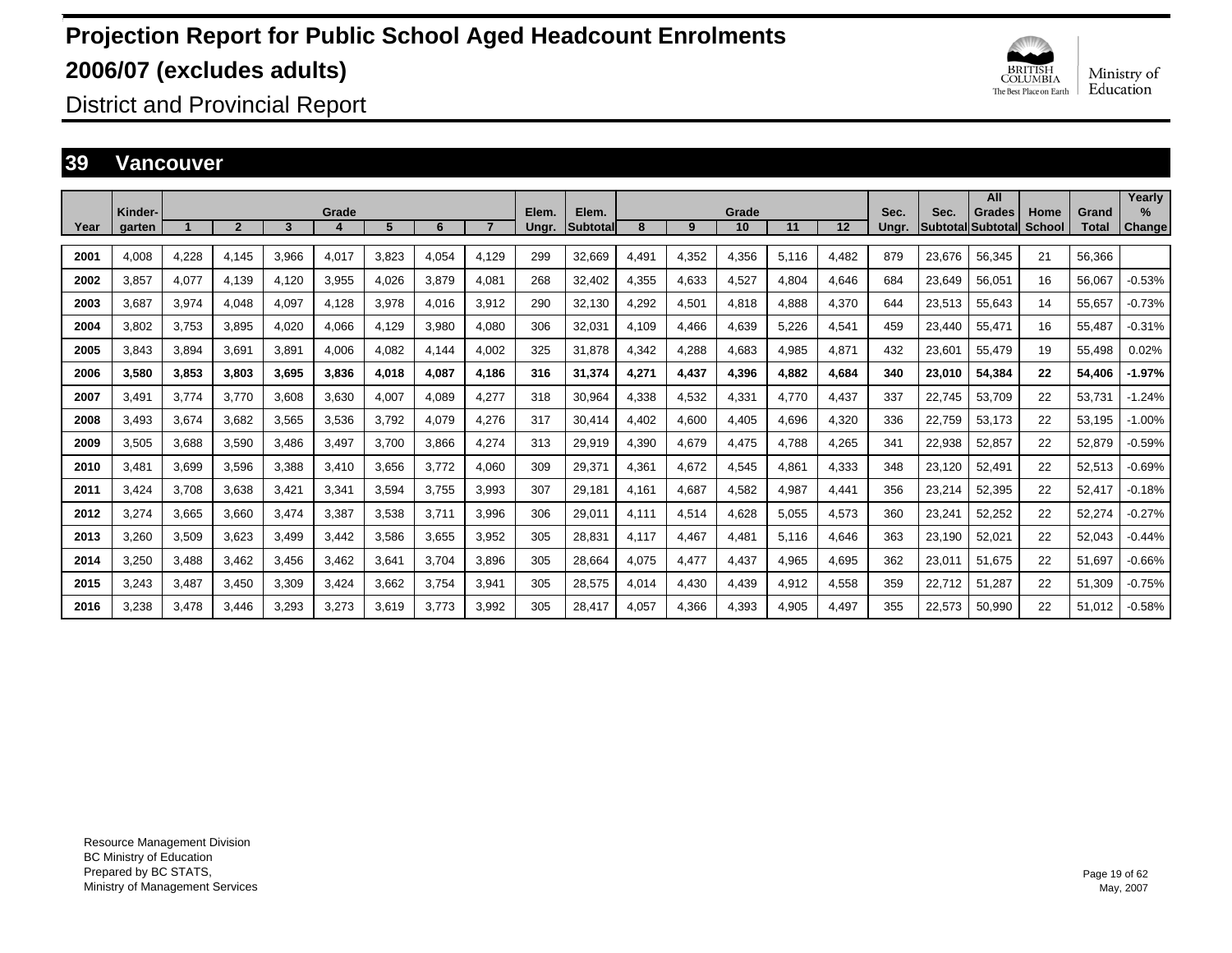

District and Provincial Report

### **40 New Westminster**

|      |                   |     |              |     |       |     |     |     |                |                          |     |     |             |     |     |               |       | All                                 |                       |                       | Yearly                |
|------|-------------------|-----|--------------|-----|-------|-----|-----|-----|----------------|--------------------------|-----|-----|-------------|-----|-----|---------------|-------|-------------------------------------|-----------------------|-----------------------|-----------------------|
| Year | Kinder-<br>garten |     | $\mathbf{2}$ | 3   | Grade | 5   | 6   |     | Elem.<br>Ungr. | Elem.<br><b>Subtotal</b> | 8   | 9   | Grade<br>10 | 11  | 12  | Sec.<br>Ungr. | Sec.  | <b>Grades</b><br>lSubtotallSubtotal | Home<br><b>School</b> | Grand<br><b>Total</b> | $\%$<br><b>Change</b> |
|      |                   |     |              |     |       |     |     |     |                |                          |     |     |             |     |     |               |       |                                     |                       |                       |                       |
| 2001 | 438               | 476 | 435          | 442 | 456   | 412 | 406 | 389 | $\Omega$       | 3,454                    | 447 | 383 | 496         | 622 | 389 | 9             | 2,346 | 5,800                               | $\overline{2}$        | 5,802                 |                       |
| 2002 | 398               | 448 | 461          | 437 | 447   | 448 | 411 | 417 | $\Omega$       | 3.467                    | 437 | 438 | 409         | 533 | 372 | $\Omega$      | 2,189 | 5.656                               | -1                    | 5,657                 | $-2.50%$              |
| 2003 | 459               | 437 | 477          | 477 | 466   | 460 | 480 | 415 | $\Omega$       | 3,671                    | 478 | 430 | 485         | 525 | 417 | $\mathbf{1}$  | 2,336 | 6,007                               | 5                     | 6,012                 | 6.28%                 |
| 2004 | 412               | 450 | 432          | 468 | 488   | 468 | 457 | 478 | $\Omega$       | 3,653                    | 473 | 504 | 455         | 571 | 431 | 0             | 2,434 | 6,087                               | 0                     | 6,087                 | .25%                  |
| 2005 | 463               | 407 | 453          | 443 | 472   | 476 | 475 | 459 | $\Omega$       | 3,648                    | 474 | 455 | 518         | 535 | 464 | $\Omega$      | 2,446 | 6,094                               | 8                     | 6,102                 | 0.25%                 |
| 2006 | 428               | 473 | 421          | 441 | 441   | 466 | 466 | 482 | 0              | 3,618                    | 475 | 476 | 540         | 560 | 470 | 0             | 2,521 | 6.139                               | 6                     | 6,145                 | 0.70%                 |
| 2007 | 430               | 475 | 404          | 450 | 449   | 454 | 482 | 543 | $\Omega$       | 3.687                    | 499 | 500 | 605         | 569 | 493 | $\Omega$      | 2,666 | 6,353                               | 6                     | 6,359                 | 3.48%                 |
| 2008 | 417               | 478 | 406          | 432 | 459   | 463 | 470 | 561 | $\Omega$       | 3.686                    | 560 | 526 | 636         | 632 | 502 | $\Omega$      | 2,856 | 6,542                               | 6                     | 6,548                 | 2.97%                 |
| 2009 | 424               | 463 | 409          | 435 | 441   | 473 | 479 | 548 | $\Omega$       | 3,672                    | 578 | 586 | 667         | 664 | 552 | $\Omega$      | 3,047 | 6.719                               | 6                     | 6,725                 | 2.70%                 |
| 2010 | 400               | 471 | 396          | 438 | 443   | 455 | 491 | 560 | $\Omega$       | 3.654                    | 567 | 607 | 739         | 697 | 581 | $\Omega$      | 3.191 | 6.845                               | 6                     | 6.851                 | 1.87%                 |
| 2011 | 379               | 444 | 403          | 425 | 447   | 458 | 472 | 574 | 0              | 3,602                    | 580 | 597 | 767         | 767 | 608 | 0             | 3,319 | 6,921                               | $\overline{7}$        | 6,928                 | 1.12%                 |
| 2012 | 345               | 422 | 380          | 432 | 433   | 461 | 475 | 553 | $\Omega$       | 3,501                    | 593 | 609 | 757         | 795 | 665 | $\Omega$      | 3,419 | 6,920                               | 6                     | 6,926                 | $-0.03%$              |
| 2013 | 348               | 382 | 360          | 406 | 440   | 447 | 478 | 555 | $\Omega$       | 3,416                    | 573 | 623 | 774         | 789 | 691 | $\Omega$      | 3,450 | 6,866                               | 6                     | 6,872                 | $-0.78%$              |
| 2014 | 352               | 385 | 325          | 384 | 414   | 454 | 464 | 559 | 0              | 3,337                    | 576 | 604 | 793         | 807 | 687 | $\Omega$      | 3,467 | 6.804                               | 6                     | 6,810                 | $-0.90%$              |
| 2015 | 354               | 389 | 327          | 347 | 391   | 427 | 471 | 543 | 0              | 3,249                    | 579 | 606 | 770         | 824 | 699 | 0             | 3,478 | 6.727                               | 6                     | 6,733                 | $-1.13%$              |
| 2016 | 359               | 391 | 331          | 349 | 353   | 403 | 443 | 551 | $\Omega$       | 3.180                    | 563 | 609 | 772         | 803 | 713 | $\Omega$      | 3.460 | 6.640                               | 6                     | 6.646                 | $-1.29%$              |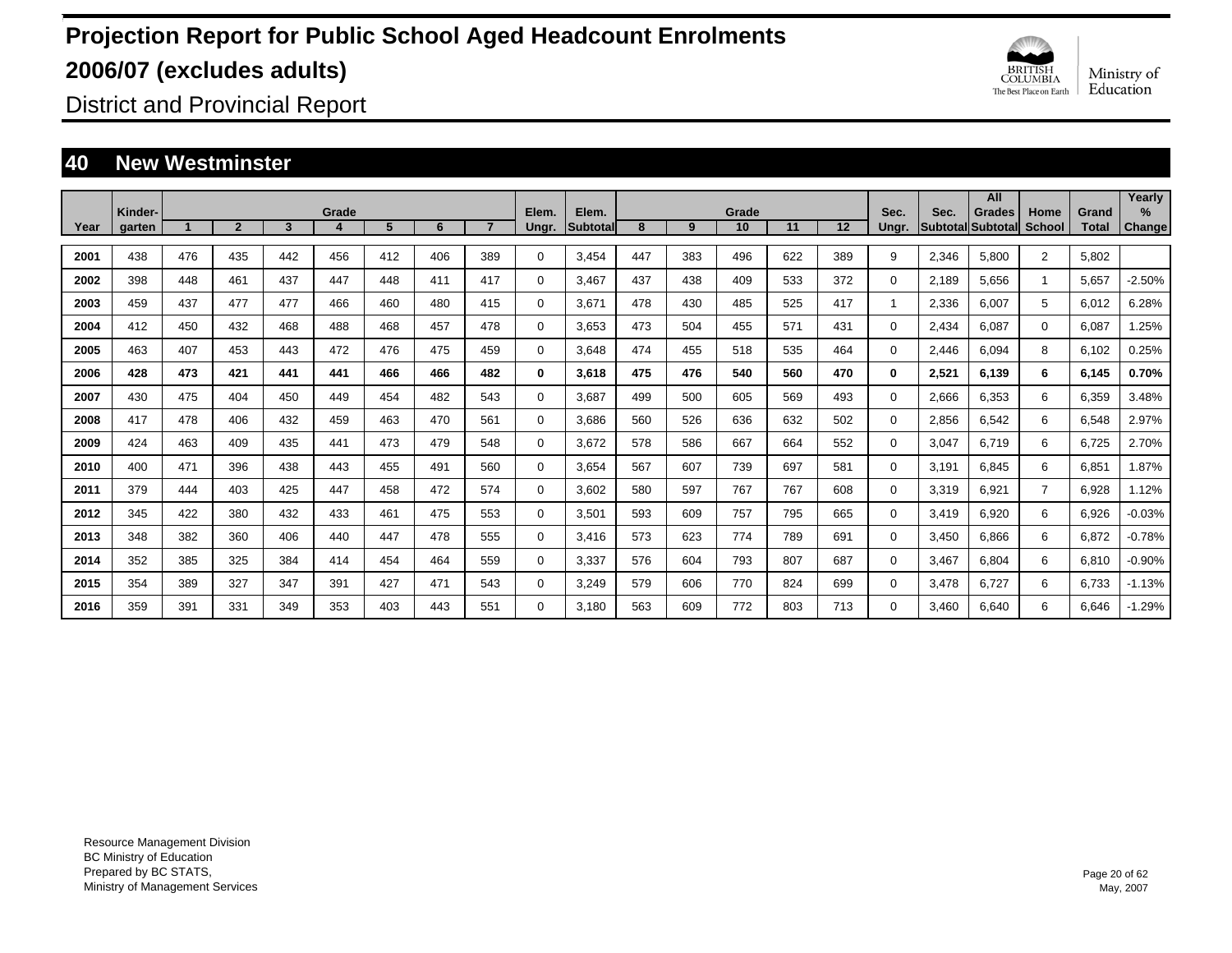

District and Provincial Report

### **41 Burnaby**

|      |                   |       |              |       |       |       |       |       |                |                          |        |       |             |       |       |               |        | All                                |                |                       | Yearly                |
|------|-------------------|-------|--------------|-------|-------|-------|-------|-------|----------------|--------------------------|--------|-------|-------------|-------|-------|---------------|--------|------------------------------------|----------------|-----------------------|-----------------------|
| Year | Kinder-<br>garten |       | $\mathbf{2}$ | 3     | Grade | 5     | 6     |       | Elem.<br>Ungr. | Elem.<br><b>Subtotal</b> | 8      | 9     | Grade<br>10 | 11    | 12    | Sec.<br>Ungr. | Sec.   | <b>Grades</b><br>Subtotal Subtotal | Home<br>School | Grand<br><b>Total</b> | $\%$<br><b>Change</b> |
| 2001 | 1,561             | 1,715 | 1,754        | 1.751 | 1.739 | ,784  | 1,948 | 1.860 | 0              | 14,112                   | .986   | 2,008 | 1,971       | 2,451 | 2,148 |               | 10,565 | 24,677                             | -1             | 24.678                |                       |
| 2002 | 1,548             | 1,597 | 1,732        | 1.754 | 1.762 | 1.773 | 1.831 | 1,972 | 0              | 13,969                   | 929.   | 2,008 | 2,166       | 2,204 | 2.188 | 0             | 10.495 | 24,464                             | 3              | 24.467                | $-0.86%$              |
|      |                   |       |              |       |       |       |       |       |                |                          |        |       |             |       |       |               |        |                                    |                |                       |                       |
| 2003 | 1.558             | 1,548 | 1.597        | 1.784 | 1.838 | 1.757 | 1.825 | 1.878 | 0              | 13.785                   | 2.033  | 2,068 | 2.110       | 2,312 | 2,060 | 0             | 10.583 | 24,368                             | $\overline{2}$ | 24.370                | $-0.40%$              |
| 2004 | 1,487             | 1,575 | 1,588        | 1,596 | 1.760 | 1,850 | 1.820 | 1,831 | 0              | 13,507                   | .945   | 2,070 | 2,135       | 2,299 | 2,199 | 0             | 10,648 | 24,155                             | $\overline{2}$ | 24,157                | $-0.87%$              |
| 2005 | 1,535             | 1,549 | 1,573        | 1,599 | 1,636 | 1.778 | 1,909 | 1.827 | 0              | 13,406                   | 2,008  | 2,073 | 2,227       | 2,334 | 2,240 | 0             | 10,882 | 24,288                             | $\overline{2}$ | 24,290                | 0.55%                 |
| 2006 | 1.481             | 1,554 | 1,567        | 1.570 | 1,647 | 1.670 | 1.803 | 1.928 | $\bf{0}$       | 13,220                   | 1,913  | 2,079 | 2,187       | 2,343 | 2,233 | 0             | 10,755 | 23.975                             | $\mathbf{2}$   | 23.977                | $-1.29%$              |
| 2007 | 1.463             | 1,512 | 1.547        | 1.576 | 1.611 | 1,587 | 1.796 | 2.010 | 0              | 13.102                   | .950   | 2,084 | 2.141       | 2,351 | 2,199 | $\Omega$      | 10.725 | 23,827                             | $\overline{2}$ | 23,829                | $-0.62%$              |
| 2008 | 1,433             | 1,497 | 1,509        | 1,561 | 1,624 | .556  | 1.716 | 2,009 | 0              | 12,905                   | 2,044  | 2,135 | 2,157       | 2,320 | 2,220 | 0             | 10,876 | 23,781                             | $\overline{2}$ | 23,783                | $-0.19%$              |
| 2009 | 1,365             | 1,476 | 1,503        | 1,530 | 1,618 | 1,575 | 1,693 | 1,937 | 0              | 12,697                   | 2,063  | 2,243 | 2,211       | 2,341 | 2,191 | 0             | 11,049 | 23,746                             | $\overline{2}$ | 23,748                | $-0.15%$              |
| 2010 | 1,324             | 1.402 | 1.477        | 1,519 | 1,582 | 1,562 | 1.710 | 1,904 | 0              | 12,480                   | 990,   | 2,262 | 2,311       | 2,395 | 2,207 | 0             | 11.165 | 23,645                             | $\overline{2}$ | 23,647                | $-0.43%$              |
| 2011 | 1,309             | 1,423 | 1,464        | 1,555 | 1,635 | 1,589 | 1,762 | 1,997 | $\Omega$       | 12,734                   | 911. ا | 2,130 | 2,277       | 2,444 | 2,197 | $\Omega$      | 10,959 | 23,693                             | $\overline{2}$ | 23,695                | 0.20%                 |
| 2012 | 1,201             | 1,375 | 1,453        | 1,510 | 1,640 | 1,609 | 1.758 | 2,017 | $\Omega$       | 12,563                   | ,957   | 2,127 | 2,226       | 2,489 | 2,310 | $\Omega$      | 11.109 | 23,672                             | 2              | 23,674                | $-0.09%$              |
| 2013 | 1.170             | 1,275 | 1.416        | 1,512 | 1,606 | 1.627 | 1.795 | 2,028 | 0              | 12,429                   | .996   | 2,200 | 2,247       | 2,466 | 2,375 | $\Omega$      | 11,284 | 23,713                             | $\overline{2}$ | 23,715                | 0.17%                 |
| 2014 | 1.152             | 1.242 | 1.316        | 1.476 | 1.611 | 1,597 | 1.817 | 2.074 | 0              | 12,285                   | 2,014  | 2,249 | 2,325       | 2,496 | 2,362 | $\Omega$      | 11.446 | 23,731                             | $\overline{2}$ | 23,733                | 0.08%                 |
| 2015 | 1,152             | 1,224 | 1,283        | 1,374 | 1,575 | 1,604 | 1,788 | 2,103 | $\Omega$       | 12,103                   | 2,063  | 2,274 | 2,381       | 2,581 | 2,392 | $\Omega$      | 11,691 | 23,794                             | $\overline{2}$ | 23,796                | 0.27%                 |
| 2016 | 1.154             | 1.224 | 1,265        | 1.340 | 1,468 | 1,567 | 1.794 | 2,069 | 0              | 11,881                   | 2,090  | 2,323 | 2,404       | 2,637 | 2,469 | $\Omega$      | 11,923 | 23,804                             | $\overline{2}$ | 23,806                | 0.04%                 |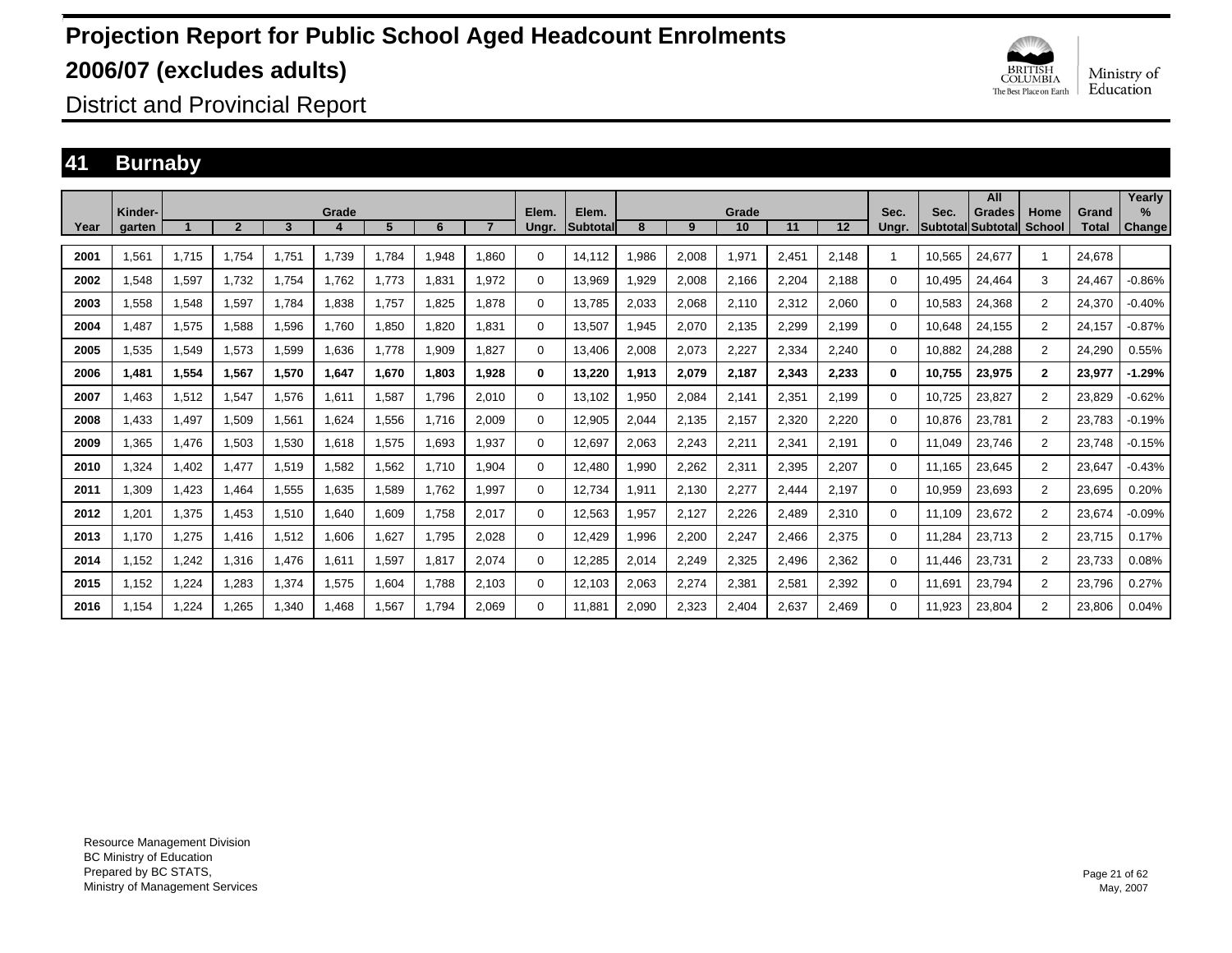

District and Provincial Report

### **42 Maple Ridge-Pitt Meadows**

| Year | Kinder-<br>garten |       | $\overline{2}$ | 3     | Grade<br>4 | 5     | 6     |       | Elem.<br>Ungr. | Elem.<br><b>Subtotal</b> | 8     | 9     | Grade<br>10 | 11    | 12    | Sec.<br>Unar. | Sec.  | All<br><b>Grades</b><br>Subtotal Subtotal | Home<br><b>School</b> | Grand<br><b>Total</b> | Yearly<br>$\%$<br><b>Change</b> |
|------|-------------------|-------|----------------|-------|------------|-------|-------|-------|----------------|--------------------------|-------|-------|-------------|-------|-------|---------------|-------|-------------------------------------------|-----------------------|-----------------------|---------------------------------|
| 2001 | 1,055             | 1,058 | 1.142          | 1.135 | 1.175      | 1,245 | 1,255 | 1.157 | 3              | 9,225                    | 1.145 | 1.191 | 1,263       | 1,253 | 1,112 | 51            | 6,015 | 15,240                                    | 12                    | 15,252                |                                 |
| 2002 | 990               | 1,074 | 1.089          | 1.144 | 1.164      | 1,202 | 1,270 | 1,239 |                | 9.173                    | .204  | 1.137 | 1.213       | 1,228 | 1.119 | 49            | 5,950 | 15,123                                    | 4                     | 15,127                | $-0.82%$                        |
| 2003 | 983               | 1,007 | 1.108          | 1,098 | 1.170      | 1,189 | 1,219 | ,292  | $\Omega$       | 9.066                    | 1.308 | 1,235 | 1.181       | 1,268 | 1.079 | 45            | 6.116 | 15,182                                    | 4                     | 15,186                | 0.39%                           |
| 2004 | 934               | 1,005 | 1.019          | 1.111 | 1.130      | 1,183 | 1,213 | ,224  | $\Omega$       | 8.819                    | 1.337 | 1,319 | 1,248       | 1.167 | 1.189 | 45            | 6,305 | 15,124                                    | 5                     | 15,129                | $-0.38%$                        |
| 2005 | 915               | 936   | 1.013          | 1.017 | 1.115      | 1.116 | 1.189 | .223  | 0              | 8.524                    | .290  | 1,333 | 1,343       | 1,224 | 1.149 | 83            | 6,422 | 14,946                                    | 3                     | 14,949                | $-1.19%$                        |
| 2006 | 884               | 935   | 938            | 1.014 | 1.015      | 1.138 | 1,136 | 1,201 | 0              | 8.261                    | 1.264 | 1,293 | 1,386       | 1,355 | 1.138 | 36            | 6,472 | 14,733                                    | $\bf{0}$              | 14,733                | $-1.44%$                        |
| 2007 | 892               | 890   | 930            | 1,020 | 981        | 1,094 | 1,078 | 1.178 | $\Omega$       | 8.063                    | 1.216 | 1,297 | 1.348       | 1,360 | 1.179 | 36            | 6,436 | 14.499                                    | $\Omega$              | 14,499                | $-1.59%$                        |
| 2008 | 929               | 899   | 888            | 1.013 | 988        | 1,058 | 1,037 | 1.119 | $\Omega$       | 7,931                    | 1.192 | 1,250 | 1,352       | 1,325 | 1.185 | 36            | 6,340 | 14,271                                    | $\Omega$              | 14.27'                | $-1.57%$                        |
| 2009 | 920               | 936   | 896            | 968   | 982        | 1,066 | 1,004 | 1.076 | $\Omega$       | 7.848                    | 1.134 | 1,226 | 1,306       | 1,328 | 1.154 | 36            | 6.184 | 14.032                                    | 0                     | 14,032                | $-1.67%$                        |
| 2010 | 908               | 929   | 934            | 978   | 940        | 1,060 | 1,011 | 1.042 | 0              | 7.802                    | 1.091 | 1.168 | 1,282       | 1,286 | 1.157 | 35            | 6,019 | 13,821                                    | 0                     | 13,821                | $-1.50%$                        |
| 2011 | 926               | 918   | 928            | 1.019 | 950        | 1,016 | 1,006 | 1.050 | 0              | 7,813                    | 1.057 | 1,124 | 1,223       | 1,262 | 1,121 | 34            | 5,821 | 13,634                                    | 0                     | 13,634                | $-1.35%$                        |
| 2012 | 960               | 935   | 918            | 1,015 | 990        | 1,027 | 965   | 1.046 | 0              | 7.856                    | 1.064 | 1,088 | 1.177       | 1,205 | 1.099 | 33            | 5,666 | 13,522                                    | 0                     | 13,522                | $-0.82%$                        |
| 2013 | 982               | 970   | 936            | 1,004 | 987        | 1,070 | 976   | 1.003 | 0              | 7.928                    | 1,059 | 1,095 | 1.139       | 1.159 | 1.049 | 32            | 5,533 | 13.461                                    | $\Omega$              | 13,461                | $-0.45%$                        |
| 2014 | 1.016             | 994   | 971            | 1,024 | 978        | 1,068 | 1,017 | 1.015 | $\Omega$       | 8.083                    | 1.019 | 1,090 | 1.144       | 1,122 | 1.009 | 31            | 5,415 | 13.498                                    | $\Omega$              | 13,498                | 0.27%                           |
| 2015 | 1,030             | 1,027 | 993            | 1.061 | 996        | 1,058 | 1,015 | 1.057 | $\Omega$       | 8.237                    | 1.029 | 1,049 | 1.137       | 1.124 | 976   | 31            | 5,346 | 13,583                                    | $\Omega$              | 13,583                | 0.63%                           |
| 2016 | 1.041             | 1.040 | 1.026          | 1.085 | 1.031      | 1.077 | 1.005 | 1.055 | $\Omega$       | 8.360                    | 1.070 | 1,059 | 1.097       | 1.118 | 978   | 30            | 5,352 | 13.712                                    | $\Omega$              | 13.712                | 0.95%                           |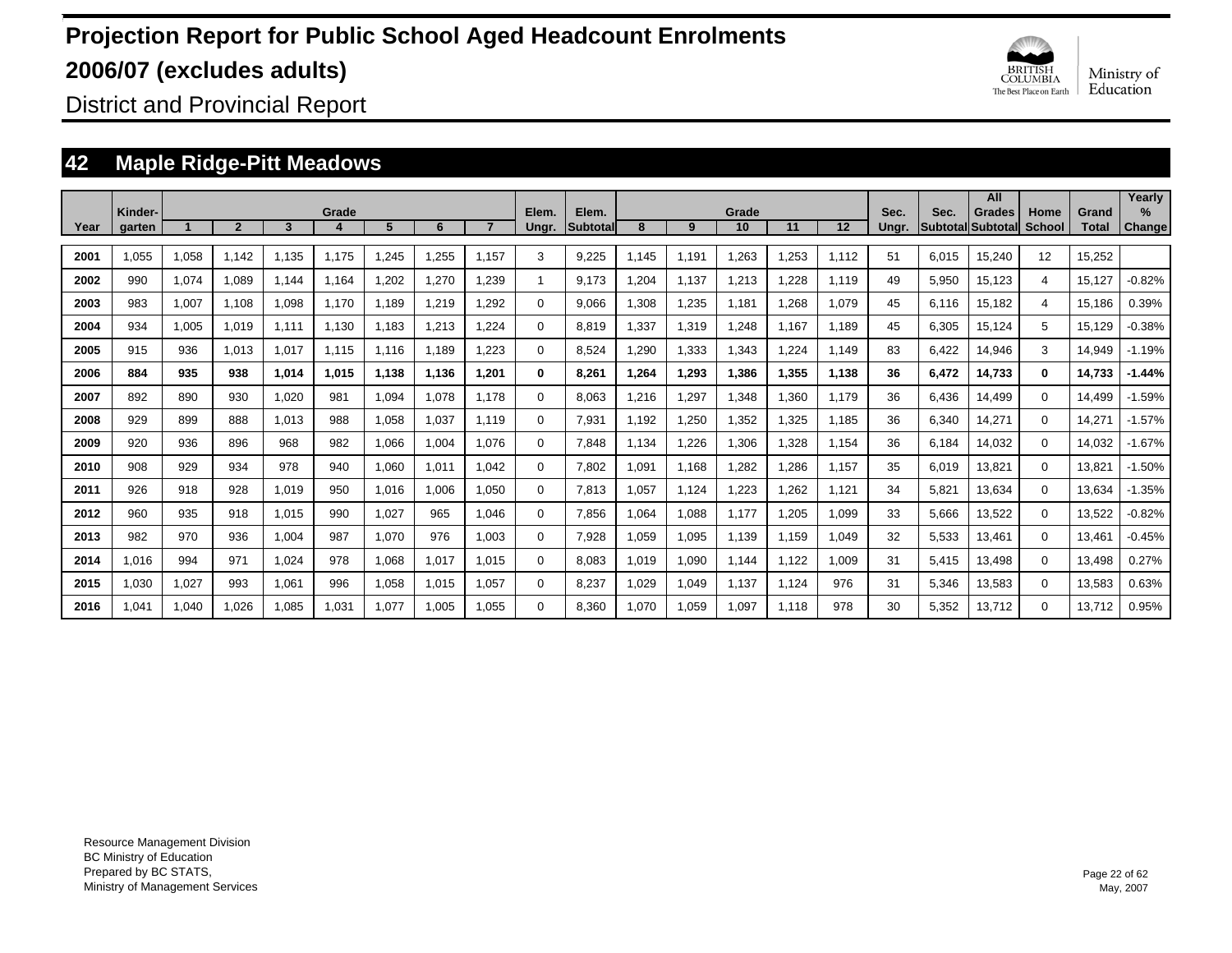

District and Provincial Report

### **43 Coquitlam**

|      | Kinder- |       |              |       | Grade |       |       |       | Elem.    | Elem.     |       |       | Grade |       |                   | Sec.  | Sec.   | All<br><b>Grades</b> | Home           | Grand        | Yearlv<br>$\%$ |
|------|---------|-------|--------------|-------|-------|-------|-------|-------|----------|-----------|-------|-------|-------|-------|-------------------|-------|--------|----------------------|----------------|--------------|----------------|
| Year | garten  |       | $\mathbf{2}$ | 3     |       | 5     | 6     |       | Ungr.    | lSubtotal | 8     | 9     | 10    | 11    | $12 \overline{ }$ | Ungr. |        | Subtotal Subtotal    | School         | <b>Total</b> | Change         |
| 2001 | 2,122   | 2,248 | 2,299        | 2,365 | 2,415 | 2,593 | 2,532 | 2,564 | 0        | 19,138    | 2.625 | 2,569 | 2,693 | 3.062 | 2,835             | 64    | 13,848 | 32,986               | 10             | 32,996       |                |
| 2002 | 2,002   | 2,183 | 2,259        | 2,346 | 2,376 | 2,450 | 2,582 | 2,546 | 0        | 18.744    | 2.604 | 2,726 | 2,684 | 2,926 | 2,707             | 16    | 13,663 | 32,407               | 6              | 32.413       | $-1.77%$       |
| 2003 | 1,981   | 2,065 | 2,201        | 2,304 | 2,348 | 2,439 | 2.480 | 2,607 | 0        | 18.425    | 2,567 | 2,667 | 2,837 | 2.757 | 2,667             | 8     | 13,503 | 31.928               | 3              | 31.931       | $-1.49%$       |
| 2004 | 1.920   | 1,987 | 2,054        | 2,229 | 2,281 | 2,329 | 2.409 | 2.493 | 0        | 17,702    | 2,644 | 2,655 | 2,704 | 2,987 | 2,686             | 0     | 13.676 | 31,378               | $\overline{2}$ | 31.380       | $-1.73%$       |
| 2005 | 1.913   | 1,986 | 1.994        | 2.086 | 2,258 | 2,341 | 2,385 | 2.464 | 0        | 17.427    | 2,511 | 2,722 | 2,748 | 2.806 | 2,952             | 0     | 13.739 | 31.166               | $\overline{2}$ | 31.168       | $-0.68%$       |
| 2006 | 1.924   | 1,956 | 2,003        | 2.027 | 2,124 | 2,255 | 2,330 | 2.305 | $\bf{0}$ | 16,924    | 2.620 | 2,581 | 2,817 | 2.783 | 2,830             | 0     | 13,631 | 30,555               | $\mathbf{2}$   | 30.557       | $-1.96%$       |
| 2007 | 1.894   | 1,890 | 2,037        | 2.008 | 2,074 | 2.142 | 2,292 | 2.267 | 0        | 16.604    | 2.610 | 2,559 | 2,832 | 2.758 | 2.829             | 0     | 13.588 | 30.192               | 2              | 30.194       | $-1.19%$       |
| 2008 | 1,918   | 1,861 | 1,969        | 2,040 | 2,054 | 2,091 | 2,177 | 2,228 | 0        | 16,338    | 2,566 | 2,547 | 2,806 | 2,768 | 2,799             | 0     | 13,486 | 29,824               | 2              | 29,826       | $-1.22%$       |
| 2009 | 1,913   | 1,884 | 1,939        | 1,974 | 2,087 | 2,071 | 2,125 | 2,117 | 0        | 16,110    | 2,521 | 2,504 | 2,793 | 2,744 | 2,808             | 0     | 13,370 | 29,480               | $\overline{2}$ | 29,482       | $-1.15%$       |
| 2010 | 1.893   | 1,880 | 1,963        | 1,944 | 2,020 | 2,102 | 2,103 | 2,066 | 0        | 15,971    | 2,398 | 2,460 | 2,747 | 2,729 | 2,784             | 0     | 13.118 | 29,089               | $\overline{2}$ | 29,091       | $-1.33%$       |
| 2011 | 1,840   | 1,861 | 1,959        | 1,968 | 1,991 | 2,036 | 2,136 | 2,046 | 0        | 15,837    | 2,340 | 2,344 | 2,700 | 2,686 | 2,768             | 0     | 12,838 | 28,675               | $\overline{2}$ | 28,677       | $-1.42%$       |
| 2012 | 1,866   | 1,811 | 1,941        | 1,966 | 2,016 | 2,008 | 2,071 | 2,077 | 0        | 15,756    | 2,318 | 2,287 | 2,578 | 2,642 | 2,727             | 0     | 12,552 | 28,308               | $\overline{2}$ | 28,310       | $-1.28%$       |
| 2013 | 1,924   | 1,837 | 1,892        | 1,950 | 2,016 | 2,035 | 2,045 | 2,017 | 0        | 15,716    | 2,353 | 2,267 | 2,519 | 2,530 | 2,684             | 0     | 12,353 | 28,069               | $\overline{2}$ | 28,071       | $-0.84%$       |
| 2014 | 1,965   | 1,895 | 1,921        | 1,903 | 2,002 | 2,038 | 2,074 | 1,993 | $\Omega$ | 15,791    | 2,289 | 2,301 | 2,496 | 2,472 | 2,574             | 0     | 12,132 | 27,923               | $\overline{2}$ | 27,925       | $-0.52%$       |
| 2015 | 1,980   | 1,933 | 1,978        | 1.930 | 1,952 | 2,022 | 2,075 | 2,020 | $\Omega$ | 15,890    | 2,262 | 2,239 | 2,526 | 2,446 | 2,511             | 0     | 11.984 | 27,874               | $\overline{2}$ | 27,876       | $-0.18%$       |
| 2016 | 2.001   | 1.947 | 2.015        | 1.986 | 1.980 | 1.972 | 2,059 | 2.020 | 0        | 15.980    | 2.290 | 2.213 | 2.463 | 2.473 | 2.486             | 0     | 11.925 | 27.905               | 2              | 27.907       | 0.11%          |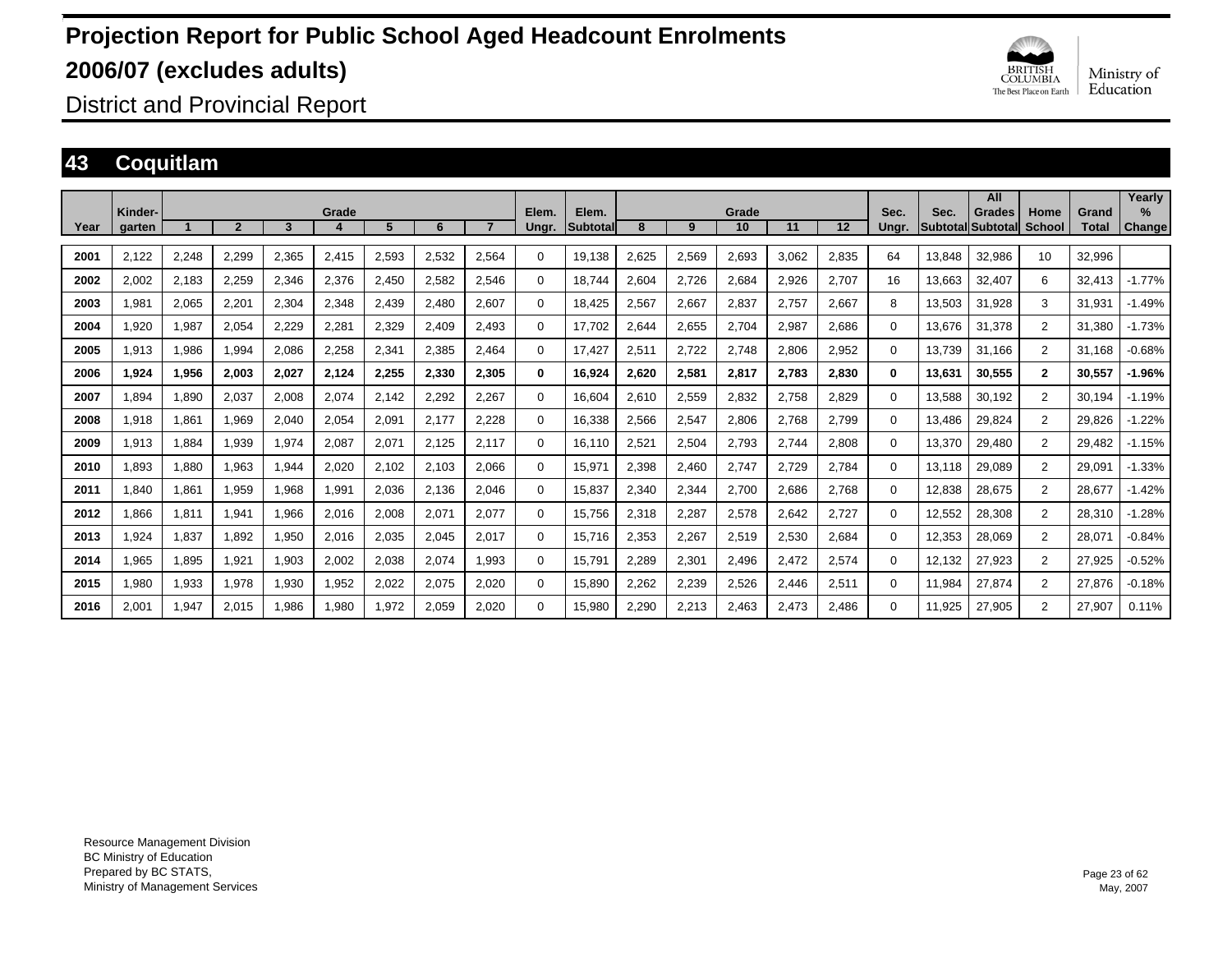

District and Provincial Report

#### **44 North Vancouver**

|      | Kinder- |       |                |       | Grade |       |       |       | Elem.    | Elem.           |       |       | Grade |               |       | Sec.     | Sec.  | All<br><b>Grades</b>     | Home          | Grand        | Yearly<br>$\%$ |
|------|---------|-------|----------------|-------|-------|-------|-------|-------|----------|-----------------|-------|-------|-------|---------------|-------|----------|-------|--------------------------|---------------|--------------|----------------|
| Year | garten  |       | $\overline{2}$ | 3     |       | 5     | 6     |       | Ungr.    | <b>Subtotal</b> | 8     | 9     | 10    | 11            | 12    | Unar.    |       | <b>Subtotal Subtotal</b> | <b>School</b> | <b>Total</b> | <b>Change</b>  |
| 2001 | ,259    | 1,309 | 1,253          | 1,321 | .438  | 1,397 | 1.431 | 1.411 | 107      | 10,926          | 1,459 | 1,447 | 1,425 | .542          | 1,432 | 55       | 7,360 | 18.286                   | 6             | 18.292       |                |
| 2002 | 1.167   | 1,255 | 1,305          | 1.276 | 1,317 | 1.446 | 1.414 | 1.471 | 118      | 10.769          | 1,432 | 1,467 | 1.462 | .465          | 1,503 | 60       | 7,389 | 18,158                   | 9             | 18,167       | $-0.68%$       |
| 2003 | 1.078   | 1,163 | 1.273          | 1,340 | .268  | 1,363 | 1.445 | 1.415 | 112      | 10.457          | .487  | 1,470 | 1,432 | .447          | 1,428 | 57       | 7,321 | 17.778                   | 13            | 17.791       | $-2.07%$       |
| 2004 | 1.130   | 1,087 | 1.169          | 1,268 | 1,346 | .250  | 1,376 | 1.470 | 87       | 10.183          | .452  | 1,502 | 1,433 | .422          | 1,409 | 53       | 7.271 | 17.454                   | 11            | 17.465       | $-1.83%$       |
| 2005 | 1.073   | 1.150 | 1,105          | 1.197 | 1,266 | 1,365 | 1.273 | 1.389 | 0        | 9.818           | 1.473 | 1.486 | 1.493 | .385          | 1,412 | $\Omega$ | 7.249 | 17,067                   | 12            | 17,079       | $-2.21%$       |
| 2006 | 973     | 1,075 | 1.143          | 1.110 | 1.166 | 1,254 | 1.364 | 1.260 | 0        | 9,345           | 1.353 | 1,465 | 1.487 | 1.459         | 1.342 | 0        | 7.106 | 16.451                   | 10            | 16,461       | $-3.62%$       |
| 2007 | 983     | 1,023 | 1.083          | 1.136 | 1.119 | 1.197 | 1.329 | 1,250 | 0        | 9.120           | 1,313 | 1.421 | 1,528 | .441          | 1,331 | $\Omega$ | 7.034 | 16.154                   | 10            | 16.164       | $-1.80%$       |
| 2008 | 1.037   | 1,033 | 1,030          | 1.076 | 1.144 | 1.147 | 1.266 | 1.216 | 0        | 8.949           | .299  | 1,377 | 1.483 | .475          | 1,312 | $\Omega$ | 6,946 | 15,895                   | 10            | 15,905       | $-1.60%$       |
| 2009 | 1.006   | 1,090 | 1.040          | 1.024 | 1.085 | 1.173 | 1.215 | 1.160 | 0        | 8.793           | .264  | 1,363 | 1,439 | .434          | 1,341 | $\Omega$ | 6.841 | 15,634                   | 9             | 15,643       | $-1.65%$       |
| 2010 | 960     | 1,059 | 1,098          | 1,035 | 1,033 | 1.113 | 1.242 | 1.112 | 0        | 8,652           | .207  | 1,327 | 1,424 | .394          | 1,308 | $\Omega$ | 6,660 | 15,312                   | 9             | 15,321       | $-2.06%$       |
| 2011 | 943     | 1,010 | 1,068          | 1,093 | 1,044 | 1.060 | 1.179 | 1.137 | 0        | 8,534           | 1,159 | 1,267 | 1,387 | .377          | 1,268 | $\Omega$ | 6.458 | 14,992                   | 9             | 15,001       | $-2.09%$       |
| 2012 | 925     | 993   | 1.019          | 1,063 | 1.103 | 1.07' | 1,124 | 1.080 | 0        | 8.378           | 1.182 | 1,218 | 1,327 | ,343          | 1,254 | 0        | 6,324 | 14,702                   | 9             | 14.71'       | $-1.93%$       |
| 2013 | 920     | 974   | 1.002          | 1,015 | 1,074 | 1.132 | 1.137 | 1,031 | 0        | 8.285           | 1.126 | 1,241 | 1,277 | ,288          | 1,225 | 0        | 6.157 | 14.442                   | 9             | 14.451       | $-1.77%$       |
| 2014 | 928     | 970   | 984            | 999   | 1.026 | 1.103 | 1.200 | 1.043 | 0        | 8.253           | 1.077 | 1.186 | 1,299 | $.24^{\circ}$ | 1,176 | $\Omega$ | 5,979 | 14,232                   | 9             | 14,241       | $-1.45%$       |
| 2015 | 934     | 977   | 978            | 980   | 1.009 | 1.054 | 1.170 | 1.100 | $\Omega$ | 8.202           | 1.088 | 1.134 | 1,243 | .258          | 1.131 | 0        | 5.854 | 14,056                   | 9             | 14.065       | $-1.24%$       |
| 2016 | 943     | 982   | 985            | 974   | 990   | 1.037 | 1,117 | 1.072 | $\Omega$ | 8.100           | 1,143 | 1.143 | 1.190 | .206          | 1.146 | $\Omega$ | 5.828 | 13.928                   | 9             | 13.937       | $-0.91%$       |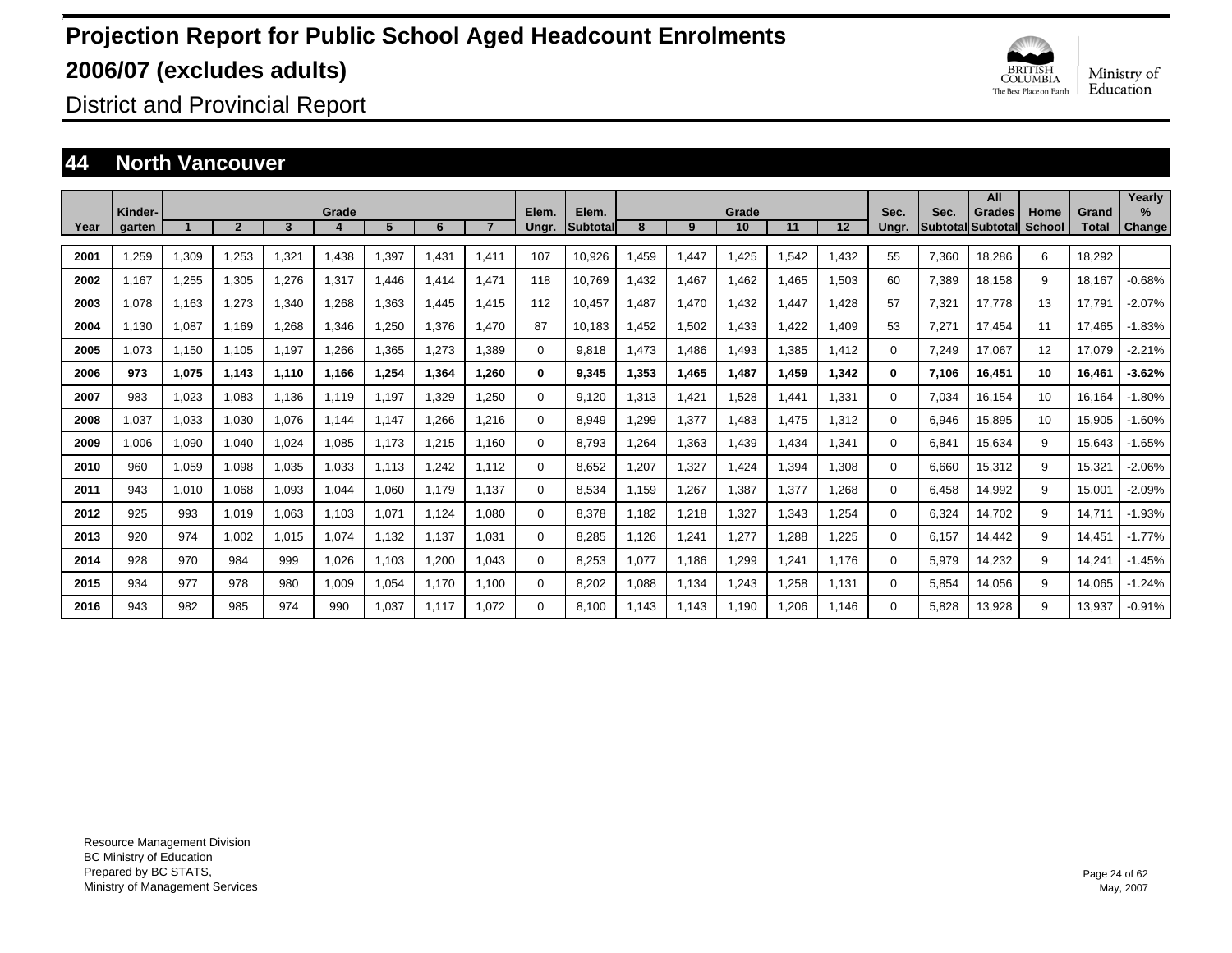

District and Provincial Report

#### **45 West Vancouver**

|      |                   |     |                |     |       |     |     |     |                |                   |     |     |             |     |     |                |       | All                          |                |                       | Yearly         |
|------|-------------------|-----|----------------|-----|-------|-----|-----|-----|----------------|-------------------|-----|-----|-------------|-----|-----|----------------|-------|------------------------------|----------------|-----------------------|----------------|
| Year | Kinder-<br>garten |     | $\overline{2}$ | 3   | Grade | 5   | 6   |     | Elem.<br>Ungr. | Elem.<br>Subtotal | 8   | 9   | Grade<br>10 | 11  | 12  | Sec.<br>Ungr.  | Sec.  | Grades<br> Subtotal Subtotal | Home<br>School | Grand<br><b>Total</b> | $\%$<br>Change |
|      |                   |     |                |     |       |     |     |     |                |                   |     |     |             |     |     |                |       |                              |                |                       |                |
| 2001 | 313               | 358 | 384            | 414 | 434   | 448 | 501 | 493 | $\Omega$       | 3,345             | 519 | 559 | 543         | 662 | 636 | $\Omega$       | 2,919 | 6,264                        | 9              | 6,273                 |                |
| 2002 | 304               | 347 | 373            | 399 | 407   | 451 | 429 | 512 | $\Omega$       | 3,222             | 542 | 543 | 603         | 670 | 605 | $\Omega$       | 2,963 | 6.185                        | 6              | 6,191                 | $-1.31%$       |
| 2003 | 314               | 358 | 370            | 395 | 410   | 429 | 462 | 468 | $\mathbf 0$    | 3.206             | 561 | 573 | 589         | 659 | 598 | 0              | 2,980 | 6.186                        | 6              | 6,192                 | 0.02%          |
| 2004 | 296               | 339 | 364            | 382 | 405   | 420 | 439 | 477 | 0              | 3.122             | 525 | 597 | 621         | 648 | 615 | 0              | 3,006 | 6.128                        | 5              | 6,133                 | $-0.95%$       |
| 2005 | 323               | 340 | 356            | 366 | 409   | 425 | 455 | 471 | 0              | 3.145             | 541 | 568 | 649         | 669 | 607 | 4              | 3,038 | 6.183                        | $\overline{2}$ | 6,185                 | 0.85%          |
| 2006 | 352               | 354 | 363            | 390 | 392   | 408 | 444 | 470 | 0              | 3.173             | 529 | 579 | 611         | 714 | 623 | $\mathbf{2}$   | 3,058 | 6,231                        | 4              | 6,235                 | 0.81%          |
| 2007 | 352               | 344 | 363            | 407 | 383   | 390 | 421 | 450 | 0              | 3.110             | 546 | 586 | 589         | 690 | 622 | $\overline{2}$ | 3,035 | 6.145                        | 4              | 6,149                 | $-1.38%$       |
| 2008 | 364               | 344 | 354            | 408 | 401   | 383 | 404 | 428 | 0              | 3.086             | 535 | 594 | 586         | 655 | 595 | $\overline{2}$ | 2,967 | 6.053                        | 4              | 6,057                 | $-1.50%$       |
| 2009 | 344               | 356 | 354            | 398 | 402   | 399 | 397 | 412 | 0              | 3,062             | 522 | 582 | 593         | 651 | 568 | $\overline{2}$ | 2,918 | 5,980                        | 4              | 5,984                 | $-1.21%$       |
| 2010 | 365               | 338 | 367            | 399 | 393   | 401 | 414 | 405 | $\Omega$       | 3,082             | 514 | 569 | 584         | 658 | 567 | $\overline{2}$ | 2,894 | 5,976                        | 4              | 5,980                 | $-0.07%$       |
| 2011 | 352               | 359 | 350            | 414 | 395   | 394 | 417 | 422 | 0              | 3,103             | 508 | 551 | 562         | 639 | 566 | $\overline{2}$ | 2,828 | 5,931                        | 4              | 5,935                 | $-0.75%$       |
| 2012 | 360               | 346 | 370            | 396 | 409   | 395 | 410 | 425 | 0              | 3,111             | 526 | 544 | 545         | 615 | 550 | $\overline{2}$ | 2,782 | 5,893                        | 4              | 5,897                 | $-0.64%$       |
| 2013 | 373               | 354 | 359            | 418 | 393   | 410 | 412 | 419 | 0              | 3,138             | 530 | 563 | 539         | 598 | 531 | $\overline{2}$ | 2,763 | 5,901                        | 4              | 5,905                 | 0.14%          |
| 2014 | 388               | 367 | 366            | 406 | 414   | 394 | 427 | 421 | $\Omega$       | 3,183             | 525 | 568 | 555         | 591 | 516 | $\overline{2}$ | 2,757 | 5,940                        | 4              | 5,944                 | 0.66%          |
| 2015 | 401               | 381 | 379            | 414 | 402   | 415 | 411 | 436 | 0              | 3,239             | 526 | 562 | 560         | 606 | 509 | $\overline{2}$ | 2,765 | 6.004                        | 4              | 6,008                 | 1.08%          |
| 2016 | 412               | 393 | 393            | 427 | 409   | 403 | 431 | 420 | $\Omega$       | 3.288             | 541 | 563 | 555         | 612 | 523 | $\overline{2}$ | 2.796 | 6.084                        | 4              | 6.088                 | 1.33%          |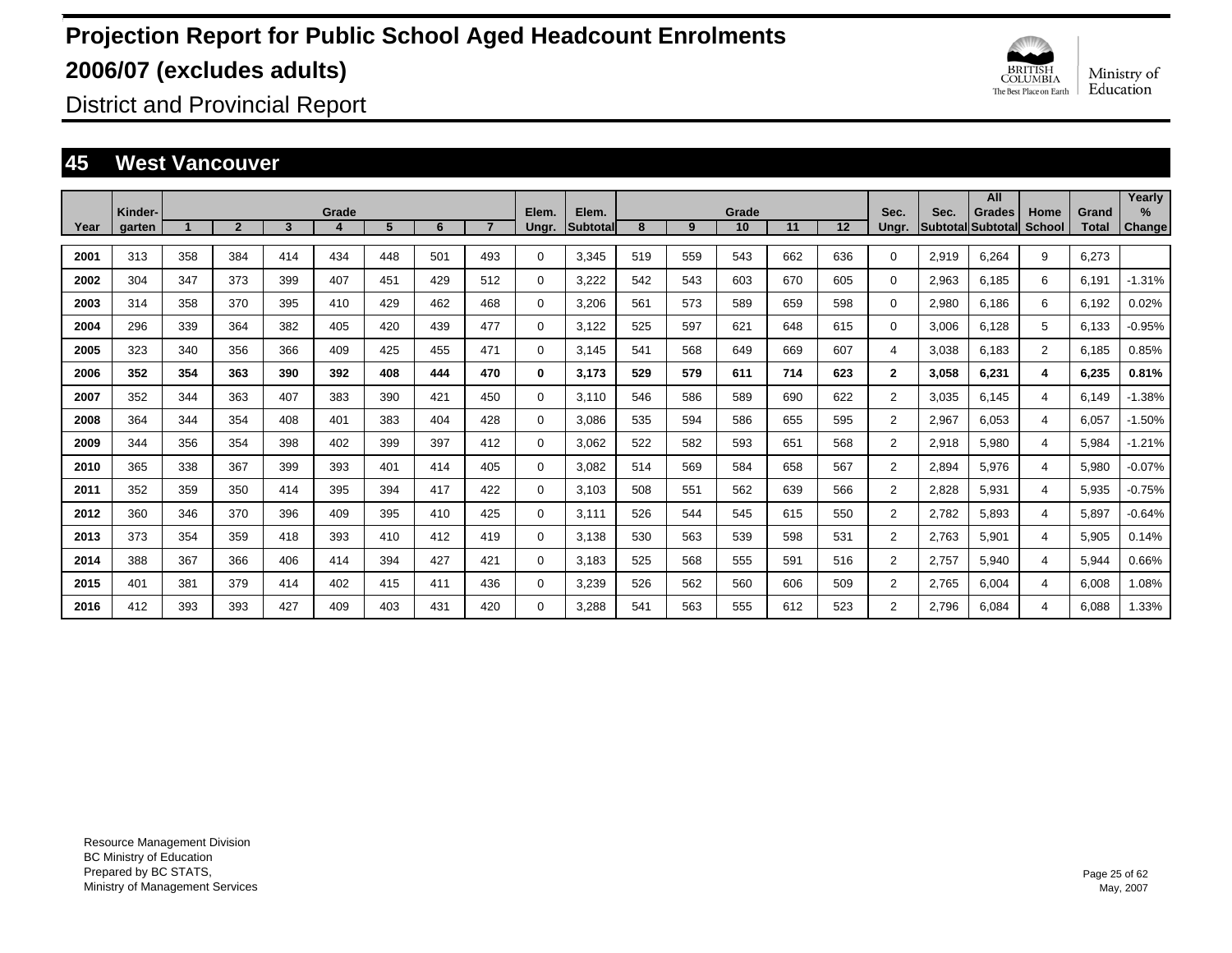

District and Provincial Report

### **46 Sunshine Coast**

|      |                   |     |                |     |            |     |     |     |                |                          |     |     | Grade |     |     | Sec.  |       | All                         |                       |                       | Yearly                  |
|------|-------------------|-----|----------------|-----|------------|-----|-----|-----|----------------|--------------------------|-----|-----|-------|-----|-----|-------|-------|-----------------------------|-----------------------|-----------------------|-------------------------|
| Year | Kinder-<br>garten |     | $\overline{2}$ | 3   | Grade<br>4 | 5   | 6   |     | Elem.<br>Ungr. | Elem.<br><b>Subtotal</b> | 8   | 9   | 10    | 11  | 12  | Ungr. | Sec.  | Grades<br>Subtotal Subtotal | Home<br><b>School</b> | Grand<br><b>Total</b> | $\frac{9}{6}$<br>Change |
| 2001 | 285               | 264 | 272            | 313 | 321        | 326 | 365 | 350 | $\Omega$       | 2,496                    | 339 | 368 | 359   | 420 | 300 | 12    | 1,798 | 4,294                       | $\overline{2}$        | 4,296                 |                         |
| 2002 | 236               | 289 | 267            | 286 | 304        | 343 | 334 | 377 | 0              | 2.436                    | 354 | 357 | 380   | 381 | 335 | 36    | 1,843 | 4,279                       | 8                     | 4,287                 | $-0.21%$                |
| 2003 | 215               | 242 | 297            | 272 | 278        | 311 | 331 | 345 | 0              | 2,291                    | 390 | 358 | 380   | 380 | 298 | 29    | 1,835 | 4,126                       | 6                     | 4,132                 | $-3.62%$                |
| 2004 | 191               | 234 | 246            | 292 | 265        | 271 | 308 | 333 | 0              | 2.140                    | 352 | 390 | 382   | 381 | 323 | 26    | 1,854 | 3,994                       | $\overline{2}$        | 3,996                 | $-3.29%$                |
| 2005 | 209               | 194 | 236            | 239 | 292        | 269 | 278 | 307 | 0              | 2.024                    | 348 | 365 | 430   | 379 | 301 | 24    | 1,847 | 3,871                       | 11                    | 3,882                 | $-2.85%$                |
| 2006 | 170               | 210 | 206            | 226 | 259        | 289 | 268 | 286 | 0              | 1,914                    | 317 | 358 | 418   | 386 | 318 | 26    | 1,823 | 3,737                       | 5                     | 3,742                 | $-3.61%$                |
| 2007 | 175               | 190 | 204            | 219 | 245        | 268 | 264 | 290 | 0              | 1.855                    | 284 | 333 | 423   | 377 | 317 | 26    | 1.760 | 3,615                       | 5                     | 3,620                 | $-3.26%$                |
| 2008 | 172               | 195 | 185            | 216 | 237        | 254 | 245 | 286 | 0              | 1,790                    | 288 | 300 | 395   | 382 | 310 | 25    | 1,700 | 3,490                       | 5                     | 3,495                 | $-3.45%$                |
| 2009 | 169               | 192 | 190            | 198 | 236        | 247 | 233 | 266 | 0              | 1,731                    | 284 | 303 | 358   | 359 | 313 | 24    | 1,641 | 3,372                       | 4                     | 3,376                 | $-3.40%$                |
| 2010 | 176               | 189 | 187            | 203 | 217        | 246 | 227 | 254 | 0              | 1,699                    | 265 | 299 | 360   | 325 | 295 | 23    | 1,567 | 3,266                       | 4                     | 3,270                 | $-3.14%$                |
| 2011 | 184               | 197 | 184            | 200 | 222        | 226 | 225 | 246 | $\Omega$       | 1,684                    | 253 | 280 | 355   | 326 | 268 | 22    | 1,504 | 3,188                       | 4                     | 3,192                 | $-2.39%$                |
| 2012 | 214               | 205 | 192            | 198 | 220        | 231 | 208 | 245 | 0              | 1.713                    | 246 | 267 | 334   | 322 | 268 | 21    | 1,458 | 3,171                       | 4                     | 3,175                 | $-0.53%$                |
| 2013 | 232               | 238 | 200            | 205 | 217        | 229 | 213 | 226 | 0              | 1.760                    | 244 | 260 | 319   | 304 | 265 | 21    | 1,413 | 3,173                       | 4                     | 3,177                 | 0.06%                   |
| 2014 | 244               | 257 | 231            | 214 | 225        | 226 | 211 | 232 | 0              | 1.840                    | 226 | 258 | 311   | 291 | 251 | 20    | 1,357 | 3.197                       | 4                     | 3,201                 | 0.76%                   |
| 2015 | 254               | 271 | 249            | 246 | 234        | 234 | 208 | 229 | 0              | 1,925                    | 231 | 240 | 308   | 283 | 240 | 19    | 1,321 | 3,246                       | 4                     | 3,250                 | 1.53%                   |
| 2016 | 264               | 282 | 262            | 265 | 267        | 243 | 216 | 226 | $\Omega$       | 2.025                    | 229 | 245 | 288   | 281 | 234 | 19    | 1.296 | 3,321                       | 5                     | 3.326                 | 2.34%                   |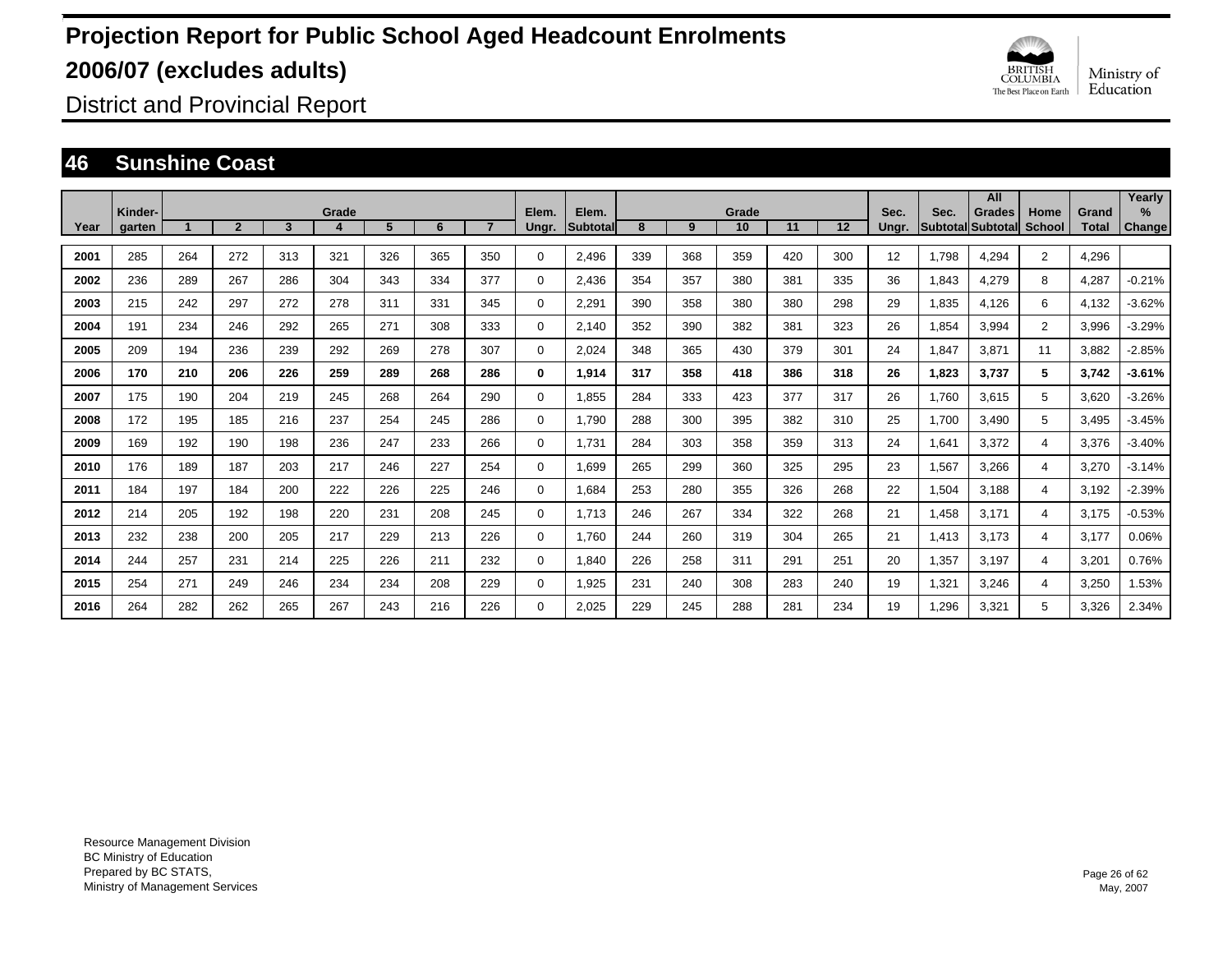

District and Provincial Report

### **47 Powell River**

|      | Kinder- |     |                |     | Grade |     |     |                | Elem.    | Elem.    |     |     | Grade |     |     | Sec.        | Sec.  | All<br><b>Grades</b>     | Home        | Grand        | Yearly<br>$\%$ |
|------|---------|-----|----------------|-----|-------|-----|-----|----------------|----------|----------|-----|-----|-------|-----|-----|-------------|-------|--------------------------|-------------|--------------|----------------|
| Year | garten  |     | $\overline{2}$ | 3   | 4     | 5   | 6   | $\overline{7}$ | Ungr.    | Subtotal | 8   | 9   | 10    | 11  | 12  | Ungr.       |       | <b>Subtotal Subtotal</b> | School      | <b>Total</b> | Change         |
| 2001 | 159     | 171 | 206            | 200 | 194   | 205 | 243 | 221            | 0        | 1,599    | 240 | 308 | 298   | 279 | 289 | $\Omega$    | 1,414 | 3.013                    | $\Omega$    | 3,013        |                |
| 2002 | 150     | 156 | 183            | 216 | 201   | 198 | 209 | 252            | 0        | 1,565    | 215 | 283 | 286   | 273 | 263 | 0           | 1,320 | 2,885                    | 1           | 2,886        | $-4.22%$       |
| 2003 | 150     | 155 | 158            | 187 | 223   | 190 | 217 | 208            | 0        | 1,488    | 258 | 254 | 255   | 268 | 250 | 0           | 1,285 | 2,773                    | $\mathbf 0$ | 2,773        | $-3.92%$       |
| 2004 | 127     | 148 | 163            | 160 | 185   | 223 | 194 | 201            | 0        | 1.401    | 209 | 251 | 245   | 255 | 262 | 0           | 1,222 | 2,623                    | $\mathbf 0$ | 2,623        | $-5.41%$       |
| 2005 | 136     | 133 | 147            | 170 | 160   | 201 | 222 | 199            | 0        | 1.368    | 199 | 220 | 285   | 258 | 236 | $\mathbf 0$ | 1,198 | 2,566                    | $\mathbf 0$ | 2,566        | $-2.17%$       |
| 2006 | 127     | 142 | 137            | 151 | 169   | 175 | 194 | 216            | 0        | 1,311    | 206 | 219 | 241   | 300 | 235 | $\bf{0}$    | 1,201 | 2,512                    | 0           | 2,512        | $-2.10%$       |
| 2007 | 119     | 147 | 131            | 144 | 162   | 166 | 175 | 221            | 0        | 1,265    | 221 | 211 | 234   | 302 | 227 | $\mathbf 0$ | 1,195 | 2,460                    | $\Omega$    | 2,460        | $-2.07%$       |
| 2008 | 112     | 138 | 136            | 138 | 154   | 158 | 165 | 199            | 0        | 1,200    | 226 | 227 | 226   | 295 | 229 | 0           | 1,203 | 2,403                    | $\mathbf 0$ | 2,403        | $-2.32%$       |
| 2009 | 110     | 131 | 128            | 144 | 148   | 151 | 158 | 188            | 0        | 1,158    | 205 | 232 | 242   | 285 | 224 | 0           | 1,188 | 2,346                    | $\mathbf 0$ | 2,346        | $-2.37%$       |
| 2010 | 104     | 128 | 122            | 135 | 154   | 145 | 152 | 181            | 0        | 1,121    | 194 | 211 | 248   | 304 | 216 | 0           | 1,173 | 2,294                    | $\mathbf 0$ | 2,294        | $-2.22%$       |
| 2011 | 106     | 122 | 119            | 128 | 145   | 151 | 146 | 173            | 0        | 1,090    | 186 | 199 | 227   | 312 | 230 | 0           | 1,154 | 2,244                    | $\mathbf 0$ | 2,244        | $-2.18%$       |
| 2012 | 114     | 124 | 113            | 126 | 137   | 142 | 151 | 166            | 0        | 1.073    | 178 | 191 | 215   | 287 | 237 | 0           | 1,108 | 2,181                    | $\mathbf 0$ | 2,181        | $-2.81%$       |
| 2013 | 117     | 133 | 116            | 120 | 135   | 135 | 143 | 172            | 0        | 1.071    | 171 | 183 | 206   | 270 | 217 | 0           | 1,047 | 2,118                    | $\mathbf 0$ | 2,118        | $-2.89%$       |
| 2014 | 118     | 137 | 124            | 123 | 129   | 133 | 135 | 163            | 0        | 1.062    | 176 | 176 | 197   | 258 | 204 | 0           | 1,011 | 2,073                    | $\mathbf 0$ | 2,073        | $-2.12%$       |
| 2015 | 118     | 138 | 127            | 131 | 132   | 126 | 133 | 154            | 0        | 1.059    | 166 | 181 | 188   | 247 | 194 | 0           | 976   | 2,035                    | $\mathbf 0$ | 2,035        | $-1.83%$       |
| 2016 | 117     | 137 | 127            | 134 | 140   | 129 | 126 | 151            | $\Omega$ | 1.061    | 158 | 171 | 193   | 237 | 186 | $\Omega$    | 945   | 2.006                    | $\Omega$    | 2.006        | $-1.43%$       |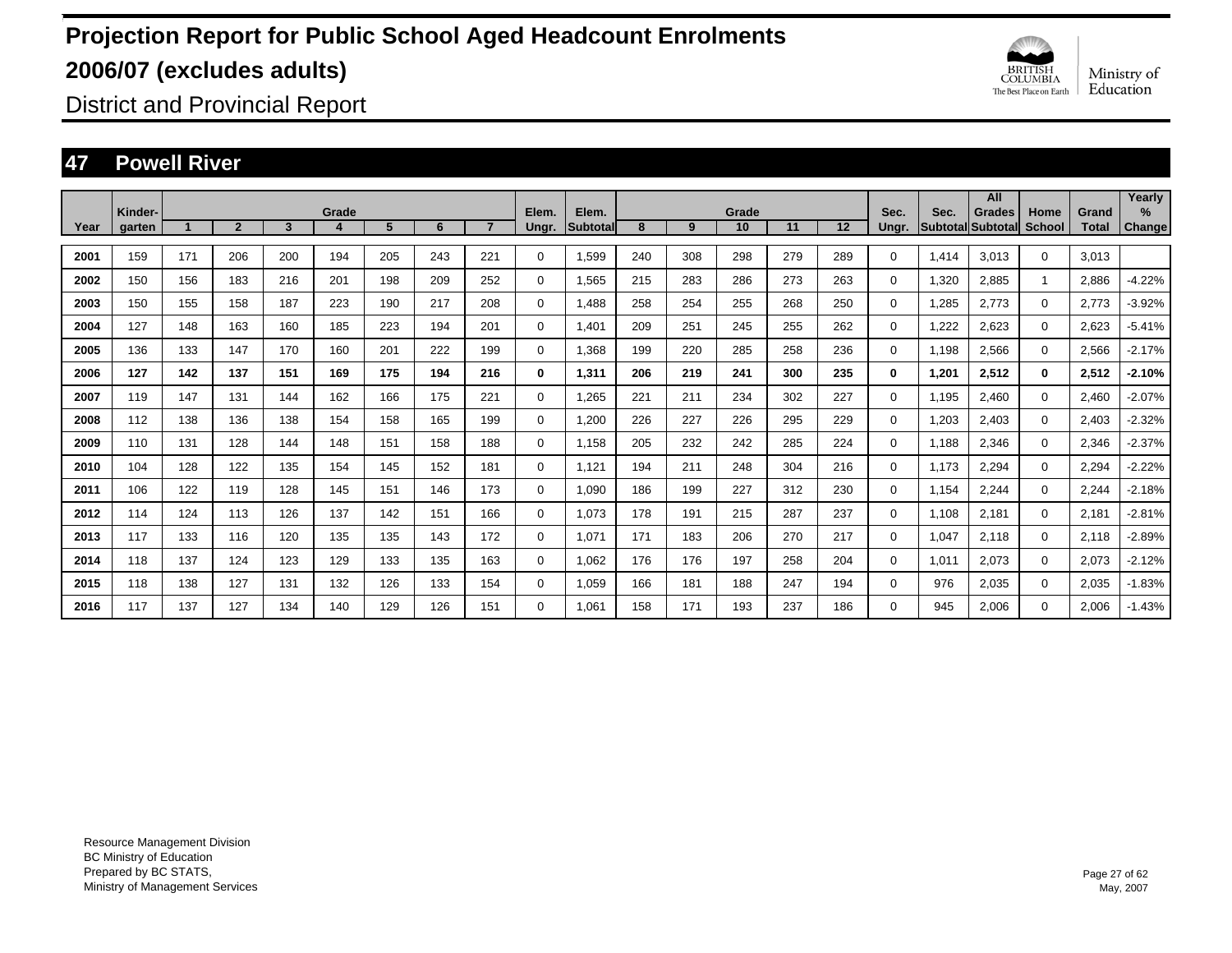

District and Provincial Report

### **48 Howe Sound**

|      |                   |     |                |     |       |     |     |                |                |                   |     |     |             |     |     |               |       | All                                       |                |                       | Yearly                  |
|------|-------------------|-----|----------------|-----|-------|-----|-----|----------------|----------------|-------------------|-----|-----|-------------|-----|-----|---------------|-------|-------------------------------------------|----------------|-----------------------|-------------------------|
| Year | Kinder-<br>garten |     | $\overline{2}$ | 3   | Grade | 5   | 6   | $\overline{7}$ | Elem.<br>Ungr. | Elem.<br>Subtotal | 8   | 9   | Grade<br>10 | 11  | 12  | Sec.<br>Ungr. | Sec.  | <b>Grades</b><br><b>Subtotal Subtotal</b> | Home<br>School | Grand<br><b>Total</b> | $\frac{9}{6}$<br>Change |
|      |                   |     |                |     |       |     |     |                |                |                   |     |     |             |     |     |               |       |                                           |                |                       |                         |
| 2001 | 326               | 314 | 382            | 350 | 420   | 363 | 375 | 372            | 0              | 2,902             | 340 | 334 | 321         | 340 | 301 | 76            | 1.712 | 4,614                                     |                | 4,615                 |                         |
| 2002 | 287               | 329 | 327            | 373 | 358   | 415 | 374 | 382            | 0              | 2,845             | 373 | 334 | 340         | 319 | 315 | 58            | 1,739 | 4,584                                     |                | 4,585                 | $-0.65%$                |
| 2003 | 299               | 307 | 325            | 313 | 357   | 357 | 395 | 365            | 0              | 2,718             | 356 | 365 | 308         | 326 | 308 | 44            | 1,707 | 4,425                                     |                | 4,426                 | $-3.47%$                |
| 2004 | 305               | 304 | 291            | 339 | 313   | 360 | 351 | 379            | $\overline{7}$ | 2,649             | 360 | 349 | 355         | 314 | 294 | 64            | 1,736 | 4,385                                     | 6              | 4,391                 | $-0.79%$                |
| 2005 | 284               | 294 | 299            | 302 | 310   | 304 | 345 | 355            | 0              | 2,493             | 388 | 342 | 345         | 364 | 307 | 41            | 1,787 | 4,280                                     |                | 4,281                 | $-2.51%$                |
| 2006 | 287               | 299 | 285            | 294 | 296   | 311 | 305 | 358            | 0              | 2,435             | 362 | 373 | 350         | 358 | 336 | 30            | 1,809 | 4,244                                     |                | 4,245                 | $-0.84%$                |
| 2007 | 273               | 297 | 264            | 309 | 317   | 301 | 275 | 358            | 0              | 2,394             | 376 | 354 | 329         | 365 | 354 | 31            | 1,809 | 4,203                                     |                | 4,204                 | $-0.97%$                |
| 2008 | 267               | 284 | 263            | 287 | 334   | 323 | 266 | 327            | 0              | 2,351             | 379 | 371 | 316         | 349 | 364 | 31            | 1,810 | 4.161                                     |                | 4,162                 | $-1.00%$                |
| 2009 | 284               | 279 | 252            | 287 | 312   | 342 | 286 | 313            | 0              | 2,355             | 342 | 373 | 330         | 338 | 353 | 32            | 1.768 | 4,123                                     |                | 4,124                 | $-0.91%$                |
| 2010 | 272               | 298 | 248            | 277 | 313   | 320 | 304 | 338            | 0              | 2,370             | 332 | 341 | 335         | 355 | 346 | 31            | 1.740 | 4,110                                     |                | 4,111                 | $-0.32%$                |
| 2011 | 267               | 285 | 265            | 273 | 301   | 320 | 284 | 359            | 0              | 2,354             | 358 | 332 | 310         | 361 | 362 | 31            | 1,754 | 4,108                                     |                | 4,109                 | $-0.05%$                |
| 2012 | 273               | 280 | 254            | 291 | 297   | 308 | 284 | 335            | 0              | 2,322             | 380 | 356 | 302         | 337 | 370 | 32            | 1,777 | 4,099                                     |                | 4,100                 | $-0.22%$                |
| 2013 | 279               | 285 | 249            | 278 | 316   | 303 | 274 | 335            | 0              | 2,319             | 356 | 377 | 322         | 330 | 349 | 32            | 1,766 | 4,085                                     |                | 4,086                 | $-0.34%$                |
| 2014 | 286               | 292 | 253            | 273 | 303   | 324 | 269 | 322            | 0              | 2,322             | 355 | 355 | 340         | 350 | 343 | 32            | 1,775 | 4,097                                     |                | 4,098                 | 0.29%                   |
| 2015 | 293               | 299 | 259            | 278 | 297   | 310 | 288 | 316            | 0              | 2,340             | 341 | 354 | 322         | 368 | 362 | 32            | 1,779 | 4,119                                     |                | 4,120                 | 0.54%                   |
| 2016 | 305               | 307 | 266            | 285 | 303   | 303 | 275 | 339            | $\Omega$       | 2,383             | 336 | 340 | 321         | 350 | 378 | 32            | 1.757 | 4.140                                     |                | 4,141                 | 0.51%                   |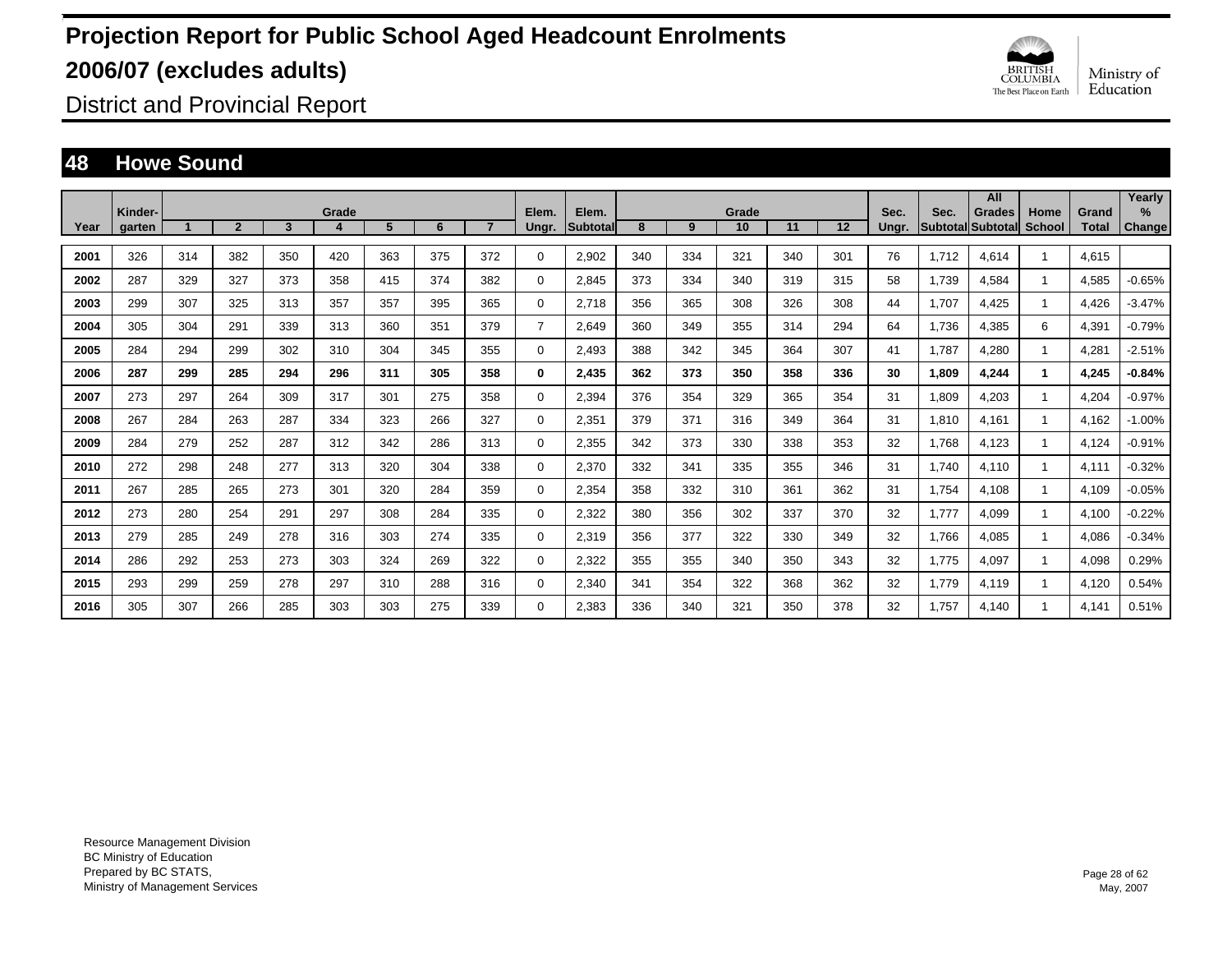

District and Provincial Report

### **49 Central Coast**

|      | Kinder- |    |                |    | Grade |    |    |                | Elem.       | Elem.    |    |    | Grade |    |    | Sec.  | Sec. | All<br><b>Grades</b> | Home         | Grand        | Yearly<br>% |
|------|---------|----|----------------|----|-------|----|----|----------------|-------------|----------|----|----|-------|----|----|-------|------|----------------------|--------------|--------------|-------------|
| Year | garten  |    | $\overline{2}$ | 3  | 4     | 5  | 6  | $\overline{7}$ | Ungr.       | Subtotal | 8  | 9  | 10    | 11 | 12 | Ungr. |      | Subtotal Subtotal    | School       | <b>Total</b> | Change      |
| 2001 | 19      | 36 | 24             | 33 | 28    | 25 | 30 | 27             | $\mathbf 0$ | 222      | 26 | 40 | 21    | 20 | 23 | 18    | 148  | 370                  | $\Omega$     | 370          |             |
| 2002 | 26      | 25 | 27             | 16 | 31    | 29 | 28 | 26             | 0           | 208      | 28 | 22 | 29    | 24 | 19 | 17    | 139  | 347                  | $\Omega$     | 347          | $-6.22%$    |
| 2003 | 18      | 26 | 21             | 19 | 12    | 29 | 25 | 26             | $\Omega$    | 176      | 28 | 23 | 22    | 34 | 24 | 11    | 142  | 318                  | $\Omega$     | 318          | $-8.36%$    |
| 2004 | 22      | 18 | 23             | 16 | 20    | 15 | 21 | 27             | $\Omega$    | 162      | 17 | 26 | 17    | 20 | 20 | 31    | 131  | 293                  | $\Omega$     | 293          | $-7.86%$    |
| 2005 | 23      | 19 | 19             | 20 | 15    | 18 | 20 | 18             | $\Omega$    | 152      | 22 | 16 | 27    | 17 | 15 | 26    | 123  | 275                  | $\Omega$     | 275          | $-6.14%$    |
| 2006 | 19      | 23 | 18             | 23 | 20    | 19 | 17 | 19             | $\bf{0}$    | 158      | 18 | 19 | 18    | 19 | 12 | 23    | 109  | 267                  | $\mathbf{0}$ | 267          | $-2.91%$    |
| 2007 | 21      | 20 | 17             | 24 | 19    | 18 | 16 | 22             | $\Omega$    | 157      | 15 | 18 | 20    | 17 | 11 | 24    | 105  | 262                  | $\Omega$     | 262          | $-1.87%$    |
| 2008 | 24      | 22 | 15             | 23 | 20    | 17 | 15 | 20             | $\Omega$    | 156      | 17 | 15 | 19    | 19 | 9  | 23    | 102  | 258                  | $\Omega$     | 258          | $-1.53%$    |
| 2009 | 26      | 26 | 17             | 20 | 19    | 18 | 14 | 19             | $\mathbf 0$ | 159      | 16 | 17 | 16    | 18 | 11 | 22    | 100  | 259                  | 0            | 259          | 0.39%       |
| 2010 | 26      | 28 | 19             | 22 | 17    | 17 | 15 | 18             | $\mathbf 0$ | 162      | 15 | 16 | 18    | 15 | 10 | 22    | 96   | 258                  | 0            | 258          | $-0.39%$    |
| 2011 | 25      | 27 | 21             | 26 | 19    | 15 | 14 | 19             | $\mathbf 0$ | 166      | 14 | 15 | 17    | 17 | 8  | 21    | 92   | 258                  | 0            | 258          | 0.00%       |
| 2012 | 21      | 27 | 20             | 28 | 22    | 16 | 12 | 18             | $\mathbf 0$ | 164      | 15 | 14 | 16    | 16 | 10 | 21    | 92   | 256                  | 0            | 256          | $-0.78%$    |
| 2013 | 21      | 22 | 20             | 27 | 23    | 19 | 14 | 16             | $\mathbf 0$ | 162      | 14 | 15 | 16    | 15 | 9  | 21    | 90   | 252                  | 0            | 252          | $-1.56%$    |
| 2014 | 20      | 22 | 17             | 27 | 23    | 21 | 16 | 18             | 0           | 164      | 13 | 14 | 16    | 15 | 9  | 20    | 87   | 251                  | $\Omega$     | 251          | $-0.40%$    |
| 2015 | 19      | 21 | 16             | 22 | 22    | 21 | 17 | 21             | 0           | 159      | 14 | 12 | 15    | 15 | 8  | 19    | 83   | 242                  | $\Omega$     | 242          | $-3.59%$    |
| 2016 | 18      | 20 | 16             | 22 | 19    | 20 | 17 | 23             | $\Omega$    | 155      | 16 | 14 | 14    | 14 | 8  | 19    | 85   | 240                  | $\Omega$     | 240          | $-0.83%$    |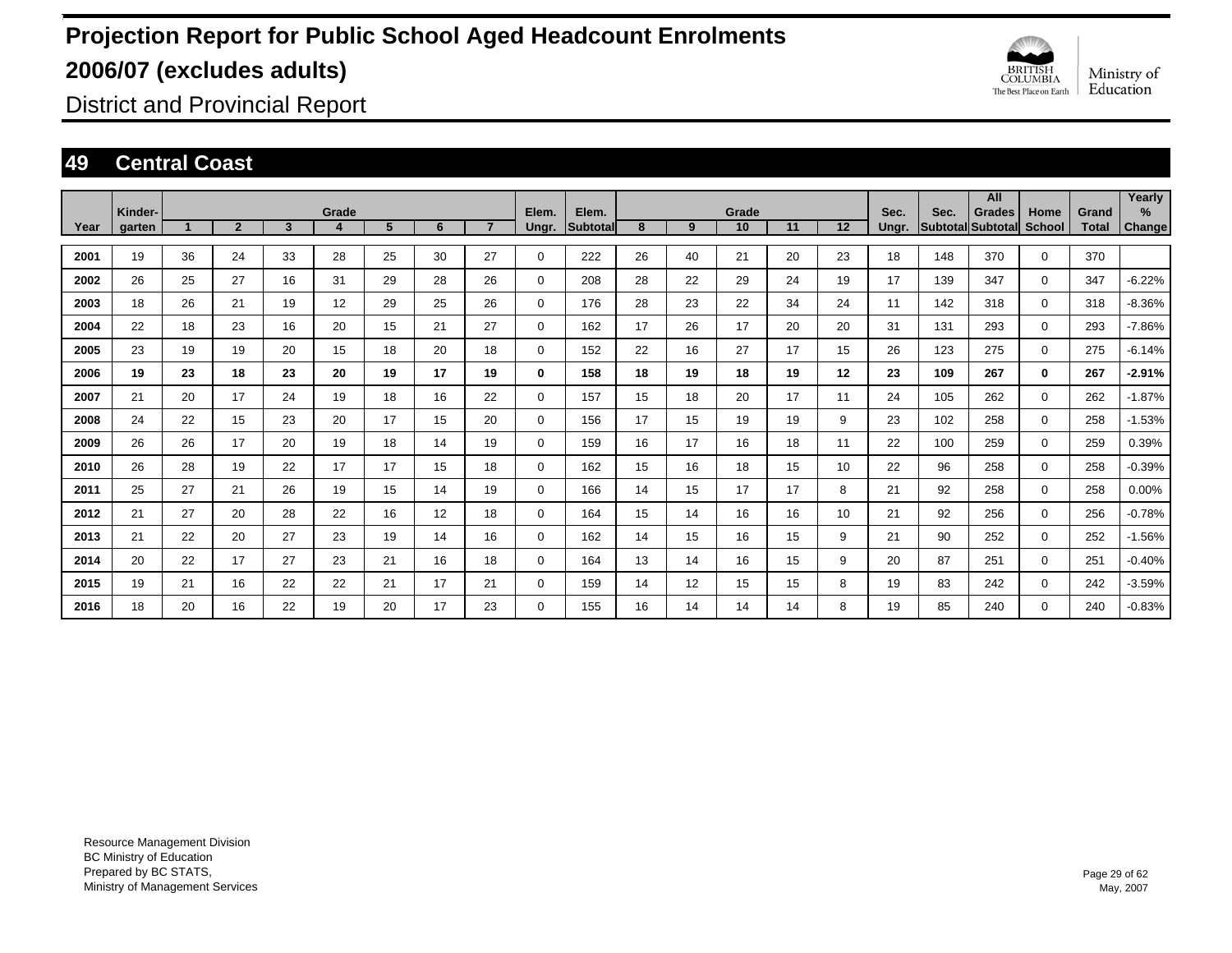

District and Provincial Report

### **50 Haida Qwaii/Queen Charlotte**

|      |                   |    |                |    |       |                |    |                |                |                   |    |    |             |    |    |                |      | All                                       |                |                       | Yearly             |
|------|-------------------|----|----------------|----|-------|----------------|----|----------------|----------------|-------------------|----|----|-------------|----|----|----------------|------|-------------------------------------------|----------------|-----------------------|--------------------|
| Year | Kinder-<br>garten |    | $\overline{2}$ | 3  | Grade | 5 <sup>5</sup> | 6  | $\overline{7}$ | Elem.<br>Ungr. | Elem.<br>Subtotal | 8  | 9  | Grade<br>10 | 11 | 12 | Sec.<br>Ungr.  | Sec. | <b>Grades</b><br><b>Subtotal Subtotal</b> | Home<br>School | Grand<br><b>Total</b> | %<br><b>Change</b> |
|      |                   |    |                |    |       |                |    |                |                |                   |    |    |             |    |    |                |      |                                           |                |                       |                    |
| 2001 | 70                | 56 | 62             | 64 | 74    | 73             | 54 | 74             | $\mathbf 0$    | 527               | 85 | 81 | 59          | 78 | 55 | 20             | 378  | 905                                       | 6              | 911                   |                    |
| 2002 | 53                | 71 | 53             | 66 | 66    | 75             | 74 | 55             | $\mathbf 0$    | 513               | 86 | 79 | 78          | 63 | 63 | 9              | 378  | 891                                       | $\overline{2}$ | 893                   | $-1.98%$           |
| 2003 | 58                | 47 | 70             | 45 | 56    | 63             | 76 | 79             | $\mathbf 0$    | 494               | 74 | 84 | 76          | 64 | 57 | $\overline{2}$ | 357  | 851                                       | 4              | 855                   | $-4.26%$           |
| 2004 | 46                | 53 | 39             | 59 | 47    | 65             | 61 | 70             | $\mathbf 0$    | 440               | 89 | 73 | 81          | 63 | 60 | $\overline{2}$ | 368  | 808                                       | $\overline{1}$ | 809                   | $-5.38%$           |
| 2005 | 53                | 42 | 52             | 45 | 58    | 55             | 60 | 60             | $\mathbf 0$    | 425               | 78 | 74 | 74          | 63 | 51 | $\overline{2}$ | 342  | 767                                       | $\overline{1}$ | 768                   | $-5.07%$           |
| 2006 | 40                | 56 | 41             | 57 | 42    | 65             | 48 | 57             | $\mathbf 0$    | 406               | 60 | 73 | 73          | 64 | 53 | 3              | 326  | 732                                       | $\bf{0}$       | 732                   | $-4.69%$           |
| 2007 | 34                | 53 | 41             | 56 | 41    | 69             | 39 | 56             | $\mathbf 0$    | 389               | 62 | 62 | 81          | 69 | 50 | 3              | 327  | 716                                       | 0              | 716                   | $-2.19%$           |
| 2008 | 34                | 45 | 39             | 56 | 40    | 67             | 41 | 45             | $\mathbf 0$    | 367               | 61 | 64 | 70          | 77 | 54 | 3              | 329  | 696                                       | 0              | 696                   | $-2.79%$           |
| 2009 | 37                | 45 | 33             | 53 | 40    | 66             | 41 | 48             | $\mathbf 0$    | 363               | 49 | 63 | 73          | 67 | 61 | 3              | 316  | 679                                       | 0              | 679                   | $-2.44%$           |
| 2010 | 33                | 50 | 33             | 46 | 39    | 66             | 40 | 48             | $\mathbf 0$    | 355               | 54 | 52 | 71          | 70 | 53 | 3              | 303  | 658                                       | $\mathbf 0$    | 658                   | $-3.09%$           |
| 2011 | 33                | 44 | 38             | 46 | 33    | 63             | 40 | 47             | $\mathbf 0$    | 344               | 53 | 55 | 59          | 68 | 55 | 3              | 293  | 637                                       | 0              | 637                   | $-3.19%$           |
| 2012 | 34                | 44 | 33             | 52 | 33    | 54             | 38 | 47             | $\mathbf 0$    | 335               | 52 | 55 | 62          | 57 | 54 | 3              | 283  | 618                                       | 0              | 618                   | $-2.98%$           |
| 2013 | 33                | 45 | 32             | 45 | 37    | 54             | 33 | 45             | $\mathbf 0$    | 324               | 51 | 54 | 61          | 59 | 45 | 3              | 273  | 597                                       | 0              | 597                   | $-3.40%$           |
| 2014 | 33                | 45 | 34             | 45 | 32    | 61             | 33 | 38             | $\mathbf 0$    | 321               | 49 | 53 | 60          | 58 | 46 | 3              | 269  | 590                                       | 0              | 590                   | $-1.17%$           |
| 2015 | 33                | 45 | 34             | 47 | 33    | 54             | 37 | 39             | $\mathbf 0$    | 322               | 42 | 50 | 59          | 57 | 45 | 3              | 256  | 578                                       | 0              | 578                   | $-2.03%$           |
| 2016 | 32                | 45 | 34             | 47 | 35    | 56             | 34 | 45             | $\Omega$       | 328               | 43 | 44 | 57          | 56 | 45 | 3              | 248  | 576                                       | $\Omega$       | 576                   | $-0.35%$           |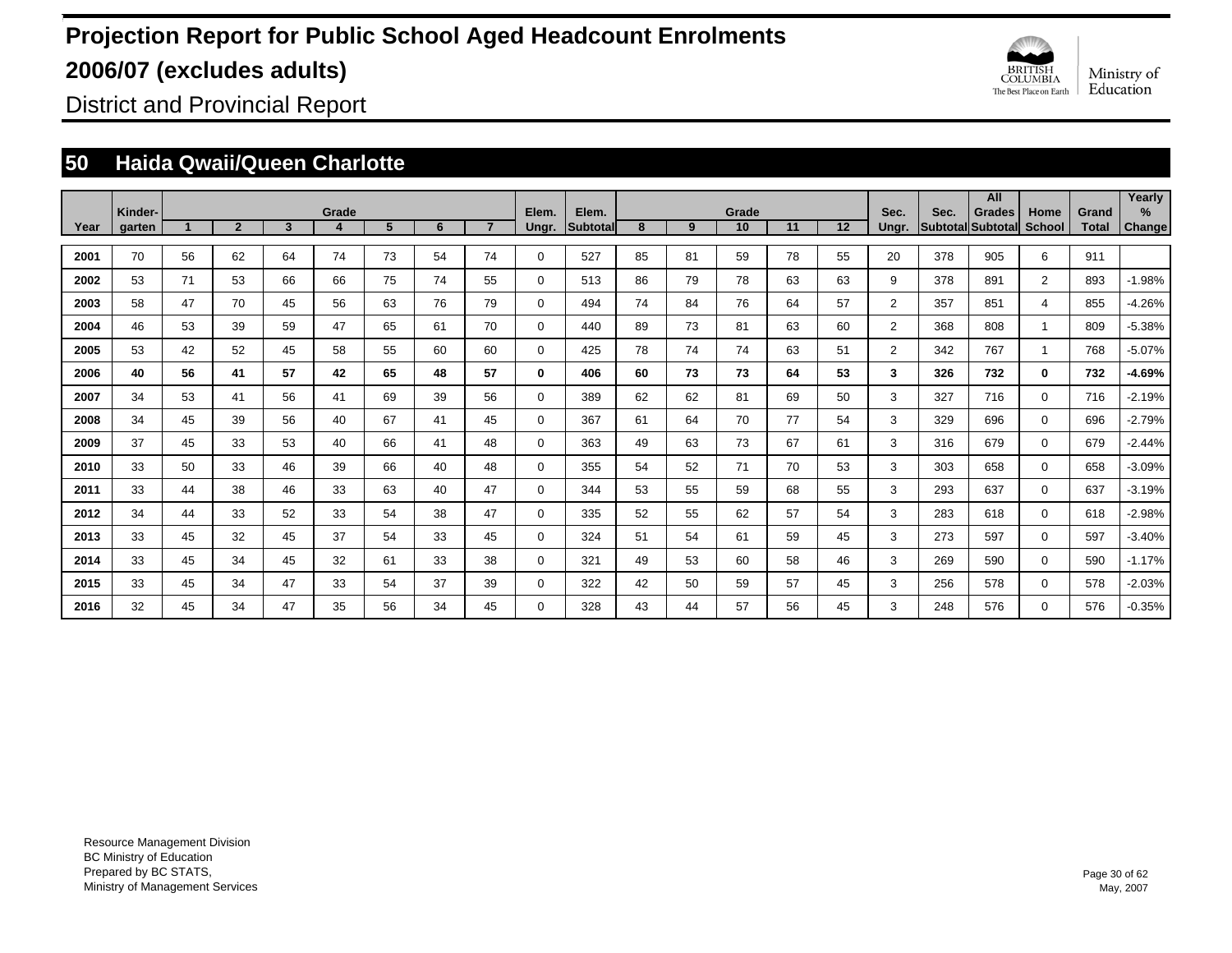

District and Provincial Report

### **51 Boundary**

|      |                   |     |                |                         |            |     |     |                |                |                           |     |     |             |     |     |               |                                  | All           |                       |                       | Yearly                |
|------|-------------------|-----|----------------|-------------------------|------------|-----|-----|----------------|----------------|---------------------------|-----|-----|-------------|-----|-----|---------------|----------------------------------|---------------|-----------------------|-----------------------|-----------------------|
| Year | Kinder-<br>garten |     | $\overline{2}$ | $\overline{\mathbf{3}}$ | Grade<br>4 | 5   | 6   | $\overline{7}$ | Elem.<br>Ungr. | Elem.<br><b>Subtotall</b> | 8   | 9   | Grade<br>10 | 11  | 12  | Sec.<br>Ungr. | Sec.<br><b>Subtotal Subtotal</b> | <b>Grades</b> | Home<br><b>School</b> | Grand<br><b>Total</b> | $\%$<br><b>Change</b> |
|      |                   |     |                |                         |            |     |     |                |                |                           |     |     |             |     |     |               |                                  |               |                       |                       |                       |
| 2001 | 108               | 130 | 122            | 151                     | 151        | 175 | 175 | 175            | -1             | 1.188                     | 156 | 158 | 173         | 179 | 174 | 22            | 862                              | 2,050         | 4                     | 2,054                 |                       |
| 2002 | 97                | 113 | 117            | 116                     | 135        | 143 | 161 | 165            | $\overline{2}$ | 1.049                     | 165 | 161 | 166         | 158 | 161 | 18            | 829                              | 1.878         | $\overline{4}$        | 1,882                 | $-8.37%$              |
| 2003 | 108               | 103 | 120            | 129                     | 128        | 145 | 149 | 166            | -1             | 1.049                     | 169 | 176 | 169         | 157 | 147 | 18            | 836                              | 1.885         | $\mathbf 0$           | 1,885                 | 0.16%                 |
| 2004 | 108               | 106 | 107            | 123                     | 121        | 139 | 149 | 147            | 0              | 1,000                     | 174 | 181 | 182         | 159 | 149 | 3             | 848                              | 1,848         | $\mathbf 0$           | 1,848                 | $-1.96%$              |
| 2005 | 98                | 117 | 106            | 103                     | 124        | 133 | 135 | 151            | $\mathbf 0$    | 967                       | 155 | 175 | 170         | 161 | 147 | 5             | 813                              | 1.780         | $\mathbf 0$           | 1,780                 | $-3.68%$              |
| 2006 | 114               | 103 | 104            | 109                     | 87         | 113 | 131 | 127            | 0              | 888                       | 134 | 139 | 167         | 151 | 155 | 0             | 746                              | 1,634         | 3                     | 1,637                 | $-8.03%$              |
| 2007 | 112               | 106 | 101            | 106                     | 83         | 115 | 129 | 106            | $\mathbf 0$    | 858                       | 128 | 137 | 154         | 144 | 154 | 0             | 717                              | 1.575         | 3                     | 1,578                 | $-3.60%$              |
| 2008 | 110               | 105 | 105            | 103                     | 81         | 111 | 132 | 105            | $\mathbf 0$    | 852                       | 108 | 131 | 151         | 132 | 146 | 0             | 668                              | 1.520         | 3                     | 1,523                 | $-3.49%$              |
| 2009 | 123               | 103 | 104            | 107                     | 80         | 108 | 128 | 108            | $\mathbf 0$    | 861                       | 108 | 112 | 145         | 130 | 134 | 0             | 629                              | 1.490         | 3                     | 1.493                 | $-1.97%$              |
| 2010 | 121               | 116 | 103            | 107                     | 83         | 107 | 125 | 105            | 0              | 867                       | 111 | 112 | 125         | 125 | 132 | 0             | 605                              | 1,472         | 3                     | 1,475                 | $-1.21%$              |
| 2011 | 123               | 114 | 114            | 106                     | 82         | 111 | 123 | 102            | 0              | 875                       | 108 | 114 | 123         | 108 | 127 | 0             | 580                              | 1,455         | 3                     | 1,458                 | $-1.15%$              |
| 2012 | 124               | 115 | 112            | 117                     | 81         | 110 | 127 | 100            | $\mathbf 0$    | 886                       | 105 | 111 | 125         | 106 | 110 | 0             | 557                              | 1.443         | 3                     | 1,446                 | $-0.82%$              |
| 2013 | 126               | 117 | 113            | 115                     | 90         | 108 | 126 | 103            | 0              | 898                       | 103 | 109 | 122         | 108 | 108 | 0             | 550                              | 1.448         | 3                     | 1,451                 | 0.35%                 |
| 2014 | 130               | 118 | 115            | 116                     | 89         | 119 | 124 | 102            | 0              | 913                       | 105 | 106 | 120         | 105 | 110 | 0             | 546                              | 1.459         | 3                     | 1,462                 | 0.76%                 |
| 2015 | 134               | 122 | 116            | 117                     | 89         | 118 | 137 | 101            | 0              | 934                       | 105 | 108 | 116         | 102 | 107 | 0             | 538                              | 1.472         | 3                     | 1,475                 | 0.89%                 |
| 2016 | 137               | 126 | 119            | 118                     | 90         | 118 | 135 | 111            | 0              | 954                       | 104 | 107 | 118         | 99  | 104 | 0             | 532                              | 1.486         | 3                     | .489                  | 0.95%                 |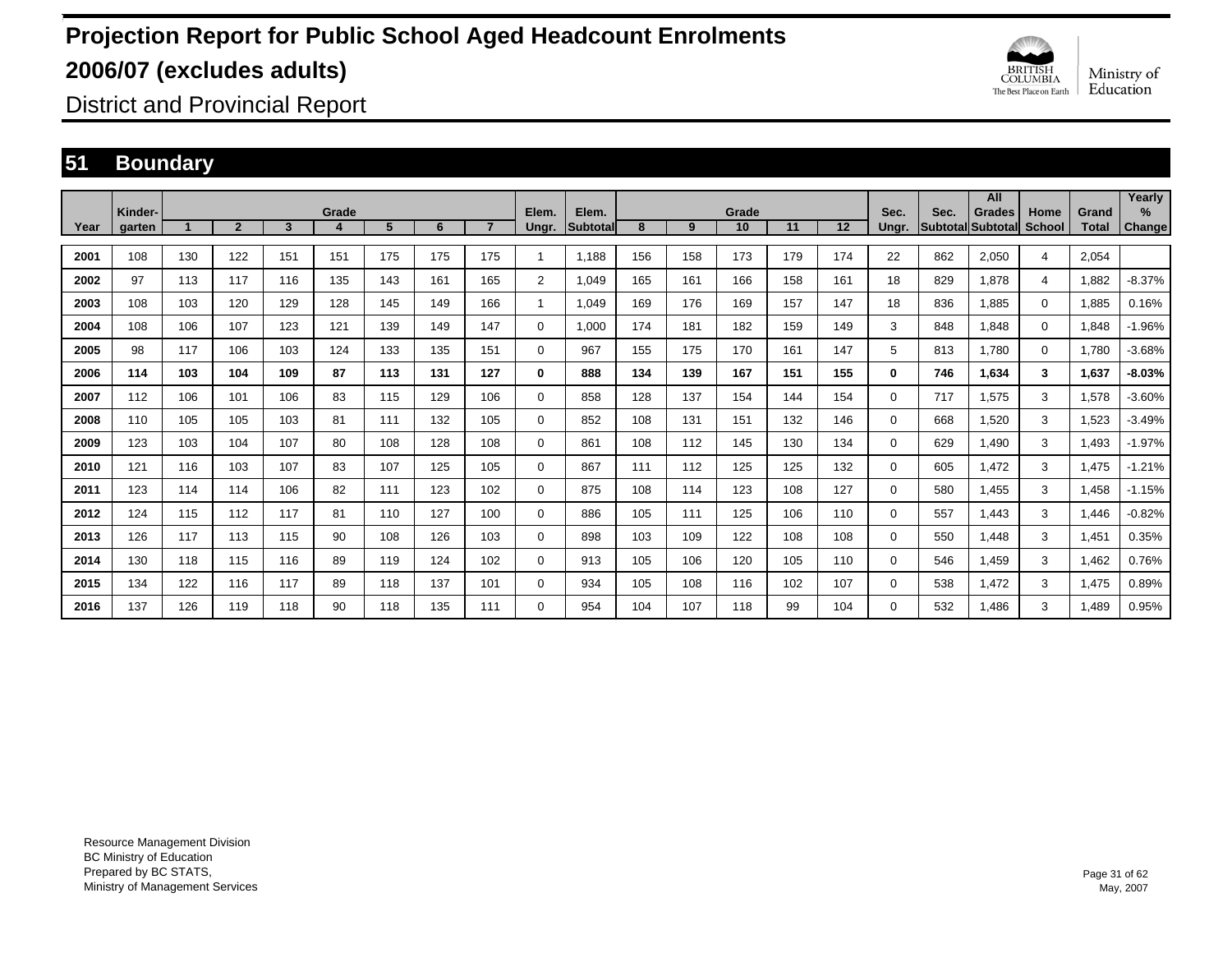

District and Provincial Report

### **52 Prince Rupert**

|      |                   |     |                |     |            |     |     |                |                |                   |     |     |             |     |     |               |       | All                                |                |                       | Yearly         |
|------|-------------------|-----|----------------|-----|------------|-----|-----|----------------|----------------|-------------------|-----|-----|-------------|-----|-----|---------------|-------|------------------------------------|----------------|-----------------------|----------------|
| Year | Kinder-<br>garten |     | $\overline{2}$ | 3   | Grade<br>4 | 5   | 6   | $\overline{7}$ | Elem.<br>Ungr. | Elem.<br>Subtotal | 8   | 9   | Grade<br>10 | 11  | 12  | Sec.<br>Ungr. | Sec.  | <b>Grades</b><br>Subtotal Subtotal | Home<br>School | Grand<br><b>Total</b> | $\%$<br>Change |
|      |                   |     |                |     |            |     |     |                |                |                   |     |     |             |     |     |               |       |                                    |                |                       |                |
| 2001 | 192               | 215 | 238            | 239 | 223        | 238 | 261 | 260            | $\Omega$       | 1,866             | 298 | 309 | 267         | 260 | 199 | 51            | 1,384 | 3,250                              | 0              | 3,250                 |                |
| 2002 | 208               | 179 | 195            | 208 | 222        | 208 | 211 | 242            | $\mathbf 0$    | 1,673             | 272 | 283 | 279         | 219 | 246 | 36            | 1,335 | 3,008                              | $\mathbf 0$    | 3,008                 | $-7.45%$       |
| 2003 | 183               | 189 | 174            | 183 | 207        | 218 | 200 | 211            | 0              | 1,565             | 253 | 251 | 302         | 257 | 210 | 35            | 1,308 | 2,873                              | 0              | 2,873                 | $-4.49%$       |
| 2004 | 157               | 183 | 181            | 166 | 170        | 202 | 206 | 199            | 0              | 1,464             | 237 | 240 | 297         | 275 | 236 | 29            | 1,314 | 2,778                              | 0              | 2.778                 | $-3.31%$       |
| 2005 | 157               | 157 | 185            | 185 | 166        | 174 | 197 | 208            | 0              | 1.429             | 227 | 235 | 289         | 244 | 260 | 39            | 1,294 | 2,723                              | 0              | 2.723                 | $-1.98%$       |
| 2006 | 164               | 151 | 155            | 180 | 185        | 169 | 177 | 201            | 0              | 1,382             | 244 | 202 | 259         | 245 | 206 | 73            | 1,229 | 2,611                              | $\mathbf{0}$   | 2,611                 | $-4.11%$       |
| 2007 | 156               | 159 | 161            | 168 | 169        | 165 | 162 | 198            | $\mathbf 0$    | 1,338             | 254 | 207 | 247         | 242 | 206 | 73            | 1,229 | 2,567                              | $\Omega$       | 2,567                 | $-1.69%$       |
| 2008 | 139               | 152 | 171            | 176 | 159        | 151 | 159 | 182            | $\mathbf 0$    | 1,289             | 251 | 216 | 252         | 232 | 204 | 73            | 1,228 | 2,517                              | $\Omega$       | 2,517                 | $-1.95%$       |
| 2009 | 122               | 136 | 164            | 186 | 166        | 142 | 146 | 179            | 0              | 1,241             | 232 | 213 | 262         | 237 | 196 | 72            | 1,212 | 2,453                              | 0              | 2,453                 | $-2.54%$       |
| 2010 | 126               | 119 | 146            | 179 | 176        | 149 | 138 | 165            | 0              | 1,198             | 228 | 198 | 260         | 246 | 200 | 72            | 1,204 | 2,402                              | 0              | 2,402                 | $-2.08%$       |
| 2011 | 145               | 122 | 128            | 160 | 169        | 157 | 144 | 155            | 0              | 1.180             | 210 | 194 | 242         | 244 | 208 | 71            | 1,169 | 2,349                              | 0              | 2,349                 | $-2.21%$       |
| 2012 | 165               | 141 | 132            | 139 | 150        | 151 | 152 | 162            | 0              | 1,192             | 198 | 178 | 237         | 228 | 206 | 70            | 1,117 | 2,309                              | 0              | 2,309                 | $-1.70%$       |
| 2013 | 167               | 161 | 152            | 144 | 132        | 135 | 146 | 171            | 0              | 1,208             | 205 | 168 | 219         | 223 | 192 | 67            | 1,074 | 2,282                              | 0              | 2,282                 | $-1.17%$       |
| 2014 | 167               | 163 | 173            | 166 | 136        | 118 | 130 | 164            | $\Omega$       | 1,217             | 216 | 174 | 206         | 206 | 188 | 64            | 1,054 | 2,271                              | $\Omega$       | 2,27'                 | $-0.48%$       |
| 2015 | 168               | 163 | 174            | 188 | 155        | 121 | 113 | 145            | 0              | 1,227             | 207 | 183 | 212         | 194 | 173 | 63            | 1,032 | 2,259                              | $\mathbf 0$    | 2,259                 | $-0.53%$       |
| 2016 | 170               | 164 | 175            | 188 | 175        | 138 | 116 | 127            | 0              | 1.253             | 184 | 176 | 222         | 198 | 163 | 61            | 1.004 | 2,257                              | $\Omega$       | 2,257                 | $-0.09%$       |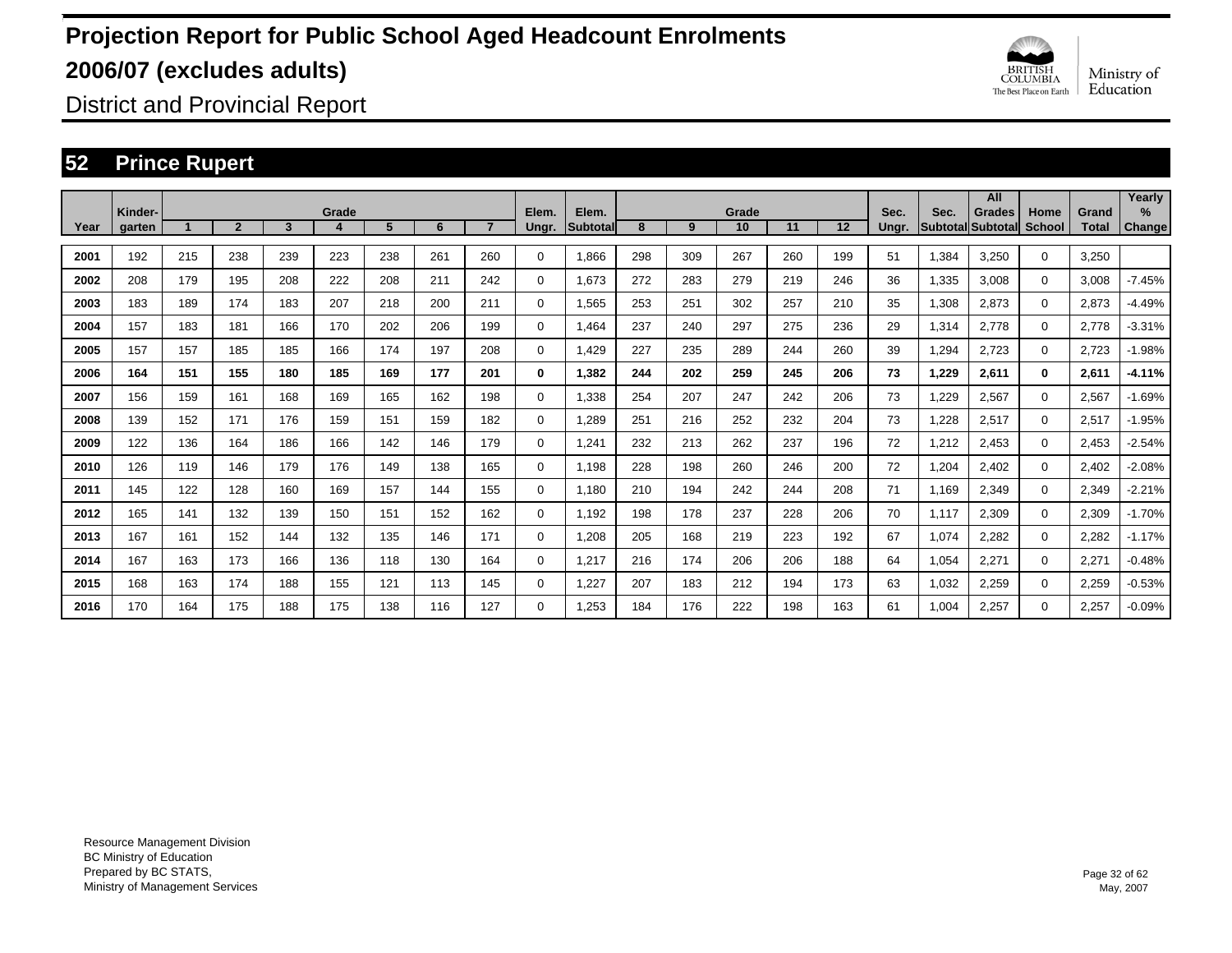

District and Provincial Report

### **53 Okanagan Similkameen**

|      |                   |     |              |     |       |     |     |     |                |                   |     |     |             |     |     |               |       | All                                       |                       |                       | Yearly                |
|------|-------------------|-----|--------------|-----|-------|-----|-----|-----|----------------|-------------------|-----|-----|-------------|-----|-----|---------------|-------|-------------------------------------------|-----------------------|-----------------------|-----------------------|
| Year | Kinder-<br>garten |     | $\mathbf{2}$ | 3   | Grade | 5   | 6   |     | Elem.<br>Ungr. | Elem.<br>Subtotal | 8   | 9   | Grade<br>10 | 11  | 12  | Sec.<br>Ungr. | Sec.  | <b>Grades</b><br><b>Subtotal Subtotal</b> | Home<br><b>School</b> | Grand<br><b>Total</b> | $\%$<br><b>Change</b> |
|      |                   |     |              |     |       |     |     |     |                |                   |     |     |             |     |     |               |       |                                           |                       |                       |                       |
| 2001 | 177               | 199 | 194          | 205 | 226   | 218 | 243 | 254 | $\mathbf 0$    | 1,716             | 245 | 225 | 288         | 276 | 271 | 3             | 1,308 | 3,024                                     | $\Omega$              | 3,024                 |                       |
| 2002 | 200               | 187 | 192          | 203 | 212   | 235 | 224 | 245 | $\mathbf 0$    | 1.698             | 260 | 240 | 228         | 292 | 244 | 11            | 1.275 | 2,973                                     | $\mathbf{1}$          | 2,974                 | $-1.65%$              |
| 2003 | 190               | 196 | 195          | 207 | 200   | 205 | 227 | 227 | $\mathbf 0$    | 1,647             | 256 | 253 | 238         | 232 | 279 | $\mathbf{1}$  | 1,259 | 2,906                                     | 0                     | 2,906                 | $-2.29%$              |
| 2004 | 171               | 184 | 193          | 202 | 217   | 204 | 205 | 227 | 0              | 1,603             | 241 | 256 | 252         | 262 | 204 | 3             | 1,218 | 2,821                                     | $\overline{1}$        | 2,822                 | $-2.89%$              |
| 2005 | 178               | 179 | 194          | 199 | 199   | 216 | 206 | 213 | $\mathbf 0$    | 1,584             | 247 | 244 | 255         | 251 | 231 | 4             | 1,232 | 2,816                                     | $\mathbf 0$           | 2,816                 | $-0.21%$              |
| 2006 | 163               | 176 | 178          | 196 | 200   | 197 | 206 | 212 | 0              | 1,528             | 217 | 236 | 260         | 249 | 242 | 0             | 1,204 | 2,732                                     | $\mathbf 0$           | 2,732                 | $-2.98%$              |
| 2007 | 156               | 162 | 171          | 200 | 199   | 191 | 214 | 207 | 0              | 1,500             | 209 | 236 | 260         | 230 | 237 | 0             | 1,172 | 2,672                                     | $\mathbf 0$           | 2,672                 | $-2.20%$              |
| 2008 | 145               | 155 | 157          | 192 | 203   | 190 | 208 | 215 | 0              | 1,465             | 204 | 227 | 260         | 230 | 221 | $\Omega$      | 1.142 | 2,607                                     | $\mathbf 0$           | 2,607                 | $-2.43%$              |
| 2009 | 148               | 144 | 151          | 178 | 196   | 194 | 206 | 209 | 0              | 1,426             | 212 | 222 | 250         | 229 | 219 | 0             | 1,132 | 2,558                                     | $\mathbf 0$           | 2,558                 | $-1.88%$              |
| 2010 | 144               | 147 | 142          | 171 | 182   | 188 | 212 | 209 | 0              | 1,395             | 207 | 232 | 247         | 223 | 220 | 0             | 1.129 | 2,524                                     | 0                     | 2,524                 | $-1.33%$              |
| 2011 | 164               | 143 | 144          | 160 | 175   | 174 | 204 | 213 | 0              | 1,377             | 205 | 225 | 255         | 218 | 213 | 0             | 1.116 | 2,493                                     | 0                     | 2,493                 | $-1.23%$              |
| 2012 | 195               | 163 | 139          | 163 | 164   | 168 | 190 | 207 | 0              | 1,389             | 210 | 224 | 249         | 226 | 210 | $\Omega$      | 1.119 | 2,508                                     | 0                     | 2,508                 | 0.60%                 |
| 2013 | 197               | 193 | 158          | 158 | 166   | 157 | 182 | 191 | 0              | 1,402             | 203 | 228 | 246         | 219 | 215 | 0             | 1,111 | 2,513                                     | 0                     | 2,513                 | 0.20%                 |
| 2014 | 201               | 195 | 187          | 179 | 162   | 159 | 171 | 184 | 0              | .438              | 188 | 221 | 250         | 216 | 208 | 0             | 1,083 | 2,521                                     | 0                     | 2,521                 | 0.32%                 |
| 2015 | 205               | 199 | 191          | 212 | 184   | 156 | 174 | 173 | 0              | ,494              | 182 | 205 | 244         | 221 | 206 | 0             | 1,058 | 2,552                                     | 0                     | 2,552                 | .23%                  |
| 2016 | 209               | 205 | 196          | 217 | 217   | 177 | 172 | 176 | $\Omega$       | .569              | 173 | 199 | 227         | 216 | 211 | 0             | 1.026 | 2,595                                     | 0                     | 2,595                 | 1.68%                 |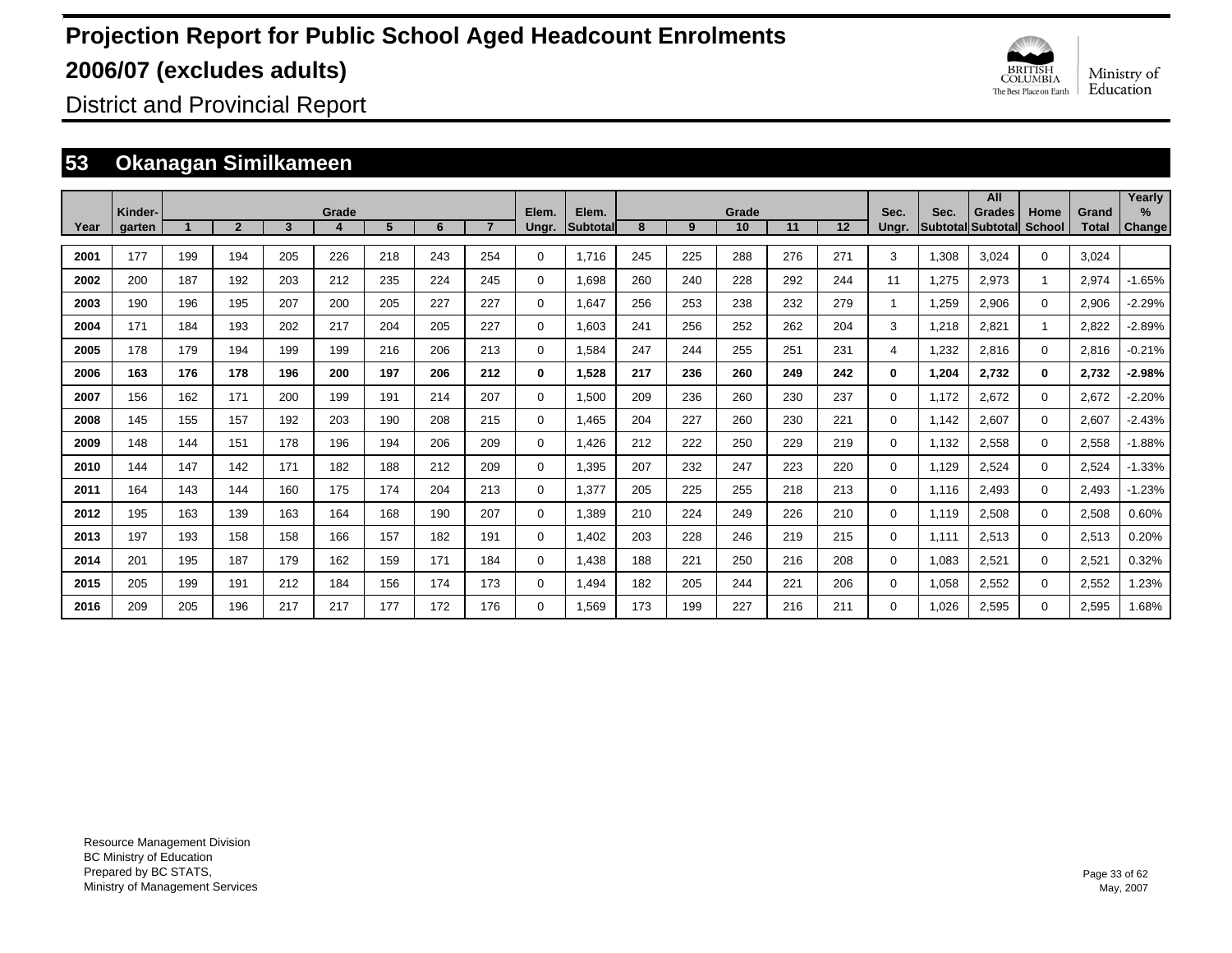

District and Provincial Report

### **54 Bulkley Valley**

|      | Kinder- |     |                |     | Grade |     |     |                | Elem.    | Elem.    |     |     | Grade |     |     | Sec.           | Sec.  | All<br><b>Grades</b>     | Home        | Grand        | Yearly<br>$\frac{9}{6}$ |
|------|---------|-----|----------------|-----|-------|-----|-----|----------------|----------|----------|-----|-----|-------|-----|-----|----------------|-------|--------------------------|-------------|--------------|-------------------------|
| Year | garten  |     | $\overline{2}$ | 3   | 4     | 5   | 6   | $\overline{7}$ | Ungr.    | Subtotal | 8   | 9   | 10    | 11  | 12  | Ungr.          |       | <b>Subtotal Subtotal</b> | School      | <b>Total</b> | Change                  |
| 2001 | 180     | 193 | 162            | 202 | 207   | 208 | 226 | 247            | 0        | 1,625    | 230 | 256 | 254   | 287 | 247 | 5              | 1,279 | 2,904                    |             | 2,905        |                         |
| 2002 | 204     | 173 | 189            | 168 | 189   | 209 | 199 | 239            | 0        | 1,570    | 255 | 247 | 247   | 272 | 221 | 9              | 1,251 | 2,821                    | 1           | 2,822        | $-2.86%$                |
| 2003 | 139     | 200 | 169            | 194 | 165   | 189 | 206 | 217            | 0        | 1.479    | 242 | 272 | 247   | 271 | 239 | $\overline{7}$ | 1,278 | 2,757                    | 1           | 2,758        | $-2.27%$                |
| 2004 | 179     | 131 | 190            | 161 | 179   | 167 | 174 | 198            | 0        | 1,379    | 224 | 266 | 261   | 251 | 229 | 20             | 1,251 | 2,630                    | $\mathbf 0$ | 2,630        | $-4.64%$                |
| 2005 | 167     | 178 | 134            | 183 | 159   | 182 | 162 | 185            | 0        | 1,350    | 247 | 230 | 270   | 266 | 220 | 46             | 1,279 | 2,629                    | $\mathbf 0$ | 2,629        | $-0.04%$                |
| 2006 | 152     | 163 | 170            | 143 | 178   | 165 | 174 | 166            | 0        | 1,311    | 232 | 265 | 238   | 278 | 229 | 45             | 1,287 | 2,598                    | 0           | 2,598        | $-1.18%$                |
| 2007 | 144     | 146 | 173            | 143 | 166   | 162 | 184 | 171            | 0        | 1.289    | 205 | 270 | 235   | 265 | 225 | 45             | 1,245 | 2,534                    | $\mathbf 0$ | 2,534        | $-2.46%$                |
| 2008 | 149     | 138 | 154            | 145 | 165   | 150 | 180 | 180            | 0        | 1,261    | 209 | 238 | 238   | 260 | 213 | 43             | 1,201 | 2,462                    | $\mathbf 0$ | 2,462        | $-2.84%$                |
| 2009 | 146     | 143 | 147            | 130 | 167   | 150 | 167 | 177            | 0        | 1,227    | 221 | 244 | 212   | 265 | 210 | 42             | 1,194 | 2,421                    | $\mathbf 0$ | 2,421        | $-1.67%$                |
| 2010 | 139     | 140 | 152            | 123 | 150   | 153 | 167 | 165            | 0        | 1,189    | 218 | 258 | 217   | 239 | 216 | 42             | 1,190 | 2,379                    | $\mathbf 0$ | 2,379        | $-1.73%$                |
| 2011 | 144     | 134 | 149            | 128 | 143   | 138 | 171 | 165            | 0        | 1,172    | 204 | 255 | 228   | 242 | 194 | 42             | 1,165 | 2,337                    | $\mathbf 0$ | 2,337        | $-1.77%$                |
| 2012 | 149     | 139 | 143            | 126 | 149   | 131 | 153 | 168            | 0        | 1,158    | 203 | 238 | 227   | 255 | 197 | 41             | 1,161 | 2,319                    | $\mathbf 0$ | 2,319        | $-0.77%$                |
| 2013 | 149     | 144 | 148            | 120 | 146   | 136 | 146 | 151            | 0        | 1.140    | 208 | 237 | 213   | 254 | 207 | 41             | 1,160 | 2,300                    | $\mathbf 0$ | 2,300        | $-0.82%$                |
| 2014 | 151     | 143 | 153            | 124 | 140   | 134 | 152 | 144            | 0        | 1.141    | 187 | 242 | 211   | 238 | 206 | 41             | 1,125 | 2,266                    | $\mathbf 0$ | 2,266        | $-1.48%$                |
| 2015 | 153     | 145 | 153            | 129 | 144   | 128 | 149 | 150            | 0        | 1.151    | 178 | 218 | 215   | 236 | 193 | 40             | 1,080 | 2,231                    | $\mathbf 0$ | 2,231        | $-1.54%$                |
| 2016 | 154     | 147 | 155            | 129 | 149   | 132 | 143 | 147            | $\Omega$ | 1.156    | 185 | 208 | 195   | 240 | 191 | 38             | 1.057 | 2,213                    | $\Omega$    | 2,213        | $-0.81%$                |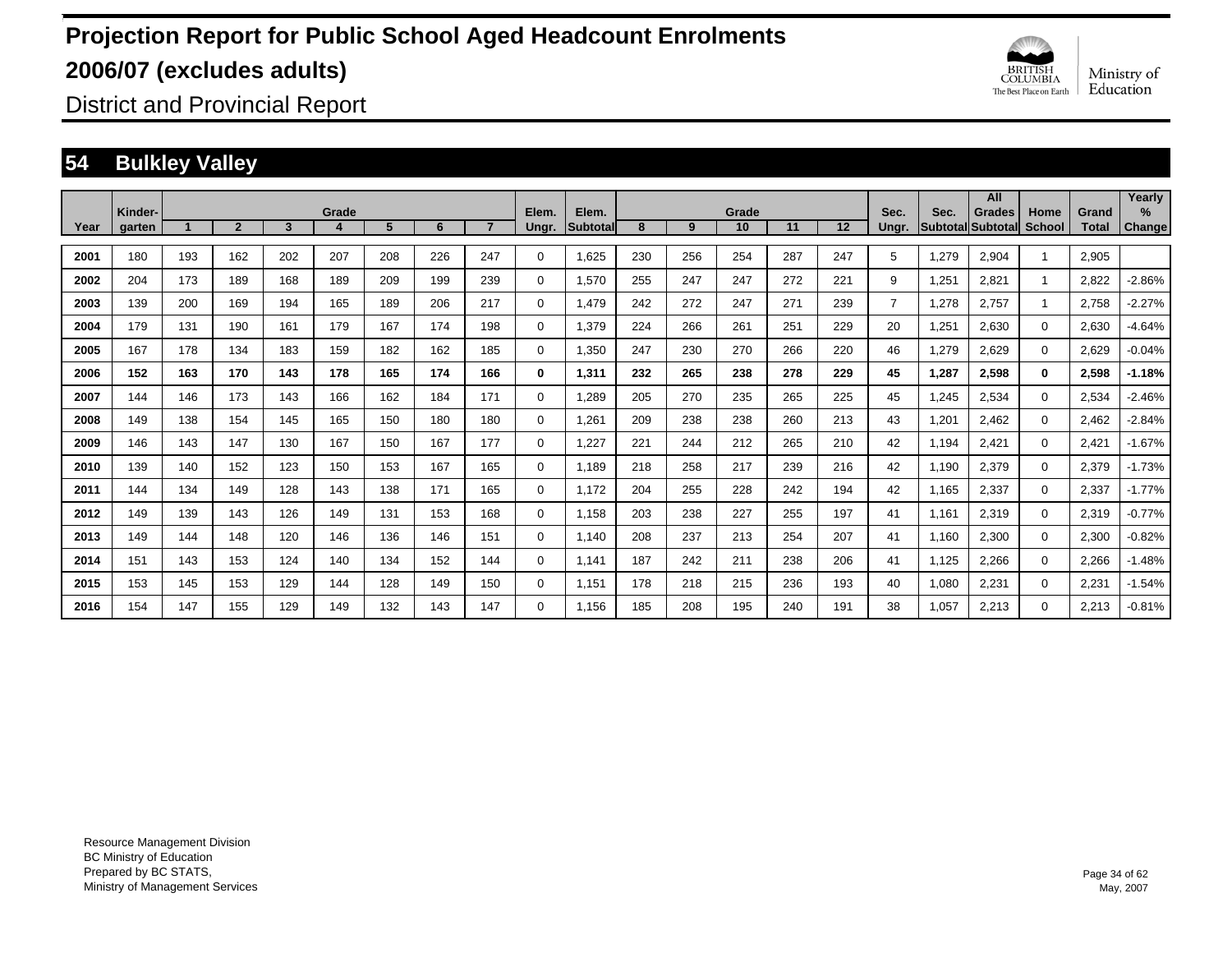

District and Provincial Report

### **57 Prince George**

|      |                   |       |                |       |       |       |       |       |                |                          |       |       |             |       |       |               |       | All                         |                |                       | Yearly                         |
|------|-------------------|-------|----------------|-------|-------|-------|-------|-------|----------------|--------------------------|-------|-------|-------------|-------|-------|---------------|-------|-----------------------------|----------------|-----------------------|--------------------------------|
| Year | Kinder-<br>garten |       | $\overline{2}$ | 3     | Grade | 5     | 6     |       | Elem.<br>Ungr. | Elem.<br><b>Subtotal</b> | 8     | 9     | Grade<br>10 | 11    | 12    | Sec.<br>Ungr. | Sec.  | Grades<br>Subtotal Subtotal | Home<br>School | Grand<br><b>Total</b> | $\frac{9}{6}$<br><b>Change</b> |
| 2001 | 1.116             | 1,168 | 1.217          | 1,306 | 1,244 | 1,324 | 1.413 | 1.321 | $\Omega$       | 10.109                   | ,365  | 1,436 | 1,353       | 1,859 | 1,402 | 297           | 7.712 | 17.821                      | 5              | 17.826                |                                |
| 2002 | 1.062             | 1,084 | 1,132          | 1,180 | 1,282 | 1.178 | .289  | 1.394 | 0              | 9,601                    | 1,355 | 1,303 | 1,359       | 1,571 | 1,311 | 465           | 7,364 | 16,965                      | 9              | 16,974                | $-4.78%$                       |
| 2003 | 1.018             | 1,049 | 1.073          | 1,071 | 1.169 | 1,255 | 1.162 | 1.278 | 0              | 9.075                    | ,430  | 1,331 | 1,248       | 1,579 | 1.181 | 442           | 7,211 | 16,286                      | 10             | 16.296                | $-3.99%$                       |
| 2004 | 953               | 1,022 | 1,052          | 1,085 | 1,075 | 1,190 | 1.249 | 1.152 | 0              | 8.778                    | ,333  | 1,388 | 1,329       | 1.423 | 1,255 | 398           | 7,126 | 15,904                      | 6              | 15,910                | $-2.37%$                       |
| 2005 | 922               | 987   | 994            | 1,061 | 1,087 | 1.102 | 1,185 | 1.248 | 0              | 8.586                    | .244  | 1,371 | 1,358       | 1.457 | 1.166 | 390           | 6,986 | 15,572                      | $\overline{2}$ | 15,574                | $-2.11%$                       |
| 2006 | 902               | 972   | 1.005          | 1.016 | 1,077 | 1,094 | 1.107 | 1.215 | 0              | 8.388                    | 1.336 | 1,248 | 1,386       | 1,450 | 1,263 | 209           | 6,892 | 15,280                      | $\bf{0}$       | 15.280                | $-1.89%$                       |
| 2007 | 908               | 950   | 957            | 981   | 1.038 | 1,037 | 1,056 | 1.190 | 0              | 8.117                    | .291  | 1,222 | 1,326       | 1.408 | 1,291 | 206           | 6.744 | 14.861                      | $\Omega$       | 14.861                | $-2.74%$                       |
| 2008 | 915               | 957   | 937            | 936   | 1,004 | 1,000 | 1,002 | 1.135 | 0              | 7,886                    | ,263  | 1,181 | 1,298       | 1,348 | 1,255 | 202           | 6,547 | 14,433                      | $\Omega$       | 14,433                | $-2.88%$                       |
| 2009 | 901               | 965   | 943            | 916   | 958   | 968   | 966   | 1,077 | 0              | 7,694                    | ,206  | 1,155 | 1,255       | 1,318 | 1,200 | 196           | 6,330 | 14,024                      | $\Omega$       | 14,024                | $-2.83%$                       |
| 2010 | 895               | 949   | 950            | 921   | 936   | 922   | 934   | 1.038 | 0              | 7,545                    | ,144  | 1,103 | 1,226       | 1,275 | 1.174 | 189           | 6,111 | 13,656                      | $\Omega$       | 13,656                | $-2.62%$                       |
| 2011 | 878               | 940   | 932            | 925   | 939   | 899   | 889   | 1.001 | 0              | 7,403                    | 1,100 | 1,045 | 1.171       | 1,245 | 1,134 | 183           | 5,878 | 13,281                      | $\Omega$       | 13,281                | $-2.75%$                       |
| 2012 | 880               | 923   | 924            | 909   | 944   | 903   | 866   | 953   | 0              | 7,302                    | ,061  | 1,004 | 1.110       | 1,189 | 1.107 | 176           | 5,647 | 12,949                      | 0              | 12,949                | $-2.50%$                       |
| 2013 | 880               | 926   | 908            | 901   | 928   | 908   | 870   | 929   | 0              | 7,250                    | 1,010 | 969   | 1,066       | 1,128 | 1,058 | 169           | 5,400 | 12,650                      | $\mathbf 0$    | 12,650                | $-2.31%$                       |
| 2014 | 902               | 927   | 912            | 887   | 921   | 894   | 876   | 934   | 0              | 7,253                    | 986   | 923   | 1,029       | 1,084 | 1,003 | 162           | 5,187 | 12,440                      | $\mathbf 0$    | 12,440                | $-1.66%$                       |
| 2015 | 913               | 949   | 912            | 890   | 906   | 886   | 861   | 939   | 0              | 7,256                    | 989   | 899   | 980         | 1,043 | 962   | 156           | 5,029 | 12,285                      | $\mathbf 0$    | 12,285                | -1.25%                         |
| 2016 | 920               | 957   | 931            | 888   | 907   | 870   | 853   | 922   | $\Omega$       | 7.248                    | 993   | 901   | 952         | 993   | 926   | 150           | 4.915 | 12.163                      | $\Omega$       | 12.163                | $-0.99%$                       |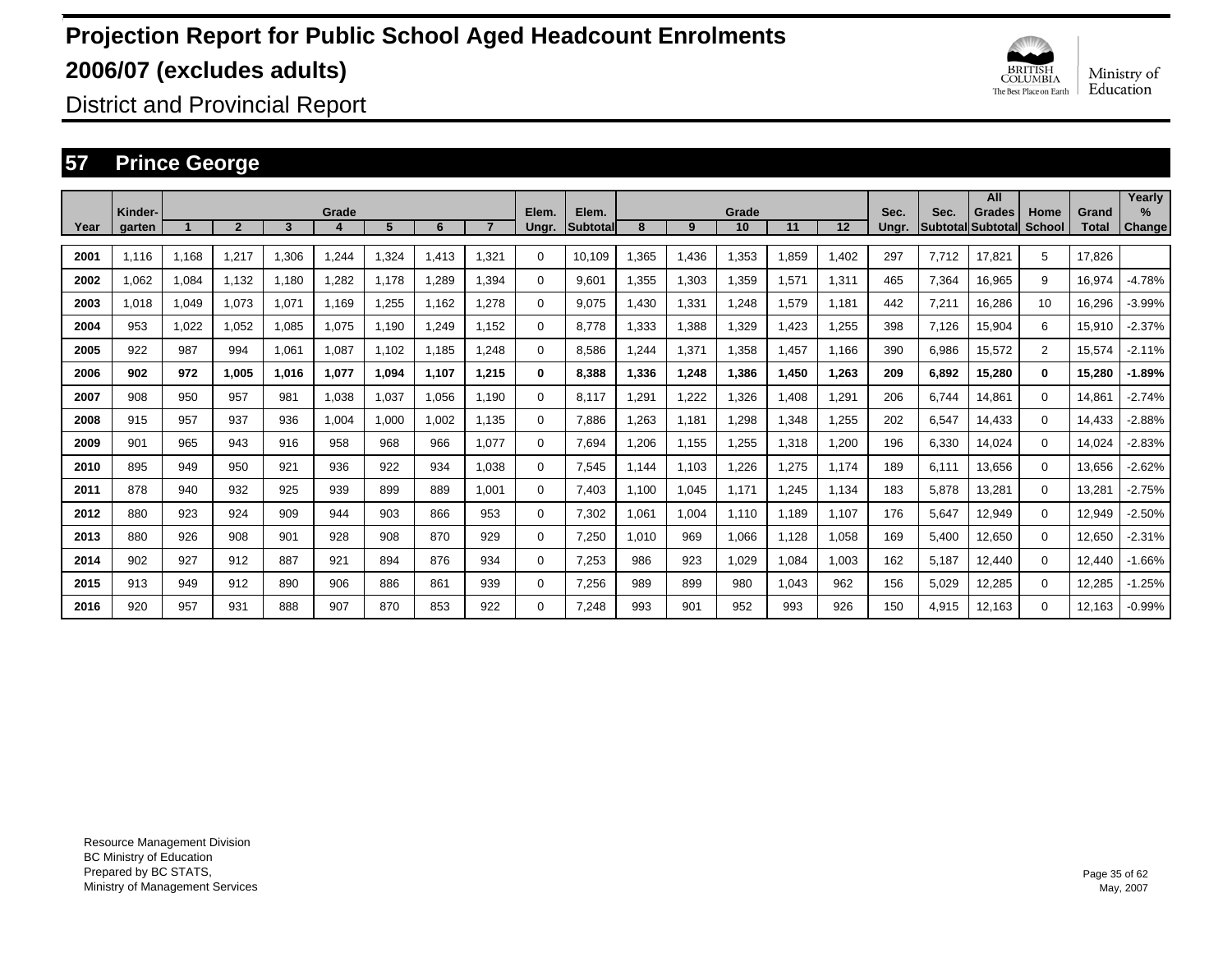

District and Provincial Report

#### **58 Nicola - Similkameen**

|      |                   |     |                |     |            |     |     |     |                |                          |     |     |             |     |     |               |       | All                                 |                |                       | Yearly                |
|------|-------------------|-----|----------------|-----|------------|-----|-----|-----|----------------|--------------------------|-----|-----|-------------|-----|-----|---------------|-------|-------------------------------------|----------------|-----------------------|-----------------------|
| Year | Kinder-<br>garten |     | $\overline{2}$ | 3   | Grade<br>4 | 5   | 6   |     | Elem.<br>Ungr. | Elem.<br><b>Subtotal</b> | 8   | 9   | Grade<br>10 | 11  | 12  | Sec.<br>Ungr. | Sec.  | <b>Grades</b><br> Subtotal Subtotal | Home<br>School | Grand<br><b>Total</b> | $\%$<br><b>Change</b> |
| 2001 | 194               | 182 | 208            | 228 | 237        | 225 | 248 | 243 | $\Omega$       | 1,765                    | 243 | 240 | 247         | 246 | 205 | 80            | 1,261 | 3,026                               | $\Omega$       | 3,026                 |                       |
| 2002 | 174               | 210 | 181            | 201 | 222        | 233 | 221 | 254 | $\Omega$       | 1,696                    | 238 | 233 | 230         | 223 | 213 | 98            | 1,235 | 2,931                               | 5              | 2,936                 | $-2.97%$              |
| 2003 | 162               | 164 | 200            | 185 | 204        | 228 | 226 | 232 | $\Omega$       | 1,601                    | 256 | 245 | 248         | 259 | 244 | 87            | 1,339 | 2,940                               | 4              | 2,944                 | 0.27%                 |
| 2004 | 151               | 178 | 171            | 203 | 197        | 200 | 222 | 240 | $\Omega$       | 1,562                    | 246 | 283 | 236         | 282 | 256 | 81            | 1,384 | 2,946                               | -1             | 2,947                 | 0.10%                 |
| 2005 | 135               | 155 | 169            | 173 | 200        | 185 | 203 | 230 | $\Omega$       | 1,450                    | 252 | 293 | 267         | 251 | 217 | 57            | 1,337 | 2,787                               |                | 2,788                 | $-5.40%$              |
| 2006 | 135               | 146 | 145            | 166 | 178        | 208 | 184 | 212 |                | 1,375                    | 228 | 288 | 265         | 212 | 185 | 12            | 1,190 | 2,565                               |                | 2,566                 | $-7.96%$              |
| 2007 | 131               | 152 | 133            | 145 | 161        | 205 | 178 | 204 |                | 1,310                    | 227 | 280 | 278         | 204 | 192 | 12            | 1,193 | 2,503                               |                | 2,504                 | $-2.42%$              |
| 2008 | 126               | 146 | 137            | 133 | 141        | 185 | 176 | 197 |                | 1,242                    | 218 | 278 | 271         | 214 | 186 | 12            | 1,179 | 2,421                               |                | 2,422                 | $-3.27%$              |
| 2009 | 136               | 141 | 132            | 137 | 129        | 162 | 159 | 194 |                | 1,191                    | 211 | 267 | 270         | 209 | 194 | 12            | 1,163 | 2,354                               |                | 2,355                 | $-2.77%$              |
| 2010 | 143               | 152 | 128            | 133 | 133        | 149 | 139 | 176 |                | 1,154                    | 208 | 260 | 260         | 208 | 190 | 12            | 1,138 | 2,292                               | -1             | 2,293                 | $-2.63%$              |
| 2011 | 143               | 160 | 138            | 128 | 129        | 154 | 128 | 155 |                | 1,136                    | 189 | 256 | 252         | 200 | 189 | 12            | 1,098 | 2,234                               | -1             | 2,235                 | $-2.53%$              |
| 2012 | 153               | 160 | 145            | 138 | 125        | 149 | 133 | 143 |                | 1.147                    | 166 | 232 | 248         | 194 | 182 | 11            | 1,033 | 2,180                               | -1             | 2,181                 | $-2.42%$              |
| 2013 | 157               | 171 | 145            | 146 | 134        | 144 | 128 | 148 |                | 1.174                    | 153 | 205 | 226         | 192 | 177 | 11            | 964   | 2,138                               |                | 2,139                 | $-1.93%$              |
| 2014 | 158               | 175 | 154            | 145 | 141        | 154 | 124 | 142 |                | 1,194                    | 157 | 188 | 201         | 175 | 174 | 10            | 905   | 2,099                               |                | 2,100                 | $-1.82%$              |
| 2015 | 159               | 176 | 157            | 155 | 141        | 162 | 133 | 137 |                | 1,221                    | 151 | 192 | 184         | 155 | 159 | 9             | 850   | 2,071                               | -1             | 2,072                 | $-1.33%$              |
| 2016 | 161               | 178 | 158            | 158 | 150        | 162 | 140 | 148 |                | 1.256                    | 147 | 185 | 187         | 142 | 141 | 9             | 811   | 2,067                               |                | 2.068                 | $-0.19%$              |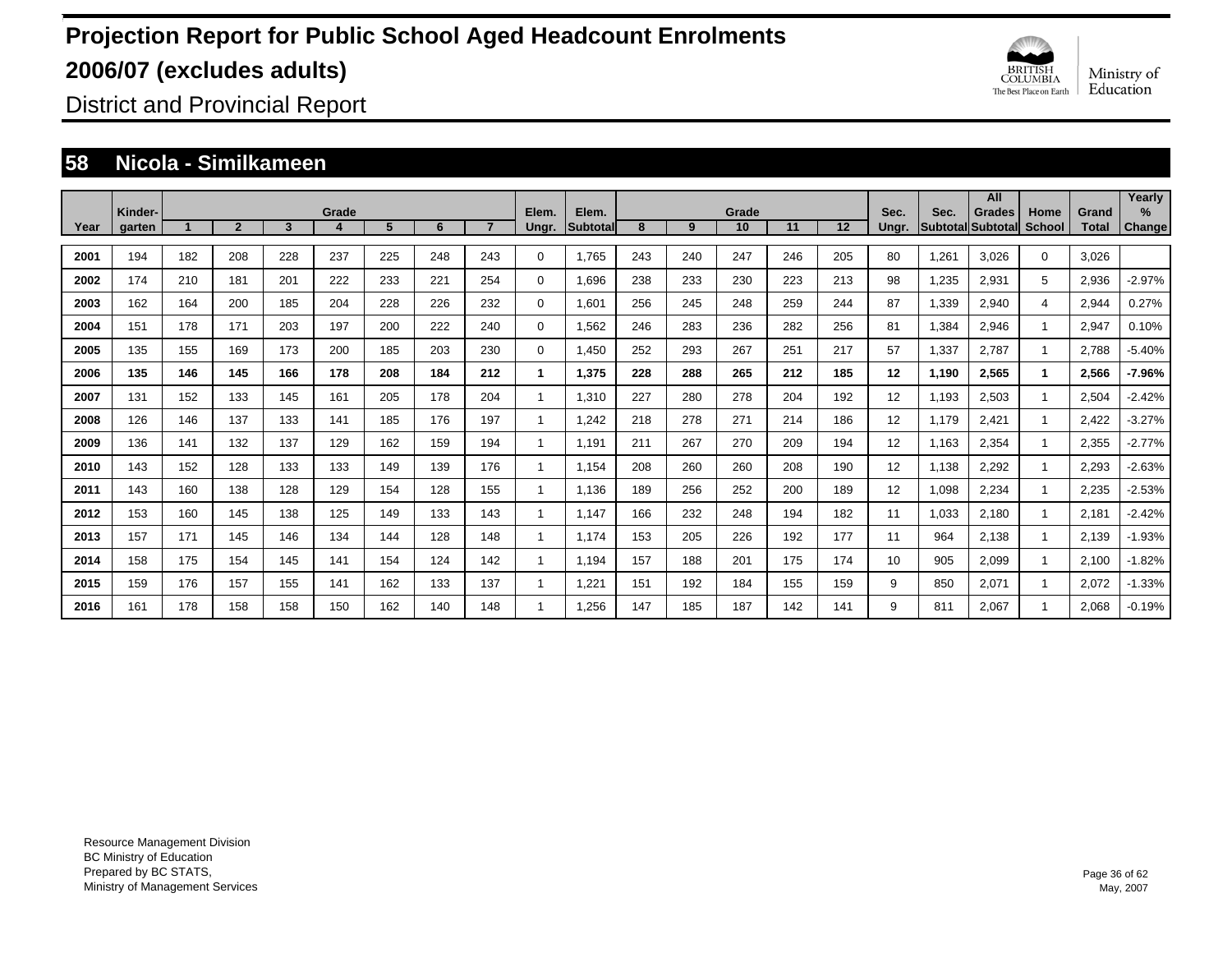

District and Provincial Report

### **59 Peace River South**

|      |                   |     |                |     |       |     |     |     |                |                   |     |     |             |     |     |               |       | All                                       |                |                       | Yearly         |
|------|-------------------|-----|----------------|-----|-------|-----|-----|-----|----------------|-------------------|-----|-----|-------------|-----|-----|---------------|-------|-------------------------------------------|----------------|-----------------------|----------------|
| Year | Kinder-<br>garten |     | $\overline{2}$ | 3   | Grade | 5   | 6   |     | Elem.<br>Ungr. | Elem.<br>Subtotal | 8   | 9   | Grade<br>10 | 11  | 12  | Sec.<br>Ungr. | Sec.  | <b>Grades</b><br><b>Subtotal Subtotal</b> | Home<br>School | Grand<br><b>Total</b> | $\%$<br>Change |
|      |                   |     |                |     |       |     |     |     |                |                   |     |     |             |     |     |               |       |                                           |                |                       |                |
| 2001 | 329               | 354 | 330            | 374 | 373   | 393 | 413 | 398 | 3              | 2,967             | 415 | 384 | 397         | 469 | 311 | 20            | 1,996 | 4,963                                     | 10             | 4,973                 |                |
| 2002 | 318               | 327 | 355            | 350 | 361   | 377 | 394 | 422 | 3              | 2,907             | 410 | 401 | 403         | 422 | 426 | 8             | 2,070 | 4,977                                     | 10             | 4,987                 | 0.28%          |
| 2003 | 272               | 320 | 333            | 334 | 352   | 358 | 379 | 396 | 1              | 2.745             | 411 | 401 | 413         | 398 | 377 | 8             | 2,008 | 4,753                                     | 10             | 4.763                 | $-4.49%$       |
| 2004 | 291               | 284 | 321            | 326 | 352   | 344 | 353 | 399 | 0              | 2.670             | 406 | 400 | 402         | 445 | 363 | 10            | 2,026 | 4.696                                     | 5              | 4.701                 | $-1.30%$       |
| 2005 | 258               | 298 | 290            | 333 | 330   | 357 | 323 | 368 | 0              | 2,557             | 402 | 384 | 407         | 410 | 390 | 3             | 1,996 | 4,553                                     | $\overline{7}$ | 4,560                 | $-3.00%$       |
| 2006 | 277               | 286 | 302            | 297 | 343   | 336 | 360 | 342 | 0              | 2,543             | 373 | 415 | 400         | 436 | 346 | 5             | 1,975 | 4,518                                     | $\mathbf{0}$   | 4,518                 | $-0.92%$       |
| 2007 | 272               | 254 | 277            | 284 | 312   | 310 | 343 | 316 | 0              | 2,368             | 380 | 438 | 389         | 434 | 346 | 5             | 1,992 | 4,360                                     | $\mathbf 0$    | 4,360                 | $-3.50%$       |
| 2008 | 271               | 249 | 246            | 261 | 299   | 283 | 317 | 301 | 0              | 2,227             | 353 | 447 | 410         | 423 | 343 | 5             | 1,981 | 4,208                                     | $\mathbf 0$    | 4,208                 | $-3.49%$       |
| 2009 | 254               | 249 | 242            | 232 | 274   | 271 | 289 | 279 | 0              | 2,090             | 336 | 417 | 418         | 444 | 335 | 5             | 1,955 | 4,045                                     | $\mathbf 0$    | 4,045                 | $-3.87%$       |
| 2010 | 247               | 234 | 242            | 229 | 245   | 249 | 277 | 254 | 0              | 1,977             | 311 | 397 | 393         | 454 | 352 | 5             | 1,912 | 3,889                                     | $\Omega$       | 3,889                 | $-3.86%$       |
| 2011 | 272               | 228 | 228            | 229 | 241   | 221 | 254 | 243 | 0              | 1,916             | 284 | 367 | 374         | 427 | 360 | 5             | 1,817 | 3,733                                     | $\Omega$       | 3,733                 | $-4.01%$       |
| 2012 | 284               | 250 | 221            | 214 | 240   | 218 | 226 | 223 | 0              | 1,876             | 271 | 335 | 346         | 406 | 338 | 5             | 1,701 | 3,577                                     | $\Omega$       | 3,577                 | $-4.18%$       |
| 2013 | 289               | 261 | 242            | 208 | 226   | 217 | 222 | 199 | 0              | 1,864             | 249 | 320 | 316         | 376 | 321 | 4             | 1,586 | 3,450                                     | $\Omega$       | 3,450                 | $-3.55%$       |
| 2014 | 294               | 266 | 253            | 228 | 219   | 204 | 222 | 195 | 0              | 1,881             | 222 | 294 | 301         | 344 | 297 | 4             | 1,462 | 3,343                                     | $\Omega$       | 3,343                 | $-3.10%$       |
| 2015 | 299               | 270 | 257            | 239 | 240   | 198 | 208 | 195 | 0              | 1,906             | 218 | 262 | 277         | 327 | 271 | 4             | 1,359 | 3,265                                     | $\mathbf 0$    | 3,265                 | $-2.33%$       |
| 2016 | 303               | 274 | 261            | 242 | 251   | 217 | 202 | 183 | 0              | 1.933             | 217 | 257 | 247         | 300 | 258 | 4             | 1.283 | 3,216                                     | $\Omega$       | 3,216                 | $-1.50%$       |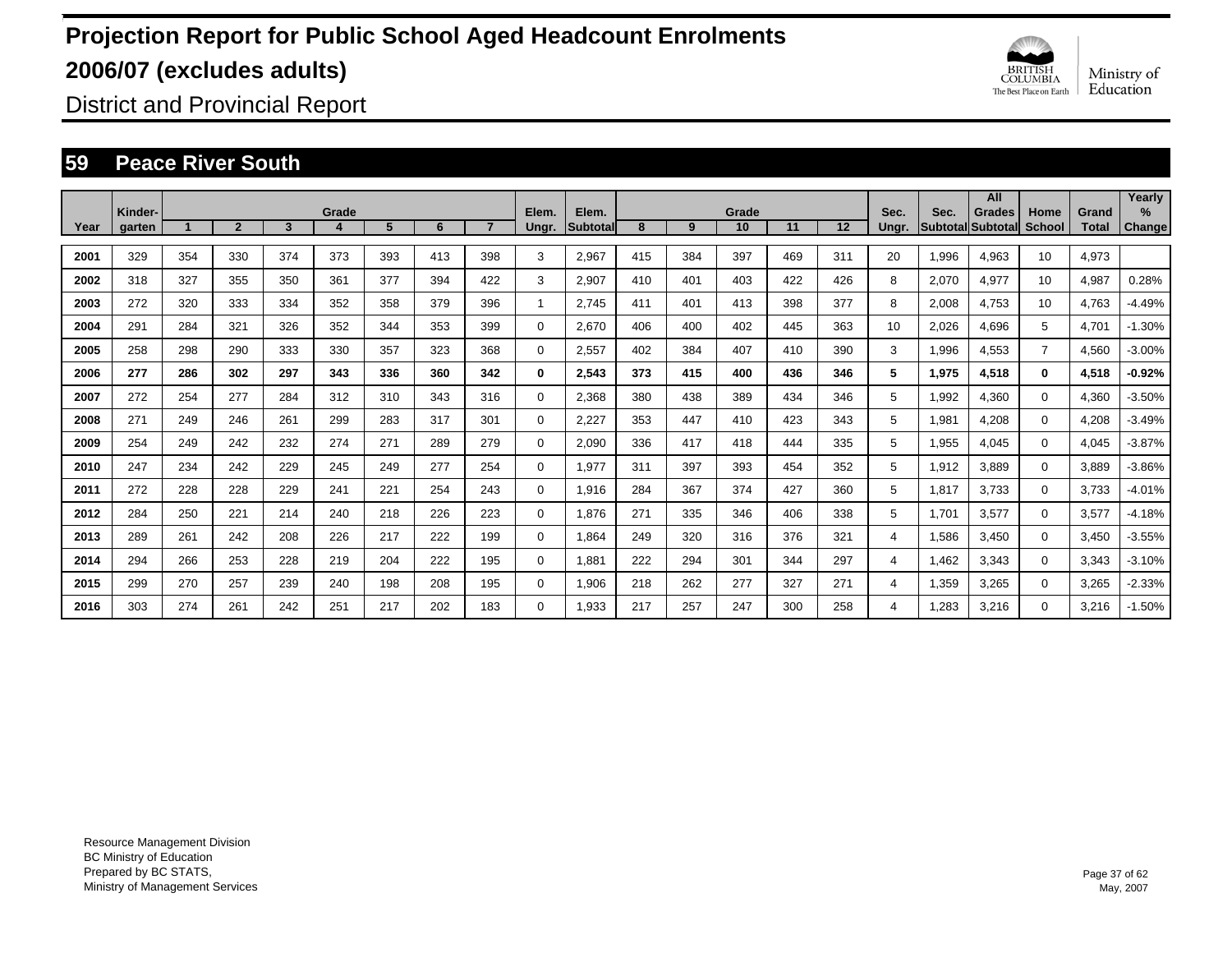

District and Provincial Report

### **60 Peace River North**

|      |                   |     |                |     |       |     |     |                |                |                   |     |     |             |     |     |               |       | All                                       |                |                       | Yearly      |
|------|-------------------|-----|----------------|-----|-------|-----|-----|----------------|----------------|-------------------|-----|-----|-------------|-----|-----|---------------|-------|-------------------------------------------|----------------|-----------------------|-------------|
| Year | Kinder-<br>garten |     | $\overline{2}$ | 3   | Grade | 5   | 6   | $\overline{7}$ | Elem.<br>Ungr. | Elem.<br>Subtotal | 8   | 9   | Grade<br>10 | 11  | 12  | Sec.<br>Ungr. | Sec.  | <b>Grades</b><br><b>Subtotal Subtotal</b> | Home<br>School | Grand<br><b>Total</b> | %<br>Change |
| 2001 | 447               | 429 | 475            | 461 | 485   | 484 | 481 | 430            |                | 3.693             | 485 | 475 | 439         | 457 | 379 | 55            | 2,290 | 5,983                                     | $\overline{7}$ | 5,990                 |             |
| 2002 | 422               | 446 | 419            | 481 | 448   | 471 | 462 | 460            | 1              | 3.610             | 449 | 505 | 412         | 440 | 399 | 64            | 2,269 | 5,879                                     | 40             | 5,919                 | $-1.19%$    |
| 2003 | 418               | 431 | 427            | 421 | 471   | 448 | 462 | 459            | 0              | 3,537             | 506 | 453 | 461         | 424 | 383 | 46            | 2,273 | 5,810                                     | 36             | 5,846                 | $-1.23%$    |
| 2004 | 388               | 421 | 425            | 455 | 429   | 457 | 449 | 452            | 0              | 3.476             | 495 | 499 | 425         | 502 | 379 | 47            | 2,347 | 5,823                                     | 40             | 5,863                 | 0.29%       |
| 2005 | 487               | 400 | 431            | 419 | 457   | 445 | 451 | 469            | 0              | 3,559             | 499 | 504 | 482         | 400 | 417 | 69            | 2,371 | 5,930                                     | 14             | 5,944                 | 1.38%       |
| 2006 | 466               | 478 | 412            | 424 | 422   | 455 | 443 | 457            | $\mathbf{2}$   | 3,559             | 482 | 516 | 449         | 459 | 350 | 57            | 2,313 | 5,872                                     | 3              | 5,875                 | $-1.16%$    |
| 2007 | 463               | 480 | 419            | 424 | 442   | 434 | 434 | 447            | 2              | 3,545             | 475 | 518 | 454         | 459 | 349 | 57            | 2,312 | 5,857                                     | 3              | 5,860                 | $-0.26%$    |
| 2008 | 495               | 475 | 419            | 429 | 440   | 452 | 413 | 438            | $\overline{2}$ | 3,563             | 468 | 508 | 454         | 462 | 348 | 56            | 2,296 | 5,859                                     | 3              | 5,862                 | 0.03%       |
| 2009 | 501               | 507 | 414            | 428 | 444   | 450 | 429 | 421            | $\overline{2}$ | 3,596             | 457 | 500 | 445         | 461 | 349 | 56            | 2,268 | 5,864                                     | 3              | 5,867                 | 0.09%       |
| 2010 | 504               | 515 | 443            | 423 | 444   | 454 | 427 | 437            | 2              | 3,649             | 434 | 487 | 438         | 452 | 349 | 55            | 2,215 | 5,864                                     | 3              | 5,867                 | 0.00%       |
| 2011 | 488               | 520 | 451            | 454 | 440   | 455 | 432 | 435            | 2              | 3,677             | 453 | 465 | 429         | 447 | 345 | 54            | 2,193 | 5,870                                     | 3              | 5,873                 | 0.10%       |
| 2012 | 497               | 501 | 454            | 461 | 470   | 450 | 432 | 439            | 2              | 3.706             | 451 | 481 | 408         | 435 | 339 | 53            | 2,167 | 5,873                                     | 3              | 5,876                 | 0.05%       |
| 2013 | 509               | 510 | 437            | 464 | 477   | 481 | 427 | 439            | 2              | 3.746             | 455 | 479 | 421         | 414 | 329 | 52            | 2,150 | 5.896                                     | 3              | 5,899                 | 0.39%       |
| 2014 | 508               | 522 | 445            | 447 | 481   | 487 | 456 | 433            | 2              | 3.781             | 454 | 483 | 419         | 425 | 313 | 51            | 2,145 | 5,926                                     | 3              | 5,929                 | 0.51%       |
| 2015 | 503               | 520 | 455            | 455 | 463   | 491 | 462 | 463            | 2              | 3.814             | 448 | 482 | 422         | 423 | 321 | 51            | 2,147 | 5,961                                     | 3              | 5,964                 | 0.59%       |
| 2016 | 499               | 516 | 454            | 465 | 471   | 473 | 466 | 469            | 2              | 3.815             | 477 | 476 | 422         | 427 | 321 | 52            | 2.175 | 5,990                                     | 3              | 5.993                 | 0.49%       |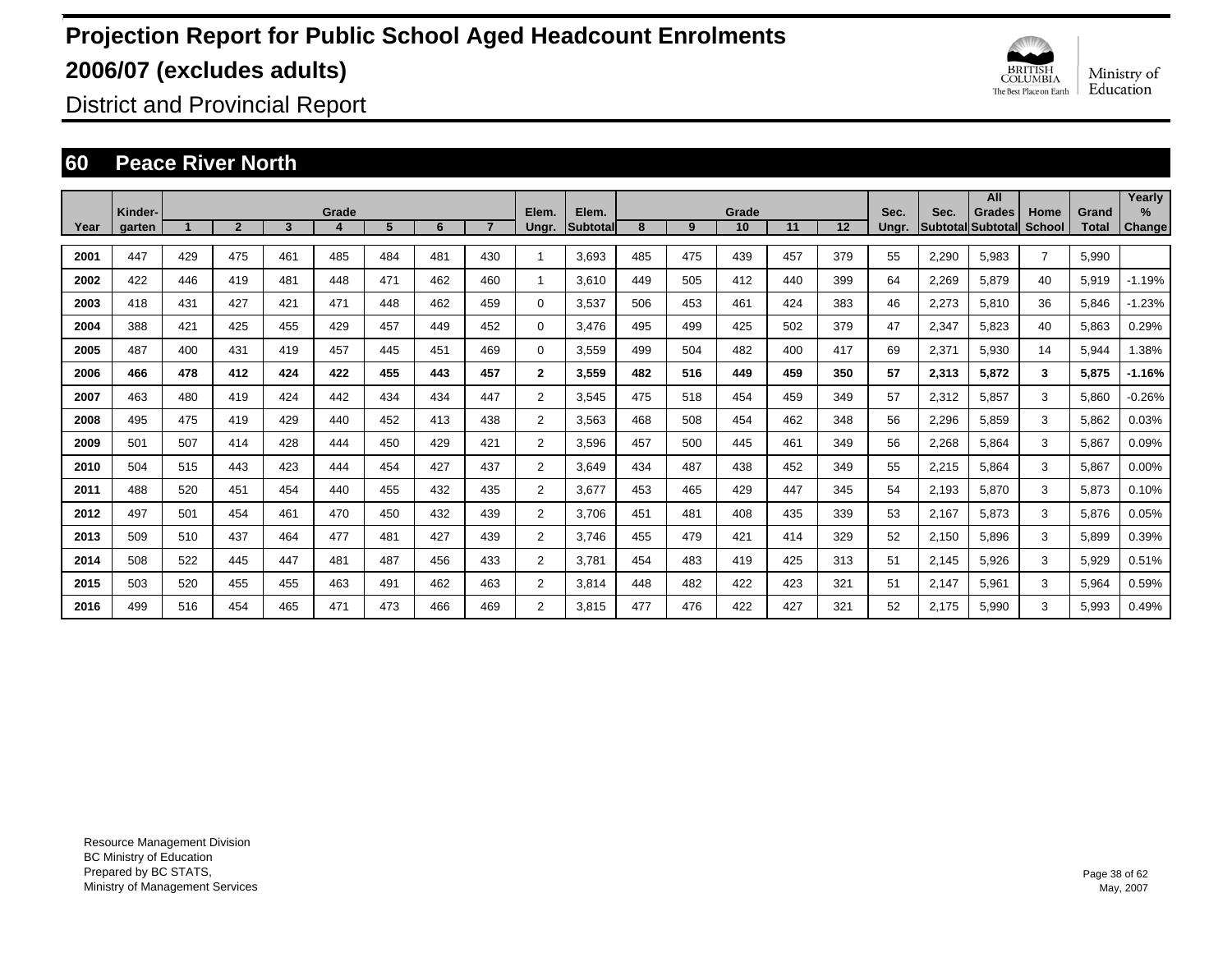

District and Provincial Report

### **61 Greater Victoria**

|      |                   |       |                |       |       |       |       |       |                |                   |        |       |             |       |       |               |       | All                                       |                       |                       | Yearly             |
|------|-------------------|-------|----------------|-------|-------|-------|-------|-------|----------------|-------------------|--------|-------|-------------|-------|-------|---------------|-------|-------------------------------------------|-----------------------|-----------------------|--------------------|
| Year | Kinder-<br>garten |       | $\overline{2}$ | 3     | Grade | 5     | 6     |       | Elem.<br>Ungr. | Elem.<br>Subtotal | 8      | 9     | Grade<br>10 | 11    | 12    | Sec.<br>Ungr. | Sec.  | <b>Grades</b><br><b>Subtotal Subtotal</b> | Home<br><b>School</b> | Grand<br><b>Total</b> | %<br><b>Change</b> |
| 2001 | 1.306             | 1,520 | 1.632          | 1,559 | 1.634 | 1.600 | 1,577 | 1.539 | $\Omega$       | 12,367            | .782   | 1.738 | 1,598       | 2,207 | 1,964 | 0             | 9.289 | 21.656                                    | 17                    | 21,673                |                    |
| 2002 | 1.332             | 1,384 | 1.483          | 1.602 | 1,540 | 1,592 | 1,575 | 1.540 | $\Omega$       | 12.048            | .627   | 1.789 | 1.820       | 1.834 | 2,039 | 0             | 9.109 | 21.157                                    | 10                    | 21.167                | $-2.33%$           |
| 2003 | .264              | 1,395 | 1,381          | 1,486 | 1,603 | 1,532 | 1,533 | 1,544 | $\Omega$       | 11,738            | .647   | 1,731 | 1,787       | 1,898 | 1.706 | $\Omega$      | 8,769 | 20,507                                    | 13                    | 20,520                | $-3.06%$           |
| 2004 | ,277              | 1,345 | 1,390          | 1,391 | 1.490 | 1,605 | 1,530 | 1.545 | 0              | 11,573            | .651   | 1,735 | 1,697       | 1,981 | 1.720 | $\Omega$      | 8.784 | 20,357                                    | 11                    | 20,368                | $-0.74%$           |
| 2005 | .248              | 1,340 | 1,347          | 1,388 | 1,395 | 1,495 | 1,590 | 1,539 | 0              | 11.342            | .582   | 1.777 | 1,781       | 1.721 | 1,800 | 0             | 8,661 | 20,003                                    | 8                     | 20,011                | $-1.75%$           |
| 2006 | 1.263             | 1,317 | 1,338          | 1,338 | 1,374 | 1,393 | 1,484 | 1,563 | 0              | 11,070            | 542. ا | 1,641 | 1,832       | 1,815 | 1,604 | 77            | 8,511 | 19,581                                    | 16                    | 19,597                | $-2.07%$           |
| 2007 | ,288              | 1,265 | 1.316          | 1,301 | 1,344 | 1,362 | 1,433 | 1,517 | 0              | 10,826            | .562   | 1,613 | 1,789       | 1,815 | 1,586 | 76            | 8,441 | 19,267                                    | 16                    | 19,283                | $-1.60%$           |
| 2008 | 1,328             | 1,291 | 1,268          | 1,283 | 1,310 | 1,335 | 1.403 | 1.467 | $\Omega$       | 10.685            | ,520   | 1,635 | 1.763       | 1.779 | 1,589 | 76            | 8,362 | 19.047                                    | 15                    | 19.062                | $-1.15%$           |
| 2009 | 1,326             | 1,330 | 1,293          | 1,237 | 1,292 | 1,301 | 1,375 | 1,436 | $\Omega$       | 10,590            | ,470   | 1,591 | 1,780       | 1.748 | 1,554 | 75            | 8,218 | 18,808                                    | 15                    | 18,823                | $-1.25%$           |
| 2010 | 1,312             | 1,326 | 1,327          | ,256  | 1,242 | 1,279 | 1,337 | 1.403 | $\Omega$       | 10,482            | ,433   | 1,531 | 1,723       | 1,750 | 1,515 | 73            | 8,025 | 18,507                                    | 15                    | 18,522                | $-1.60%$           |
| 2011 | ,256              | 1,320 | 1,333          | 1,298 | 1,270 | 1,239 | 1,323 | 1.373 | 0              | 10.412            | ,411   | 1,509 | 1,683       | 1.721 | 1.540 | 73            | 7,937 | 18,349                                    | 15                    | 18,364                | $-0.85%$           |
| 2012 | 1.168             | 1,266 | 1.328          | 1,305 | 1,312 | 1,266 | 1.282 | 1.359 | 0              | 10,286            | .382   | 1.487 | 1,660       | 1.685 | 1.518 | 72            | 7,804 | 18,090                                    | 15                    | 18,105                | $-1.41%$           |
| 2013 | 1.163             | 1.176 | 1.273          | 1.297 | 1,317 | 1.305 | 1.307 | 1.316 | $\Omega$       | 10,154            | .365   | 1.453 | 1,629       | 1,653 | 1.478 | 70            | 7.648 | 17.802                                    | 15                    | 17,817                | $-1.59%$           |
| 2014 | 1.159             | 1.166 | 1.178          | 1,238 | 1,303 | 1.304 | 1.342 | 1.335 | $\Omega$       | 10.025            | 1.315  | 1.423 | 1,577       | 1.607 | 1.434 | 68            | 7.424 | 17.449                                    | 14                    | 17.463                | $-1.99%$           |
| 2015 | 1,151             | 1,169 | 1,178          | 1,158 | 1,255 | 1,300 | 1,349 | 1,379 | $\Omega$       | 9,939             | 1,345  | 1,390 | 1,568       | 1,582 | 1.420 | 68            | 7,373 | 17,312                                    | 14                    | 17,326                | $-0.78%$           |
| 2016 | 1.142             | 1,161 | 1.180          | 1,158 | 1,175 | 1,252 | 1.344 | 1.386 | $\Omega$       | 9.798             | 1,387  | 1,418 | 1,534       | 1,572 | 1.398 | 67            | 7,376 | 17.174                                    | 14                    | 17,188                | $-0.80%$           |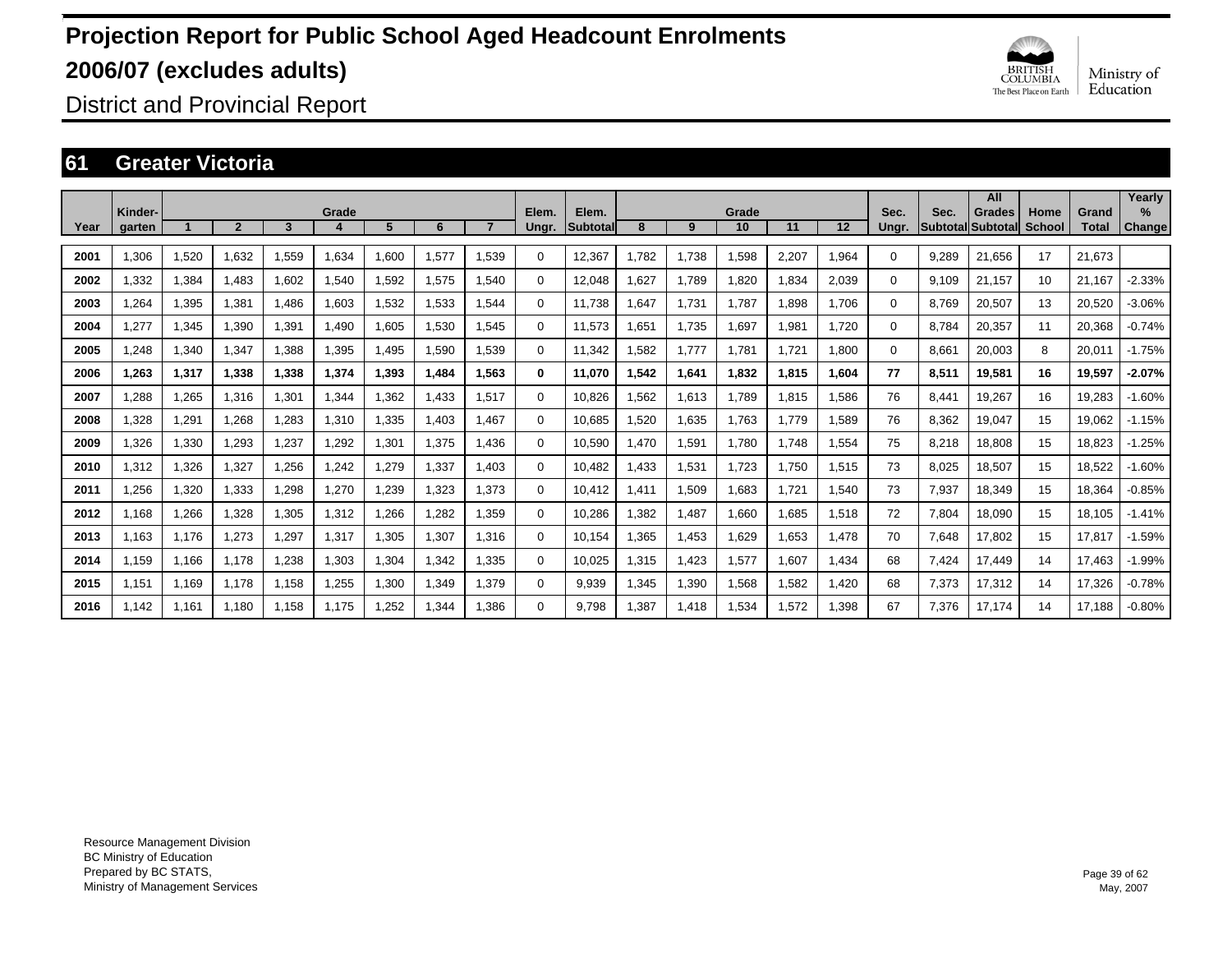

District and Provincial Report

#### **62 Sooke**

|      |                   |     |                |     |            |     |     |                |                |                   |     |     |             |     |     |               |       | All                                |                |                       | Yearly                |
|------|-------------------|-----|----------------|-----|------------|-----|-----|----------------|----------------|-------------------|-----|-----|-------------|-----|-----|---------------|-------|------------------------------------|----------------|-----------------------|-----------------------|
| Year | Kinder-<br>garten |     | $\overline{2}$ | 3   | Grade<br>4 | 5   | 6   | $\overline{7}$ | Elem.<br>Ungr. | Elem.<br>Subtotal | 8   | 9   | Grade<br>10 | 11  | 12  | Sec.<br>Ungr. | Sec.  | <b>Grades</b><br>Subtotal Subtotal | Home<br>School | Grand<br><b>Total</b> | $\%$<br><b>Change</b> |
|      |                   |     |                |     |            |     |     |                |                |                   |     |     |             |     |     |               |       |                                    |                |                       |                       |
| 2001 | 596               | 640 | 675            | 684 | 736        | 727 | 734 | 706            | 0              | 5.498             | 751 | 661 | 608         | 822 | 643 | 20            | 3,505 | 9.003                              | 0              | 9.003                 |                       |
| 2002 | 593               | 625 | 639            | 673 | 687        | 728 | 705 | 744            | 0              | 5.394             | 716 | 741 | 687         | 724 | 671 | 39            | 3,578 | 8,972                              | 1              | 8.973                 | $-0.33%$              |
| 2003 | 564               | 612 | 632            | 644 | 694        | 690 | 731 | 722            | 0              | 5,289             | 755 | 723 | 767         | 773 | 611 | 37            | 3,666 | 8,955                              | 1              | 8,956                 | $-0.19%$              |
| 2004 | 553               | 583 | 621            | 646 | 651        | 700 | 700 | 747            | 0              | 5,201             | 719 | 738 | 717         | 869 | 641 | 30            | 3,714 | 8.915                              | 1              | 8,916                 | $-0.45%$              |
| 2005 | 558               | 560 | 599            | 627 | 657        | 652 | 704 | 694            | 0              | 5.051             | 742 | 722 | 733         | 816 | 713 | 13            | 3.739 | 8.790                              | $\Omega$       | 8.790                 | $-1.41%$              |
| 2006 | 544               | 558 | 576            | 609 | 640        | 667 | 669 | 698            | 0              | 4,961             | 698 | 756 | 687         | 797 | 685 | 23            | 3,646 | 8.607                              | 0              | 8,607                 | $-2.08%$              |
| 2007 | 552               | 569 | 598            | 626 | 607        | 627 | 651 | 696            | 0              | 4.926             | 652 | 750 | 701         | 764 | 679 | 23            | 3,569 | 8.495                              | 0              | 8.495                 | $-1.30%$              |
| 2008 | 545               | 575 | 608            | 649 | 624        | 596 | 615 | 682            | 0              | 4.894             | 655 | 709 | 703         | 786 | 658 | 23            | 3,534 | 8.428                              | 0              | 8.428                 | $-0.79%$              |
| 2009 | 559               | 566 | 614            | 659 | 648        | 615 | 588 | 648            | 0              | 4,897             | 646 | 718 | 673         | 797 | 684 | 23            | 3,541 | 8,438                              | $\Omega$       | 8,438                 | 0.12%                 |
| 2010 | 598               | 581 | 606            | 667 | 659        | 639 | 606 | 621            | 0              | 4,977             | 616 | 708 | 681         | 766 | 695 | 23            | 3,489 | 8.466                              | 0              | 8,466                 | 0.33%                 |
| 2011 | 603               | 622 | 623            | 659 | 667        | 650 | 630 | 641            | 0              | 5.095             | 592 | 677 | 673         | 774 | 669 | 23            | 3,408 | 8.503                              | 0              | 8.503                 | 0.44%                 |
| 2012 | 593               | 627 | 665            | 677 | 659        | 658 | 641 | 665            | $\Omega$       | 5,185             | 609 | 651 | 645         | 765 | 674 | 22            | 3,366 | 8,551                              | $\Omega$       | 8,551                 | 0.56%                 |
| 2013 | 606               | 617 | 671            | 723 | 679        | 651 | 650 | 678            | 0              | 5,275             | 632 | 670 | 621         | 735 | 668 | 22            | 3,348 | 8.623                              | 0              | 8.623                 | 0.84%                 |
| 2014 | 625               | 631 | 662            | 730 | 724        | 670 | 644 | 688            | $\Omega$       | 5.374             | 645 | 694 | 637         | 709 | 642 | 22            | 3,349 | 8.723                              | $\Omega$       | 8.723                 | 1.16%                 |
| 2015 | 643               | 651 | 676            | 719 | 730        | 714 | 662 | 681            | $\Omega$       | 5,476             | 654 | 708 | 659         | 724 | 618 | 22            | 3,385 | 8,861                              | $\Omega$       | 8,861                 | 1.58%                 |
| 2016 | 662               | 670 | 697            | 735 | 720        | 720 | 704 | 698            | $\Omega$       | 5.606             | 646 | 715 | 669         | 746 | 629 | 22            | 3.427 | 9.033                              | $\Omega$       | 9.033                 | 1.94%                 |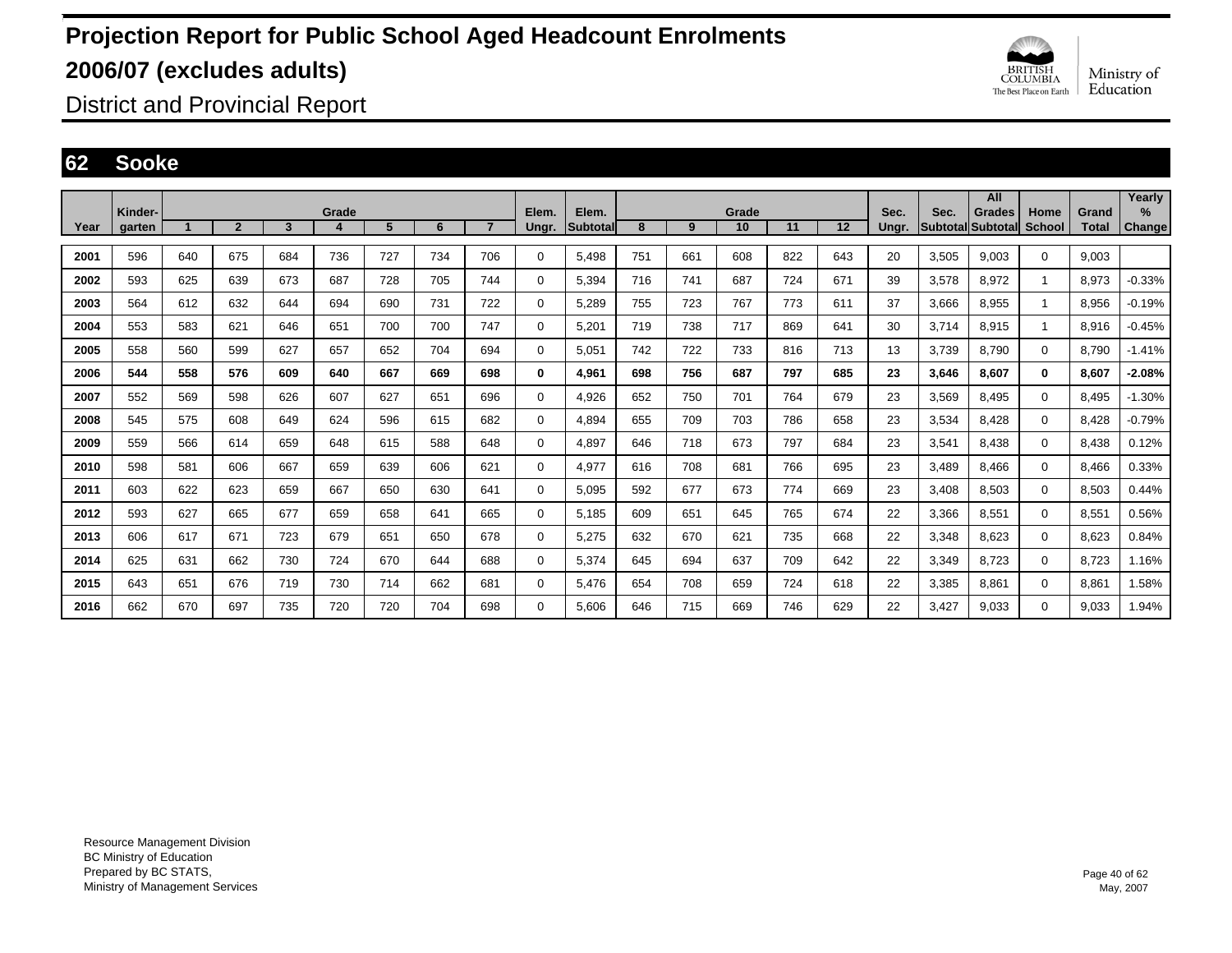

District and Provincial Report

### **63 Saanich**

|      |                   |     |                |     |            |     |     |                |                |                           |     |     |             |       |     |                |       | All                                |                |                       | Yearly         |
|------|-------------------|-----|----------------|-----|------------|-----|-----|----------------|----------------|---------------------------|-----|-----|-------------|-------|-----|----------------|-------|------------------------------------|----------------|-----------------------|----------------|
| Year | Kinder-<br>garten |     | $\overline{2}$ | 3   | Grade<br>4 | 5   | 6   | $\overline{7}$ | Elem.<br>Ungr. | Elem.<br><b>Subtotall</b> | 8   | 9   | Grade<br>10 | 11    | 12  | Sec.<br>Ungr.  | Sec.  | <b>Grades</b><br>Subtotal Subtotal | Home<br>School | Grand<br><b>Total</b> | $\%$<br>Change |
|      |                   |     |                |     |            |     |     |                |                |                           |     |     |             |       |     |                |       |                                    |                |                       |                |
| 2001 | 455               | 536 | 587            | 589 | 622        | 691 | 703 | 776            | 0              | 4,959                     | 719 | 818 | 759         | 882   | 789 | 0              | 3,967 | 8.926                              | 6              | 8,932                 |                |
| 2002 | 440               | 503 | 557            | 598 | 590        | 643 | 718 | 729            | 1              | 4.779                     | 781 | 796 | 927         | 811   | 950 | $\mathbf 0$    | 4,265 | 9.044                              | 9              | 9.053                 | .35%           |
| 2003 | 420               | 490 | 510            | 561 | 592        | 600 | 690 | 738            | $\mathbf 0$    | 4.601                     | 766 | 851 | 907         | 1.064 | 748 | $\mathbf 0$    | 4,336 | 8.937                              | 8              | 8.945                 | $-1.19%$       |
| 2004 | 408               | 466 | 491            | 520 | 554        | 610 | 631 | 707            | $\mathbf 0$    | 4,387                     | 778 | 842 | 940         | 992   | 893 | $\overline{7}$ | 4,452 | 8,839                              | 4              | 8,843                 | $-1.14%$       |
| 2005 | 380               | 443 | 484            | 492 | 531        | 550 | 630 | 649            | 0              | 4,159                     | 723 | 800 | 912         | 981   | 875 | $\Omega$       | 4,291 | 8.450                              | 5              | 8,455                 | $-4.39%$       |
| 2006 | 389               | 411 | 464            | 481 | 502        | 530 | 588 | 659            | $\mathbf{2}$   | 4.026                     | 662 | 791 | 869         | 900   | 793 | 11             | 4,026 | 8,052                              | 3              | 8,055                 | $-4.73%$       |
| 2007 | 387               | 423 | 458            | 442 | 482        | 523 | 542 | 624            | 2              | 3.883                     | 647 | 738 | 803         | 901   | 779 | 11             | 3,879 | 7.762                              | 3              | 7.765                 | $-3.60%$       |
| 2008 | 413               | 422 | 472            | 437 | 445        | 502 | 535 | 576            | 2              | 3.804                     | 613 | 721 | 752         | 835   | 779 | 10             | 3.710 | 7.514                              | 3              | 7.517                 | $-3.19%$       |
| 2009 | 392               | 450 | 471            | 451 | 440        | 464 | 514 | 569            | $\overline{2}$ | 3.753                     | 568 | 684 | 733         | 783   | 724 | 10             | 3,502 | 7.255                              | 3              | 7.258                 | $-3.45%$       |
| 2010 | 386               | 428 | 502            | 450 | 454        | 460 | 476 | 547            | $\overline{2}$ | 3,705                     | 561 | 635 | 697         | 763   | 677 | 9              | 3,342 | 7,047                              | 3              | 7,050                 | $-2.87%$       |
| 2011 | 392               | 422 | 477            | 478 | 453        | 475 | 473 | 507            | $\overline{2}$ | 3,679                     | 539 | 626 | 648         | 725   | 660 | 9              | 3,207 | 6,886                              | 3              | 6,889                 | $-2.28%$       |
| 2012 | 438               | 428 | 472            | 456 | 481        | 474 | 488 | 504            | $\overline{2}$ | 3.743                     | 501 | 603 | 637         | 675   | 628 | 9              | 3,053 | 6,796                              | 3              | 6,799                 | $-1.31%$       |
| 2013 | 453               | 478 | 479            | 451 | 459        | 503 | 487 | 521            | $\overline{2}$ | 3,833                     | 499 | 561 | 614         | 663   | 584 | 8              | 2,929 | 6,762                              | 3              | 6,765                 | $-0.50%$       |
| 2014 | 468               | 495 | 533            | 459 | 455        | 480 | 517 | 519            | $\overline{2}$ | 3,928                     | 513 | 557 | 573         | 640   | 573 | 8              | 2,864 | 6.792                              | 3              | 6,795                 | 0.44%          |
| 2015 | 480               | 511 | 552            | 509 | 462        | 475 | 494 | 550            | $\overline{2}$ | 4.035                     | 513 | 573 | 566         | 597   | 554 | 8              | 2,811 | 6.846                              | 3              | 6.849                 | 0.79%          |
| 2016 | 491               | 522 | 569            | 526 | 511        | 483 | 489 | 526            | $\overline{2}$ | 4.119                     | 542 | 573 | 581         | 589   | 516 | 7              | 2,808 | 6,927                              | 3              | 6,930                 | 1.18%          |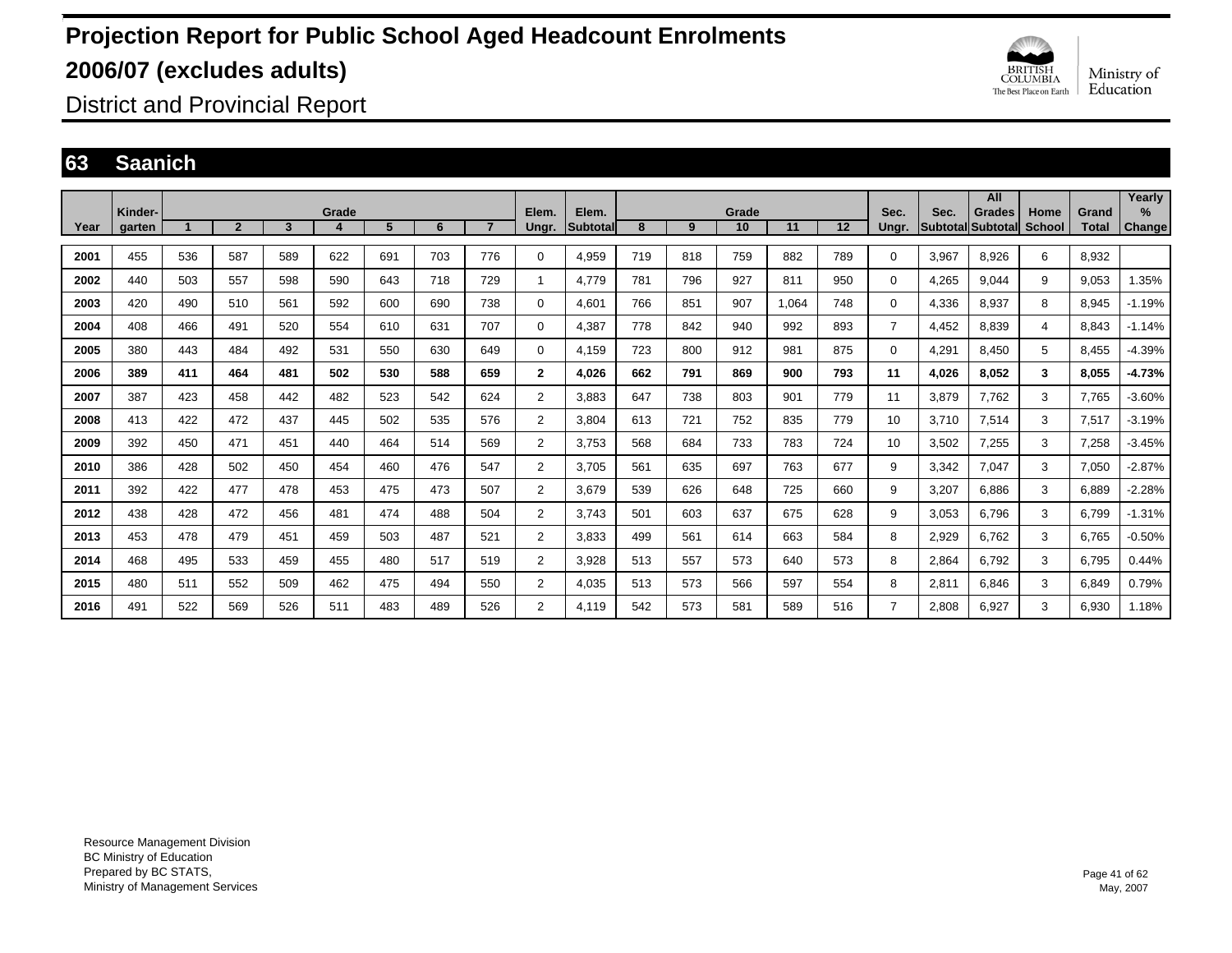

District and Provincial Report

#### **64 Gulf Islands**

|      |                   |     |                |     |            |     |     |     |                |                          |     |     |             |     |     |                |      | All                                |                       |                | Yearly      |
|------|-------------------|-----|----------------|-----|------------|-----|-----|-----|----------------|--------------------------|-----|-----|-------------|-----|-----|----------------|------|------------------------------------|-----------------------|----------------|-------------|
| Year | Kinder-<br>garten |     | $\overline{2}$ | 3   | Grade<br>4 | 5   | 6   |     | Elem.<br>Ungr. | Elem.<br><b>Subtotal</b> | 8   | 9   | Grade<br>10 | 11  | 12  | Sec.<br>Ungr.  | Sec. | <b>Grades</b><br>Subtotal Subtotal | Home<br><b>School</b> | Grand<br>Total | %<br>Change |
| 2001 | 106               | 111 | 102            | 128 | 135        | 133 | 130 | 120 | $\mathbf 0$    | 965                      | 136 | 146 | 158         | 161 | 136 | $\overline{7}$ | 744  | 1.709                              | $\mathbf 0$           | 1,709          |             |
| 2002 | 95                | 107 | 115            | 99  | 134        | 128 | 140 | 133 | $\mathbf 0$    | 951                      | 121 | 136 | 148         | 166 | 136 | 10             | 717  | 1,668                              | $\overline{7}$        | 1,675          | $-1.99%$    |
| 2003 | 102               | 106 | 111            | 117 | 96         | 129 | 143 | 135 | $\mathbf 0$    | 939                      | 132 | 132 | 129         | 160 | 139 | 6              | 698  | 1,637                              |                       | 1,638          | $-2.21%$    |
| 2004 | 85                | 106 | 108            | 125 | 121        | 105 | 139 | 145 | $\mathbf 0$    | 934                      | 131 | 133 | 137         | 143 | 144 | 6              | 694  | 1,628                              | $\mathbf 0$           | 1,628          | $-0.61%$    |
| 2005 | 100               | 93  | 108            | 120 | 124        | 125 | 102 | 134 | $\mathbf 0$    | 906                      | 146 | 125 | 132         | 137 | 140 | 11             | 691  | 1,597                              |                       | 1,598          | $-1.84%$    |
| 2006 | 81                | 99  | 98             | 115 | 117        | 112 | 125 | 96  | $\bf{0}$       | 843                      | 134 | 148 | 142         | 125 | 140 | 3              | 692  | 1,535                              | 4                     | 1,539          | $-3.69%$    |
| 2007 | 72                | 103 | 97             | 120 | 118        | 97  | 126 | 96  | $\mathbf 0$    | 829                      | 130 | 148 | 139         | 120 | 129 | 3              | 669  | 1,498                              | 4                     | 1,502          | $-2.40%$    |
| 2008 | 72                | 93  | 101            | 119 | 124        | 98  | 110 | 97  | $\mathbf 0$    | 814                      | 131 | 145 | 139         | 117 | 124 | 3              | 659  | 1.473                              | 4                     | 1,477          | $-1.66%$    |
| 2009 | 72                | 93  | 92             | 125 | 123        | 102 | 111 | 84  | 0              | 802                      | 132 | 145 | 136         | 118 | 122 | 3              | 656  | 1,458                              | $\overline{4}$        | 1,462          | $-1.02%$    |
| 2010 | 72                | 94  | 92             | 115 | 130        | 102 | 116 | 85  | 0              | 806                      | 115 | 147 | 137         | 116 | 122 | 3              | 640  | 1,446                              | $\overline{4}$        | 1,450          | $-0.82%$    |
| 2011 | 80                | 93  | 93             | 115 | 119        | 107 | 115 | 89  | 0              | 811                      | 116 | 130 | 138         | 116 | 120 | 3              | 623  | 1,434                              | $\overline{4}$        | 1,438          | $-0.83%$    |
| 2012 | 95                | 103 | 92             | 116 | 120        | 99  | 121 | 88  | $\mathbf 0$    | 834                      | 121 | 130 | 122         | 116 | 120 | 3              | 612  | 1,446                              | $\overline{4}$        | 1,450          | 0.83%       |
| 2013 | 98                | 121 | 102            | 116 | 121        | 100 | 112 | 93  | $\mathbf 0$    | 863                      | 121 | 135 | 122         | 104 | 121 | 3              | 606  | 1,469                              | $\overline{4}$        | 1,473          | 1.59%       |
| 2014 | 102               | 126 | 119            | 127 | 121        | 101 | 113 | 86  | $\mathbf 0$    | 895                      | 127 | 135 | 128         | 104 | 108 | 3              | 605  | 1,500                              | 4                     | 1,504          | 2.10%       |
| 2015 | 104               | 130 | 124            | 148 | 131        | 101 | 115 | 87  | 0              | 940                      | 119 | 142 | 128         | 109 | 109 | 3              | 610  | 1,550                              | 4                     | 1,554          | 3.32%       |
| 2016 | 106               | 133 | 128            | 153 | 152        | 109 | 114 | 88  | 0              | 983                      | 119 | 132 | 133         | 109 | 113 | 3              | 609  | 1,592                              | $\overline{4}$        | 1,596          | 2.70%       |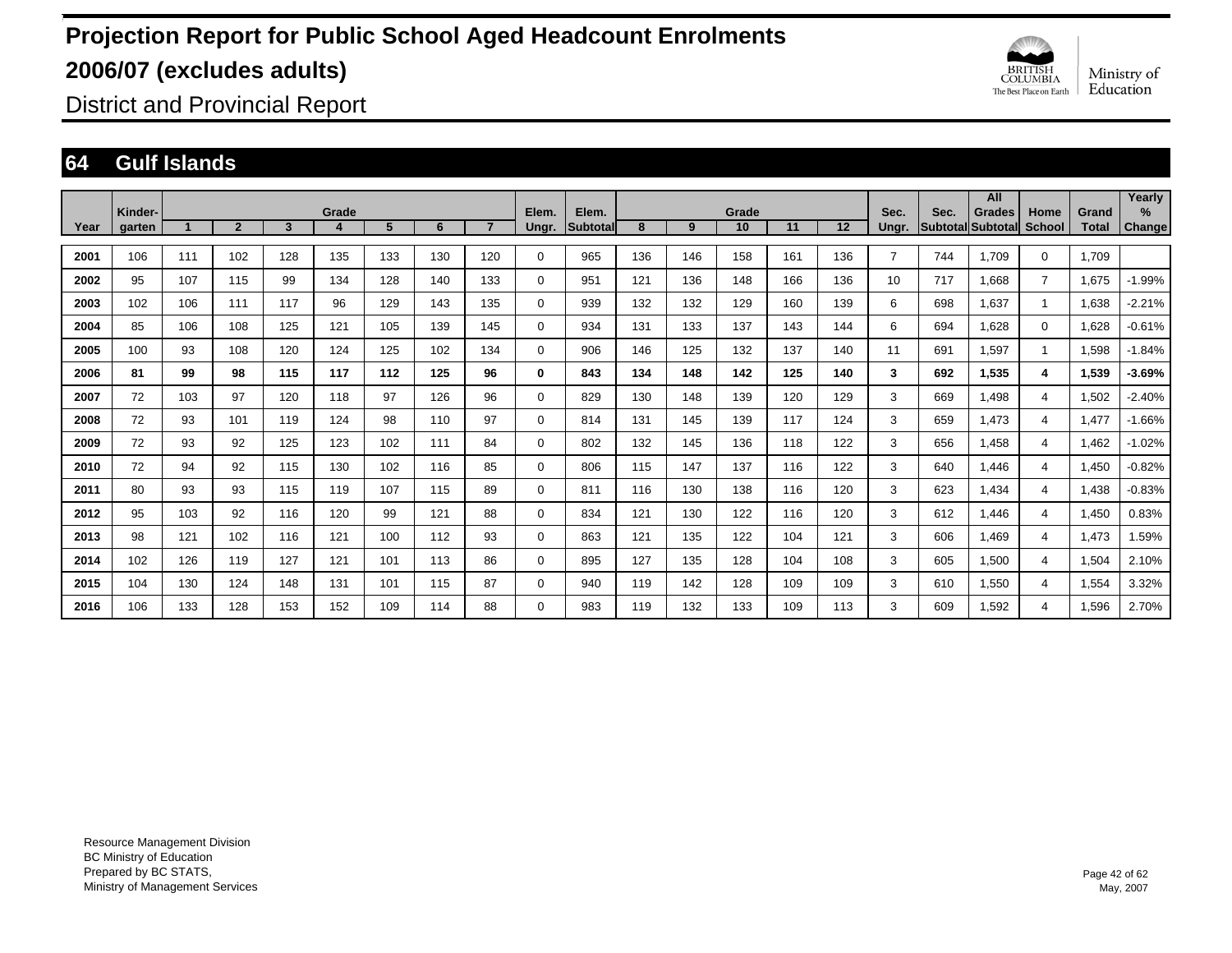

District and Provincial Report

### **67 Okanagan Skaha**

|      | Kinder- |     |                |     | Grade |     |     |     | Elem.    | Elem.           |     |     | Grade |     |                   | Sec.  | Sec.  | All<br><b>Grades</b>     |                       | Grand        | Yearly<br>$\frac{9}{6}$ |
|------|---------|-----|----------------|-----|-------|-----|-----|-----|----------|-----------------|-----|-----|-------|-----|-------------------|-------|-------|--------------------------|-----------------------|--------------|-------------------------|
| Year | garten  |     | $\overline{2}$ | 3   |       | 5   | 6   |     | Ungr.    | <b>Subtotal</b> | 8   | 9   | 10    | 11  | $12 \overline{ }$ | Ungr. |       | <b>Subtotal Subtotal</b> | Home<br><b>School</b> | <b>Total</b> | <b>Change</b>           |
| 2001 | 427     | 473 | 462            | 496 | 538   | 577 | 598 | 570 | 0        | 4.141           | 668 | 629 | 635   | 850 | 646               | 61    | 3,489 | 7,630                    | 4                     | 7,634        |                         |
| 2002 | 427     | 442 | 486            | 484 | 512   | 554 | 598 | 614 | 0        | 4.117           | 614 | 698 | 619   | 792 | 623               | 85    | 3,431 | 7,548                    | $\overline{2}$        | 7,550        | $-1.10%$                |
| 2003 | 376     | 444 | 445            | 498 | 496   | 538 | 590 | 606 | 0        | 3,993           | 647 | 636 | 682   | 728 | 582               | 46    | 3,321 | 7,314                    | $\mathbf{1}$          | 7,315        | $-3.11%$                |
| 2004 | 407     | 381 | 449            | 477 | 498   | 515 | 564 | 597 | 0        | 3.888           | 641 | 667 | 636   | 823 | 566               | 70    | 3,403 | 7,291                    | $\mathbf{1}$          | 7,292        | $-0.31%$                |
| 2005 | 380     | 411 | 379            | 445 | 486   | 512 | 543 | 575 | 0        | 3.731           | 606 | 664 | 696   | 759 | 621               | 59    | 3.405 | 7.136                    | -1                    | 7,137        | $-2.13%$                |
| 2006 | 369     | 406 | 413            | 387 | 464   | 494 | 539 | 555 | 0        | 3.627           | 605 | 625 | 695   | 774 | 611               | 48    | 3,358 | 6.985                    | $\bf{0}$              | 6,985        | $-2.13%$                |
| 2007 | 359     | 388 | 396            | 394 | 450   | 469 | 520 | 561 | 0        | 3.537           | 606 | 604 | 672   | 752 | 599               | 47    | 3,280 | 6.817                    | $\Omega$              | 6,817        | $-2.41%$                |
| 2008 | 371     | 379 | 381            | 380 | 458   | 456 | 496 | 543 | 0        | 3,464           | 614 | 605 | 651   | 730 | 583               | 46    | 3,229 | 6,693                    | 0                     | 6,693        | $-1.82%$                |
| 2009 | 369     | 392 | 373            | 366 | 444   | 465 | 483 | 519 | 0        | 3,411           | 596 | 613 | 652   | 708 | 565               | 45    | 3,179 | 6,590                    | 0                     | 6,590        | $-1.54%$                |
| 2010 | 394     | 390 | 386            | 359 | 429   | 452 | 493 | 506 | 0        | 3,409           | 571 | 597 | 661   | 708 | 549               | 44    | 3,130 | 6,539                    | 0                     | 6,539        | $-0.77%$                |
| 2011 | 415     | 415 | 385            | 371 | 421   | 437 | 479 | 516 | 0        | 3,439           | 557 | 573 | 644   | 717 | 549               | 44    | 3,084 | 6,523                    | 0                     | 6,523        | $-0.24%$                |
| 2012 | 444     | 437 | 408            | 371 | 435   | 429 | 463 | 502 | 0        | 3,489           | 566 | 559 | 620   | 700 | 556               | 43    | 3,044 | 6,533                    | 0                     | 6,533        | 0.15%                   |
| 2013 | 463     | 466 | 429            | 393 | 435   | 444 | 455 | 486 | 0        | 3,571           | 552 | 567 | 604   | 674 | 544               | 43    | 2,984 | 6,555                    | $\mathbf 0$           | 6,555        | 0.34%                   |
| 2014 | 484     | 486 | 457            | 412 | 459   | 444 | 471 | 478 | 0        | 3.691           | 536 | 554 | 612   | 657 | 523               | 42    | 2,924 | 6,615                    | 0                     | 6,615        | 0.92%                   |
| 2015 | 505     | 507 | 476            | 438 | 481   | 467 | 471 | 493 | 0        | 3.838           | 526 | 538 | 598   | 664 | 510               | 41    | 2,877 | 6.715                    | $\mathbf 0$           | 6,715        | 1.51%                   |
| 2016 | 515     | 529 | 495            | 455 | 510   | 488 | 494 | 494 | $\Omega$ | 3.980           | 542 | 529 | 582   | 650 | 515               | 40    | 2.858 | 6.838                    | $\Omega$              | 6.838        | 1.83%                   |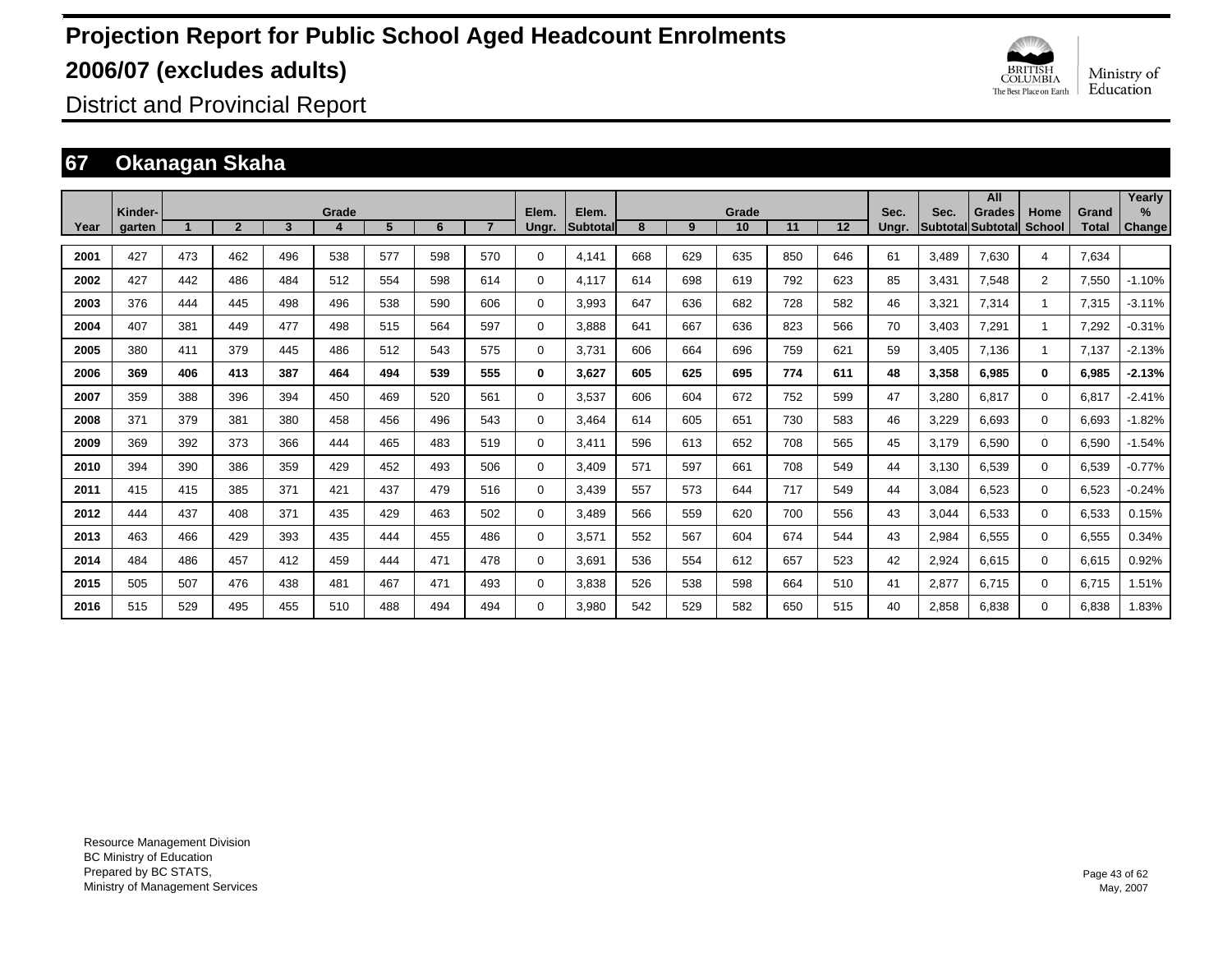

District and Provincial Report

### **68 Nanaimo-Ladysmith**

|      |                   |       |              |       |       |       |       |       |                |                   |       |       |             |       |       |               |       | All                                       |                |                       | Yearly                  |
|------|-------------------|-------|--------------|-------|-------|-------|-------|-------|----------------|-------------------|-------|-------|-------------|-------|-------|---------------|-------|-------------------------------------------|----------------|-----------------------|-------------------------|
| Year | Kinder-<br>garten |       | $\mathbf{2}$ | 3     | Grade | 5     | 6     |       | Elem.<br>Ungr. | Elem.<br>Subtotal | 8     | 9     | Grade<br>10 | 11    | 12    | Sec.<br>Ungr. | Sec.  | <b>Grades</b><br><b>SubtotallSubtotal</b> | Home<br>School | Grand<br><b>Total</b> | $\frac{9}{6}$<br>Change |
|      |                   |       |              |       |       |       |       |       |                |                   |       |       |             |       |       |               |       |                                           |                |                       |                         |
| 2001 | 1,122             | 1,115 | 1,134        | 1,181 | 1,244 | 1,299 | 1.240 | 1,297 | 17             | 9,649             | 1,365 | 1,341 | 1,411       | 1,314 | 1,390 | 219           | 7,040 | 16.689                                    | $\overline{7}$ | 16,696                |                         |
| 2002 | 1.018             | 1,131 | 1,094        | 1,121 | 1,189 | 1,235 | 1,296 | 1.247 | 15             | 9,346             | .351  | 1,325 | 1,394       | 1,297 | 1,278 | 272           | 6,917 | 16,263                                    | 11             | 16,274                | $-2.53%$                |
| 2003 | 914               | 1,034 | 1.145        | 1.106 | 1.121 | 1.184 | 1.251 | 1.307 | 16             | 9.078             | .282  | 1,351 | 1.371       | 1.315 | 1.297 | 310           | 6,926 | 16.004                                    | $\overline{7}$ | 16.011                | $-1.62%$                |
| 2004 | 971               | 957   | 1.055        | 1.136 | 1.107 | 1.131 | 1.193 | 1.244 | 14             | 8.808             | .343  | 1,263 | 1,337       | 1.316 | 1.390 | 264           | 6,913 | 15.721                                    | 11             | 15,732                | $-1.74%$                |
| 2005 | 882               | 992   | 977          | 1.068 | 1.128 | 1.127 | 1.140 | 1.231 | 12             | 8,557             | .265  | 1,336 | 1,286       | 1,289 | 1.405 | 292           | 6,873 | 15.430                                    | 5              | 15,435                | $-1.89%$                |
| 2006 | 924               | 868   | 991          | 986   | 1,057 | 1,132 | 1,122 | 1.152 | 9              | 8,241             | 1.271 | 1,268 | 1,343       | 1.265 | 1,309 | 230           | 6,686 | 14,927                                    | 10             | 14,937                | $-3.23%$                |
| 2007 | 944               | 859   | 964          | 961   | 1.027 | 1,086 | 1.097 | 1.110 | 9              | 8,057             | .243  | 1,225 | 1,340       | 1,259 | 1,312 | 229           | 6,608 | 14.665                                    | 10             | 14,675                | $-1.75%$                |
| 2008 | 968               | 879   | 956          | 936   | 1.003 | 1,057 | 1,055 | 1.087 | 9              | 7,950             | 1.199 | 1.199 | 1,298       | 1,258 | 1,307 | 227           | 6.488 | 14.438                                    | 10             | 14.448                | $-1.55%$                |
| 2009 | 974               | 902   | 978          | 929   | 979   | 1,036 | 1,029 | 1.048 | 8              | 7,883             | 1.177 | 1.160 | 1,272       | 1,221 | 1,306 | 223           | 6,359 | 14.242                                    | 9              | 14,251                | $-1.36%$                |
| 2010 | 1.016             | 909   | 1,005        | 952   | 973   | 1,012 | 1,009 | 1,023 | 8              | 7,907             | 1.137 | 1,139 | 1,233       | 1,199 | 1,270 | 219           | 6,197 | 14.104                                    | 9              | 14,113                | $-0.97%$                |
| 2011 | 1.075             | 947   | 1.012        | 978   | 997   | 1,006 | 986   | 1.003 | 8              | 8,012             | 1,109 | 1,101 | 1,211       | 1,162 | 1.246 | 213           | 6,042 | 14,054                                    | 9              | 14,063                | $-0.35%$                |
| 2012 | 1.108             | 1,002 | 1,054        | 986   | 1,025 | 1,030 | 981   | 982   | 8              | 8,176             | ,088  | 1,074 | 1.172       | 1,142 | 1,210 | 208           | 5,894 | 14,070                                    | 9              | 14,079                | 0.11%                   |
| 2013 | 1,133             | 1,033 | 1,115        | 1,027 | 1,034 | 1,059 | 1,006 | 977   | 8              | 8,392             | ,067  | 1,055 | 1,144       | 1,106 | 1,188 | 203           | 5,763 | 14,155                                    | 10             | 14,165                | 0.61%                   |
| 2014 | 1,161             | 1,056 | 1,149        | 1,085 | 1,075 | 1,069 | 1,033 | 1,001 | 9              | 8,638             | ,062  | 1,035 | 1,124       | 1,081 | 1,152 | 199           | 5,653 | 14,291                                    | 10             | 14,301                | 0.96%                   |
| 2015 | 1.184             | 1,080 | 1.173        | 1.118 | 1.133 | 1.109 | 1.042 | 1.028 | 9              | 8.876             | 1.086 | 1,029 | 1.102       | 1.060 | 1.125 | 195           | 5,597 | 14.473                                    | 10             | 14.483                | 1.27%                   |
| 2016 | .219              | 1.102 | 1.200        | 1.141 | 1.167 | 1.169 | 1.081 | 1.037 | 9              | 9.125             | 1.115 | 1.052 | 1.095       | 1.041 | 1.105 | 193           | 5.601 | 14.726                                    | 10             | 14.736                | 1.75%                   |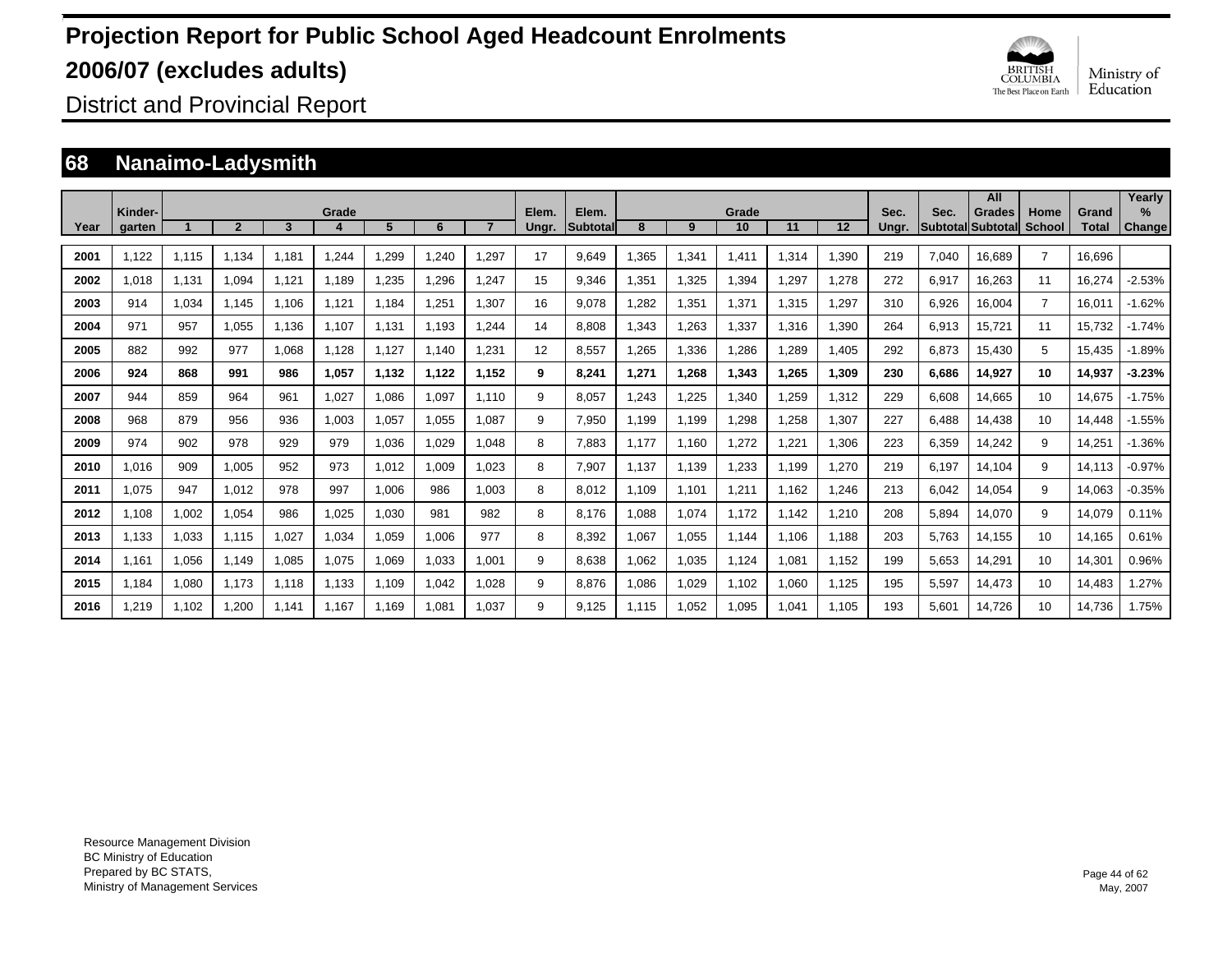

District and Provincial Report

#### **69 Qualicum**

|      |                   |     |                |     |       |     |     |     |                |                          |     |     |             |     |                   |               |       | All                                 |                |                       | Yearly                         |
|------|-------------------|-----|----------------|-----|-------|-----|-----|-----|----------------|--------------------------|-----|-----|-------------|-----|-------------------|---------------|-------|-------------------------------------|----------------|-----------------------|--------------------------------|
| Year | Kinder-<br>garten |     | $\overline{2}$ | 3   | Grade | 5   | 6   |     | Elem.<br>Ungr. | Elem.<br><b>Subtotal</b> | 8   | 9   | Grade<br>10 | 11  | $12 \overline{ }$ | Sec.<br>Ungr. | Sec.  | <b>Grades</b><br> Subtotal Subtotal | Home<br>School | Grand<br><b>Total</b> | $\frac{9}{6}$<br><b>Change</b> |
| 2001 | 284               | 342 | 331            | 406 | 421   | 428 | 414 | 458 | 0              | 3,084                    | 409 | 459 | 418         | 472 | 453               | $\Omega$      | 2,211 | 5.295                               | 3              | 5,298                 |                                |
| 2002 | 293               | 305 | 353            | 338 | 430   | 428 | 431 | 436 | 0              | 3.014                    | 471 | 459 | 467         | 443 | 422               | $\Omega$      | 2,262 | 5,276                               | 4              | 5,280                 | $-0.34%$                       |
| 2003 | 301               | 315 | 320            | 345 | 367   | 425 | 434 | 437 | 0              | 2,944                    | 451 | 509 | 442         | 460 | 379               | $\Omega$      | 2,241 | 5.185                               | $\overline{7}$ | 5,192                 | $-1.67%$                       |
| 2004 | 294               | 324 | 328            | 334 | 366   | 394 | 438 | 452 | 0              | 2,930                    | 455 | 491 | 501         | 447 | 424               | $\Omega$      | 2,318 | 5.248                               | $\overline{7}$ | 5,255                 | 1.21%                          |
| 2005 | 259               | 288 | 333            | 331 | 330   | 365 | 393 | 428 | 0              | 2,727                    | 477 | 466 | 472         | 497 | 409               | 0             | 2,321 | 5.048                               | 6              | 5,054                 | $-3.82%$                       |
| 2006 | 287               | 266 | 304            | 335 | 337   | 316 | 366 | 395 | 1              | 2.607                    | 456 | 487 | 498         | 476 | 434               |               | 2,352 | 4.959                               | 5              | 4,964                 | $-1.78%$                       |
| 2007 | 285               | 265 | 296            | 323 | 342   | 306 | 356 | 383 | 1              | 2.557                    | 430 | 473 | 493         | 465 | 442               |               | 2,304 | 4.861                               | 5              | 4,866                 | $-1.97%$                       |
| 2008 | 278               | 263 | 295            | 315 | 331   | 311 | 345 | 372 | 1              | 2,511                    | 417 | 447 | 480         | 461 | 432               |               | 2,238 | 4,749                               | 5              | 4,754                 | $-2.30%$                       |
| 2009 | 279               | 258 | 293            | 314 | 323   | 301 | 351 | 362 | 1              | 2,482                    | 406 | 434 | 455         | 449 | 428               |               | 2,173 | 4,655                               | 5              | 4,660                 | $-1.98%$                       |
| 2010 | 290               | 259 | 288            | 314 | 323   | 295 | 341 | 368 | 1              | 2,479                    | 395 | 424 | 443         | 428 | 418               |               | 2,109 | 4,588                               | 5              | 4,593                 | $-1.44%$                       |
| 2011 | 319               | 268 | 290            | 308 | 322   | 295 | 334 | 358 | 1              | 2,495                    | 402 | 412 | 432         | 416 | 397               |               | 2,060 | 4,555                               | 5              | 4,560                 | $-0.72%$                       |
| 2012 | 339               | 294 | 300            | 310 | 317   | 294 | 334 | 351 | 1              | 2,540                    | 391 | 418 | 421         | 406 | 387               |               | 2,024 | 4,564                               | 5              | 4,569                 | 0.20%                          |
| 2013 | 350               | 313 | 327            | 321 | 320   | 290 | 333 | 351 | 1              | 2,606                    | 384 | 408 | 426         | 395 | 378               |               | 1,992 | 4,598                               | 5              | 4,603                 | 0.74%                          |
| 2014 | 366               | 323 | 348            | 349 | 330   | 292 | 329 | 351 | 1              | 2.689                    | 384 | 400 | 416         | 399 | 368               |               | 1,968 | 4,657                               | 5              | 4,662                 | 1.28%                          |
| 2015 | 377               | 336 | 359            | 370 | 358   | 301 | 331 | 347 | 1              | 2.780                    | 384 | 401 | 408         | 391 | 371               |               | 1,956 | 4.736                               | 5              | 4,741                 | 1.69%                          |
| 2016 | 388               | 346 | 372            | 381 | 379   | 326 | 341 | 349 | 1              | 2.883                    | 379 | 400 | 408         | 384 | 363               |               | 1.935 | 4.818                               | 5              | 4.823                 | 1.73%                          |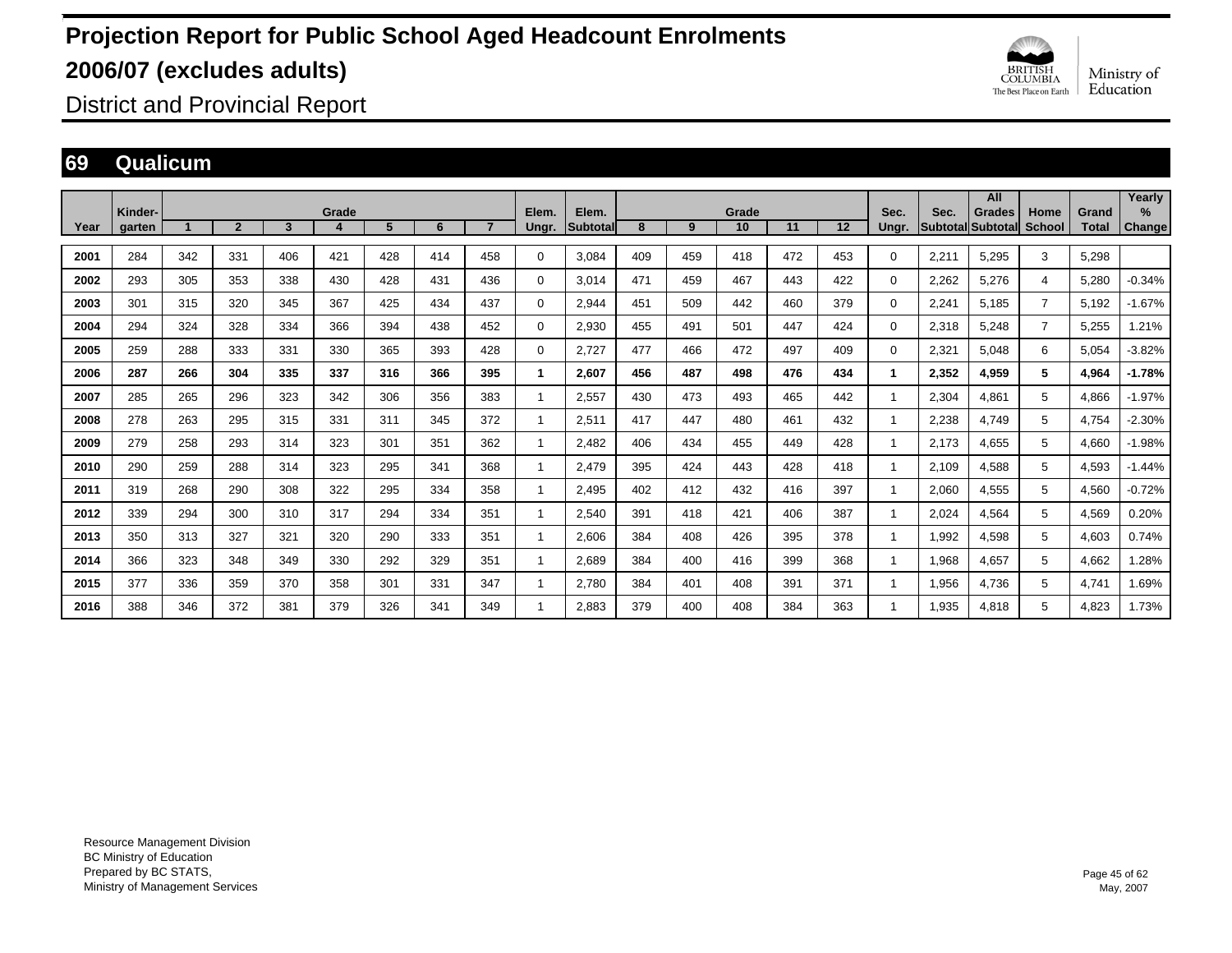

District and Provincial Report

### **70 Alberni**

|      |                   |     |                |     |       |     |     |                |                |                   |     |     |             |     |         |               |                                 | All           |                       |                       | Yearly                |
|------|-------------------|-----|----------------|-----|-------|-----|-----|----------------|----------------|-------------------|-----|-----|-------------|-----|---------|---------------|---------------------------------|---------------|-----------------------|-----------------------|-----------------------|
| Year | Kinder-<br>garten |     | $\overline{2}$ | 3   | Grade | 5   | 6   | $\overline{7}$ | Elem.<br>Ungr. | Elem.<br>Subtotal | 8   | 9   | Grade<br>10 | 11  | $12 \,$ | Sec.<br>Ungr. | Sec.<br><b>Subtotal Subtota</b> | <b>Grades</b> | Home<br><b>School</b> | Grand<br><b>Total</b> | $\%$<br><b>Change</b> |
|      |                   |     |                |     |       |     |     |                |                |                   |     |     |             |     |         |               |                                 |               |                       |                       |                       |
| 2001 | 320               | 310 | 365            | 333 | 364   | 365 | 371 | 442            | $\overline{2}$ | 2.872             | 414 | 425 | 456         | 475 | 480     | 25            | 2,275                           | 5.147         | 5                     | 5,152                 |                       |
| 2002 | 309               | 322 | 318            | 357 | 343   | 347 | 366 | 396            | 0              | 2.758             | 465 | 380 | 436         | 465 | 443     | 44            | 2,233                           | 4.991         | 3                     | 4,994                 | $-3.07%$              |
| 2003 | 236               | 295 | 327            | 326 | 349   | 330 | 359 | 380            | 0              | 2,602             | 414 | 461 | 417         | 446 | 411     | 23            | 2,172                           | 4,774         | 3                     | 4,777                 | $-4.35%$              |
| 2004 | 278               | 262 | 312            | 339 | 339   | 369 | 333 | 381            | 0              | 2,613             | 410 | 410 | 440         | 455 | 405     | 12            | 2,132                           | 4,745         | 3                     | 4,748                 | $-0.61%$              |
| 2005 | 251               | 284 | 265            | 313 | 341   | 348 | 368 | 356            | 0              | 2,526             | 400 | 398 | 408         | 470 | 391     | 13            | 2,080                           | 4,606         | $\mathbf 0$           | 4,606                 | $-2.99%$              |
| 2006 | 246               | 249 | 286            | 259 | 309   | 334 | 354 | 370            | 0              | 2,407             | 355 | 394 | 405         | 398 | 400     | 21            | 1,973                           | 4,380         | $\bf{0}$              | 4,380                 | $-4.91%$              |
| 2007 | 246               | 235 | 284            | 243 | 281   | 306 | 335 | 364            | 0              | 2,294             | 339 | 376 | 416         | 378 | 387     | 21            | 1,917                           | 4.211         | $\mathbf 0$           | 4,211                 | $-3.86%$              |
| 2008 | 237               | 236 | 269            | 242 | 264   | 278 | 307 | 344            | 0              | 2.177             | 334 | 359 | 398         | 387 | 367     | 20            | 1,865                           | 4.042         | $\mathbf 0$           | 4,042                 | $-4.01%$              |
| 2009 | 245               | 227 | 269            | 229 | 263   | 262 | 279 | 316            | 0              | 2,090             | 315 | 353 | 381         | 372 | 376     | 19            | 1.816                           | 3,906         | $\mathbf 0$           | 3,906                 | $-3.36%$              |
| 2010 | 262               | 235 | 259            | 229 | 250   | 261 | 263 | 287            | 0              | 2,046             | 289 | 334 | 374         | 356 | 363     | 19            | 1,735                           | 3,781         | $\mathbf 0$           | 3,781                 | $-3.20%$              |
| 2011 | 256               | 251 | 268            | 221 | 250   | 248 | 262 | 270            | 0              | 2,026             | 263 | 307 | 354         | 348 | 346     | 18            | 1,636                           | 3.662         | $\mathbf 0$           | 3,662                 | $-3.15%$              |
| 2012 | 257               | 245 | 286            | 228 | 241   | 249 | 249 | 269            | 0              | 2,024             | 248 | 279 | 326         | 330 | 338     | 17            | 1,538                           | 3,562         | $\mathbf 0$           | 3,562                 | $-2.73%$              |
| 2013 | 260               | 246 | 280            | 244 | 249   | 239 | 249 | 256            | 0              | 2,023             | 246 | 262 | 297         | 304 | 321     | 16            | 1.446                           | 3.469         | $\mathbf 0$           | 3,469                 | $-2.61%$              |
| 2014 | 262               | 249 | 281            | 239 | 266   | 247 | 240 | 256            | 0              | 2.040             | 234 | 260 | 278         | 277 | 296     | 15            | 1.360                           | 3.400         | $\mathbf 0$           | 3,400                 | $-1.99%$              |
| 2015 | 261               | 251 | 284            | 240 | 260   | 264 | 248 | 247            | 0              | 2,055             | 234 | 248 | 275         | 259 | 268     | 14            | <b>298.</b>                     | 3,353         | $\mathbf 0$           | 3,353                 | $-1.38%$              |
| 2016 | 262               | 250 | 286            | 242 | 261   | 258 | 265 | 255            | $\Omega$       | 2.079             | 226 | 247 | 262         | 255 | 251     | 14            | ,255                            | 3,334         | $\mathbf 0$           | 3,334                 | $-0.57%$              |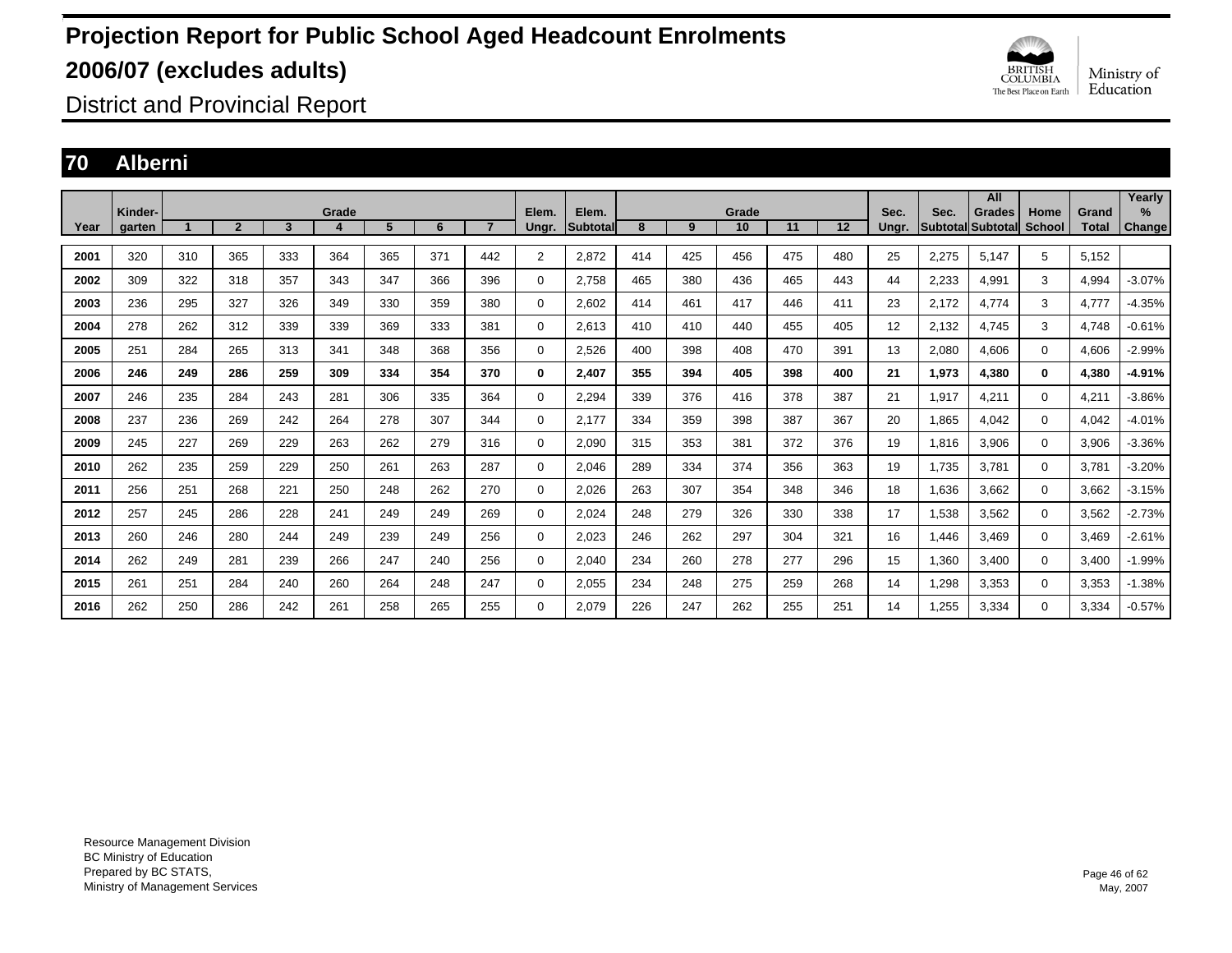

District and Provincial Report

### **71 Comox Valley**

|      | Kinder- |     |                |     | Grade |     |     |                | Elem.    | Elem.           |     |     | Grade |     |     | Sec.     | Sec.  | All<br>Grades     | Home          | Grand | Yearly<br>%   |
|------|---------|-----|----------------|-----|-------|-----|-----|----------------|----------|-----------------|-----|-----|-------|-----|-----|----------|-------|-------------------|---------------|-------|---------------|
| Year | garten  |     | $\overline{2}$ | 3   | 4     | 5   | 6   | $\overline{7}$ | Ungr.    | <b>Subtotal</b> | 8   | 9   | 10    | 11  | 12  | Ungr.    |       | Subtotal Subtotal | <b>School</b> | Total | <b>Change</b> |
| 2001 | 631     | 603 | 676            | 684 | 664   | 764 | 778 | 793            | $\Omega$ | 5,593           | 818 | 833 | 860   | 817 | 845 | $\Omega$ | 4,173 | 9.766             | 5             | 9.771 |               |
| 2002 | 545     | 650 | 616            | 687 | 684   | 676 | 776 | 822            | 0        | 5,456           | 832 | 826 | 970   | 863 | 843 | 0        | 4,334 | 9,790             | 38            | 9,828 | 0.58%         |
| 2003 | 551     | 594 | 678            | 623 | 694   | 696 | 680 | 795            | $\Omega$ | 5,311           | 838 | 842 | 897   | 943 | 793 | $\Omega$ | 4,313 | 9,624             | 19            | 9,643 | $-1.88%$      |
| 2004 | 544     | 562 | 596            | 686 | 621   | 700 | 724 | 729            | $\Omega$ | 5,162           | 864 | 852 | 910   | 930 | 898 | $\Omega$ | 4,454 | 9,616             | 16            | 9,632 | $-0.11%$      |
| 2005 | 499     | 554 | 574            | 594 | 701   | 632 | 711 | 762            | $\Omega$ | 5,027           | 741 | 865 | 943   | 916 | 837 | $\Omega$ | 4,302 | 9,329             | 15            | 9,344 | $-2.99%$      |
| 2006 | 541     | 517 | 555            | 567 | 609   | 711 | 644 | 758            | 0        | 4,902           | 767 | 746 | 916   | 965 | 710 | 1        | 4,105 | 9,007             | 11            | 9,018 | $-3.49%$      |
| 2007 | 546     | 507 | 534            | 559 | 598   | 693 | 608 | 760            | $\Omega$ | 4,805           | 771 | 708 | 873   | 945 | 732 |          | 4,030 | 8,835             | 11            | 8,846 | $-1.91%$      |
| 2008 | 578     | 512 | 524            | 539 | 589   | 681 | 593 | 718            | $\Omega$ | 4.734           | 772 | 711 | 830   | 902 | 717 |          | 3,933 | 8.667             | 11            | 8.678 | $-1.90%$      |
| 2009 | 559     | 541 | 530            | 530 | 570   | 672 | 583 | 701            | $\Omega$ | 4.686           | 732 | 712 | 832   | 859 | 685 |          | 3,821 | 8.507             | 10            | 8,517 | $-1.86%$      |
| 2010 | 585     | 525 | 560            | 536 | 562   | 651 | 577 | 690            | $\Omega$ | 4.686           | 715 | 677 | 834   | 860 | 652 |          | 3,739 | 8.425             | 10            | 8,435 | $-0.96%$      |
| 2011 | 610     | 549 | 544            | 566 | 568   | 643 | 559 | 683            | $\Omega$ | 4.722           | 704 | 662 | 795   | 861 | 653 |          | 3,676 | 8,398             | 10            | 8,408 | $-0.32%$      |
| 2012 | 644     | 571 | 568            | 550 | 598   | 650 | 552 | 662            | 0        | 4,795           | 696 | 651 | 777   | 823 | 655 |          | 3,603 | 8,398             | 10            | 8,408 | 0.00%         |
| 2013 | 670     | 601 | 589            | 572 | 581   | 681 | 556 | 652            | 0        | 4,902           | 675 | 643 | 762   | 803 | 626 |          | 3,510 | 8,412             | 10            | 8,422 | 0.17%         |
| 2014 | 698     | 623 | 618            | 593 | 604   | 662 | 583 | 657            | 0        | 5,038           | 664 | 623 | 752   | 788 | 609 |          | 3,437 | 8.475             | 11            | 8,486 | 0.76%         |
| 2015 | 719     | 648 | 640            | 621 | 624   | 687 | 567 | 688            | $\Omega$ | 5,194           | 669 | 612 | 729   | 776 | 597 |          | 3,384 | 8,578             | 11            | 8,589 | .21%          |
| 2016 | 739     | 667 | 665            | 643 | 653   | 709 | 587 | 669            | $\Omega$ | 5,332           | 698 | 617 | 717   | 753 | 589 |          | 3,375 | 8.707             | 11            | 8.718 | .50%          |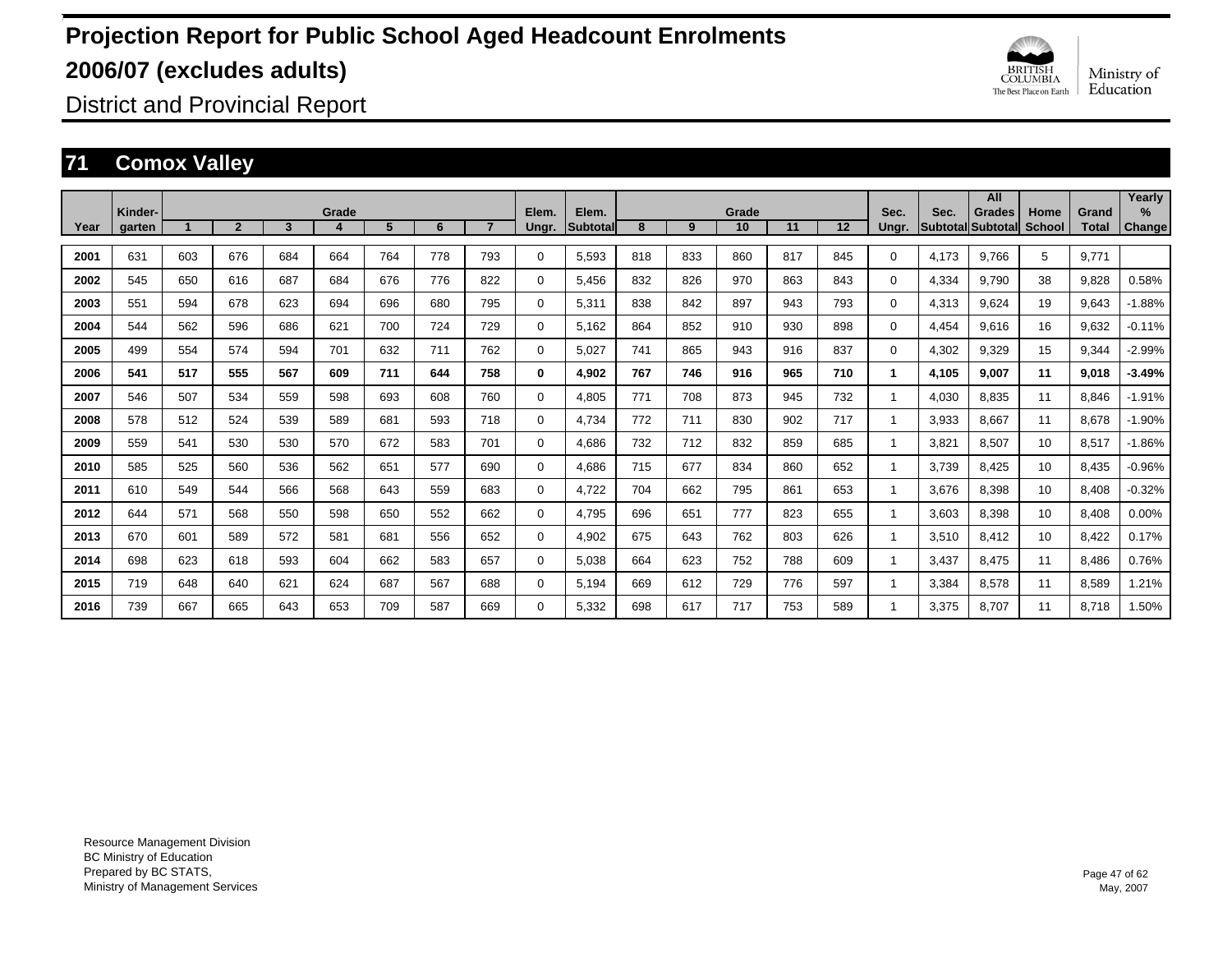

District and Provincial Report

### **72 Campbell River**

|      | Kinder- |     |                |     | Grade |     |     |     | Elem.    | Elem.           |     |     | Grade |     |     | Sec.           | Sec.  | All<br><b>Grades</b>     | Home          | Grand        | Yearly<br>$\%$ |
|------|---------|-----|----------------|-----|-------|-----|-----|-----|----------|-----------------|-----|-----|-------|-----|-----|----------------|-------|--------------------------|---------------|--------------|----------------|
| Year | garten  |     | $\overline{2}$ | 3   |       | 5   | 6   |     | Ungr.    | <b>Subtotal</b> | 8   | 9   | 10    | 11  | 12  | Unar.          |       | <b>Subtotal Subtotal</b> | <b>School</b> | <b>Total</b> | <b>Change</b>  |
| 2001 | 424     | 450 | 453            | 437 | 491   | 540 | 556 | 573 | 0        | 3,924           | 557 | 507 | 652   | 677 | 671 | 19             | 3,083 | 7,007                    | 4             | 7,011        |                |
| 2002 | 414     | 427 | 449            | 443 | 436   | 485 | 530 | 557 | 0        | 3.741           | 560 | 537 | 541   | 665 | 619 | 22             | 2,944 | 6,685                    | 3             | 6,688        | $-4.61%$       |
| 2003 | 399     | 402 | 433            | 431 | 456   | 449 | 478 | 526 | 0        | 3,574           | 553 | 559 | 567   | 577 | 633 | 0              | 2,889 | 6,463                    | 6             | 6,469        | $-3.27%$       |
| 2004 | 393     | 404 | 413            | 440 | 444   | 471 | 451 | 486 | 0        | 3,502           | 533 | 554 | 577   | 630 | 520 | $\overline{2}$ | 2,816 | 6,318                    | 3             | 6,321        | $-2.29%$       |
| 2005 | 369     | 382 | 414            | 427 | 448   | 449 | 457 | 453 | 0        | 3.399           | 496 | 526 | 601   | 597 | 573 | 0              | 2,793 | 6,192                    | 3             | 6,195        | $-1.99%$       |
| 2006 | 348     | 374 | 399            | 411 | 427   | 477 | 460 | 474 | 0        | 3,370           | 452 | 523 | 560   | 634 | 523 | 0              | 2,692 | 6.062                    | 3             | 6,065        | $-2.10%$       |
| 2007 | 358     | 364 | 352            | 400 | 415   | 444 | 460 | 482 | 0        | 3,275           | 447 | 496 | 553   | 616 | 502 | 0              | 2,614 | 5.889                    | 3             | 5,892        | $-2.85%$       |
| 2008 | 357     | 375 | 342            | 353 | 405   | 432 | 429 | 482 | 0        | 3.175           | 453 | 490 | 525   | 608 | 487 | 0              | 2,563 | 5,738                    | 3             | 5,741        | $-2.56%$       |
| 2009 | 344     | 375 | 353            | 345 | 358   | 422 | 417 | 450 | 0        | 3,064           | 454 | 497 | 518   | 579 | 481 | 0              | 2,529 | 5,593                    | 3             | 5,596        | $-2.53%$       |
| 2010 | 353     | 362 | 354            | 356 | 350   | 374 | 408 | 438 | 0        | 2,995           | 425 | 498 | 525   | 571 | 459 | 0              | 2,478 | 5,473                    | 3             | 5,476        | $-2.14%$       |
| 2011 | 374     | 371 | 342            | 357 | 362   | 366 | 363 | 428 | 0        | 2,963           | 413 | 467 | 526   | 578 | 452 | 0              | 2,436 | 5,399                    | 3             | 5,402        | $-1.35%$       |
| 2012 | 396     | 392 | 350            | 345 | 362   | 377 | 355 | 381 | 0        | 2,958           | 403 | 454 | 495   | 579 | 458 | 0              | 2,389 | 5,347                    | 3             | 5,350        | $-0.96%$       |
| 2013 | 407     | 414 | 368            | 352 | 349   | 377 | 365 | 372 | 0        | 3,004           | 359 | 442 | 480   | 545 | 459 | 0              | 2,285 | 5,289                    | 3             | 5,292        | $-1.08%$       |
| 2014 | 417     | 425 | 388            | 370 | 356   | 363 | 364 | 381 | 0        | 3.064           | 350 | 395 | 467   | 528 | 432 | 0              | 2.172 | 5,236                    | 3             | 5,239        | $-1.00%$       |
| 2015 | 422     | 435 | 399            | 390 | 374   | 370 | 350 | 380 | 0        | 3.120           | 358 | 383 | 419   | 513 | 417 | $\Omega$       | 2,090 | 5,210                    | 3             | 5,213        | $-0.50%$       |
| 2016 | 420     | 441 | 409            | 401 | 394   | 389 | 357 | 367 | $\Omega$ | 3.178           | 358 | 392 | 406   | 462 | 406 | $\Omega$       | 2.024 | 5.202                    | 3             | 5.205        | $-0.15%$       |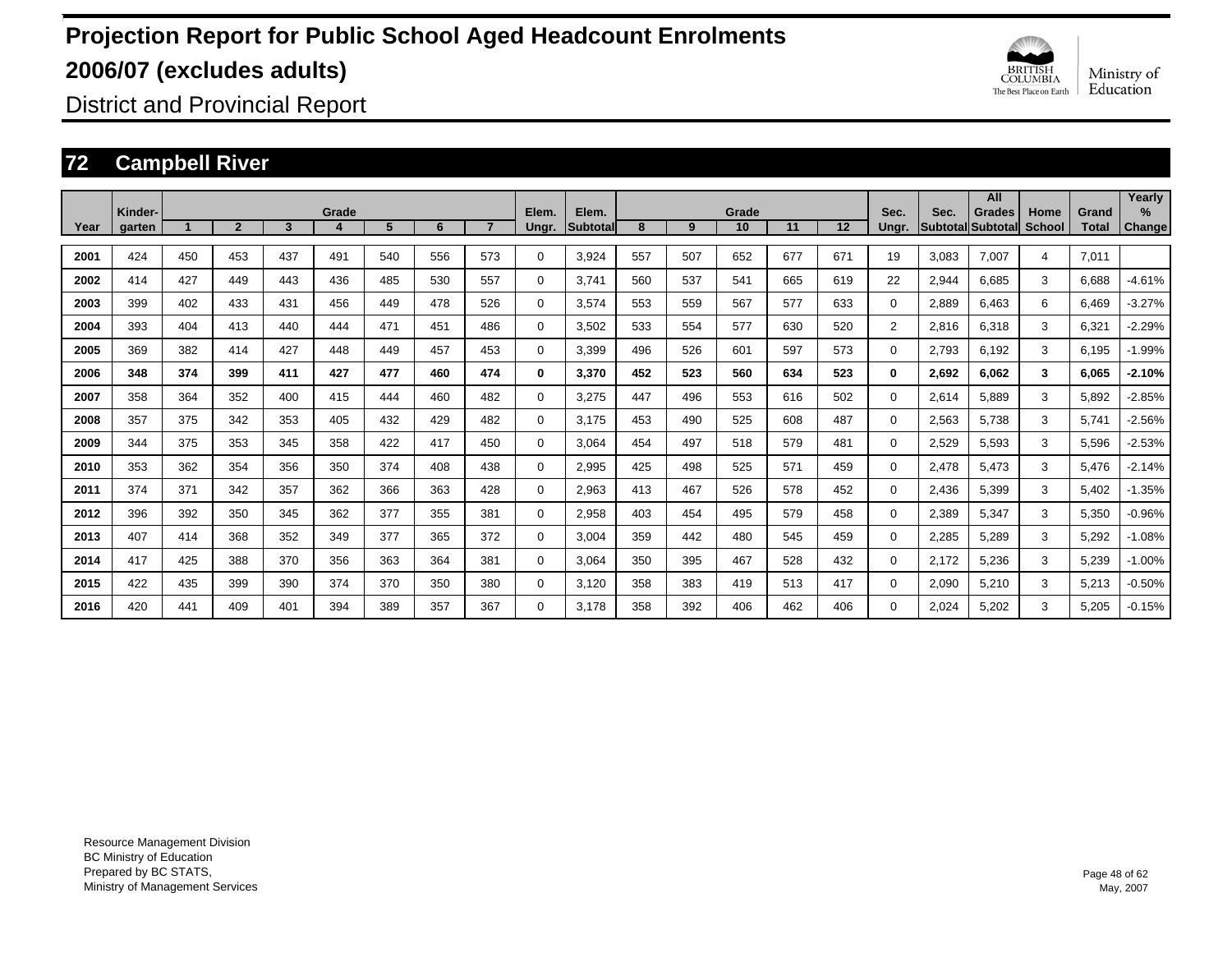

District and Provincial Report

### **73 Kamloops/Thompson**

|      |                   |       |                |       |       |       |       |       |                |                          |       |       |             |       |       |               |       | All                         |                       |                       | Yearly                         |
|------|-------------------|-------|----------------|-------|-------|-------|-------|-------|----------------|--------------------------|-------|-------|-------------|-------|-------|---------------|-------|-----------------------------|-----------------------|-----------------------|--------------------------------|
| Year | Kinder-<br>garten |       | $\overline{2}$ | 3     | Grade | 5     | 6     |       | Elem.<br>Ungr. | Elem.<br><b>Subtotal</b> | 8     | 9     | Grade<br>10 | 11    | 12    | Sec.<br>Ungr. | Sec.  | Grades<br>Subtotal Subtotal | Home<br><b>School</b> | Grand<br><b>Total</b> | $\frac{9}{6}$<br><b>Change</b> |
| 2001 | 1.075             | 1,144 | 1.130          | 1,199 | 1,200 | 1,269 | 1,312 | 1.333 | 73             | 9.735                    | ,375  | 1.444 | 1,455       | 1,501 | 1.320 | 74            | 7.169 | 16,904                      | 8                     | 16,912                |                                |
| 2002 | 1.015             | 1,065 | 1,125          | 1,136 | 1.188 | 1,210 | 1,253 | 1.302 | 66             | 9.360                    | ,387  | 1,390 | 1.443       | 1,413 | 1,288 | 70            | 6,991 | 16,351                      | $\overline{2}$        | 16,353                | $-3.31%$                       |
| 2003 | 938               | 1,036 | 1.069          | 1,099 | 1.136 | 1.180 | 1.193 | 1.248 | 54             | 8.953                    | .407  | 1,366 | 1,438       | 1.412 | 1.193 | 58            | 6,874 | 15.827                      | 4                     | 15,831                | $-3.19%$                       |
| 2004 | 892               | 1,001 | 1.017          | 1,095 | 1.109 | 1.140 | 1.181 | 1.190 | 54             | 8.679                    | .403  | 1,426 | 1,394       | 1.439 | 1,202 | 74            | 6,938 | 15.617                      | 3                     | 15.620                | $-1.33%$                       |
| 2005 | 843               | 944   | 1.019          | 1,044 | 1.109 | 1,124 | 1.154 | 1.207 | 54             | 8.498                    | .312  | 1,411 | 1,451       | 1,338 | 1,250 | 61            | 6,823 | 15,321                      | $\overline{2}$        | 15,323                | $-1.90%$                       |
| 2006 | 862               | 862   | 953            | 1.034 | 1,047 | 1.119 | 1.119 | 1.157 | 60             | 8.213                    | .286  | 1,321 | 1.465       | 1.327 | 1.216 | 62            | 6,677 | 14.890                      | 8                     | 14.898                | $-2.77%$                       |
| 2007 | 876               | 844   | 908            | 1.002 | 1.020 | 1.072 | 1,067 | 1.147 | 58             | 7.994                    | .294  | 1,275 | 1.402       | 1.324 | 1.181 | 61            | 6,537 | 14.531                      | 8                     | 14,539                | $-2.41%$                       |
| 2008 | 899               | 858   | 890            | 957   | 990   | 1,046 | 1,023 | 1,095 | 56             | 7,814                    | ,282  | 1,281 | 1,355       | 1,270 | 1.178 | 59            | 6,425 | 14,239                      | 8                     | 14,247                | $-2.01%$                       |
| 2009 | 915               | 880   | 906            | 939   | 948   | 1,016 | 999   | 1,051 | 55             | 7,709                    | ,228  | 1,271 | 1,360       | 1,229 | 1,133 | 58            | 6,279 | 13,988                      | $\overline{7}$        | 13,995                | $-1.77%$                       |
| 2010 | 923               | 897   | 929            | 956   | 931   | 974   | 973   | 1,027 | 54             | 7,664                    | 1,181 | 1,220 | 1,350       | 1,232 | 1,096 | 57            | 6,136 | 13,800                      | $\overline{7}$        | 13,807                | $-1.34%$                       |
| 2011 | 942               | 905   | 947            | 981   | 948   | 957   | 933   | 999   | 53             | 7,665                    | 1,153 | 1.174 | 1,299       | 1,223 | 1,099 | 56            | 6,004 | 13,669                      | $\overline{7}$        | 13,676                | $-0.95%$                       |
| 2012 | 1,001             | 922   | 954            | 997   | 970   | 973   | 916   | 959   | 52             | 7,744                    | 1,121 | 1.145 | 1,250       | 1.178 | 1,091 | 55            | 5,840 | 13,584                      | $\overline{7}$        | 13,591                | $-0.62%$                       |
| 2013 | 0.008             | 973   | 966            | 1,000 | 982   | 991   | 926   | 937   | 53             | 7,836                    | 1,072 | 1.109 | 1,214       | 1,129 | 1,047 | 53            | 5,624 | 13,460                      | 7                     | 13,467                | $-0.91%$                       |
| 2014 | 1,012             | 978   | 1.017          | 1.011 | 983   | 1,001 | 941   | 945   | 53             | 7,941                    | 1.046 | 1,058 | 1.173       | 1,094 | 1,002 | 51            | 5,424 | 13,365                      | 7                     | 13,372                | -0.71%                         |
| 2015 | 1,013             | 985   | 1,025          | 1.066 | 995   | 1,003 | 952   | 962   | 54             | 8.055                    | 1.055 | 1,034 | 1,122       | 1,059 | 971   | 49            | 5,290 | 13,345                      | 7                     | 13,352                | $-0.15%$                       |
| 2016 | 1.018             | 989   | 1.036          | 1.078 | 1.051 | 1.020 | 958   | 977   | 55             | 8.182                    | 1.077 | 1.045 | 1.099       | 1.017 | 944   | 48            | 5.230 | 13.412                      | 7                     | 13.419                | 0.50%                          |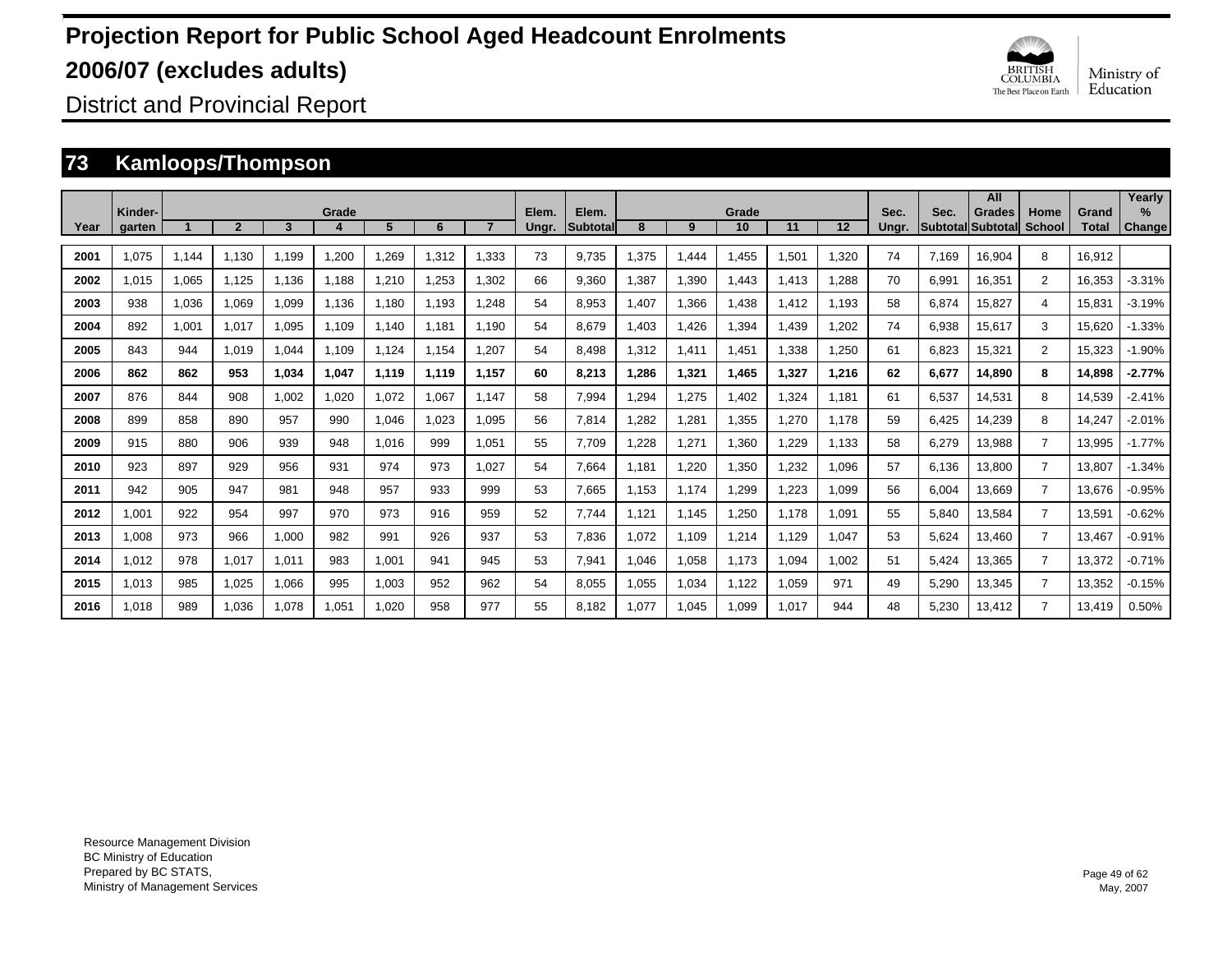

District and Provincial Report

### **74 Gold Trail**

|      |                   |     |                |     |            |                |     |                |                |                          |     |     |             |     |     |               |      | All                                       |                       |                       | Yearly         |
|------|-------------------|-----|----------------|-----|------------|----------------|-----|----------------|----------------|--------------------------|-----|-----|-------------|-----|-----|---------------|------|-------------------------------------------|-----------------------|-----------------------|----------------|
| Year | Kinder-<br>garten |     | $\overline{2}$ | 3   | Grade<br>4 | 5 <sup>5</sup> | 6   | $\overline{7}$ | Elem.<br>Ungr. | Elem.<br><b>Subtotal</b> | 8   | 9   | Grade<br>10 | 11  | 12  | Sec.<br>Ungr. | Sec. | <b>Grades</b><br><b>Subtotal Subtotal</b> | Home<br><b>School</b> | Grand<br><b>Total</b> | $\%$<br>Change |
|      |                   |     |                |     |            |                |     |                |                |                          |     |     |             |     |     |               |      |                                           |                       |                       |                |
| 2001 | 181               | 203 | 201            | 187 | 206        | 227            | 233 | 228            | 0              | 1.666                    | 218 | 209 | 182         | 190 | 170 | 22            | 991  | 2.657                                     | $\overline{2}$        | 2,659                 |                |
| 2002 | 162               | 152 | 157            | 173 | 164        | 163            | 184 | 176            | 0              | 1,331                    | 220 | 187 | 157         | 163 | 131 | 28            | 886  | 2,217                                     | $\mathbf 0$           | 2,217                 | -16.62%        |
| 2003 | 126               | 151 | 128            | 145 | 156        | 130            | 140 | 161            | 0              | 1,137                    | 182 | 202 | 180         | 147 | 108 | 28            | 847  | 1.984                                     | $\mathbf 0$           | 1,984                 | $-10.51%$      |
| 2004 | 107               | 121 | 126            | 119 | 128        | 147            | 121 | 142            | 0              | 1.011                    | 155 | 177 | 189         | 164 | 116 | 28            | 829  | 1.840                                     | $\mathbf 0$           | 1.840                 | $-7.26%$       |
| 2005 | 93                | 105 | 113            | 126 | 120        | 126            | 142 | 116            | 0              | 941                      | 157 | 169 | 191         | 190 | 124 | 32            | 863  | 1.804                                     | $\mathbf 0$           | 1,804                 | $-1.96%$       |
| 2006 | 113               | 97  | 102            | 113 | 118        | 121            | 123 | 129            | 0              | 916                      | 114 | 151 | 161         | 150 | 166 | 17            | 759  | 1,675                                     | 0                     | 1,675                 | $-7.15%$       |
| 2007 | 104               | 93  | 96             | 103 | 111        | 119            | 118 | 133            | 0              | 877                      | 114 | 150 | 149         | 138 | 172 | 17            | 740  | 1,617                                     | $\mathbf 0$           | 1,617                 | $-3.46%$       |
| 2008 | 111               | 85  | 91             | 96  | 101        | 112            | 115 | 128            | $\mathbf 0$    | 839                      | 117 | 150 | 148         | 128 | 159 | 16            | 718  | 1,557                                     | $\mathbf 0$           | 1,557                 | $-3.71%$       |
| 2009 | 109               | 91  | 84             | 92  | 95         | 102            | 109 | 125            | 0              | 807                      | 112 | 154 | 147         | 126 | 147 | 16            | 702  | I.509                                     | $\mathbf 0$           | 1,509                 | $-3.08%$       |
| 2010 | 108               | 91  | 91             | 85  | 91         | 96             | 99  | 118            | 0              | 779                      | 110 | 148 | 151         | 126 | 145 | 15            | 695  | 1,474                                     | 0                     | 1,474                 | $-2.32%$       |
| 2011 | 113               | 89  | 90             | 92  | 84         | 91             | 93  | 108            | 0              | 760                      | 104 | 145 | 145         | 129 | 144 | 15            | 682  | 1,442                                     | 0                     | 1,442                 | $-2.17%$       |
| 2012 | 129               | 93  | 88             | 91  | 90         | 84             | 89  | 101            | 0              | 765                      | 95  | 137 | 143         | 124 | 148 | 15            | 662  | 1.427                                     | $\mathbf 0$           | 1,427                 | $-1.04%$       |
| 2013 | 135               | 107 | 93             | 89  | 90         | 91             | 82  | 96             | 0              | 783                      | 89  | 125 | 135         | 122 | 143 | 15            | 629  | 1.412                                     | 0                     | 1,412                 | $-1.05%$       |
| 2014 | 141               | 112 | 107            | 95  | 88         | 90             | 88  | 89             | 0              | 810                      | 85  | 117 | 124         | 115 | 140 | 14            | 595  | 1,405                                     | $\mathbf 0$           | 1,405                 | $-0.50%$       |
| 2015 | 148               | 117 | 111            | 108 | 93         | 89             | 88  | 96             | 0              | 850                      | 78  | 111 | 116         | 106 | 133 | 13            | 557  | 1.407                                     | $\mathbf 0$           | 1,407                 | 0.14%          |
| 2016 | 148               | 122 | 115            | 112 | 107        | 94             | 86  | 95             | 0              | 879                      | 84  | 103 | 110         | 99  | 122 | 12            | 530  | 1.409                                     | 0                     | 1.409                 | 0.14%          |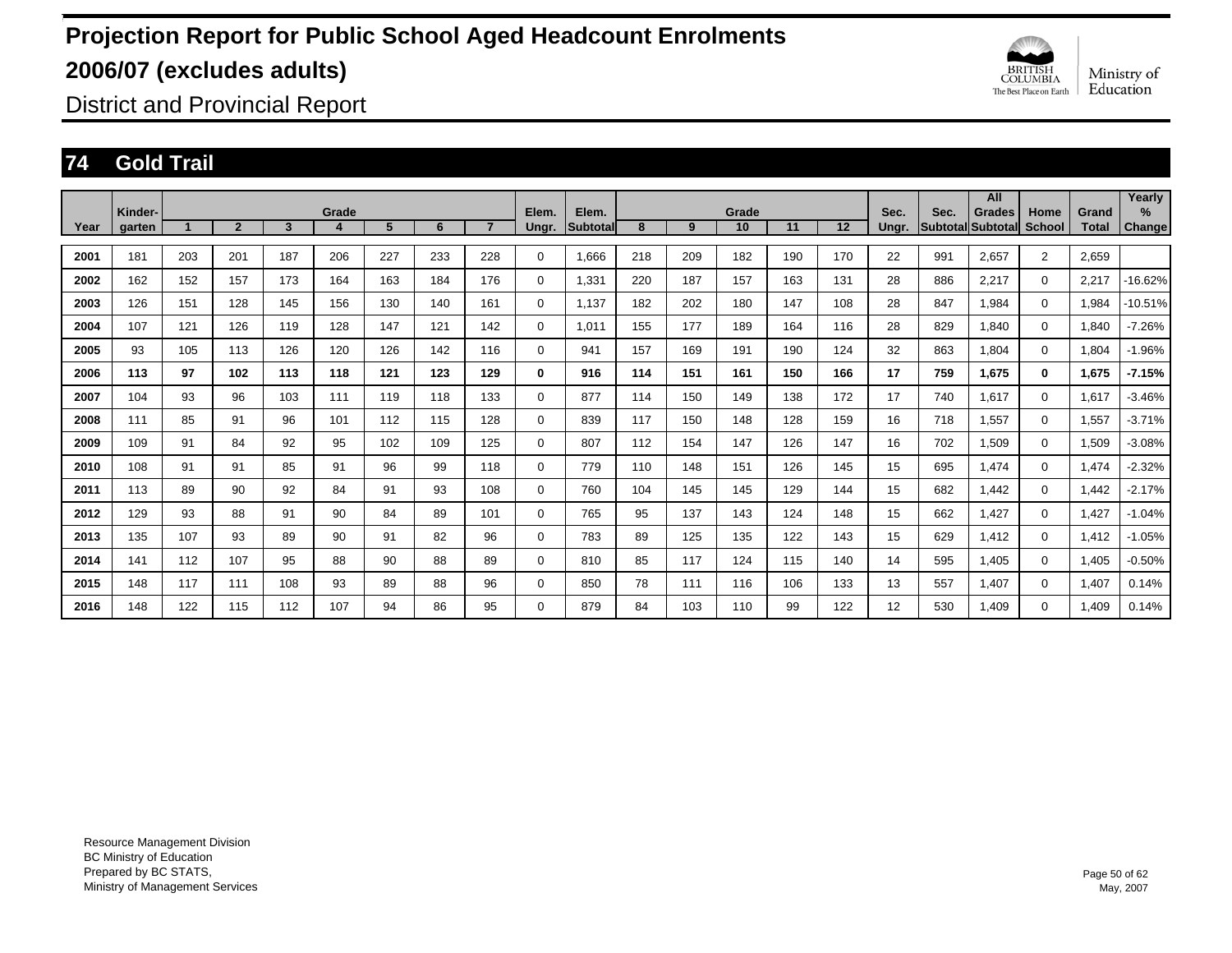

District and Provincial Report

### **75 Mission**

|      |                   |     |                |     |       |     |     |                |                |                          |     |     |             |     |     |                |                                 | All           |                       |                       | Yearly         |
|------|-------------------|-----|----------------|-----|-------|-----|-----|----------------|----------------|--------------------------|-----|-----|-------------|-----|-----|----------------|---------------------------------|---------------|-----------------------|-----------------------|----------------|
| Year | Kinder-<br>garten |     | $\overline{2}$ | 3   | Grade | 5   | 6   | $\overline{7}$ | Elem.<br>Ungr. | Elem.<br><b>Subtotal</b> | 8   | 9   | Grade<br>10 | 11  | 12  | Sec.<br>Ungr.  | Sec.<br><b>Subtotal Subtota</b> | <b>Grades</b> | Home<br><b>School</b> | Grand<br><b>Total</b> | $\%$<br>Change |
|      |                   |     |                |     |       |     |     |                |                |                          |     |     |             |     |     |                |                                 |               |                       |                       |                |
| 2001 | 504               | 502 | 510            | 545 | 620   | 594 | 576 | 582            | 0              | 4.433                    | 616 | 620 | 627         | 549 | 412 | 5              | 2,829                           | 7.262         | $\overline{7}$        | 7.269                 |                |
| 2002 | 458               | 533 | 517            | 530 | 555   | 631 | 607 | 598            | 0              | 4,429                    | 605 | 595 | 607         | 636 | 441 | 10             | 2,894                           | 7,323         | 6                     | 7,329                 | 0.83%          |
| 2003 | 450               | 496 | 540            | 509 | 539   | 554 | 621 | 629            | 0              | 4,338                    | 643 | 617 | 585         | 596 | 600 | $\overline{2}$ | 3.043                           | 7,381         | 5                     | 7,386                 | 0.78%          |
| 2004 | 492               | 472 | 502            | 530 | 512   | 546 | 532 | 613            | 0              | 4,199                    | 630 | 628 | 585         | 587 | 514 | $\overline{7}$ | 2,951                           | 7.150         | $\overline{7}$        | 7,157                 | $-3.10%$       |
| 2005 | 420               | 518 | 497            | 530 | 525   | 536 | 551 | 531            | 0              | 4.108                    | 638 | 647 | 637         | 566 | 524 | 5              | 3.017                           | 7,125         | 4                     | 7,129                 | $-0.39%$       |
| 2006 | 487               | 457 | 507            | 510 | 526   | 538 | 528 | 559            | 0              | 4,112                    | 552 | 643 | 634         | 553 | 514 | 13             | 2,909                           | 7,021         | 20                    | 7,041                 | $-1.23%$       |
| 2007 | 513               | 445 | 482            | 531 | 552   | 497 | 516 | 556            | 0              | 4,092                    | 523 | 633 | 624         | 538 | 517 | 13             | 2,848                           | 6,940         | 20                    | 6,960                 | $-1.15%$       |
| 2008 | 549               | 470 | 472            | 507 | 576   | 523 | 478 | 544            | 0              | 4.119                    | 520 | 602 | 616         | 531 | 505 | 13             | 2.787                           | 6,906         | 20                    | 6,926                 | $-0.49%$       |
| 2009 | 552               | 503 | 499            | 499 | 552   | 546 | 505 | 508            | 0              | 4.164                    | 512 | 602 | 590         | 527 | 500 | 12             | 2.743                           | 6,907         | 20                    | 6,927                 | 0.01%          |
| 2010 | 565               | 505 | 533            | 525 | 543   | 524 | 527 | 535            | 0              | 4,257                    | 480 | 594 | 591         | 507 | 498 | 12             | 2,682                           | 6,939         | 20                    | 6,959                 | 0.46%          |
| 2011 | 566               | 514 | 532            | 557 | 569   | 514 | 506 | 558            | 0              | 4,316                    | 505 | 560 | 586         | 510 | 483 | 12             | 2,656                           | 6,972         | 20                    | 6,992                 | 0.47%          |
| 2012 | 634               | 515 | 540            | 557 | 604   | 539 | 496 | 536            | 0              | 4,421                    | 526 | 586 | 554         | 506 | 485 | 12             | 2,669                           | 7,090         | 20                    | 7,110                 | 1.69%          |
| 2013 | 655               | 574 | 541            | 565 | 602   | 570 | 518 | 526            | 0              | 4,551                    | 506 | 609 | 577         | 479 | 481 | 12             | 2,664                           | 7,215         | 21                    | 7,236                 | 1.77%          |
| 2014 | 675               | 593 | 603            | 567 | 611   | 569 | 548 | 549            | 0              | 4.715                    | 497 | 588 | 598         | 497 | 456 | 12             | 2,648                           | 7,363         | 21                    | 7,384                 | 2.05%          |
| 2015 | 691               | 611 | 622            | 629 | 613   | 578 | 547 | 579            | 0              | 4,870                    | 517 | 577 | 579         | 514 | 472 | 12             | 2,671                           | 7,541         | 22                    | 7,563                 | 2.42%          |
| 2016 | 709               | 627 | 642            | 650 | 680   | 580 | 556 | 578            | $\Omega$       | 5.022                    | 545 | 599 | 568         | 498 | 488 | 12             | 2.710                           | 7.732         | 22                    | 7.754                 | 2.53%          |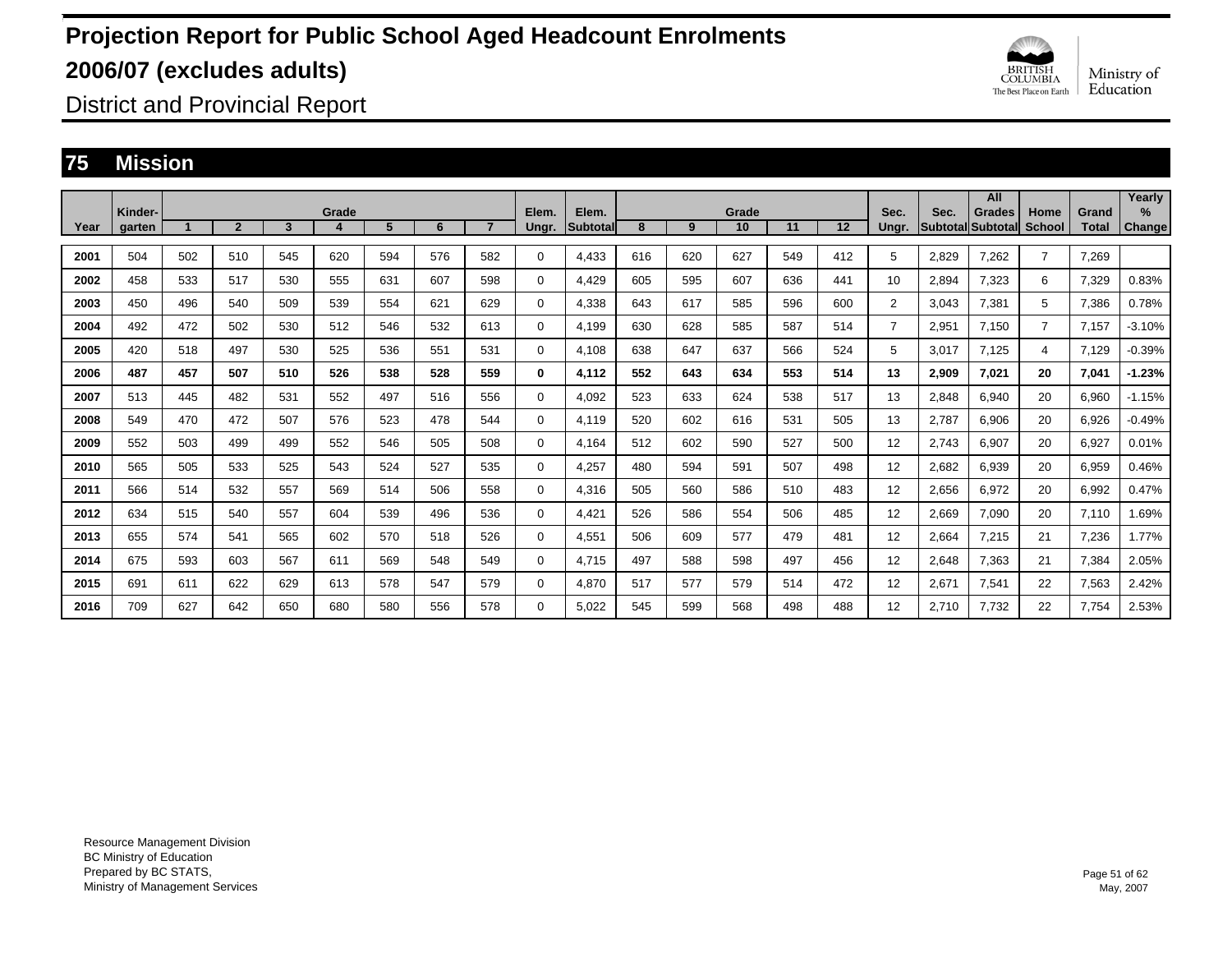

District and Provincial Report

#### **78 Fraser - Cascade**

|      | Kinder- |                      |                |     | Grade |     |     |              | Elem.       | Elem.     |     |     | Grade |     |     | Sec.  | Sec. | All<br><b>Grades</b>     | Home          | Grand        | Yearly<br>%   |
|------|---------|----------------------|----------------|-----|-------|-----|-----|--------------|-------------|-----------|-----|-----|-------|-----|-----|-------|------|--------------------------|---------------|--------------|---------------|
| Year | garten  | $\blacktriangleleft$ | $\overline{2}$ | 3   | 4     | 5   | 6   | $\mathbf{7}$ | Ungr.       | Subtotall | 8   | 9   | 10    | 11  | 12  | Unar. |      | <b>Subtotal Subtotal</b> | <b>School</b> | <b>Total</b> | <b>Change</b> |
| 2001 | 139     | 150                  | 163            | 158 | 196   | 164 | 216 | 182          | 0           | 1,368     | 221 | 195 | 172   | 211 | 190 | 0     | 989  | 2,357                    |               | 2,358        |               |
| 2002 | 119     | 155                  | 152            | 159 | 158   | 207 | 169 | 225          | $\mathbf 0$ | 1,344     | 204 | 208 | 180   | 183 | 184 | 0     | 959  | 2,303                    |               | 2,304        | $-2.29%$      |
| 2003 | 122     | 144                  | 162            | 172 | 171   | 170 | 210 | 186          | $\mathbf 0$ | 1,337     | 229 | 202 | 201   | 180 | 141 | 0     | 953  | 2,290                    | $\mathbf 0$   | 2,290        | $-0.61%$      |
| 2004 | 114     | 161                  | 146            | 167 | 171   | 171 | 167 | 209          | 0           | 1,306     | 213 | 233 | 172   | 223 | 129 | 0     | 970  | 2,276                    | $\mathbf 0$   | 2,276        | $-0.61%$      |
| 2005 | 119     | 124                  | 166            | 140 | 172   | 175 | 165 | 180          | 0           | 1,241     | 222 | 198 | 212   | 193 | 160 | 0     | 985  | 2,226                    | $\mathbf 0$   | 2,226        | $-2.20%$      |
| 2006 | 116     | 126                  | 123            | 166 | 136   | 160 | 172 | 161          | 0           | 1.160     | 198 | 216 | 181   | 204 | 130 | 0     | 929  | 2,089                    | 1             | 2,090        | $-6.11%$      |
| 2007 | 113     | 125                  | 120            | 167 | 135   | 154 | 166 | 160          | 0           | 1.140     | 183 | 208 | 176   | 221 | 129 | 0     | 917  | 2,057                    |               | 2,058        | $-1.53%$      |
| 2008 | 121     | 122                  | 119            | 163 | 135   | 153 | 160 | 154          | 0           | 1,127     | 182 | 192 | 170   | 215 | 139 | 0     | 898  | 2,025                    |               | 2,026        | $-1.55%$      |
| 2009 | 126     | 129                  | 117            | 164 | 133   | 154 | 159 | 150          | 0           | 1,132     | 176 | 191 | 158   | 208 | 136 | 0     | 869  | 2,001                    |               | 2,002        | $-1.18%$      |
| 2010 | 119     | 136                  | 125            | 161 | 135   | 152 | 161 | 149          | 0           | 1,138     | 171 | 185 | 156   | 193 | 131 | 0     | 836  | 1,974                    |               | 1,975        | $-1.35%$      |
| 2011 | 114     | 128                  | 130            | 171 | 133   | 154 | 159 | 151          | 0           | 1.140     | 170 | 180 | 151   | 191 | 122 | 0     | 814  | 1,954                    |               | 1,955        | $-1.01%$      |
| 2012 | 118     | 123                  | 124            | 178 | 141   | 152 | 162 | 149          | 0           | 1.147     | 172 | 180 | 148   | 186 | 120 | 0     | 806  | 1,953                    |               | 1,954        | $-0.05%$      |
| 2013 | 120     | 127                  | 119            | 170 | 146   | 160 | 159 | 151          | 0           | 1.152     | 169 | 181 | 147   | 181 | 117 | 0     | 795  | 1,947                    |               | 1,948        | $-0.31%$      |
| 2014 | 122     | 129                  | 123            | 163 | 140   | 166 | 167 | 148          | 0           | 1.158     | 171 | 178 | 148   | 180 | 114 | 0     | 791  | 1,949                    |               | 1,950        | 0.10%         |
| 2015 | 123     | 132                  | 125            | 169 | 134   | 159 | 172 | 155          | $\mathbf 0$ | 1.169     | 168 | 180 | 145   | 180 | 113 | 0     | 786  | 1,955                    |               | 1,956        | 0.31%         |
| 2016 | 126     | 133                  | 127            | 171 | 138   | 153 | 165 | 160          | 0           | 1.173     | 175 | 176 | 146   | 177 | 113 | 0     | 787  | 1.960                    |               | 1.961        | 0.26%         |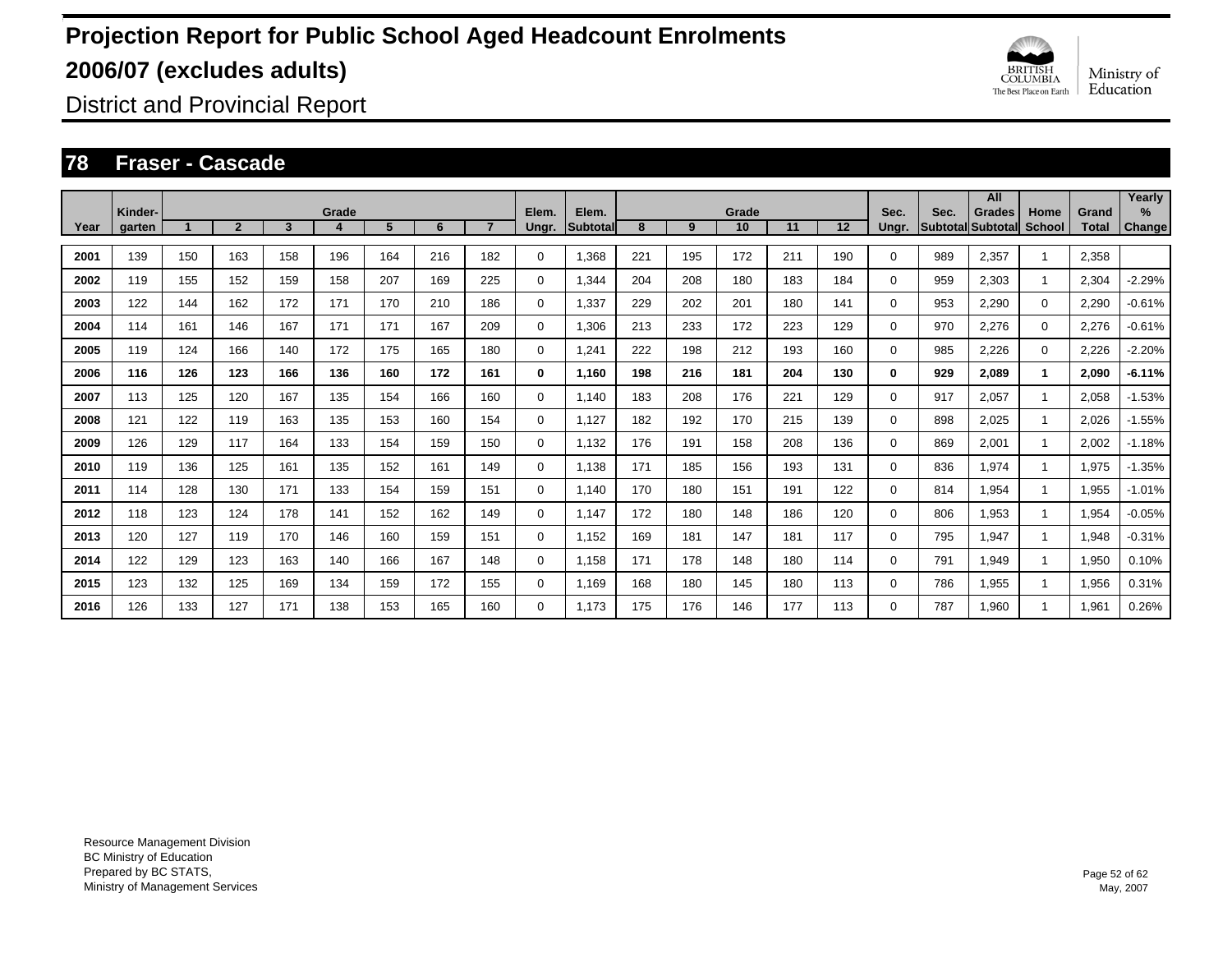

District and Provincial Report

### **79 Cowichan Valley**

|      |                   |     |                |     |            |     |     |                |                |                   |     |     |             |     |     |               |                            | All           |                |                       | Yearly         |
|------|-------------------|-----|----------------|-----|------------|-----|-----|----------------|----------------|-------------------|-----|-----|-------------|-----|-----|---------------|----------------------------|---------------|----------------|-----------------------|----------------|
| Year | Kinder-<br>garten |     | $\overline{2}$ | 3   | Grade<br>4 | 5   | 6   | $\overline{7}$ | Elem.<br>Ungr. | Elem.<br>Subtotal | 8   | 9   | Grade<br>10 | 11  | 12  | Sec.<br>Ungr. | Sec.<br> Subtotal Subtotal | <b>Grades</b> | Home<br>School | Grand<br><b>Total</b> | $\%$<br>Change |
|      |                   |     |                |     |            |     |     |                |                |                   |     |     |             |     |     |               |                            |               |                |                       |                |
| 2001 | 550               | 660 | 654            | 719 | 709        | 817 | 862 | 840            | 6              | 5,817             | 853 | 858 | 888         | 806 | 635 | 144           | 4,184                      | 10,001        | 9              | 10,010                |                |
| 2002 | 563               | 588 | 660            | 670 | 718        | 711 | 816 | 868            | 3              | 5,597             | 851 | 871 | 887         | 855 | 600 | 109           | 4,173                      | 9.770         | 7              | 9,777                 | $-2.33%$       |
| 2003 | 553               | 598 | 614            | 675 | 695        | 743 | 718 | 835            | 2              | 5.433             | 889 | 940 | 1.003       | 802 | 640 | 11            | 4,285                      | 9.718         | $\overline{1}$ | 9.719                 | $-0.59%$       |
| 2004 | 525               | 589 | 615            | 628 | 672        | 718 | 755 | 730            | 5              | 5,237             | 858 | 933 | 864         | 980 | 604 | 124           | 4,363                      | 9,600         | $\overline{2}$ | 9,602                 | $-1.20%$       |
| 2005 | 539               | 550 | 603            | 636 | 645        | 689 | 736 | 762            | 8              | 5.168             | 741 | 843 | 956         | 907 | 735 | 112           | 4,294                      | 9.462         | $\overline{1}$ | 9,463                 | $-1.45%$       |
| 2006 | 498               | 569 | 544            | 624 | 635        | 654 | 692 | 722            | 4              | 4.942             | 740 | 772 | 907         | 959 | 672 | 96            | 4,146                      | 9,088         | 0              | 9,088                 | $-3.96%$       |
| 2007 | 486               | 545 | 536            | 614 | 620        | 638 | 654 | 712            | 4              | 4.809             | 736 | 758 | 857         | 905 | 665 | 94            | 4,015                      | 8.824         | $\Omega$       | 8.824                 | $-2.90%$       |
| 2008 | 490               | 531 | 514            | 605 | 610        | 623 | 638 | 673            | 4              | 4,688             | 726 | 754 | 841         | 856 | 627 | 91            | 3,895                      | 8,583         | $\Omega$       | 8,583                 | $-2.73%$       |
| 2009 | 504               | 537 | 502            | 581 | 601        | 614 | 624 | 656            | 4              | 4,623             | 686 | 744 | 835         | 839 | 593 | 88            | 3,785                      | 8,408         | 0              | 8,408                 | $-2.04%$       |
| 2010 | 524               | 552 | 507            | 569 | 578        | 606 | 616 | 643            | 4              | 4,599             | 669 | 705 | 825         | 834 | 582 | 86            | 3,701                      | 8,300         | 0              | 8,300                 | $-1.28%$       |
| 2011 | 542               | 573 | 521            | 574 | 566        | 583 | 608 | 634            | 4              | 4,605             | 655 | 688 | 784         | 824 | 579 | 84            | 3,614                      | 8,219         | $\Omega$       | 8,219                 | $-0.98%$       |
| 2012 | 550               | 593 | 542            | 590 | 572        | 571 | 585 | 626            | 4              | 4,633             | 647 | 673 | 764         | 784 | 571 | 82            | 3,521                      | 8,154         | $\Omega$       | 8,154                 | $-0.79%$       |
| 2013 | 565               | 602 | 560            | 613 | 587        | 578 | 574 | 603            | 4              | 4,686             | 639 | 664 | 748         | 763 | 544 | 80            | 3,438                      | 8.124         | 0              | 8,124                 | $-0.37%$       |
| 2014 | 584               | 619 | 569            | 634 | 611        | 593 | 580 | 592            | 4              | 4.786             | 617 | 657 | 738         | 747 | 529 | 78            | 3,366                      | 8.152         | $\Omega$       | 8,152                 | 0.34%          |
| 2015 | 598               | 639 | 585            | 644 | 631        | 616 | 596 | 599            | 4              | 4,912             | 606 | 635 | 728         | 736 | 518 | 76            | 3,299                      | 8,211         | $\Omega$       | 8,211                 | 0.72%          |
| 2016 | 612               | 654 | 603            | 662 | 641        | 637 | 619 | 615            | 4              | 5,047             | 613 | 623 | 705         | 726 | 510 | 75            | 3,252                      | 8,299         | $\Omega$       | 8,299                 | 1.07%          |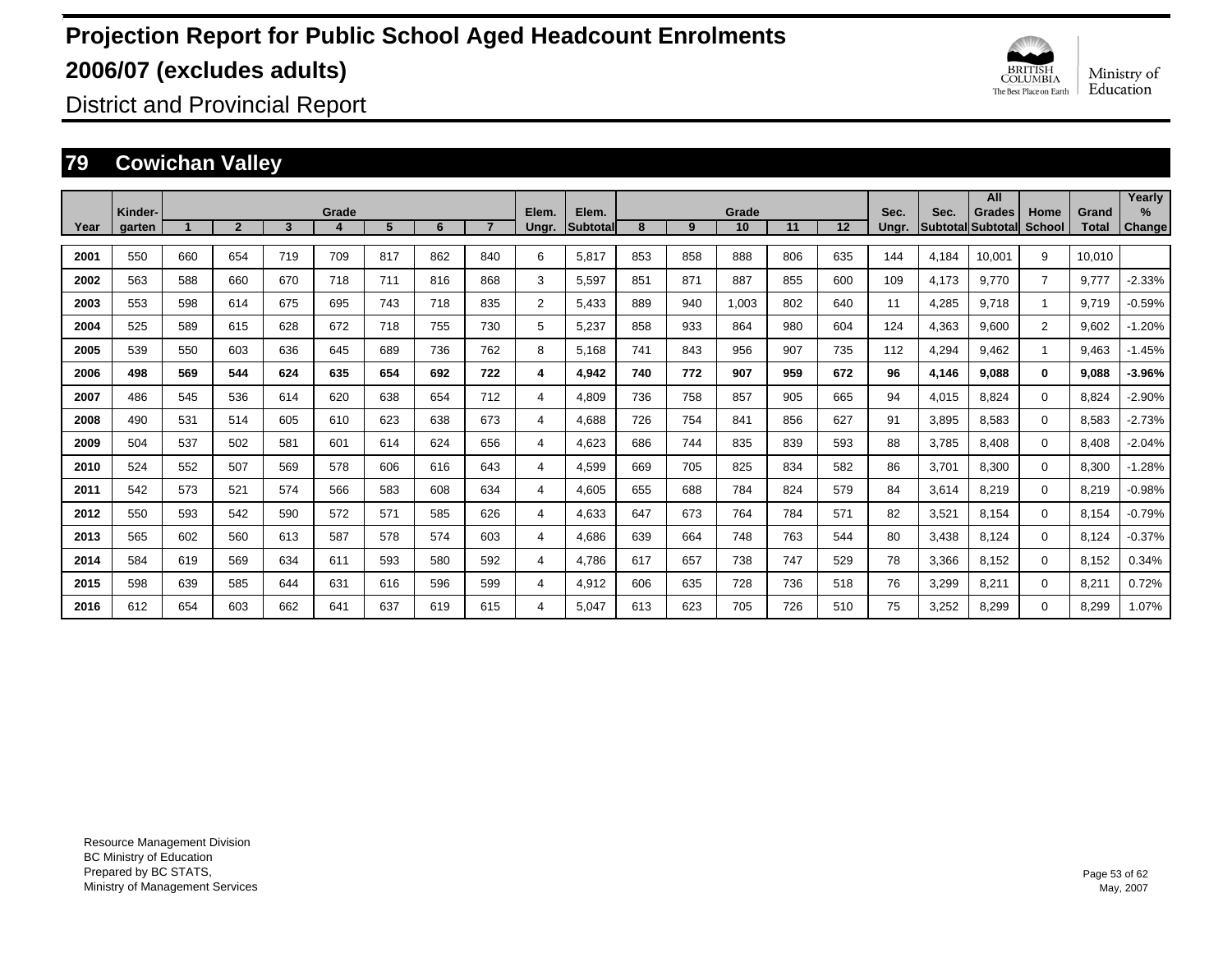

District and Provincial Report

### **81 Fort Nelson**

|      |                   |    |                |     |            |     |     |     |                |                          |     |     | Grade |     |    | Sec.         |      | All                         |                |                       | Yearly      |
|------|-------------------|----|----------------|-----|------------|-----|-----|-----|----------------|--------------------------|-----|-----|-------|-----|----|--------------|------|-----------------------------|----------------|-----------------------|-------------|
| Year | Kinder-<br>garten |    | $\overline{2}$ | 3   | Grade<br>4 | 5   | 6   |     | Elem.<br>Ungr. | Elem.<br><b>Subtotal</b> | 8   | 9   | 10    | 11  | 12 | Ungr.        | Sec. | Grades<br>Subtotal Subtotal | Home<br>School | Grand<br><b>Total</b> | %<br>Change |
| 2001 | 78                | 91 | 108            | 92  | 113        | 77  | 89  | 103 | 0              | 751                      | 96  | 101 | 92    | 95  | 91 | 19           | 494  | 1,245                       | 5              | 1,250                 |             |
| 2002 | 87                | 68 | 90             | 103 | 86         | 105 | 78  | 86  | 0              | 703                      | 109 | 93  | 98    | 99  | 78 | 19           | 496  | 1.199                       | $\overline{7}$ | 1,206                 | $-3.52%$    |
| 2003 | 74                | 82 | 74             | 90  | 110        | 85  | 104 | 77  | 0              | 696                      | 101 | 113 | 86    | 114 | 78 | 21           | 513  | 1,209                       | 6              | 1,215                 | 0.75%       |
| 2004 | 78                | 82 | 82             | 78  | 89         | 109 | 89  | 99  | 0              | 706                      | 79  | 87  | 103   | 94  | 79 | 6            | 448  | 1,154                       | 6              | 1,160                 | $-4.53%$    |
| 2005 | 88                | 75 | 79             | 86  | 79         | 94  | 99  | 91  | 0              | 691                      | 88  | 70  | 79    | 95  | 72 | $\mathbf{1}$ | 405  | 1.096                       | 5              | 1,101                 | $-5.09%$    |
| 2006 | 60                | 82 | 66             | 74  | 87         | 72  | 86  | 101 | 0              | 628                      | 83  | 87  | 68    | 87  | 77 | $\bf{0}$     | 402  | 1,030                       | 5              | 1,035                 | -5.99%      |
| 2007 | 68                | 77 | 63             | 67  | 78         | 63  | 83  | 98  | 0              | 597                      | 89  | 97  | 68    | 79  | 71 | 0            | 404  | 1.001                       | 5              | 1,006                 | $-2.80%$    |
| 2008 | 73                | 88 | 59             | 64  | 71         | 56  | 72  | 96  | 0              | 579                      | 85  | 105 | 75    | 79  | 63 | 0            | 407  | 986                         | 5              | 991                   | $-1.49%$    |
| 2009 | 73                | 95 | 67             | 60  | 68         | 50  | 64  | 80  | 0              | 557                      | 80  | 100 | 80    | 87  | 62 | 0            | 409  | 966                         | 5              | 971                   | $-2.02%$    |
| 2010 | 65                | 95 | 71             | 67  | 62         | 46  | 57  | 69  | 0              | 532                      | 66  | 94  | 75    | 93  | 67 | 0            | 395  | 927                         | 5              | 932                   | $-4.02%$    |
| 2011 | 62                | 90 | 74             | 75  | 73         | 44  | 56  | 64  | 0              | 538                      | 60  | 84  | 74    | 93  | 77 | 0            | 388  | 926                         | 5              | 931                   | $-0.11%$    |
| 2012 | 63                | 85 | 69             | 78  | 82         | 52  | 53  | 63  | 0              | 545                      | 55  | 76  | 66    | 92  | 77 | 0            | 366  | 911                         | 5              | 916                   | $-1.61%$    |
| 2013 | 63                | 87 | 66             | 73  | 85         | 59  | 63  | 60  | 0              | 556                      | 54  | 70  | 60    | 82  | 75 | 0            | 341  | 897                         | 5              | 902                   | $-1.53%$    |
| 2014 | 63                | 86 | 67             | 69  | 80         | 61  | 71  | 71  | 0              | 568                      | 51  | 68  | 54    | 75  | 67 | 0            | 315  | 883                         | 5              | 888                   | $-1.55%$    |
| 2015 | 63                | 86 | 67             | 71  | 76         | 57  | 73  | 80  | $\mathbf 0$    | 573                      | 61  | 65  | 53    | 68  | 61 | 0            | 308  | 881                         | 5              | 886                   | $-0.23%$    |
| 2016 | 63                | 87 | 67             | 70  | 77         | 54  | 69  | 83  | 0              | 570                      | 69  | 77  | 51    | 67  | 56 | 0            | 320  | 890                         | 5              | 895                   | 1.02%       |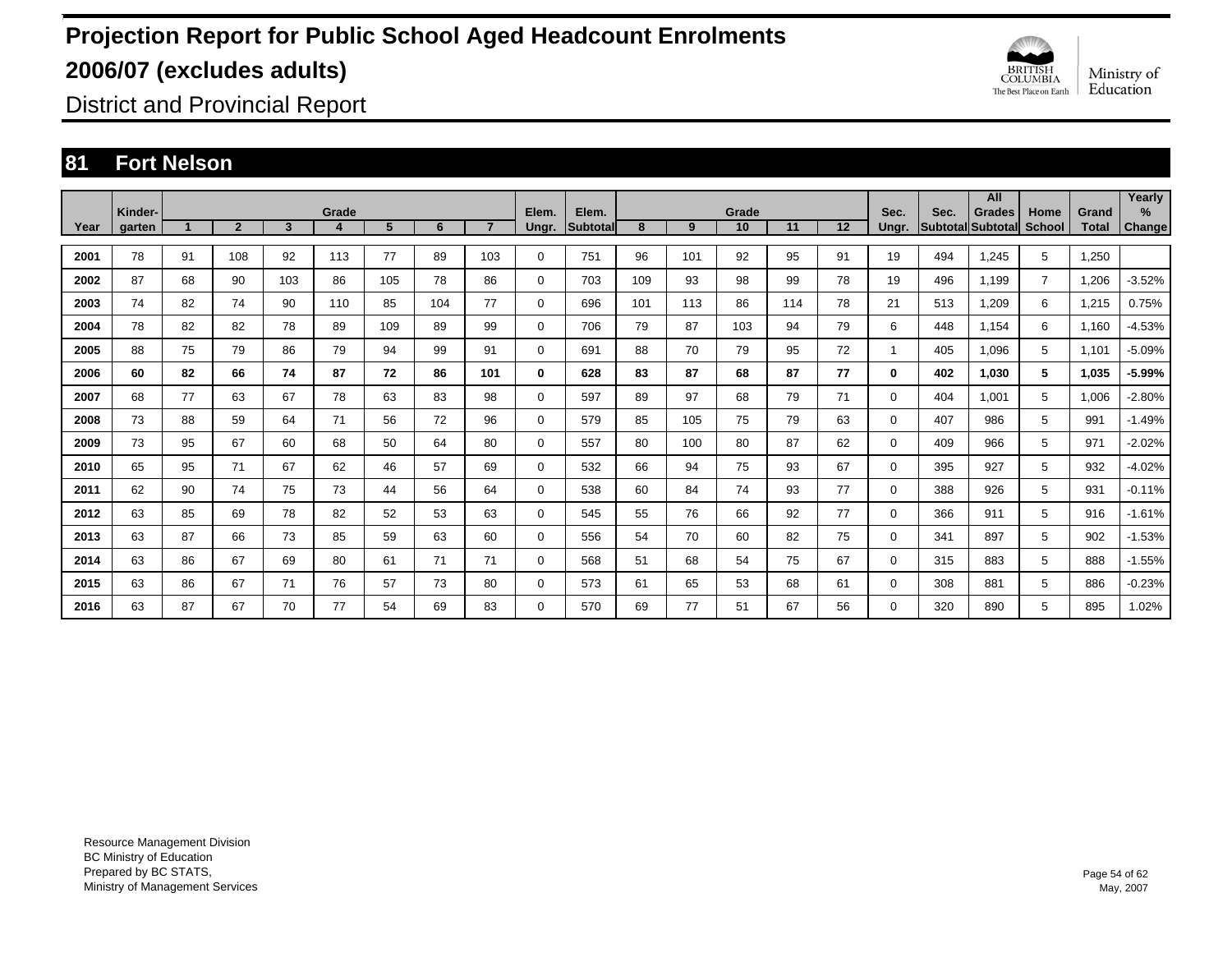

District and Provincial Report

#### **82 Coast Mountains**

|      | Kinder- |     |                |     | Grade |     |     |                | Elem. | Elem.    |     |     | Grade |     |     | Sec.  | Sec.  | All<br><b>Grades</b>     | Home           | Grand        | Yearly<br>$\frac{9}{6}$ |
|------|---------|-----|----------------|-----|-------|-----|-----|----------------|-------|----------|-----|-----|-------|-----|-----|-------|-------|--------------------------|----------------|--------------|-------------------------|
| Year | garten  |     | $\overline{2}$ | 3   |       | 5   | 6   | $\overline{7}$ | Ungr. | Subtotal | 8   | 9   | 10    | 11  | 12  | Ungr. |       | <b>Subtotal Subtotal</b> | School         | <b>Total</b> | Change                  |
| 2001 | 442     | 439 | 492            | 454 | 487   | 554 | 499 | 562            | 0     | 3,929    | 590 | 599 | 590   | 618 | 636 | 106   | 3,139 | 7.068                    | 4              | 7,072        |                         |
| 2002 | 390     | 441 | 416            | 468 | 438   | 472 | 510 | 479            | 0     | 3,614    | 619 | 557 | 561   | 589 | 634 | 131   | 3,091 | 6,705                    | 9              | 6,714        | $-5.06%$                |
| 2003 | 346     | 371 | 425            | 396 | 461   | 428 | 459 | 505            | 0     | 3,391    | 591 | 633 | 595   | 526 | 583 | 36    | 2,964 | 6,355                    | 4              | 6,359        | $-5.29%$                |
| 2004 | 329     | 357 | 362            | 407 | 389   | 445 | 421 | 447            | 0     | 3.157    | 585 | 578 | 600   | 550 | 538 | 29    | 2,880 | 6.037                    | 4              | 6,041        | $-5.00%$                |
| 2005 | 315     | 325 | 362            | 349 | 418   | 377 | 459 | 422            | 0     | 3.027    | 522 | 588 | 604   | 531 | 512 | 80    | 2,837 | 5.864                    | $\overline{2}$ | 5,866        | $-2.90%$                |
| 2006 | 322     | 319 | 316            | 362 | 358   | 410 | 377 | 443            | 1     | 2,908    | 496 | 526 | 616   | 485 | 502 | 86    | 2,711 | 5,619                    | $\mathbf{0}$   | 5,619        | $-4.21%$                |
| 2007 | 313     | 301 | 307            | 350 | 349   | 370 | 365 | 449            | 1     | 2.805    | 507 | 491 | 591   | 485 | 523 | 87    | 2,684 | 5.489                    | $\Omega$       | 5,489        | $-2.31%$                |
| 2008 | 295     | 294 | 291            | 340 | 338   | 361 | 329 | 435            | 1     | 2.684    | 514 | 502 | 554   | 467 | 524 | 87    | 2,648 | 5,332                    | 0              | 5,332        | $-2.86%$                |
| 2009 | 276     | 278 | 283            | 323 | 329   | 349 | 322 | 392            | 1     | 2,553    | 497 | 509 | 564   | 439 | 505 | 85    | 2,599 | 5,152                    | $\mathbf 0$    | 5,152        | $-3.38%$                |
| 2010 | 284     | 259 | 268            | 314 | 312   | 340 | 311 | 382            | 1     | 2,471    | 449 | 493 | 571   | 446 | 473 | 83    | 2,515 | 4,986                    | $\mathbf 0$    | 4,986        | $-3.22%$                |
| 2011 | 286     | 266 | 249            | 297 | 304   | 322 | 303 | 370            | 1     | 2,398    | 438 | 447 | 555   | 451 | 481 | 81    | 2,453 | 4,851                    | $\mathbf 0$    | 4,851        | $-2.71%$                |
| 2012 | 315     | 267 | 256            | 276 | 286   | 314 | 287 | 360            | 1     | 2,362    | 424 | 435 | 505   | 439 | 487 | 79    | 2,369 | 4,731                    | $\mathbf 0$    | 4,731        | $-2.47%$                |
| 2013 | 318     | 294 | 257            | 283 | 266   | 296 | 280 | 341            | 1     | 2,336    | 412 | 420 | 490   | 400 | 474 | 77    | 2,273 | 4.609                    | $\mathbf 0$    | 4,609        | $-2.58%$                |
| 2014 | 323     | 298 | 283            | 285 | 274   | 276 | 264 | 333            | 1     | 2,337    | 391 | 408 | 473   | 387 | 431 | 73    | 2,163 | 4,500                    | $\mathbf 0$    | 4,500        | $-2.36%$                |
| 2015 | 328     | 302 | 286            | 313 | 275   | 283 | 245 | 314            | 1     | 2,347    | 381 | 387 | 459   | 374 | 416 | 70    | 2,087 | 4,434                    | $\Omega$       | 4,434        | $-1.47%$                |
| 2016 | 331     | 307 | 290            | 316 | 302   | 284 | 252 | 292            |       | 2.375    | 360 | 377 | 436   | 363 | 402 | 67    | 2,005 | 4,380                    | $\Omega$       | 4,380        | $-1.22%$                |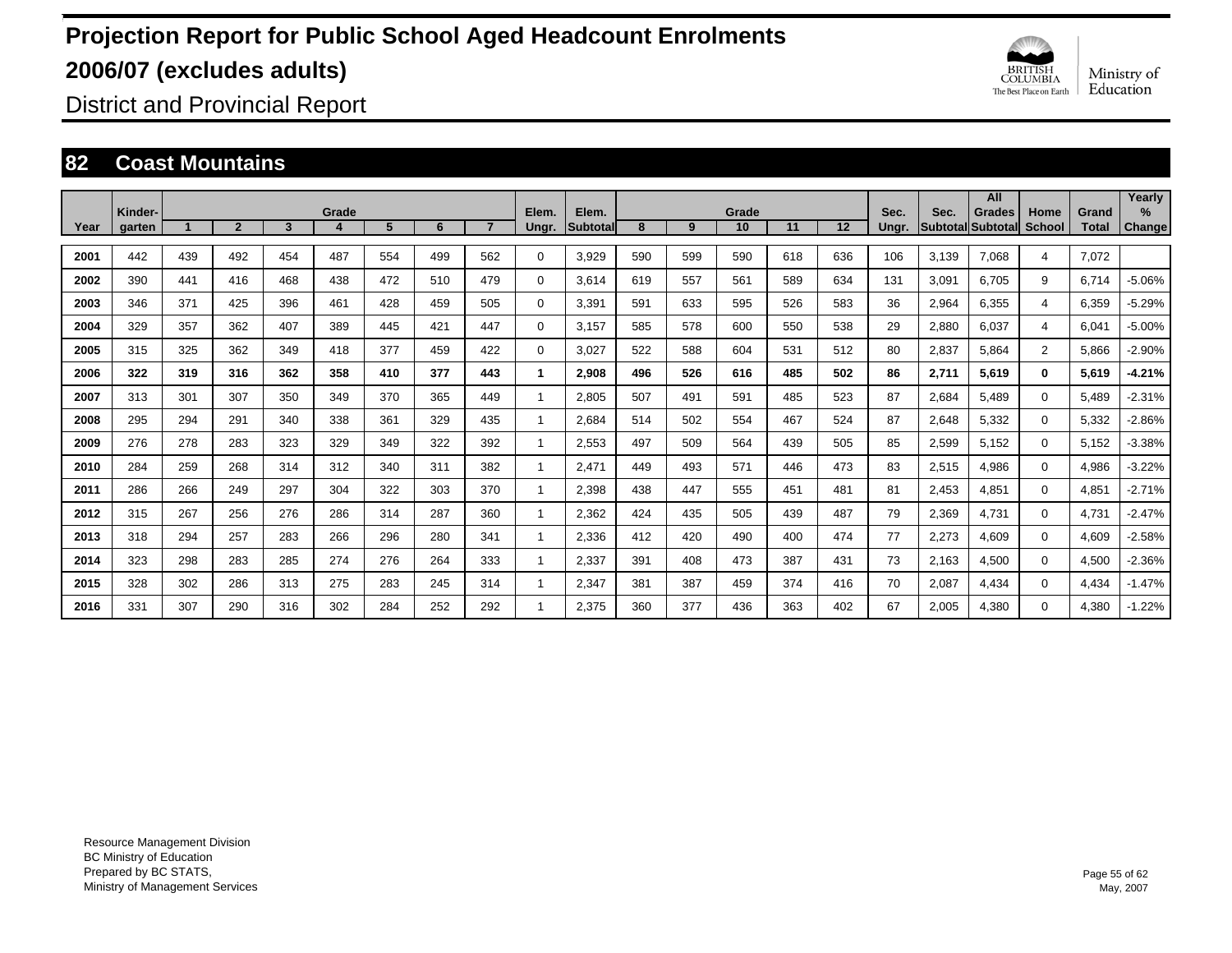

District and Provincial Report

### **83 Okanagan - Shuswap**

|      |                   |     |              |              |       |                |     |     |                |                          |     |     |             |     |     |                |       | All                                 |                       |                       | Yearly                |
|------|-------------------|-----|--------------|--------------|-------|----------------|-----|-----|----------------|--------------------------|-----|-----|-------------|-----|-----|----------------|-------|-------------------------------------|-----------------------|-----------------------|-----------------------|
| Year | Kinder-<br>garten |     | $\mathbf{2}$ | $\mathbf{3}$ | Grade | 5 <sup>5</sup> | 6   |     | Elem.<br>Ungr. | Elem.<br><b>Subtotal</b> | 8   | 9   | Grade<br>10 | 11  | 12  | Sec.<br>Ungr.  | Sec.  | <b>Grades</b><br>lSubtotallSubtotal | Home<br><b>School</b> | Grand<br><b>Total</b> | $\%$<br><b>Change</b> |
|      |                   |     |              |              |       |                |     |     |                |                          |     |     |             |     |     |                |       |                                     |                       |                       |                       |
| 2001 | 467               | 514 | 551          | 577          | 600   | 672            | 664 | 668 | $\Omega$       | 4,713                    | 688 | 681 | 716         | 787 | 735 | 46             | 3,653 | 8,366                               | $\overline{2}$        | 8,368                 |                       |
| 2002 | 438               | 466 | 525          | 565          | 598   | 605            | 675 | 677 | $\Omega$       | 4.549                    | 680 | 708 | 709         | 692 | 753 | 46             | 3,588 | 8.137                               | 5                     | 8,142                 | $-2.70%$              |
| 2003 | 447               | 465 | 491          | 533          | 590   | 582            | 615 | 705 | $\Omega$       | 4,428                    | 693 | 671 | 722         | 716 | 700 | 5              | 3,507 | 7,935                               | 5                     | 7,940                 | $-2.48%$              |
| 2004 | 414               | 450 | 466          | 514          | 545   | 616            | 603 | 614 | $\Omega$       | 4,222                    | 707 | 697 | 693         | 743 | 682 | $\overline{2}$ | 3,524 | 7.746                               | 4                     | 7,750                 | $-2.39%$              |
| 2005 | 424               | 440 | 454          | 479          | 517   | 547            | 623 | 593 | $\Omega$       | 4,077                    | 645 | 704 | 718         | 662 | 782 | $\overline{2}$ | 3,513 | 7,590                               | $\Omega$              | 7,590                 | $-2.06%$              |
| 2006 | 427               | 424 | 431          | 459          | 491   | 526            | 560 | 637 | 0              | 3.955                    | 621 | 661 | 720         | 694 | 700 | 16             | 3,412 | 7.367                               | $\mathbf{2}$          | 7,369                 | $-2.91%$              |
| 2007 | 415               | 415 | 412          | 448          | 461   | 508            | 549 | 607 | $\Omega$       | 3.815                    | 597 | 640 | 714         | 676 | 698 | 16             | 3,341 | 7.156                               | $\overline{2}$        | 7,158                 | $-2.86%$              |
| 2008 | 430               | 406 | 407          | 431          | 452   | 479            | 532 | 596 | $\Omega$       | 3.733                    | 571 | 617 | 692         | 669 | 679 | 16             | 3,244 | 6,977                               | 2                     | 6,979                 | $-2.50%$              |
| 2009 | 445               | 421 | 399          | 426          | 437   | 471            | 503 | 578 | $\Omega$       | 3,680                    | 562 | 591 | 668         | 649 | 672 | 15             | 3,157 | 6,837                               | $\overline{2}$        | 6,839                 | $-2.01%$              |
| 2010 | 458               | 436 | 413          | 418          | 431   | 454            | 493 | 546 | $\Omega$       | 3.649                    | 543 | 581 | 642         | 628 | 654 | 15             | 3,063 | 6.712                               | $\overline{2}$        | 6.714                 | $-1.83%$              |
| 2011 | 497               | 448 | 427          | 433          | 423   | 449            | 477 | 537 | 0              | 3,691                    | 515 | 562 | 631         | 605 | 633 | 14             | 2,960 | 6,651                               | $\overline{2}$        | 6,653                 | $-0.91%$              |
| 2012 | 518               | 486 | 440          | 449          | 438   | 440            | 471 | 520 | $\Omega$       | 3,762                    | 506 | 534 | 610         | 594 | 609 | 14             | 2,867 | 6,629                               | $\overline{2}$        | 6,631                 | $-0.33%$              |
| 2013 | 538               | 506 | 476          | 462          | 455   | 455            | 462 | 512 | $\Omega$       | 3,866                    | 490 | 524 | 580         | 575 | 598 | 13             | 2,780 | 6,646                               | $\overline{2}$        | 6,648                 | 0.26%                 |
| 2014 | 556               | 525 | 494          | 497          | 467   | 472            | 477 | 502 | $\Omega$       | 3.990                    | 482 | 507 | 568         | 546 | 580 | 13             | 2,696 | 6.686                               | $\overline{2}$        | 6,688                 | 0.60%                 |
| 2015 | 569               | 541 | 512          | 516          | 502   | 486            | 495 | 519 | 0              | 4.140                    | 474 | 500 | 550         | 534 | 549 | 13             | 2,620 | 6.760                               | $\overline{2}$        | 6.762                 | 1.11%                 |
| 2016 | 581               | 554 | 528          | 535          | 522   | 521            | 510 | 539 | $\Omega$       | 4.290                    | 489 | 491 | 543         | 518 | 537 | 12             | 2,590 | 6.880                               | 2                     | 6.882                 | 1.77%                 |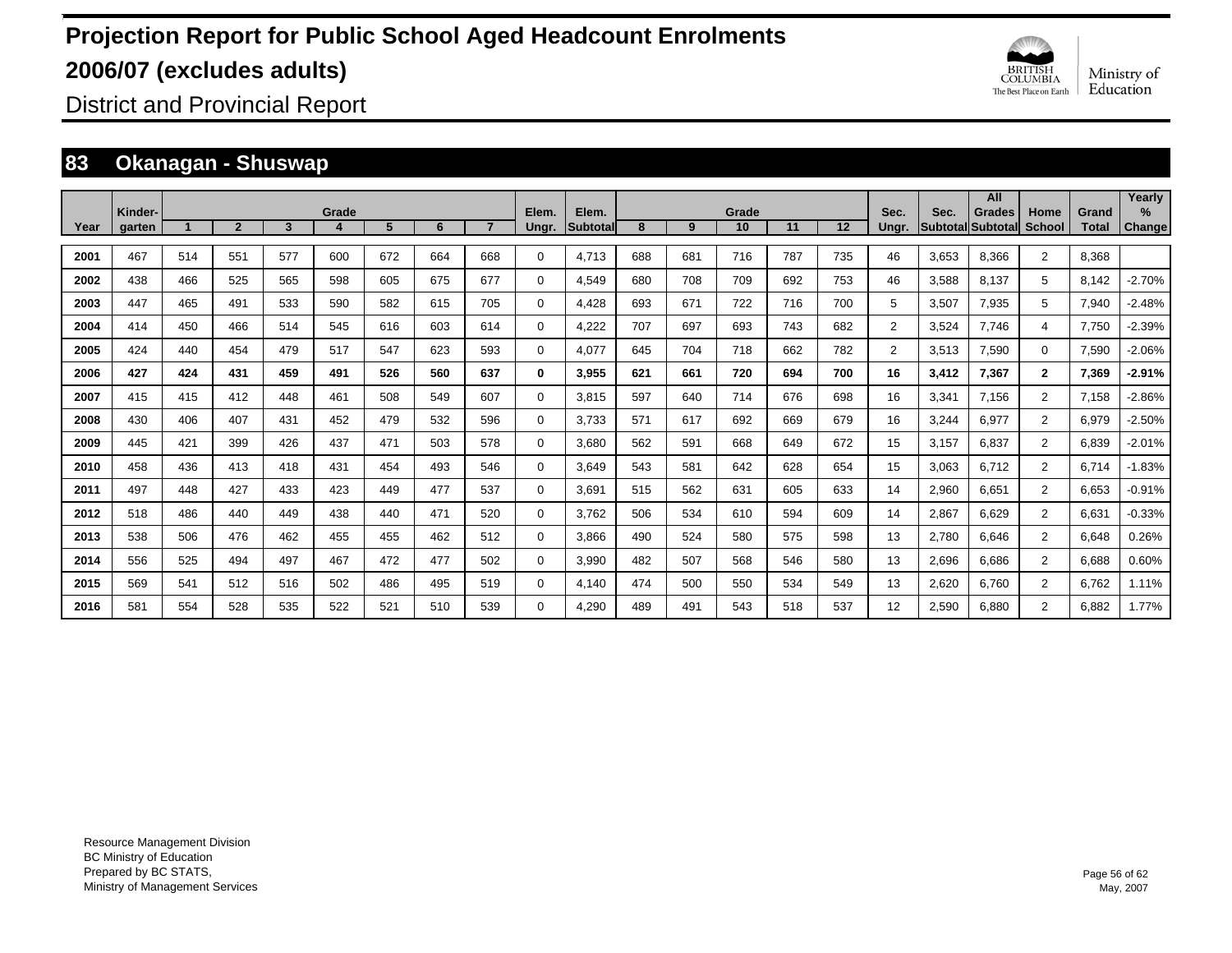

District and Provincial Report

### **84 Vancouver Island West**

|      |                   |    |                |              |            |                |    |                |                |                   |    |    |             |    |    |               |      | All                                       |                |                       | Yearly             |
|------|-------------------|----|----------------|--------------|------------|----------------|----|----------------|----------------|-------------------|----|----|-------------|----|----|---------------|------|-------------------------------------------|----------------|-----------------------|--------------------|
| Year | Kinder-<br>garten |    | $\overline{2}$ | $\mathbf{3}$ | Grade<br>4 | 5 <sup>5</sup> | 6  | $\overline{ }$ | Elem.<br>Ungr. | Elem.<br>Subtotal | 8  | 9  | Grade<br>10 | 11 | 12 | Sec.<br>Ungr. | Sec. | <b>Grades</b><br>Subtotal Subtotal School | Home           | Grand<br><b>Total</b> | %<br><b>Change</b> |
|      |                   |    |                |              |            |                |    |                |                |                   |    |    |             |    |    |               |      |                                           |                |                       |                    |
| 2001 | 26                | 37 | 35             | 31           | 45         | 49             | 60 | 48             | $\Omega$       | 331               | 43 | 51 | 43          | 52 | 39 | $\mathbf 0$   | 228  | 559                                       | $\mathbf 0$    | 559                   |                    |
| 2002 | 32                | 29 | 41             | 37           | 33         | 47             | 48 | 57             | $\mathbf 0$    | 324               | 45 | 46 | 51          | 32 | 33 | $\mathbf 0$   | 207  | 531                                       | $\overline{1}$ | 532                   | $-4.83%$           |
| 2003 | 33                | 40 | 30             | 41           | 37         | 30             | 50 | 48             | $\mathbf 0$    | 309               | 56 | 41 | 37          | 47 | 28 | $\mathbf 0$   | 209  | 518                                       | $\mathbf 0$    | 518                   | $-2.63%$           |
| 2004 | 24                | 38 | 39             | 27           | 42         | 30             | 25 | 47             | $\mathbf 0$    | 272               | 41 | 56 | 38          | 35 | 50 | $\Omega$      | 220  | 492                                       | $\Omega$       | 492                   | $-5.02%$           |
| 2005 | 21                | 35 | 34             | 35           | 22         | 39             | 36 | 23             | $\mathbf 0$    | 245               | 47 | 41 | 50          | 31 | 36 | $\mathbf 0$   | 205  | 450                                       | 4              | 454                   | $-7.72%$           |
| 2006 | 32                | 28 | 29             | 35           | 36         | 21             | 39 | 37             | 0              | 257               | 30 | 41 | 52          | 40 | 30 | $\bf{0}$      | 193  | 450                                       | 5              | 455                   | 0.22%              |
| 2007 | 28                | 31 | 26             | 35           | 33         | 23             | 40 | 41             | 0              | 257               | 28 | 40 | 49          | 32 | 28 | $\mathbf 0$   | 177  | 434                                       | 5              | 439                   | $-3.52%$           |
| 2008 | 28                | 27 | 30             | 33           | 33         | 21             | 45 | 43             | $\mathbf 0$    | 260               | 31 | 38 | 49          | 30 | 22 | 0             | 170  | 430                                       | 5              | 435                   | $-0.91%$           |
| 2009 | 25                | 27 | 27             | 37           | 31         | 22             | 41 | 48             | $\mathbf 0$    | 258               | 33 | 43 | 48          | 30 | 21 | 0             | 175  | 433                                       | 5              | 438                   | 0.69%              |
| 2010 | 22                | 25 | 26             | 32           | 35         | 20             | 41 | 44             | $\mathbf 0$    | 245               | 36 | 45 | 53          | 29 | 21 | $\mathbf 0$   | 184  | 429                                       | 5              | 434                   | $-0.91%$           |
| 2011 | 22                | 22 | 24             | 32           | 31         | 23             | 39 | 44             | $\mathbf 0$    | 237               | 34 | 50 | 55          | 32 | 21 | 0             | 192  | 429                                       | 5              | 434                   | 0.00%              |
| 2012 | 26                | 21 | 21             | 30           | 31         | 20             | 43 | 41             | $\mathbf 0$    | 233               | 34 | 47 | 61          | 33 | 22 | 0             | 197  | 430                                       | 5              | 435                   | 0.23%              |
| 2013 | 25                | 25 | 21             | 26           | 29         | 20             | 39 | 46             | $\mathbf 0$    | 231               | 31 | 46 | 57          | 37 | 23 | 0             | 194  | 425                                       | 5              | 430                   | $-1.15%$           |
| 2014 | 24                | 25 | 25             | 26           | 25         | 18             | 38 | 41             | $\mathbf 0$    | 222               | 35 | 43 | 57          | 35 | 27 | 0             | 197  | 419                                       | 5              | 424                   | $-1.40%$           |
| 2015 | 23                | 23 | 24             | 30           | 25         | 16             | 35 | 40             | 0              | 216               | 31 | 48 | 53          | 35 | 25 | 0             | 192  | 408                                       | 5              | 413                   | $-2.59%$           |
| 2016 | 23                | 23 | 23             | 30           | 29         | 16             | 31 | 37             | $\Omega$       | 212               | 31 | 43 | 59          | 32 | 25 | $\Omega$      | 190  | 402                                       | 4              | 406                   | $-1.69%$           |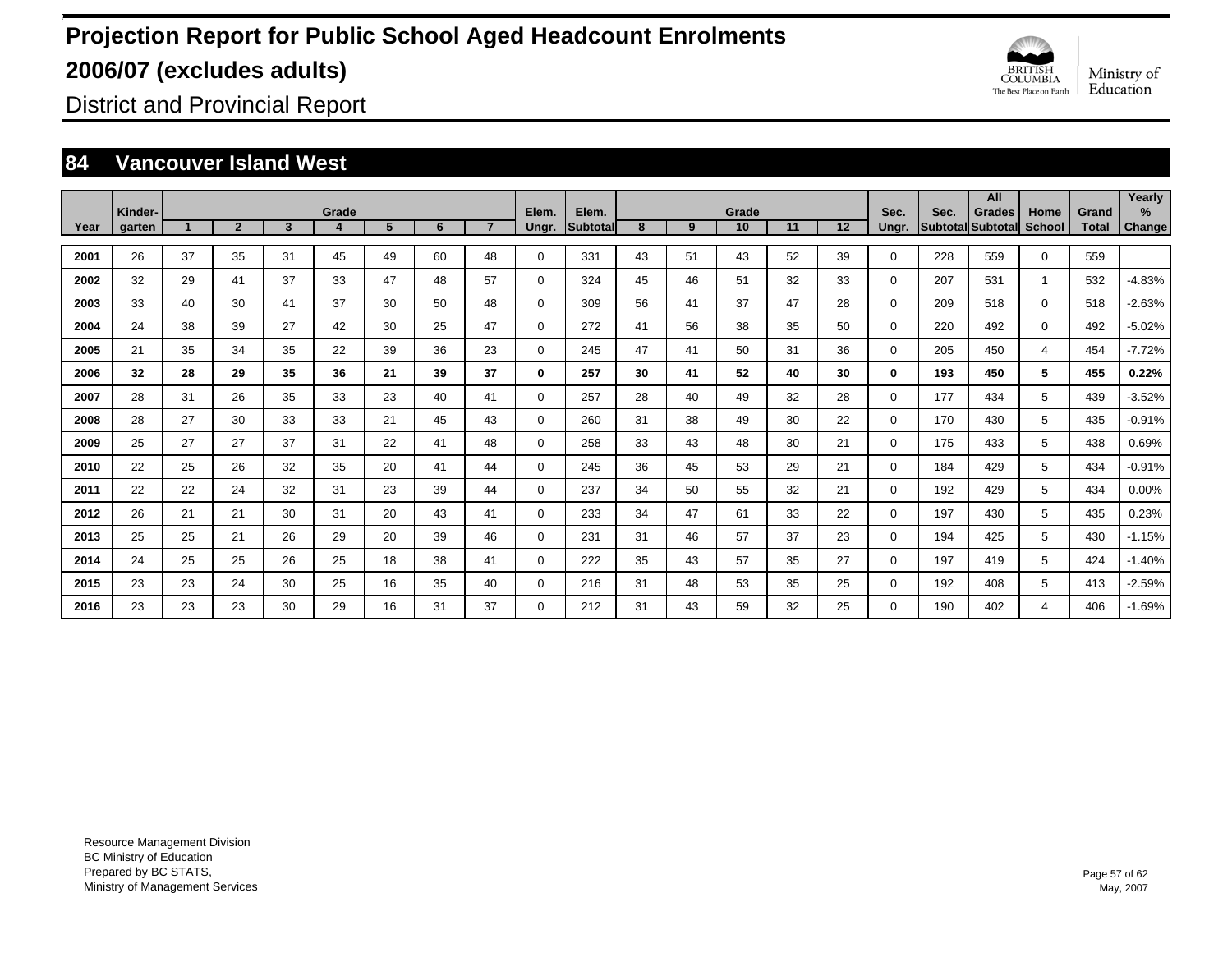

District and Provincial Report

### **85 Vancouver Island North**

|      |                   |     |              |     |            |     |     |     |                |                   |     |     |             |     |     |                |       | All                                |                       |                | Yearly         |
|------|-------------------|-----|--------------|-----|------------|-----|-----|-----|----------------|-------------------|-----|-----|-------------|-----|-----|----------------|-------|------------------------------------|-----------------------|----------------|----------------|
| Year | Kinder-<br>garten |     | $\mathbf{2}$ | 3   | Grade<br>4 | 5   | 6   |     | Elem.<br>Ungr. | Elem.<br>Subtotal | 8   | 9   | Grade<br>10 | 11  | 12  | Sec.<br>Ungr.  | Sec.  | <b>Grades</b><br>Subtotal Subtotal | Home<br><b>School</b> | Grand<br>Total | $\%$<br>Change |
|      |                   |     |              |     |            |     |     |     |                |                   |     |     |             |     |     |                |       |                                    |                       |                |                |
| 2001 | 151               | 141 | 161          | 174 | 168        | 178 | 201 | 169 | $\Omega$       | 1,343             | 198 | 217 | 227         | 216 | 159 | $\overline{2}$ | 1.019 | 2,362                              | $\mathbf 0$           | 2,362          |                |
| 2002 | 114               | 151 | 124          | 145 | 166        | 156 | 161 | 188 | $\mathbf 0$    | 1,205             | 184 | 203 | 195         | 215 | 177 | $\Omega$       | 974   | 2,179                              | $\overline{2}$        | 2,181          | $-7.66%$       |
| 2003 | 96                | 107 | 140          | 130 | 121        | 151 | 151 | 149 | 0              | 1.045             | 192 | 168 | 183         | 188 | 184 | $\Omega$       | 915   | 1,960                              | 3                     | 1,963          | $-10.00%$      |
| 2004 | 107               | 100 | 105          | 130 | 120        | 121 | 148 | 143 | $\Omega$       | 974               | 165 | 197 | 169         | 184 | 172 | $\Omega$       | 887   | 1,861                              | $\overline{2}$        | 1,863          | $-5.09%$       |
| 2005 | 95                | 111 | 101          | 110 | 126        | 120 | 118 | 143 | $\Omega$       | 924               | 157 | 181 | 206         | 158 | 154 | $\Omega$       | 856   | 1,780                              | $\overline{2}$        | 1,782          | $-4.35%$       |
| 2006 | 105               | 100 | 108          | 104 | 105        | 122 | 116 | 114 | 0              | 874               | 159 | 159 | 176         | 205 | 113 | $\bf{0}$       | 812   | 1.686                              | $\mathbf{2}$          | 1,688          | $-5.27%$       |
| 2007 | 95                | 101 | 111          | 102 | 104        | 116 | 122 | 116 | 0              | 867               | 146 | 157 | 165         | 201 | 109 | 0              | 778   | 1.645                              | $\overline{2}$        | 1,647          | $-2.43%$       |
| 2008 | 89                | 91  | 112          | 105 | 101        | 115 | 116 | 122 | 0              | 851               | 149 | 144 | 162         | 189 | 106 | 0              | 750   | 1,601                              | $\overline{2}$        | 1,603          | $-2.67%$       |
| 2009 | 88                | 85  | 101          | 106 | 105        | 112 | 114 | 116 | 0              | 827               | 155 | 146 | 149         | 185 | 100 | 0              | 735   | 1,562                              | $\overline{2}$        | 1,564          | $-2.43%$       |
| 2010 | 82                | 84  | 95           | 96  | 107        | 117 | 112 | 114 | $\Omega$       | 807               | 149 | 153 | 150         | 170 | 98  | 0              | 720   | 1,527                              | $\overline{2}$        | 1,529          | $-2.24%$       |
| 2011 | 78                | 79  | 93           | 90  | 96         | 119 | 116 | 112 | $\Omega$       | 783               | 146 | 147 | 157         | 171 | 90  | $\Omega$       | 711   | 1,494                              | $\overline{2}$        | .496           | $-2.16%$       |
| 2012 | 85                | 75  | 87           | 88  | 90         | 107 | 119 | 117 | 0              | 768               | 144 | 144 | 151         | 178 | 90  | 0              | 707   | 1.475                              | $\overline{2}$        | 1.477          | $-1.27%$       |
| 2013 | 84                | 81  | 83           | 83  | 89         | 100 | 107 | 119 | 0              | 746               | 149 | 141 | 148         | 173 | 95  | 0              | 706   | 1.452                              | $\overline{2}$        | 1,454          | $-1.56%$       |
| 2014 | 84                | 81  | 90           | 79  | 83         | 99  | 100 | 107 | 0              | 723               | 152 | 147 | 145         | 169 | 92  | 0              | 705   | 1.428                              | $\overline{2}$        | 1,430          | $-1.65%$       |
| 2015 | 82                | 80  | 90           | 85  | 80         | 93  | 99  | 100 | 0              | 709               | 136 | 150 | 151         | 165 | 89  | 0              | 691   | 1,400                              | $\overline{2}$        | 1,402          | $-1.96%$       |
| 2016 | 82                | 79  | 89           | 85  | 86         | 89  | 93  | 99  | $\Omega$       | 702               | 127 | 134 | 153         | 172 | 88  | 0              | 674   | 1,376                              | $\overline{2}$        | .378           | $-1.71%$       |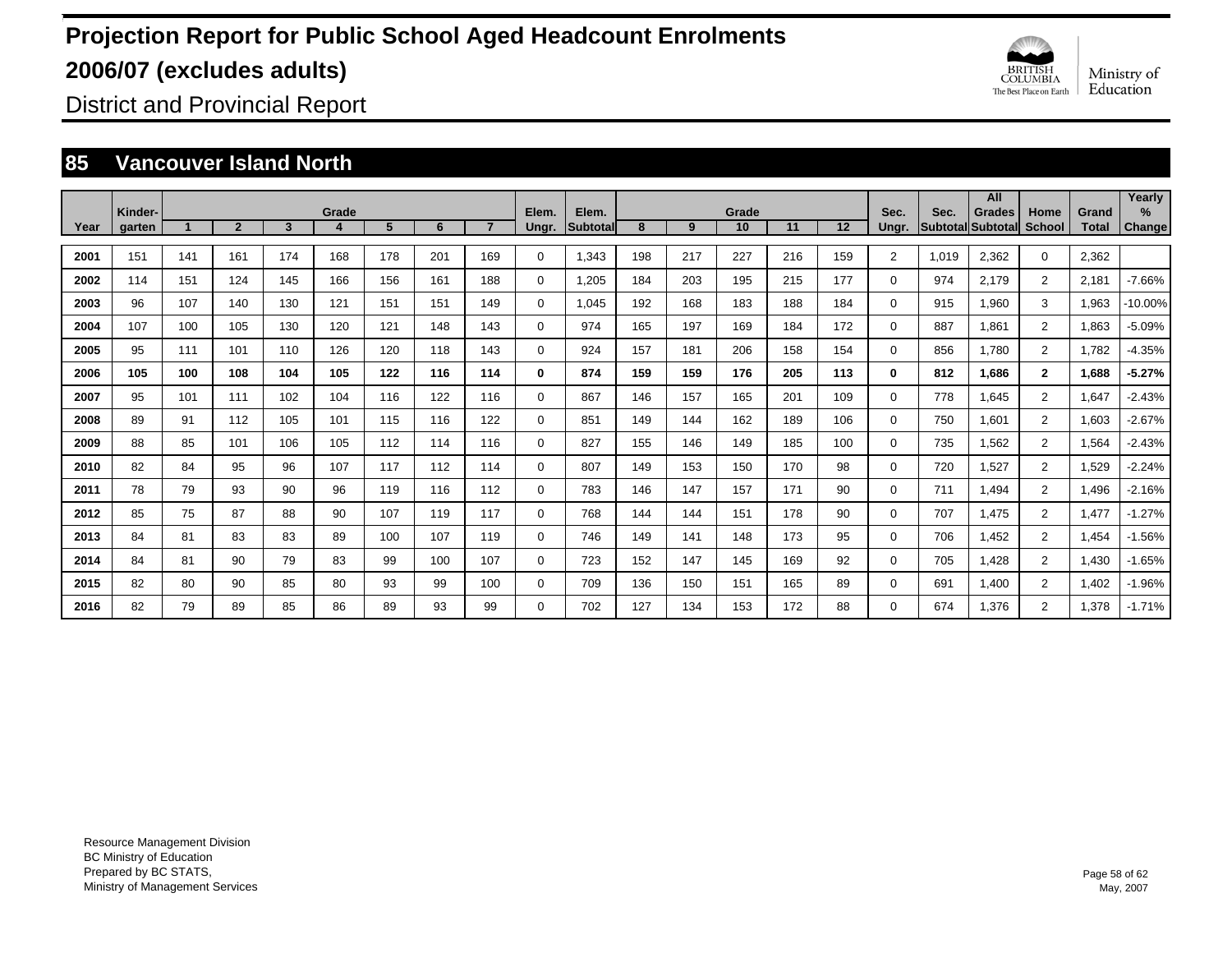

District and Provincial Report

### **87 Stikine**

|      |                   |    |                |                |            |    |    |                |                |                          |         |    |                 |    |    |               |      | All                                |                       |                       | Yearly         |
|------|-------------------|----|----------------|----------------|------------|----|----|----------------|----------------|--------------------------|---------|----|-----------------|----|----|---------------|------|------------------------------------|-----------------------|-----------------------|----------------|
| Year | Kinder-<br>garten |    | $\overline{2}$ | $\overline{3}$ | Grade<br>4 | 5  | 6  | $\overline{7}$ | Elem.<br>Ungr. | Elem.<br><b>Subtotal</b> | 8       | 9  | Grade<br>10     | 11 | 12 | Sec.<br>Ungr. | Sec. | <b>Grades</b><br>Subtotal Subtotal | Home<br><b>School</b> | Grand<br><b>Total</b> | $\%$<br>Change |
|      |                   |    |                |                |            |    |    |                |                |                          |         |    |                 |    |    |               |      |                                    |                       |                       |                |
| 2001 | 18                | 29 | 26             | 23             | 23         | 25 | 30 | 35             | $\overline{2}$ | 211                      | 29      | 25 | 22              | 23 | 21 | $\Omega$      | 120  | 331                                | $\mathbf 0$           | 331                   |                |
| 2002 | 31                | 15 | 32             | 21             | 25         | 21 | 22 | 29             | $\overline{2}$ | 198                      | 35      | 25 | 21              | 19 | 24 | $\Omega$      | 124  | 322                                | $\mathbf 0$           | 322                   | $-2.72%$       |
| 2003 | 21                | 23 | 16             | 32             | 19         | 20 | 24 | 20             | $\overline{2}$ | 177                      | 24      | 41 | 19              | 18 | 13 | 1             | 116  | 293                                | $\mathbf 0$           | 293                   | $-9.01%$       |
| 2004 | 19                | 19 | 24             | 16             | 29         | 17 | 18 | 21             | $\overline{2}$ | 165                      | 30      | 17 | 27              | 13 | 13 | 2             | 102  | 267                                | $\mathbf 0$           | 267                   | $-8.87%$       |
| 2005 | 30                | 20 | 26             | 22             | 16         | 30 | 19 | 18             |                | 182                      | 22      | 19 | 25              | 16 | 12 | 1             | 95   | 277                                | $\mathbf 0$           | 277                   | 3.75%          |
| 2006 | 27                | 27 | 22             | 20             | 20         | 17 | 26 | 16             | $\mathbf{2}$   | 177                      | $22 \,$ | 18 | 14              | 17 | 15 | 1             | 87   | 264                                | $\bf{0}$              | 264                   | $-4.69%$       |
| 2007 | 20                | 25 | 22             | 17             | 21         | 16 | 22 | 12             | $\overline{2}$ | 157                      | 25      | 18 | 14              | 19 | 15 | 1             | 92   | 249                                | $\mathbf 0$           | 249                   | $-5.68%$       |
| 2008 | 17                | 19 | 20             | 17             | 19         | 17 | 21 | 10             | $\overline{2}$ | 142                      | 19      | 21 | 14              | 19 | 17 | 1             | 91   | 233                                | $\mathbf 0$           | 233                   | -6.43%         |
| 2009 | 19                | 16 | 15             | 16             | 19         | 15 | 22 | 10             | $\overline{2}$ | 134                      | 16      | 16 | 16              | 19 | 16 | 1             | 84   | 218                                | $\mathbf 0$           | 218                   | $-6.44%$       |
| 2010 | 20                | 18 | 13             | 12             | 17         | 15 | 20 | 10             |                | 126                      | 15      | 13 | 13              | 21 | 17 | 1             | 80   | 206                                | $\mathbf 0$           | 206                   | $-5.50%$       |
| 2011 | 24                | 18 | 15             | 10             | 13         | 14 | 19 | 9              |                | 123                      | 16      | 13 | 10              | 17 | 19 | 1             | 76   | 199                                | $\mathbf 0$           | 199                   | $-3.40%$       |
| 2012 | 28                | 22 | 15             | 12             | 11         | 11 | 18 | 9              |                | 127                      | 14      | 14 | 10 <sup>1</sup> | 14 | 15 | 1             | 68   | 195                                | $\mathbf 0$           | 195                   | $-2.01%$       |
| 2013 | 32                | 27 | 18             | 12             | 13         | 9  | 14 | 8              |                | 134                      | 14      | 12 | 10 <sup>1</sup> | 13 | 12 | 1             | 62   | 196                                | $\mathbf 0$           | 196                   | 0.51%          |
| 2014 | 33                | 30 | 21             | 14             | 13         | 10 | 11 | 6              |                | 139                      | 13      | 12 | 9               | 14 | 12 | 1             | 61   | 200                                | $\mathbf 0$           | 200                   | 2.04%          |
| 2015 | 33                | 31 | 24             | 17             | 15         | 10 | 13 | 5              |                | 149                      | 10      | 11 | 9               | 13 | 12 | 1             | 56   | 205                                | $\mathbf 0$           | 205                   | 2.50%          |
| 2016 | 34                | 31 | 25             | 19             | 19         | 13 | 14 | 6              |                | 162                      | 8       | 8  | 9               | 12 | 11 | 1             | 49   | 211                                | 0                     | 211                   | 2.93%          |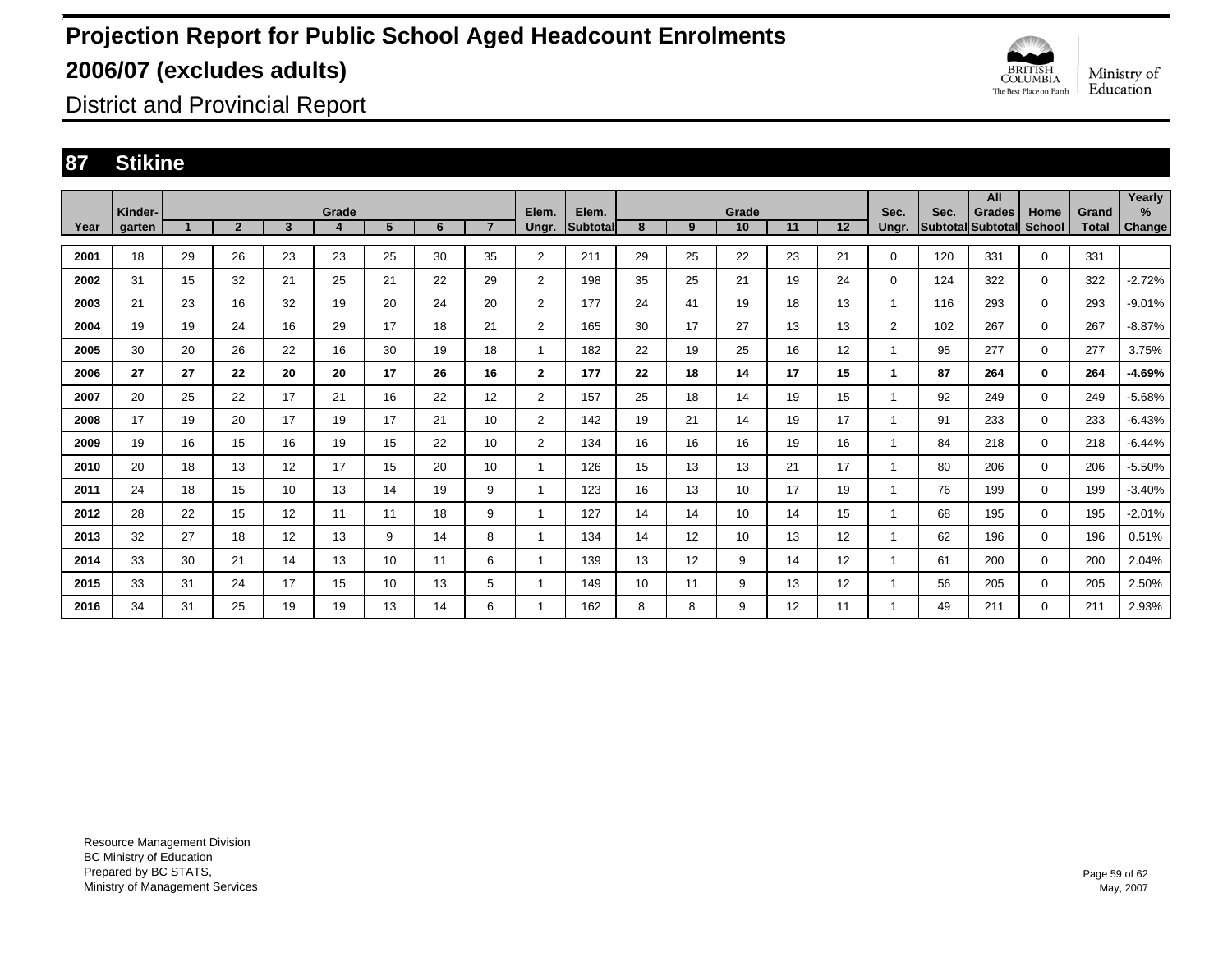

District and Provincial Report

### **91 Nechako Lakes**

|      | Kinder- |     |                |     | Grade |     |     |     | Elem.    | Elem.           |     |     | Grade |     |     | Sec.     | Sec.  | All<br><b>Grades</b> | Home         | Grand        | Yearly<br>$\%$ |
|------|---------|-----|----------------|-----|-------|-----|-----|-----|----------|-----------------|-----|-----|-------|-----|-----|----------|-------|----------------------|--------------|--------------|----------------|
| Year | garten  |     | $\overline{2}$ | 3   |       | 5   | 6   |     | Ungr.    | <b>Subtotal</b> | 8   | 9   | 10    | 11  | 12  | Ungr.    |       | Subtotal Subtotal    | School       | <b>Total</b> | <b>Change</b>  |
| 2001 | 351     | 376 | 421            | 390 | 447   | 374 | 424 | 402 | 0        | 3,185           | 398 | 389 | 383   | 408 | 435 | 3        | 2,016 | 5,201                | $\Omega$     | 5,201        |                |
| 2002 | 367     | 393 | 342            | 393 | 379   | 394 | 371 | 399 | 0        | 3,038           | 422 | 411 | 400   | 391 | 378 | 14       | 2,016 | 5,054                | $\Omega$     | 5,054        | $-2.83%$       |
| 2003 | 336     | 398 | 424            | 376 | 422   | 402 | 426 | 365 | 0        | 3.149           | 469 | 433 | 421   | 445 | 353 | 0        | 2,121 | 5,270                | 0            | 5,270        | 4.27%          |
| 2004 | 333     | 384 | 410            | 429 | 386   | 417 | 410 | 411 | 0        | 3.180           | 417 | 468 | 438   | 457 | 398 | 0        | 2,178 | 5,358                | 0            | 5,358        | .67%           |
| 2005 | 310     | 329 | 370            | 393 | 438   | 360 | 397 | 393 | 0        | 2,990           | 445 | 426 | 445   | 439 | 392 | 0        | 2,147 | 5.137                | $\Omega$     | 5,137        | $-4.12%$       |
| 2006 | 291     | 309 | 327            | 339 | 381   | 397 | 358 | 368 | 0        | 2.770           | 441 | 457 | 395   | 396 | 392 | 0        | 2,081 | 4.851                | $\mathbf{0}$ | 4,851        | $-5.57%$       |
| 2007 | 275     | 308 | 305            | 316 | 365   | 389 | 364 | 369 | 0        | 2.691           | 438 | 464 | 389   | 407 | 400 | $\Omega$ | 2,098 | 4.789                | $\Omega$     | 4.789        | $-1.28%$       |
| 2008 | 279     | 291 | 304            | 294 | 340   | 373 | 357 | 375 | 0        | 2,613           | 439 | 460 | 394   | 401 | 411 | $\Omega$ | 2,105 | 4,718                | $\Omega$     | 4,718        | $-1.48%$       |
| 2009 | 269     | 296 | 287            | 293 | 317   | 347 | 342 | 368 | 0        | 2,519           | 447 | 464 | 392   | 406 | 405 | $\Omega$ | 2,114 | 4,633                | $\Omega$     | 4,633        | $-1.80%$       |
| 2010 | 253     | 285 | 291            | 277 | 316   | 323 | 318 | 353 | 0        | 2,416           | 439 | 472 | 395   | 405 | 410 | $\Omega$ | 2,121 | 4,537                | $\Omega$     | 4,537        | $-2.07%$       |
| 2011 | 267     | 268 | 281            | 281 | 298   | 322 | 296 | 329 | 0        | 2,342           | 419 | 462 | 400   | 407 | 408 | 0        | 2,096 | 4,438                | $\Omega$     | 4,438        | $-2.18%$       |
| 2012 | 293     | 282 | 264            | 271 | 303   | 305 | 295 | 306 | 0        | 2,319           | 392 | 444 | 394   | 414 | 411 | 0        | 2,055 | 4,374                | 0            | 4,374        | $-1.44%$       |
| 2013 | 291     | 310 | 279            | 256 | 293   | 309 | 279 | 305 | 0        | 2,322           | 366 | 415 | 379   | 407 | 417 | 0        | 1,984 | 4,306                | 0            | 4,306        | $-1.55%$       |
| 2014 | 290     | 309 | 305            | 269 | 275   | 299 | 284 | 289 | 0        | 2,320           | 363 | 386 | 355   | 392 | 411 | 0        | 1,907 | 4,227                | 0            | 4,227        | $-1.83%$       |
| 2015 | 292     | 307 | 304            | 295 | 290   | 281 | 274 | 293 | 0        | 2,336           | 344 | 383 | 331   | 367 | 395 | 0        | 1,820 | 4,156                | $\Omega$     | 4,156        | $-1.68%$       |
| 2016 | 294     | 309 | 303            | 294 | 317   | 296 | 258 | 283 | $\Omega$ | 2.354           | 348 | 363 | 327   | 343 | 371 | $\Omega$ | 1.752 | 4.106                | $\Omega$     | 4.106        | $-1.20%$       |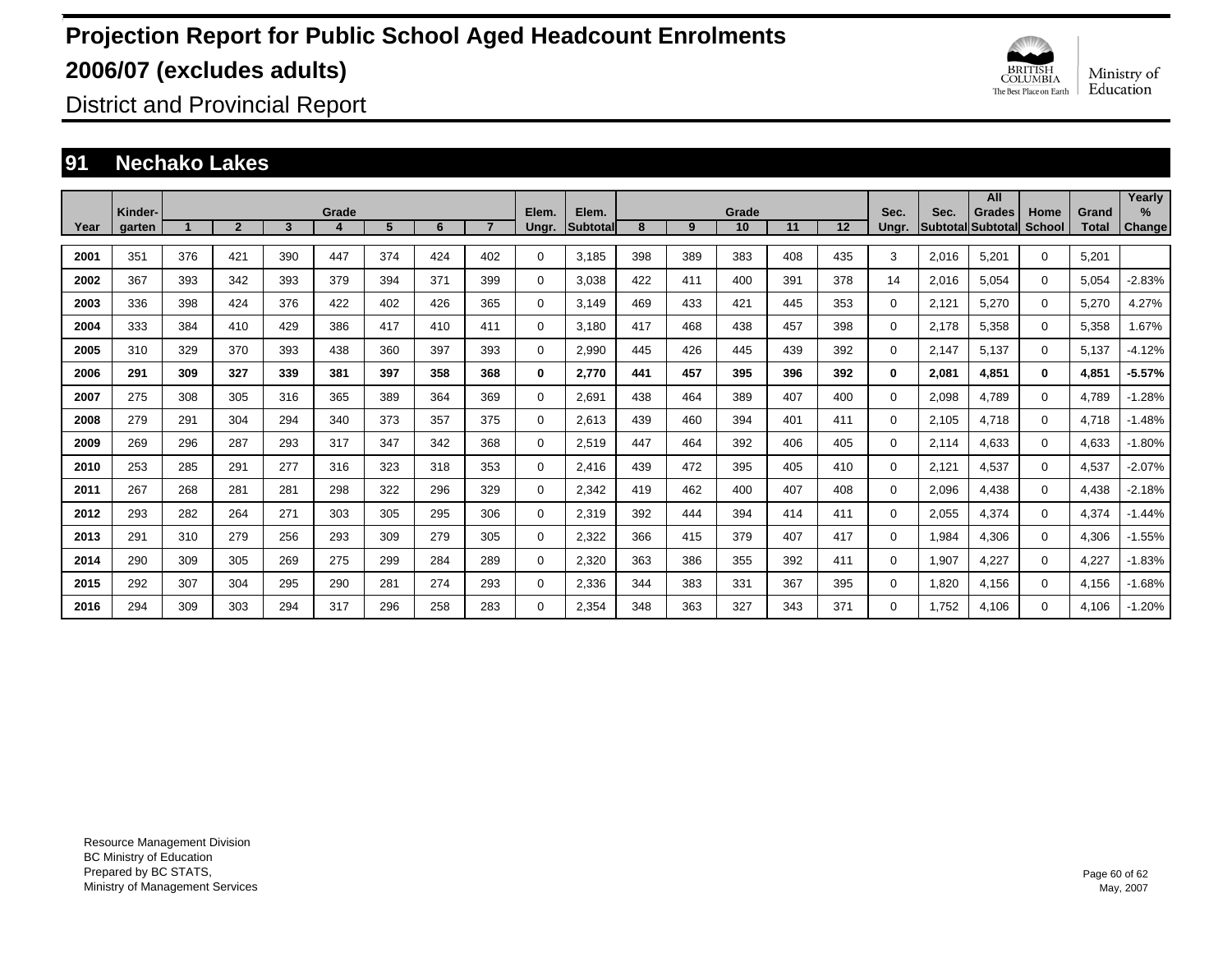

District and Provincial Report

### **92 Nisga'a**

|      | Kinder- |    |                |    | Grade |    |    |    | Elem.       | Elem.           |    |    | Grade           |    |    | Sec.     | Sec. | All<br><b>Grades</b> | Home          | Grand | Yearly<br>$\%$ |
|------|---------|----|----------------|----|-------|----|----|----|-------------|-----------------|----|----|-----------------|----|----|----------|------|----------------------|---------------|-------|----------------|
| Year | garten  |    | $\overline{2}$ | 3  | 4     | 5  | 6  |    | Ungr.       | <b>Subtotal</b> | 8  | 9  | 10 <sup>1</sup> | 11 | 12 | Ungr.    |      | Subtotal Subtotal    | <b>School</b> | Total | Change         |
| 2001 | 31      | 31 | 33             | 41 | 43    | 39 | 41 | 36 |             | 296             | 40 | 40 | 35              | 32 | 43 | 11       | 201  | 497                  | $\mathbf 0$   | 497   |                |
| 2002 | 34      | 29 | 36             | 29 | 36    | 40 | 43 | 40 | 9           | 296             | 33 | 40 | 36              | 29 | 19 | 24       | 181  | 477                  | $\mathbf 0$   | 477   | $-4.02%$       |
| 2003 | 27      | 34 | 28             | 34 | 41    | 38 | 40 | 37 |             | 280             | 39 | 32 | 46              | 43 | 25 | 20       | 205  | 485                  | $\mathbf 0$   | 485   | 1.68%          |
| 2004 | 25      | 26 | 31             | 29 | 32    | 44 | 38 | 48 | 0           | 273             | 37 | 43 | 34              | 43 | 39 | 15       | 211  | 484                  | $\mathbf 0$   | 484   | $-0.21%$       |
| 2005 | 28      | 21 | 19             | 33 | 27    | 33 | 36 | 33 | 0           | 230             | 43 | 47 | 40              | 39 | 60 | 0        | 229  | 459                  |               | 460   | $-4.96%$       |
| 2006 | 29      | 28 | 18             | 18 | 31    | 31 | 35 | 36 | 0           | 226             | 31 | 42 | 40              | 45 | 43 | 0        | 201  | 427                  | 1             | 428   | $-6.96%$       |
| 2007 | 27      | 29 | 22             | 15 | 28    | 31 | 38 | 37 | 0           | 227             | 27 | 39 | 40              | 52 | 43 | 0        | 201  | 428                  |               | 429   | 0.23%          |
| 2008 | 23      | 27 | 22             | 18 | 23    | 28 | 38 | 41 | $\mathbf 0$ | 220             | 28 | 34 | 38              | 53 | 49 | $\Omega$ | 202  | 422                  |               | 423   | $-1.40%$       |
| 2009 | 24      | 23 | 21             | 18 | 28    | 23 | 35 | 41 | 0           | 213             | 30 | 35 | 33              | 50 | 50 | $\Omega$ | 198  | 411                  |               | 412   | $-2.60%$       |
| 2010 | 26      | 24 | 18             | 17 | 28    | 27 | 28 | 37 | 0           | 205             | 30 | 38 | 34              | 43 | 47 | $\Omega$ | 192  | 397                  |               | 398   | $-3.40%$       |
| 2011 | 24      | 26 | 18             | 14 | 27    | 28 | 34 | 30 | 0           | 201             | 27 | 38 | 36              | 44 | 41 | $\Omega$ | 186  | 387                  |               | 388   | $-2.51%$       |
| 2012 | 25      | 24 | 20             | 15 | 23    | 27 | 35 | 36 | 0           | 205             | 22 | 34 | 36              | 48 | 42 | $\Omega$ | 182  | 387                  |               | 388   | $0.00\%$       |
| 2013 | 25      | 24 | 18             | 16 | 23    | 22 | 33 | 37 | 0           | 198             | 27 | 28 | 34              | 48 | 45 | $\Omega$ | 182  | 380                  |               | 381   | $-1.80%$       |
| 2014 | 26      | 25 | 19             | 15 | 25    | 23 | 28 | 35 | 0           | 196             | 28 | 33 | 28              | 44 | 46 | $\Omega$ | 179  | 375                  |               | 376   | $-1.31%$       |
| 2015 | 26      | 26 | 19             | 15 | 24    | 25 | 28 | 30 | 0           | 193             | 26 | 35 | 32              | 37 | 42 | $\Omega$ | 172  | 365                  |               | 366   | $-2.66%$       |
| 2016 | 26      | 26 | 20             | 16 | 24    | 23 | 31 | 30 | 0           | 196             | 22 | 33 | 34              | 42 | 35 | $\Omega$ | 166  | 362                  |               | 363   | $-0.82%$       |